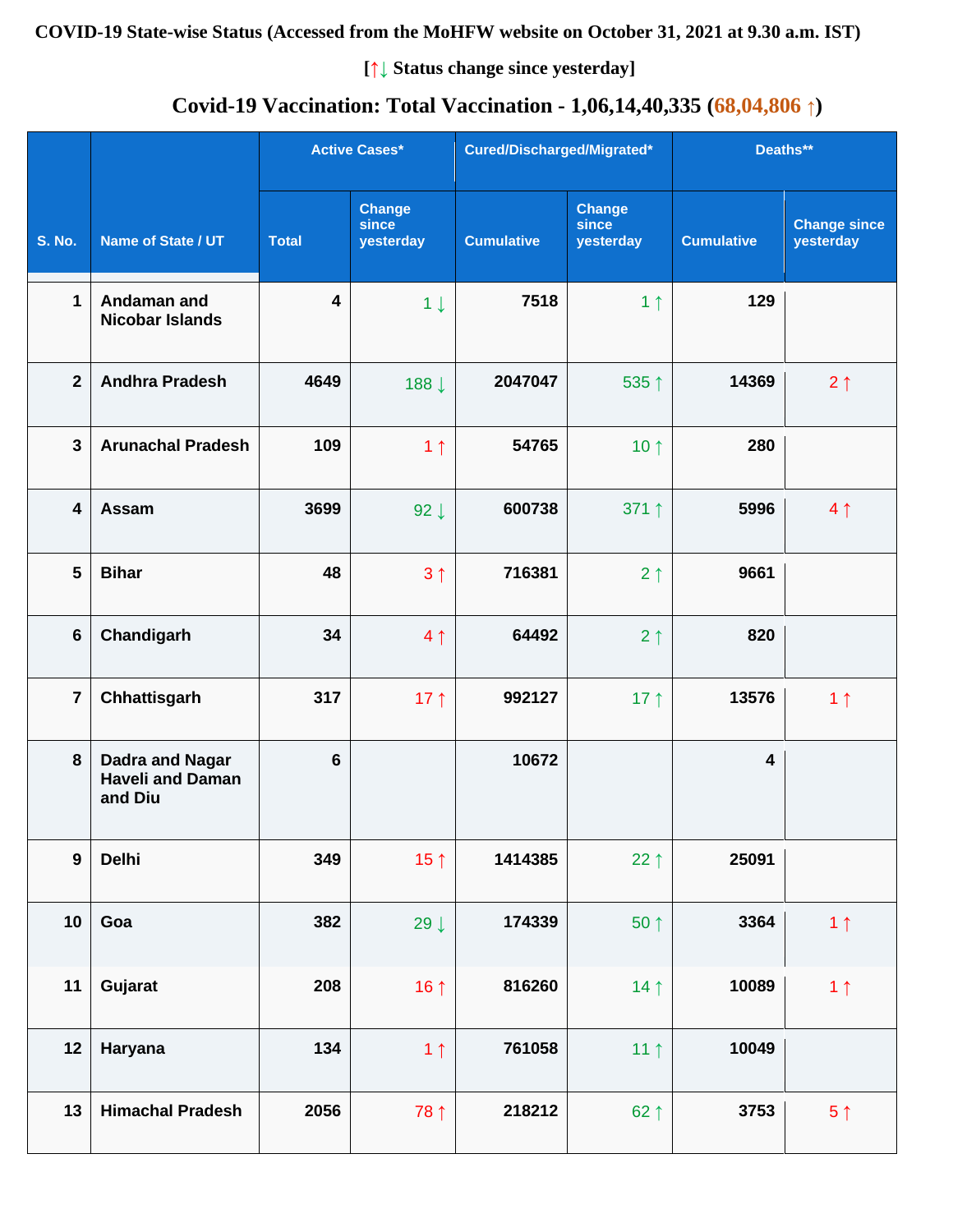|               |                             |              | <b>Active Cases*</b>                | Cured/Discharged/Migrated* |                                     | Deaths**          |                                  |
|---------------|-----------------------------|--------------|-------------------------------------|----------------------------|-------------------------------------|-------------------|----------------------------------|
| <b>S. No.</b> | Name of State / UT          | <b>Total</b> | <b>Change</b><br>since<br>yesterday | <b>Cumulative</b>          | <b>Change</b><br>since<br>yesterday | <b>Cumulative</b> | <b>Change since</b><br>yesterday |
| 14            | Jammu and<br><b>Kashmir</b> | 886          | 14 <sub>1</sub>                     | 326836                     | $87$ ↑                              | 4432              |                                  |
| 15            | <b>Jharkhand</b>            | 106          | 13 <sub>1</sub>                     | 343510                     | 5 <sup>†</sup>                      | 5138              |                                  |
| 16            | <b>Karnataka</b>            | 8737         | 82 1                                | 2941233                    | 255 ↑                               | 38071             | 10 $\uparrow$                    |
| 17            | Kerala***                   | 79234        | $97 \downarrow$                     | 4850742                    | 7166 ↑                              | 31514             | 358 ↑                            |
| 18            | Ladakh                      | 65           | 7 <sub>1</sub>                      | 20678                      | 3 <sub>1</sub>                      | 208               |                                  |
| 19            | Lakshadweep                 | $\bf{0}$     |                                     | 10314                      |                                     | 51                |                                  |
| 20            | <b>Madhya Pradesh</b>       | 107          | $6 \downarrow$                      | 782207                     | 12 $\uparrow$                       | 10524             |                                  |
| 21            | <b>Maharashtra</b>          | 20524        | 1560 ↓                              | 6449186                    | 2148 1                              | 140196            | $26 \uparrow$                    |
| 22            | <b>Manipur</b>              | 708          | 163↓                                | 121040                     | 221 $\uparrow$                      | 1920              | 1 <sub>1</sub>                   |
| 23            | Meghalaya                   | 461          | $21 \downarrow$                     | 81695                      | 67 $\uparrow$                       | 1449              |                                  |
| 24            | <b>Mizoram</b>              | 6926         | 181↓                                | 114002                     | 756 ↑                               | 431               | 4 <sub>1</sub>                   |
| 25            | Nagaland                    | 222          |                                     | 30925                      | 20 $\uparrow$                       | 684               |                                  |
| 26            | Odisha                      | 3943         | 120↓                                | 1028697                    | 490 ↑                               | 8329              | 4 <sub>1</sub>                   |
| 27            | <b>Puducherry</b>           | 437          | $9 \downarrow$                      | 125681                     | 48 ↑                                | 1857              |                                  |
| 28            | Punjab                      | 251          | $2 \downarrow$                      | 585566                     | $27$ ↑                              | 16558             | 1 <sub>1</sub>                   |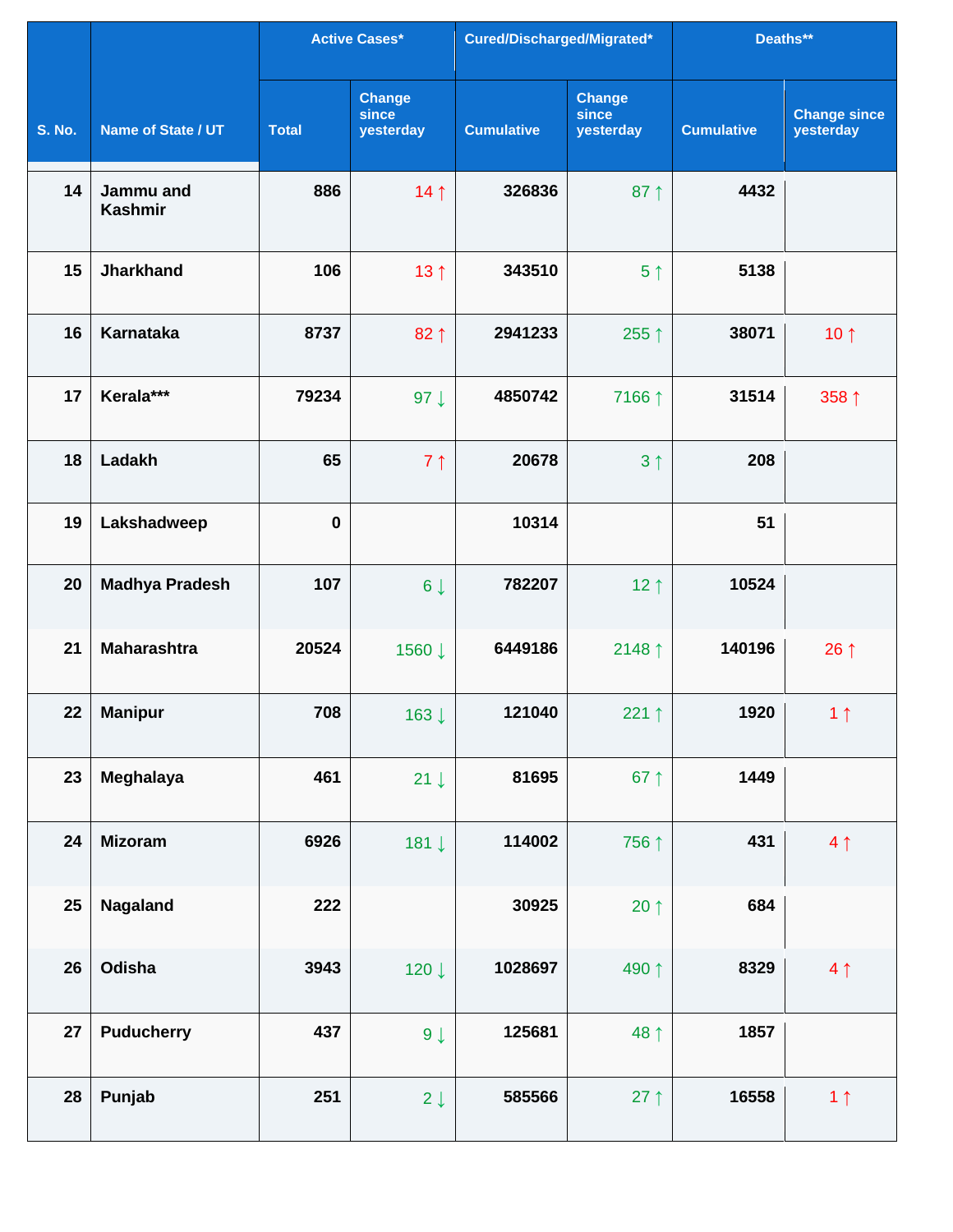|               | <b>Active Cases*</b>                                                                                                                                                                                             |              |                              | Cured/Discharged/Migrated*                  |                                     | Deaths**          |                                  |  |  |  |
|---------------|------------------------------------------------------------------------------------------------------------------------------------------------------------------------------------------------------------------|--------------|------------------------------|---------------------------------------------|-------------------------------------|-------------------|----------------------------------|--|--|--|
| <b>S. No.</b> | Name of State / UT                                                                                                                                                                                               | <b>Total</b> | Change<br>since<br>yesterday | <b>Cumulative</b>                           | <b>Change</b><br>since<br>yesterday | <b>Cumulative</b> | <b>Change since</b><br>yesterday |  |  |  |
| 29            | Rajasthan                                                                                                                                                                                                        | 32           | 2 <sub>1</sub>               | 945441                                      | 1 <sub>1</sub>                      | 8954              |                                  |  |  |  |
| 30            | <b>Sikkim</b>                                                                                                                                                                                                    | 183          | 7 <sub>1</sub>               | 31380                                       | 3 <sub>1</sub>                      | 395               |                                  |  |  |  |
| 31            | <b>Tamil Nadu</b>                                                                                                                                                                                                | 11685        | 165↓                         | 2653832                                     | 1172↑                               | 36097             | 14 <sub>1</sub>                  |  |  |  |
| 32            | Telangana                                                                                                                                                                                                        | 4072         | $24 \downarrow$              | 663315                                      | 191↑                                | 3955              | 1 <sub>1</sub>                   |  |  |  |
| 33            | <b>Tripura</b>                                                                                                                                                                                                   | 126          | 10 $\uparrow$                | 83529                                       | 2 <sub>1</sub>                      | 816               |                                  |  |  |  |
| 34            | <b>Uttarakhand</b>                                                                                                                                                                                               | 155          | 9 <sub>1</sub>               | 336336                                      | 6 <sup>†</sup>                      | 7400              |                                  |  |  |  |
| 35            | <b>Uttar Pradesh</b>                                                                                                                                                                                             | 107          | 9 <sub>1</sub>               | 1687145                                     | 10 $\uparrow$                       | 22900             |                                  |  |  |  |
| 36            | <b>West Bengal</b>                                                                                                                                                                                               | 8310         | $87 \uparrow$                | 1564558                                     | 880 1                               | 19126             | 13 <sub>1</sub>                  |  |  |  |
|               | Total#                                                                                                                                                                                                           | 159272       | 2283↓                        | 33655842                                    | 14667↑                              | 458186            | 446 ↑                            |  |  |  |
|               | *** For Kerala As per State media bulletin: 62 deaths reported on 30th October + 39 deaths declared as per<br>appeal G.O.(Rt) No.2110/2021/H&FWD + 257 deaths declared as per appeal G.O.(Rt) No.2219/2021/H&FWD |              |                              |                                             |                                     |                   |                                  |  |  |  |
|               |                                                                                                                                                                                                                  |              |                              | *(Including foreign Nationals)              |                                     |                   |                                  |  |  |  |
|               | **(more than 70% cases due to comorbidities)                                                                                                                                                                     |              |                              |                                             |                                     |                   |                                  |  |  |  |
|               | #States wise distribution is subject to further verification and reconciliation                                                                                                                                  |              |                              |                                             |                                     |                   |                                  |  |  |  |
|               |                                                                                                                                                                                                                  |              |                              | #Our figures are being reconciled with ICMR |                                     |                   |                                  |  |  |  |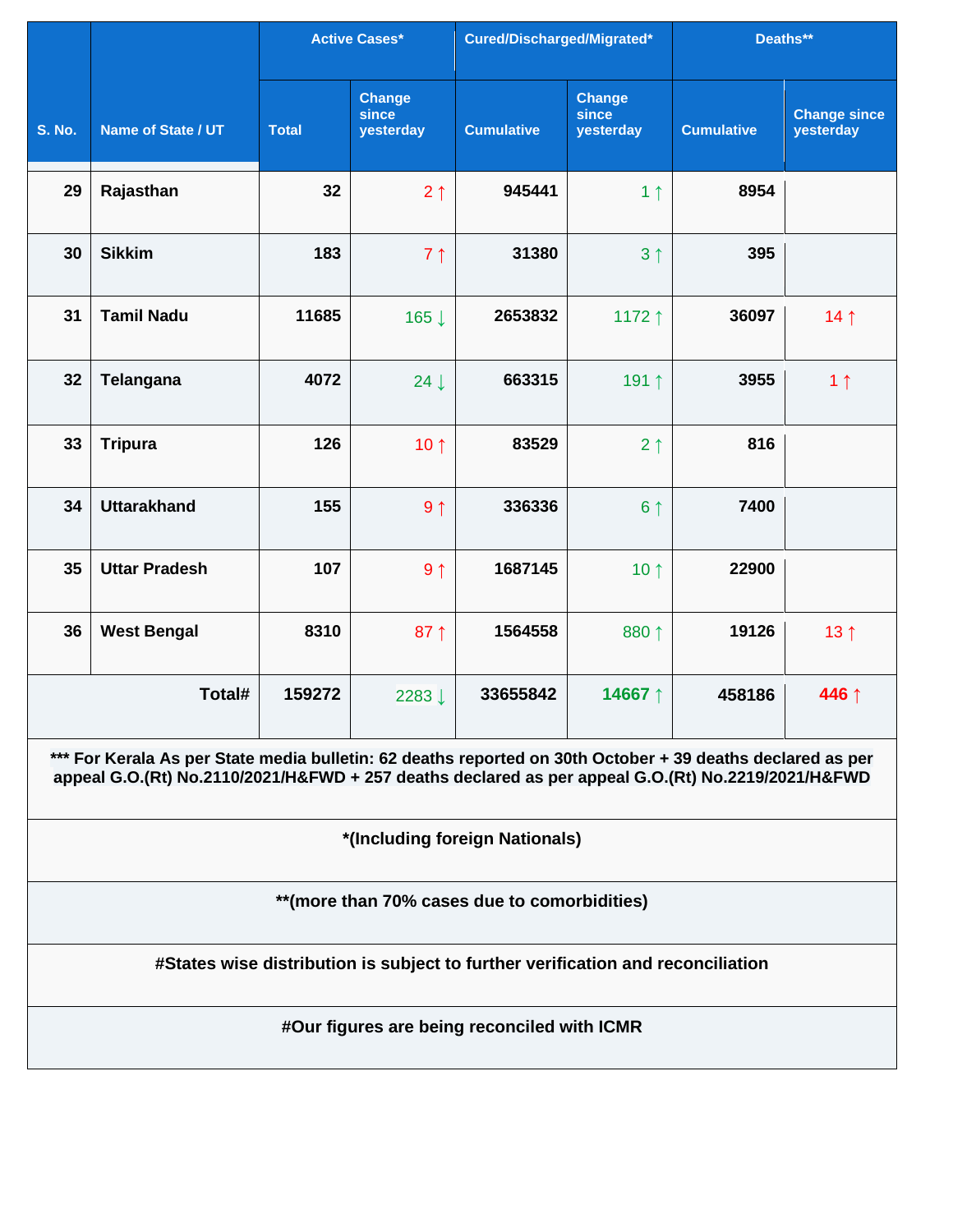# **Covid-19 Vaccination: Total Vaccination - 1,05,43,13,977 (56,91,175 ↑)**

|                  |                                                              |                | <b>Active Cases*</b>                | Cured/Discharged/Migrated* |                                     | Deaths**                |                                  |
|------------------|--------------------------------------------------------------|----------------|-------------------------------------|----------------------------|-------------------------------------|-------------------------|----------------------------------|
| <b>S. No.</b>    | Name of State / UT                                           | <b>Total</b>   | <b>Change</b><br>since<br>yesterday | <b>Cumulative</b>          | <b>Change</b><br>since<br>yesterday | <b>Cumulative</b>       | <b>Change since</b><br>yesterday |
| $\mathbf 1$      | Andaman and<br><b>Nicobar Islands</b>                        | $5\phantom{1}$ | $1 \downarrow$                      | 7517                       | 1 <sub>1</sub>                      | 129                     |                                  |
| $\overline{2}$   | <b>Andhra Pradesh</b>                                        | 4837           | 94 1                                | 2046512                    | 385↑                                | 14367                   | $2 \uparrow$                     |
| $\mathbf{3}$     | <b>Arunachal Pradesh</b>                                     | 108            | $7 \downarrow$                      | 54755                      | 16 $\uparrow$                       | 280                     |                                  |
| 4                | Assam                                                        | 3791           | 41 1                                | 600367                     | 278 ↑                               | 5992                    | 3 <sup>1</sup>                   |
| 5                | <b>Bihar</b>                                                 | 45             | $1 \downarrow$                      | 716379                     | 7 <sup>1</sup>                      | 9661                    |                                  |
| $6\phantom{1}$   | Chandigarh                                                   | 30             | 1 <sub>1</sub>                      | 64490                      | 4 <sub>1</sub>                      | 820                     |                                  |
| $\overline{7}$   | Chhattisgarh                                                 | 300            | 15 $\uparrow$                       | 992110                     | 13 <sup>†</sup>                     | 13575                   |                                  |
| 8                | <b>Dadra and Nagar</b><br><b>Haveli and Daman</b><br>and Diu | $6\phantom{1}$ |                                     | 10672                      |                                     | $\overline{\mathbf{4}}$ |                                  |
| $\boldsymbol{9}$ | <b>Delhi</b>                                                 | 334            | $11 \downarrow$                     | 1414363                    | 48 ↑                                | 25091                   |                                  |
| 10               | Goa                                                          | 411            | $26 \downarrow$                     | 174289                     | 73 ↑                                | 3363                    |                                  |
| 11               | Gujarat                                                      | 192            | 8 <sub>1</sub>                      | 816246                     | 14 <sub>1</sub>                     | 10088                   |                                  |
| 12               | Haryana                                                      | 133            |                                     | 761047                     | 12 <sub>1</sub>                     | 10049                   |                                  |
| 13               | <b>Himachal Pradesh</b>                                      | 1978           | 22 $\uparrow$                       | 218150                     | 232 1                               | 3748                    | 3 <sub>1</sub>                   |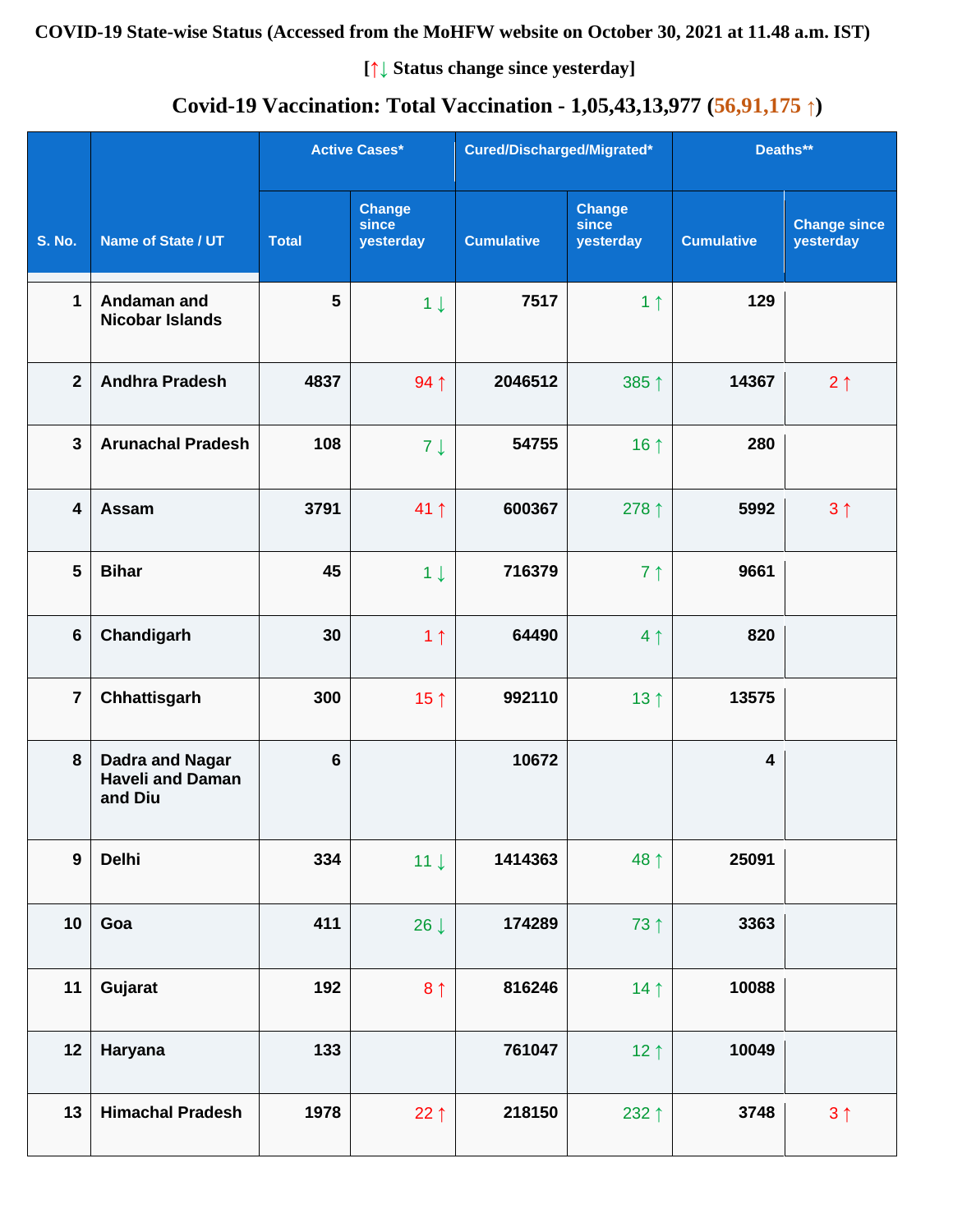|               |                             |              | <b>Active Cases*</b>                | Cured/Discharged/Migrated* |                                     | Deaths**          |                                  |
|---------------|-----------------------------|--------------|-------------------------------------|----------------------------|-------------------------------------|-------------------|----------------------------------|
| <b>S. No.</b> | Name of State / UT          | <b>Total</b> | <b>Change</b><br>since<br>yesterday | <b>Cumulative</b>          | <b>Change</b><br>since<br>yesterday | <b>Cumulative</b> | <b>Change since</b><br>yesterday |
| 14            | Jammu and<br><b>Kashmir</b> | 872          | 9 <sub>1</sub>                      | 326749                     | $81 \uparrow$                       | 4432              |                                  |
| 15            | <b>Jharkhand</b>            | 93           | $61 \downarrow$                     | 343505                     | 76 1                                | 5138              | 1 <sub>1</sub>                   |
| 16            | <b>Karnataka</b>            | 8655         | 69 ↑                                | 2940978                    | $305$ ↑                             | 38061             | $7 \uparrow$                     |
| 17            | Kerala***                   | 79331        | 603 ↑                               | 4843576                    | 6648 ↑                              | 31156             | 471↑                             |
| 18            | Ladakh                      | 58           | 9 <sub>1</sub>                      | 20675                      | 2 <sub>1</sub>                      | 208               |                                  |
| 19            | Lakshadweep                 | $\mathbf 0$  |                                     | 10314                      |                                     | 51                |                                  |
| 20            | <b>Madhya Pradesh</b>       | 113          | $2 \downarrow$                      | 782195                     | 11 $\uparrow$                       | 10524             |                                  |
| 21            | <b>Maharashtra</b>          | 22084        | 282↓                                | 6447038                    | 1584↑                               | 140170            | $36 \uparrow$                    |
| 22            | <b>Manipur</b>              | 871          | 29↑                                 | 120819                     | $53$ ↑                              | 1919              | 1 <sub>1</sub>                   |
| 23            | Meghalaya                   | 482          | $34 \downarrow$                     | 81628                      | 66 ↑                                | 1449              |                                  |
| 24            | <b>Mizoram</b>              | 7107         | 46 ↑                                | 113246                     | 646 1                               | 427               |                                  |
| 25            | Nagaland                    | 222          | 12 $\uparrow$                       | 30905                      | 27 $\uparrow$                       | 684               |                                  |
| 26            | Odisha                      | 4063         | 191↓                                | 1028207                    | 553↑                                | 8325              | 3 <sup>1</sup>                   |
| 27            | <b>Puducherry</b>           | 446          | $7 \downarrow$                      | 125633                     | 52↑                                 | 1857              |                                  |
| 28            | Punjab                      | 253          | 3 <sup>1</sup>                      | 585539                     | 25 $\uparrow$                       | 16557             | 1 <sub>1</sub>                   |
| 29            | Rajasthan                   | 30           | 4 <sub>1</sub>                      | 945440                     | $2 \uparrow$                        | 8954              |                                  |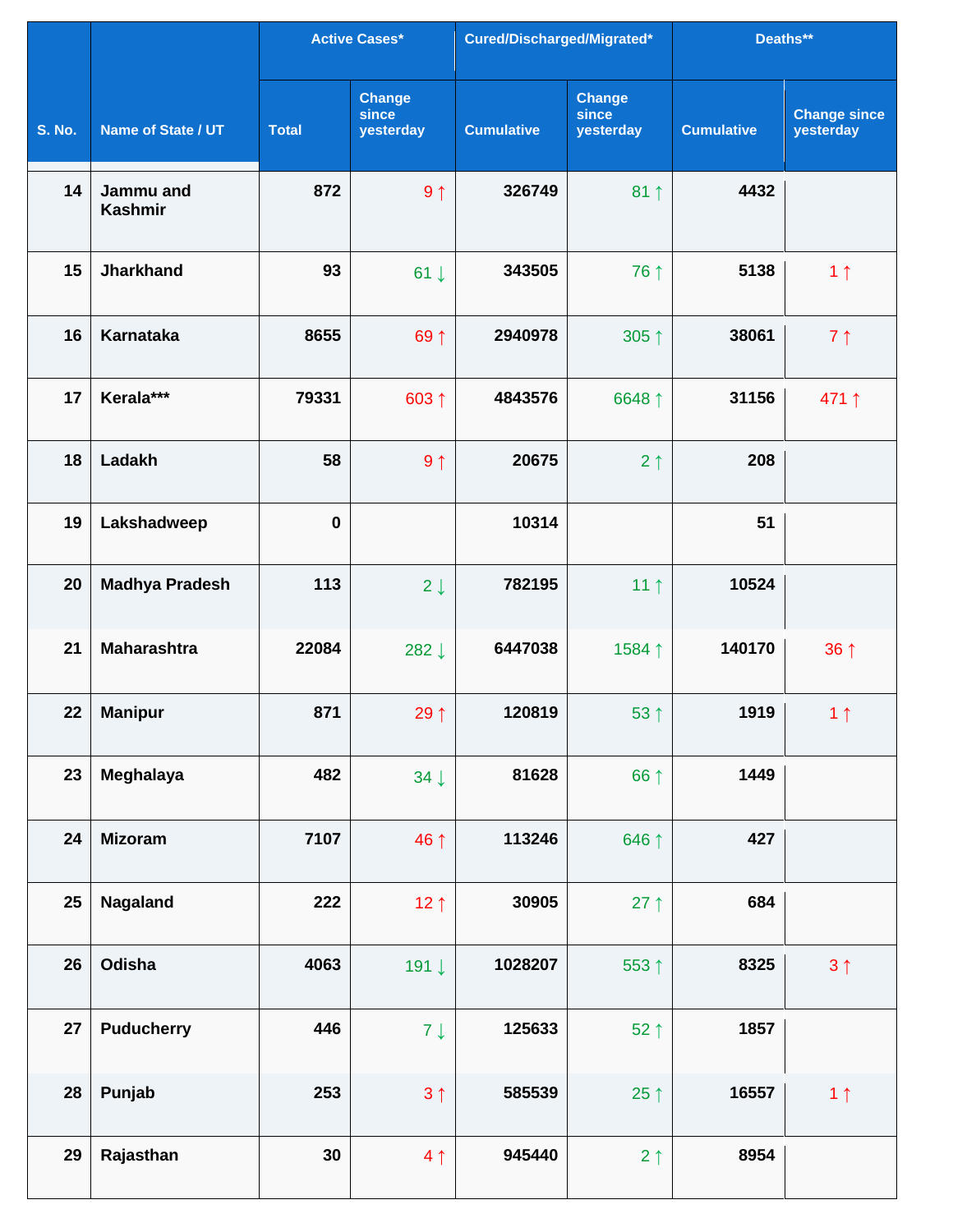|               |                                                                                                                                                                                                                  | <b>Active Cases*</b> | Cured/Discharged/Migrated*          |                                             | Deaths**                                   |                   |                                  |  |  |  |
|---------------|------------------------------------------------------------------------------------------------------------------------------------------------------------------------------------------------------------------|----------------------|-------------------------------------|---------------------------------------------|--------------------------------------------|-------------------|----------------------------------|--|--|--|
| <b>S. No.</b> | <b>Name of State / UT</b>                                                                                                                                                                                        | <b>Total</b>         | <b>Change</b><br>since<br>yesterday | <b>Cumulative</b>                           | <b>Change</b><br><b>since</b><br>yesterday | <b>Cumulative</b> | <b>Change since</b><br>yesterday |  |  |  |
| 30            | <b>Sikkim</b>                                                                                                                                                                                                    | 176                  | $2 \downarrow$                      | 31377                                       | 11 <sub>1</sub>                            | 395               |                                  |  |  |  |
| 31            | <b>Tamil Nadu</b>                                                                                                                                                                                                | 11850                | $201 \downarrow$                    | 2652660                                     | 1229↑                                      | 36083             | 11 $\uparrow$                    |  |  |  |
| 32            | Telangana                                                                                                                                                                                                        | 4096                 | $30 \downarrow$                     | 663124                                      | 202 $\uparrow$                             | 3954              | $2 \uparrow$                     |  |  |  |
| 33            | <b>Tripura</b>                                                                                                                                                                                                   | 116                  | 2 <sub>1</sub>                      | 83527                                       | 8 <sup>†</sup>                             | 816               |                                  |  |  |  |
| 34            | <b>Uttarakhand</b>                                                                                                                                                                                               | 146                  |                                     | 336330                                      | 7 <sup>1</sup>                             | 7400              |                                  |  |  |  |
| 35            | <b>Uttar Pradesh</b>                                                                                                                                                                                             | 98                   | $4 \downarrow$                      | 1687135                                     | $12 \uparrow$                              | 22900             |                                  |  |  |  |
| 36            | <b>West Bengal</b>                                                                                                                                                                                               | 8223                 | 114 $\uparrow$                      | 1563678                                     | 860 ↑                                      | 19113             | 8 <sub>1</sub>                   |  |  |  |
|               | Total#                                                                                                                                                                                                           | 161555               | 221 $\uparrow$                      | 33641175                                    | 13543 ↑                                    | 457740            | 549 ↑                            |  |  |  |
|               | ***For Kerala As per State media bulletin: 86 deaths reported on 29th October + 109 deaths declared as per<br>appeal G.O.(Rt) No.2110/2021/H&FWD + 276 deaths declared as per appeal G.O.(Rt) No.2219/2021/H&FWD |                      |                                     |                                             |                                            |                   |                                  |  |  |  |
|               |                                                                                                                                                                                                                  |                      |                                     | *(Including foreign Nationals)              |                                            |                   |                                  |  |  |  |
|               | ** (more than 70% cases due to comorbidities)                                                                                                                                                                    |                      |                                     |                                             |                                            |                   |                                  |  |  |  |
|               | #States wise distribution is subject to further verification and reconciliation                                                                                                                                  |                      |                                     |                                             |                                            |                   |                                  |  |  |  |
|               |                                                                                                                                                                                                                  |                      |                                     | #Our figures are being reconciled with ICMR |                                            |                   |                                  |  |  |  |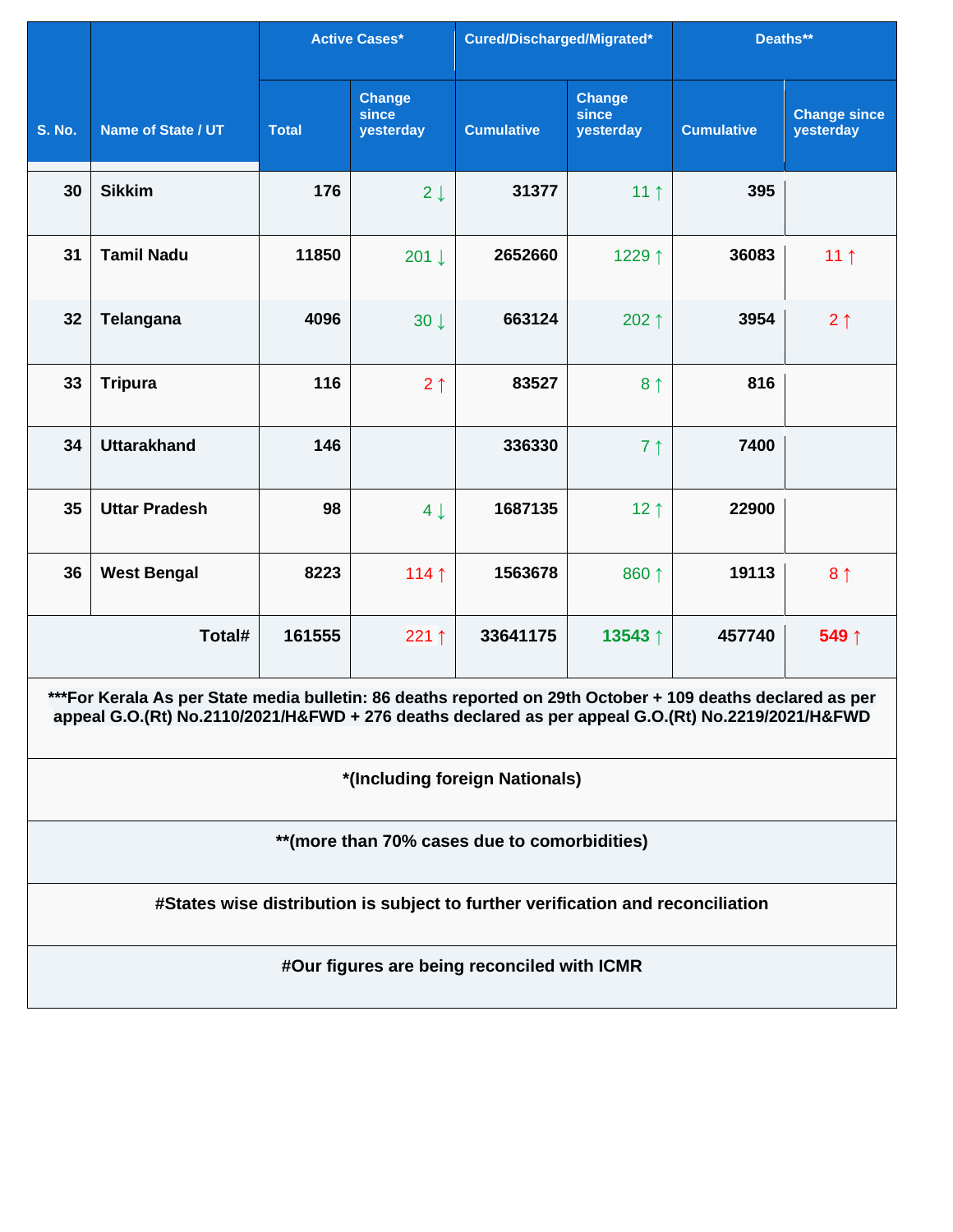# **Covid-19 Vaccination: Total Vaccination - 1,04,82,00,966 (74,33,392 ↑)**

|                  |                                                              |                 | <b>Active Cases*</b>                | Cured/Discharged/Migrated* |                                     | Deaths**                |                                  |
|------------------|--------------------------------------------------------------|-----------------|-------------------------------------|----------------------------|-------------------------------------|-------------------------|----------------------------------|
| <b>S. No.</b>    | Name of State / UT                                           | <b>Total</b>    | <b>Change</b><br>since<br>yesterday | <b>Cumulative</b>          | <b>Change</b><br>since<br>yesterday | <b>Cumulative</b>       | <b>Change since</b><br>yesterday |
| $\mathbf 1$      | Andaman and<br><b>Nicobar Islands</b>                        | $6\phantom{1}6$ | 1 <sub>1</sub>                      | 7516                       |                                     | 129                     |                                  |
| $\overline{2}$   | <b>Andhra Pradesh</b>                                        | 4743            | $34 \downarrow$                     | 2046127                    | 414 1                               | 14365                   | 1 <sub>1</sub>                   |
| $\mathbf{3}$     | <b>Arunachal Pradesh</b>                                     | 115             |                                     | 54739                      | 14 <sub>1</sub>                     | 280                     |                                  |
| 4                | Assam                                                        | 3750            | 88 J                                | 600089                     | 408 ↑                               | 5989                    | $2 \uparrow$                     |
| $5\phantom{1}$   | <b>Bihar</b>                                                 | 46              | 5 <sup>†</sup>                      | 716372                     | 1 <sub>1</sub>                      | 9661                    |                                  |
| $6\phantom{1}$   | Chandigarh                                                   | 29              |                                     | 64486                      | 4 <sub>1</sub>                      | 820                     |                                  |
| $\overline{7}$   | Chhattisgarh                                                 | 285             | 22 $\uparrow$                       | 992097                     | 9 <sub>1</sub>                      | 13575                   |                                  |
| 8                | <b>Dadra and Nagar</b><br><b>Haveli and Daman</b><br>and Diu | $6\phantom{1}$  |                                     | 10672                      |                                     | $\overline{\mathbf{4}}$ |                                  |
| $\boldsymbol{9}$ | <b>Delhi</b>                                                 | 345             | $3\downarrow$                       | 1414315                    | 45 ↑                                | 25091                   |                                  |
| 10               | Goa                                                          | 437             | $17 \downarrow$                     | 174216                     | 64 1                                | 3363                    |                                  |
| 11               | Gujarat                                                      | 184             | 11 <sub>1</sub>                     | 816232                     | 12 <sub>1</sub>                     | 10088                   |                                  |
| 12               | Haryana                                                      | 133             |                                     | 761035                     | 13 <sup>†</sup>                     | 10049                   |                                  |
| 13               | <b>Himachal Pradesh</b>                                      | 1956            | $16 \downarrow$                     | 217918                     | 225↑                                | 3745                    | 4 <sub>1</sub>                   |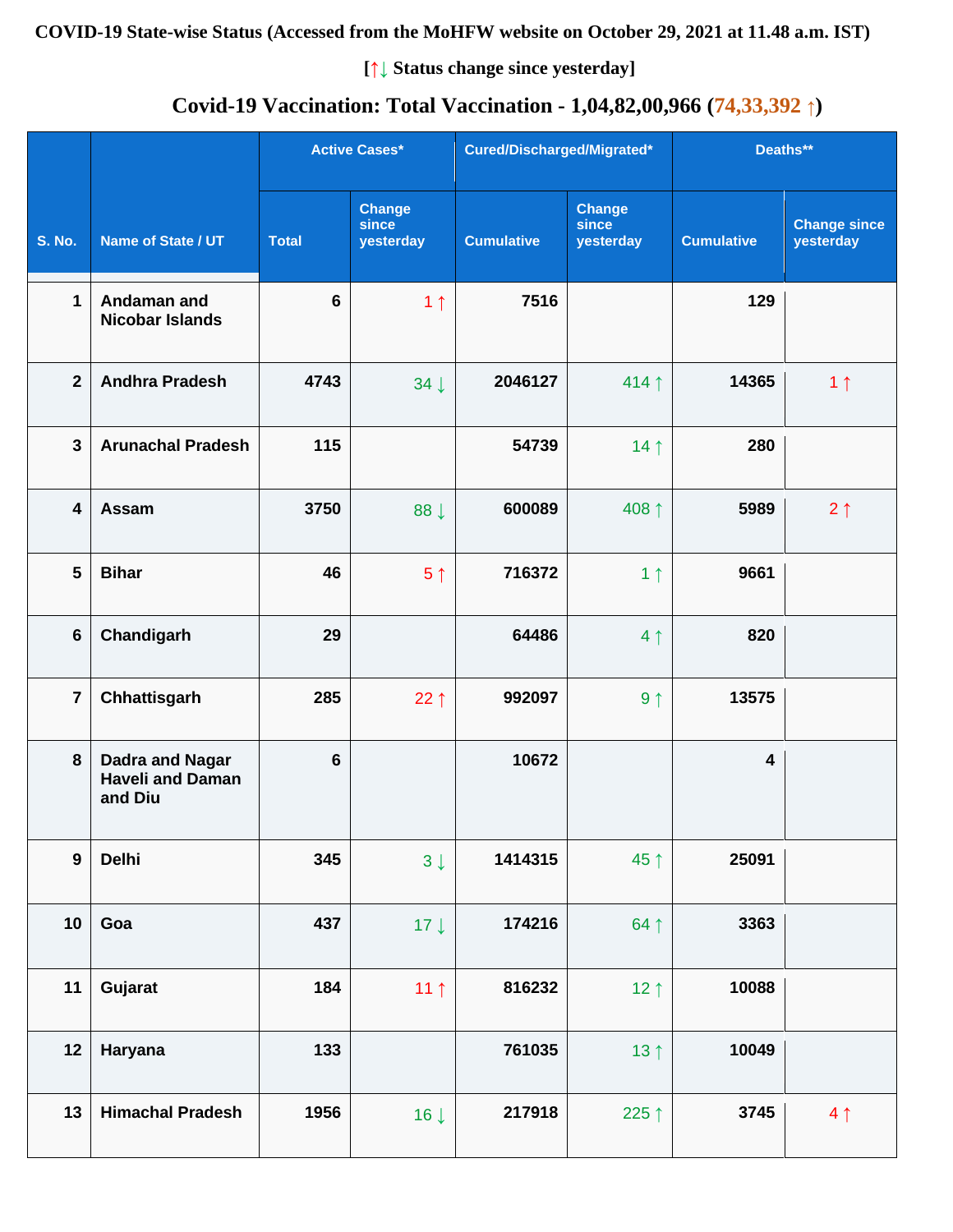|               |                             |              | <b>Active Cases*</b>                | Cured/Discharged/Migrated* |                                     | Deaths**          |                                  |
|---------------|-----------------------------|--------------|-------------------------------------|----------------------------|-------------------------------------|-------------------|----------------------------------|
| <b>S. No.</b> | Name of State / UT          | <b>Total</b> | <b>Change</b><br>since<br>yesterday | <b>Cumulative</b>          | <b>Change</b><br>since<br>yesterday | <b>Cumulative</b> | <b>Change since</b><br>yesterday |
| 14            | Jammu and<br><b>Kashmir</b> | 863          | $25 \uparrow$                       | 326668                     | 72 1                                | 4432              | 1 <sub>1</sub>                   |
| 15            | <b>Jharkhand</b>            | 154          | $6 \downarrow$                      | 343429                     | $21 \uparrow$                       | 5137              |                                  |
| 16            | <b>Karnataka</b>            | 8586         | 127↑                                | 2940673                    | 334 1                               | 38054             | 17 $\uparrow$                    |
| 17            | Kerala***                   | 78728        | 1570↑                               | 4836928                    | 5460 ↑                              | 30685             | 708 ↑                            |
| 18            | Ladakh                      | 49           | 2 <sub>1</sub>                      | 20673                      | 3 <sub>1</sub>                      | 208               |                                  |
| 19            | Lakshadweep                 | $\mathbf 0$  |                                     | 10314                      |                                     | 51                |                                  |
| 20            | <b>Madhya Pradesh</b>       | 115          | 7 <sub>1</sub>                      | 782184                     | 12 $\uparrow$                       | 10524             |                                  |
| 21            | <b>Maharashtra</b>          | 22366        | 730 ↓                               | 6445454                    | 2112 $\uparrow$                     | 140134            | $36 \uparrow$                    |
| 22            | <b>Manipur</b>              | 842          | $2\downarrow$                       | 120766                     | 54↑                                 | 1918              | 1 <sub>1</sub>                   |
| 23            | Meghalaya                   | 516          | $9 \uparrow$                        | 81562                      | $51$ ↑                              | 1449              | 1 <sub>1</sub>                   |
| 24            | <b>Mizoram</b>              | 7061         | 259↓                                | 112600                     | 848↑                                | 427               | 3 <sup>1</sup>                   |
| 25            | Nagaland                    | 210          | $12 \downarrow$                     | 30878                      | 22 $\uparrow$                       | 684               | $3 \uparrow$                     |
| 26            | Odisha                      | 4254         | 138↓                                | 1027654                    | 546 ↑                               | 8322              | 4 <sub>1</sub>                   |
| 27            | <b>Puducherry</b>           | 453          | 10 $\uparrow$                       | 125581                     | $35 \uparrow$                       | 1857              |                                  |
| 28            | Punjab                      | 250          | 4 <sub>1</sub>                      | 585514                     | $27$ ↑                              | 16556             |                                  |
| 29            | Rajasthan                   | 26           | 6 <sup>1</sup>                      | 945438                     | 1 <sub>1</sub>                      | 8954              |                                  |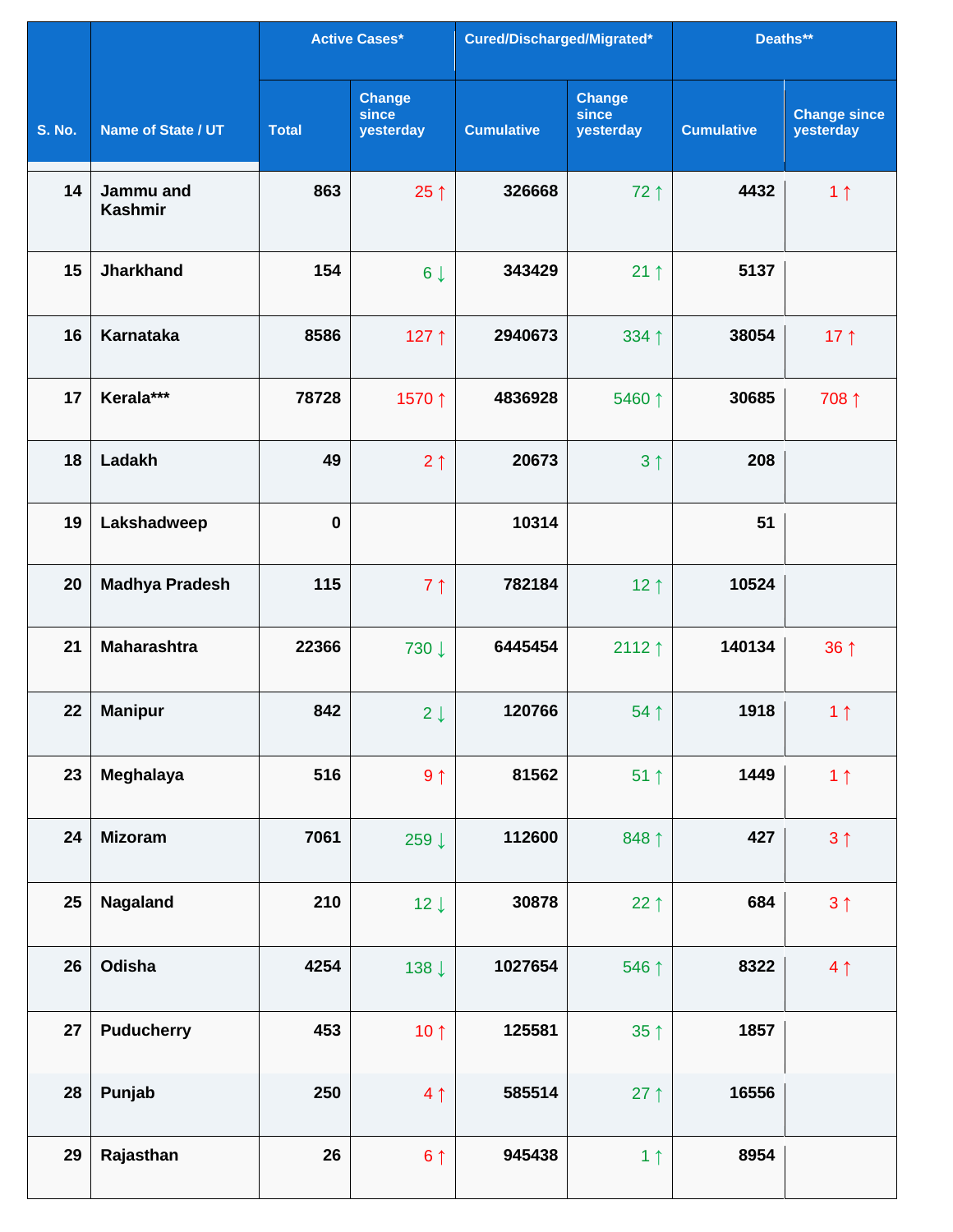|               |                                                                                                                                                                                                                  |              | <b>Active Cases*</b>                | Cured/Discharged/Migrated*                                                      |                                     | Deaths**          |                                  |  |  |  |
|---------------|------------------------------------------------------------------------------------------------------------------------------------------------------------------------------------------------------------------|--------------|-------------------------------------|---------------------------------------------------------------------------------|-------------------------------------|-------------------|----------------------------------|--|--|--|
| <b>S. No.</b> | <b>Name of State / UT</b>                                                                                                                                                                                        | <b>Total</b> | <b>Change</b><br>since<br>yesterday | <b>Cumulative</b>                                                               | <b>Change</b><br>since<br>yesterday | <b>Cumulative</b> | <b>Change since</b><br>yesterday |  |  |  |
| 30            | <b>Sikkim</b>                                                                                                                                                                                                    | 178          | 1 <sub>1</sub>                      | 31366                                                                           | 13 $\uparrow$                       | 395               |                                  |  |  |  |
| 31            | <b>Tamil Nadu</b>                                                                                                                                                                                                | 12051        | 237↓                                | 2651431                                                                         | 1286 ↑                              | 36072             | 12 $\uparrow$                    |  |  |  |
| 32            | Telangana                                                                                                                                                                                                        | 4126         | $38 \downarrow$                     | 662922                                                                          | 208 ↑                               | 3952              | 1 <sub>1</sub>                   |  |  |  |
| 33            | <b>Tripura</b>                                                                                                                                                                                                   | 114          | $9 \downarrow$                      | 83519                                                                           | 20 $\uparrow$                       | 816               |                                  |  |  |  |
| 34            | <b>Uttarakhand</b>                                                                                                                                                                                               | 146          | $4 \downarrow$                      | 336323                                                                          | 11 <sup>†</sup>                     | 7400              | 1 <sub>1</sub>                   |  |  |  |
| 35            | <b>Uttar Pradesh</b>                                                                                                                                                                                             | 102          | 2 <sub>1</sub>                      | 1687123                                                                         | 8 <sup>†</sup>                      | 22900             | 1 <sub>1</sub>                   |  |  |  |
| 36            | <b>West Bengal</b>                                                                                                                                                                                               | 8109         | 136 ↑                               | 1562818                                                                         | 845↑                                | 19105             | $9 \uparrow$                     |  |  |  |
|               | Total#                                                                                                                                                                                                           | 161334       | 345↑                                | 33627632                                                                        | 13198 1                             | 457191            | 805↑                             |  |  |  |
|               | ***For Kerala As per State media bulletin: 56 deaths reported on 28th October + 110 deaths declared as per<br>appeal G.O.(Rt) No.2110/2021/H&FWD + 542 deaths declared as per appeal G.O.(Rt) No.2219/2021/H&FWD |              |                                     |                                                                                 |                                     |                   |                                  |  |  |  |
|               |                                                                                                                                                                                                                  |              |                                     | *(Including foreign Nationals)                                                  |                                     |                   |                                  |  |  |  |
|               | ** (more than 70% cases due to comorbidities)                                                                                                                                                                    |              |                                     |                                                                                 |                                     |                   |                                  |  |  |  |
|               |                                                                                                                                                                                                                  |              |                                     | #States wise distribution is subject to further verification and reconciliation |                                     |                   |                                  |  |  |  |
|               |                                                                                                                                                                                                                  |              |                                     | #Our figures are being reconciled with ICMR                                     |                                     |                   |                                  |  |  |  |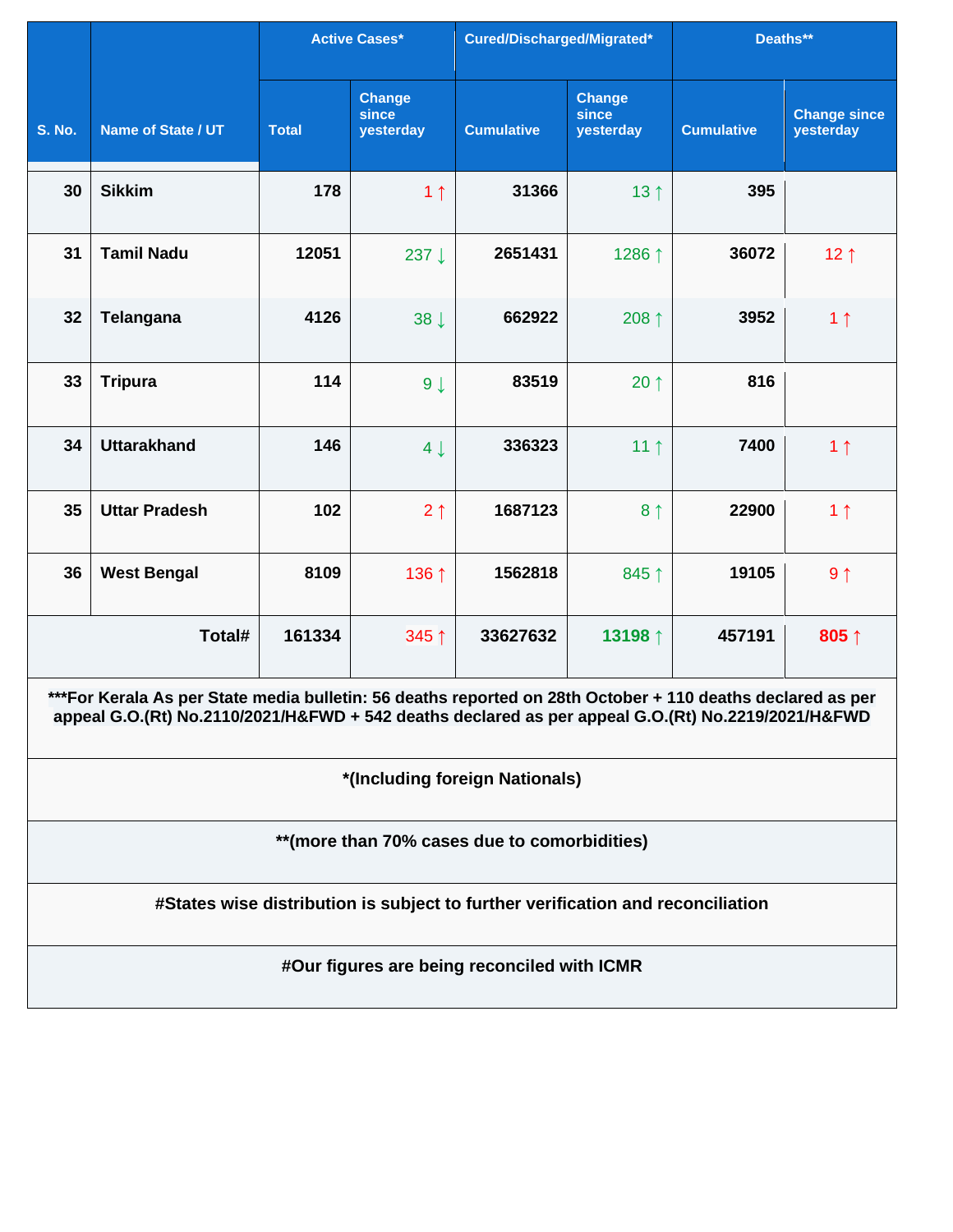# **Covid-19 Vaccination: Total Vaccination - 1,04,04,99,873 (49,09,254 ↑)**

|                         |                                                       |                | <b>Active Cases*</b>                |                   | Cured/Discharged/Migrated*          |                         | Deaths**                         |  |
|-------------------------|-------------------------------------------------------|----------------|-------------------------------------|-------------------|-------------------------------------|-------------------------|----------------------------------|--|
| <b>S. No.</b>           | Name of State / UT                                    | <b>Total</b>   | <b>Change</b><br>since<br>yesterday | <b>Cumulative</b> | <b>Change</b><br>since<br>yesterday | <b>Cumulative</b>       | <b>Change since</b><br>yesterday |  |
| $\mathbf{1}$            | Andaman and<br><b>Nicobar Islands</b>                 | $5\phantom{1}$ | 1 <sub>1</sub>                      | 7516              | 1 <sub>1</sub>                      | 129                     |                                  |  |
| $\overline{2}$          | <b>Andhra Pradesh</b>                                 | 4777           | 122↑                                | 2045713           | 437↑                                | 14364                   | 8 <sup>1</sup>                   |  |
| $\overline{\mathbf{3}}$ | <b>Arunachal Pradesh</b>                              | 115            | $22 \downarrow$                     | 54725             | 28 $\uparrow$                       | 280                     |                                  |  |
| 4                       | Assam                                                 | 3838           | 153↓                                | 599681            | 391↑                                | 5987                    | 6 <sup>1</sup>                   |  |
| 5                       | <b>Bihar</b>                                          | 41             | 1 <sub>1</sub>                      | 716371            | 4 <sub>1</sub>                      | 9661                    |                                  |  |
| $6\phantom{1}$          | Chandigarh                                            | 29             | 2 <sub>1</sub>                      | 64482             | 3 <sup>†</sup>                      | 820                     |                                  |  |
| $\overline{7}$          | Chhattisgarh                                          | 263            | 14 <sub>1</sub>                     | 992088            | $12 \uparrow$                       | 13575                   | $2 \uparrow$                     |  |
| $\pmb{8}$               | Dadra and Nagar<br><b>Haveli and Daman</b><br>and Diu | $\bf 6$        |                                     | 10672             | 1 <sub>1</sub>                      | $\overline{\mathbf{4}}$ |                                  |  |
| $\boldsymbol{9}$        | <b>Delhi</b>                                          | 348            | 25 $\uparrow$                       | 1414270           | 13 <sup>†</sup>                     | 25091                   |                                  |  |
| 10                      | Goa                                                   | 454            | 29 $\downarrow$                     | 174152            | $51$ ↑                              | 3363                    | 1 <sub>1</sub>                   |  |
| 11                      | Gujarat                                               | 173            | 2 <sub>1</sub>                      | 816220            | 15 $\uparrow$                       | 10088                   |                                  |  |
| 12                      | Haryana                                               | 133            | 5 <sup>1</sup>                      | 761022            | 10 $\uparrow$                       | 10049                   |                                  |  |
| 13                      | <b>Himachal Pradesh</b>                               | 1972           | 211 $\uparrow$                      | 217693            | 48 ↑                                | 3741                    | $2 \uparrow$                     |  |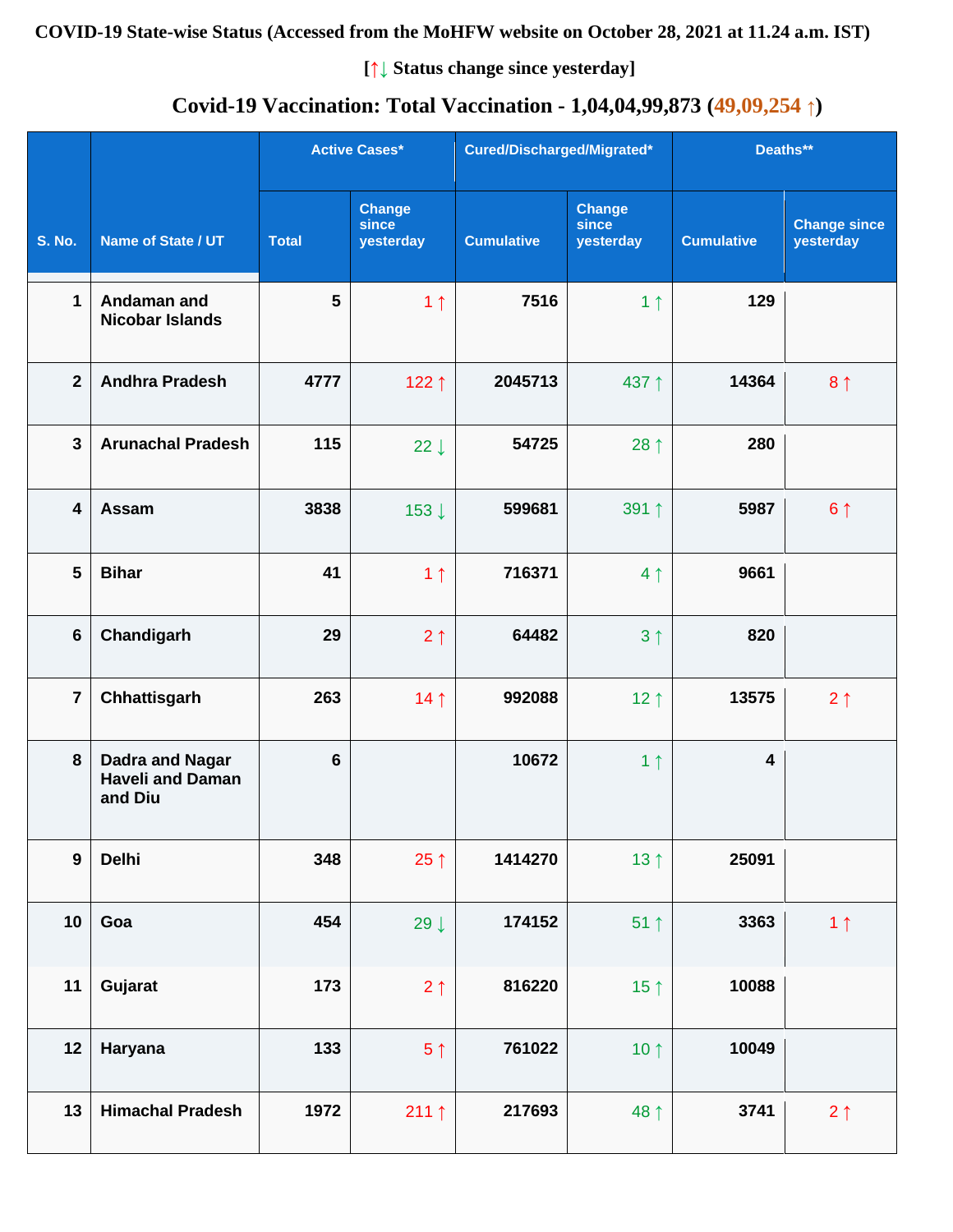|               |                                    |              | <b>Active Cases*</b>                | Cured/Discharged/Migrated* |                                     | Deaths**          |                                  |
|---------------|------------------------------------|--------------|-------------------------------------|----------------------------|-------------------------------------|-------------------|----------------------------------|
| <b>S. No.</b> | Name of State / UT                 | <b>Total</b> | <b>Change</b><br>since<br>yesterday | <b>Cumulative</b>          | <b>Change</b><br>since<br>yesterday | <b>Cumulative</b> | <b>Change since</b><br>yesterday |
| 14            | <b>Jammu</b> and<br><b>Kashmir</b> | 838          | 16 <sup>1</sup>                     | 326596                     | 86 ↑                                | 4431              |                                  |
| 15            | <b>Jharkhand</b>                   | 160          | $30 \downarrow$                     | 343408                     | 56 ↑                                | 5137              | $2 \uparrow$                     |
| 16            | <b>Karnataka</b>                   | 8459         | 80 $\downarrow$                     | 2940339                    | 349 1                               | 38037             | 13 <sup>†</sup>                  |
| 17            | Kerala***                          | 77158        | 2100↑                               | 4831468                    | 6723↑                               | 29977             | 622↑                             |
| 18            | Ladakh                             | 47           | 6 <sup>1</sup>                      | 20670                      | 2 <sub>1</sub>                      | 208               |                                  |
| 19            | Lakshadweep                        | $\bf{0}$     |                                     | 10314                      |                                     | 51                |                                  |
| 20            | <b>Madhya Pradesh</b>              | 108          | 9 <sub>1</sub>                      | 782172                     | 10 $\uparrow$                       | 10524             | 1 <sub>1</sub>                   |
| 21            | <b>Maharashtra</b>                 | 23096        | 3500 ↓                              | 6443342                    | 4947↑                               | 140098            | 38 <sup>†</sup>                  |
| 22            | <b>Manipur</b>                     | 844          | 29 $\downarrow$                     | 120712                     | 97 $\uparrow$                       | 1917              | $2 \uparrow$                     |
| 23            | Meghalaya                          | 507          | 22 $\downarrow$                     | 81511                      | $71$ ↑                              | 1448              | $2 \uparrow$                     |
| 24            | <b>Mizoram</b>                     | 7320         | 446 ↓                               | 111752                     | 991 1                               | 424               | $2 \uparrow$                     |
| 25            | <b>Nagaland</b>                    | 222          | $3 \downarrow$                      | 30856                      | 15 <sup>†</sup>                     | 681               |                                  |
| 26            | Odisha                             | 4392         | 213 $\uparrow$                      | 1027108                    | 334 1                               | 8318              | $2 \uparrow$                     |
| 27            | <b>Puducherry</b>                  | 443          | $10 \downarrow$                     | 125546                     | $50 \uparrow$                       | 1857              |                                  |
| 28            | Punjab                             | 246          | $20 \uparrow$                       | 585487                     | 16 $\uparrow$                       | 16556             | 2 <sub>1</sub>                   |
| 29            | Rajasthan                          | 20           |                                     | 945437                     | 4 <sub>1</sub>                      | 8954              |                                  |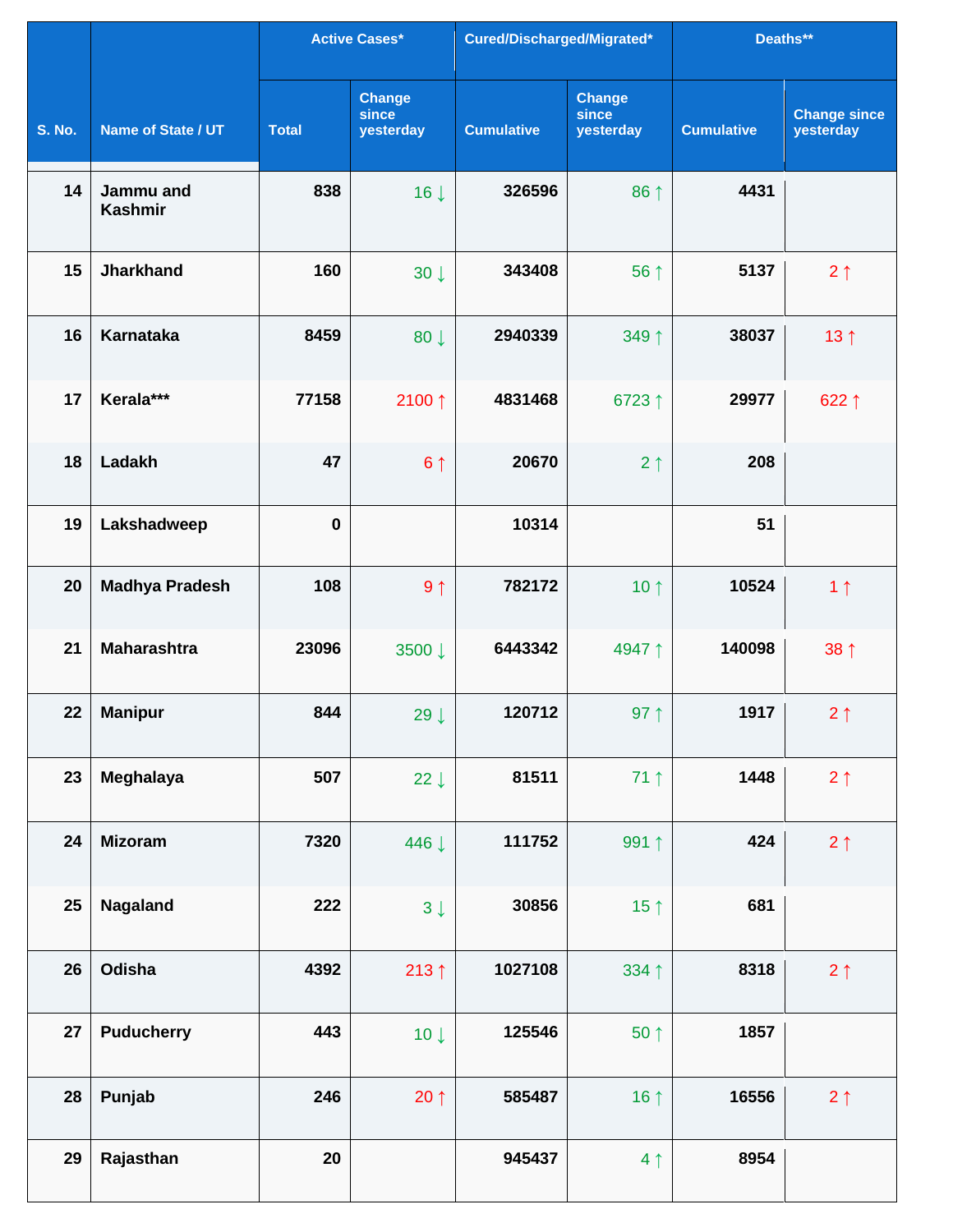|               |                                                                                                                                                                                                                  |              | <b>Active Cases*</b>                | Cured/Discharged/Migrated*                  |                                     | Deaths**          |                                  |  |  |  |
|---------------|------------------------------------------------------------------------------------------------------------------------------------------------------------------------------------------------------------------|--------------|-------------------------------------|---------------------------------------------|-------------------------------------|-------------------|----------------------------------|--|--|--|
| <b>S. No.</b> | Name of State / UT                                                                                                                                                                                               | <b>Total</b> | <b>Change</b><br>since<br>yesterday | <b>Cumulative</b>                           | <b>Change</b><br>since<br>yesterday | <b>Cumulative</b> | <b>Change since</b><br>yesterday |  |  |  |
| 30            | <b>Sikkim</b>                                                                                                                                                                                                    | 177          | 1 <sub>1</sub>                      | 31353                                       | $12 \uparrow$                       | 395               |                                  |  |  |  |
| 31            | <b>Tamil Nadu</b>                                                                                                                                                                                                | 12288        | 252↓                                | 2650145                                     | 1315↑                               | 36060             | $12 \uparrow$                    |  |  |  |
| 32            | <b>Telangana</b>                                                                                                                                                                                                 | 4164         | 63 ↑                                | 662714                                      | 122 $\uparrow$                      | 3951              | 1 <sub>1</sub>                   |  |  |  |
| 33            | <b>Tripura</b>                                                                                                                                                                                                   | 123          | 1 <sub>1</sub>                      | 83499                                       | 14 <sub>1</sub>                     | 816               |                                  |  |  |  |
| 34            | <b>Uttarakhand</b>                                                                                                                                                                                               | 150          | $6 \downarrow$                      | 336312                                      | 23 $\uparrow$                       | 7399              |                                  |  |  |  |
| 35            | <b>Uttar Pradesh</b>                                                                                                                                                                                             | 100          | 6 <sup>†</sup>                      | 1687115                                     | 7 <sub>1</sub>                      | 22899             |                                  |  |  |  |
| 36            | <b>West Bengal</b>                                                                                                                                                                                               | 7973         | 124↑                                | 1561973                                     | 837 1                               | 19096             | 15 $\uparrow$                    |  |  |  |
|               | Total#                                                                                                                                                                                                           | 160989       | 1672↓                               | 33614434                                    | 17095↑                              | 456386            | 733↑                             |  |  |  |
|               | ***For Kerala As per State media bulletin: 93 deaths reported on 27th October + 199 deaths declared as per<br>appeal G.O.(Rt) No.2110/2021/H&FWD + 330 deaths declared as per appeal G.O.(Rt) No.2219/2021/H&FWD |              |                                     |                                             |                                     |                   |                                  |  |  |  |
|               |                                                                                                                                                                                                                  |              |                                     | *(Including foreign Nationals)              |                                     |                   |                                  |  |  |  |
|               | ** (more than 70% cases due to comorbidities)                                                                                                                                                                    |              |                                     |                                             |                                     |                   |                                  |  |  |  |
|               | #States wise distribution is subject to further verification and reconciliation                                                                                                                                  |              |                                     |                                             |                                     |                   |                                  |  |  |  |
|               |                                                                                                                                                                                                                  |              |                                     | #Our figures are being reconciled with ICMR |                                     |                   |                                  |  |  |  |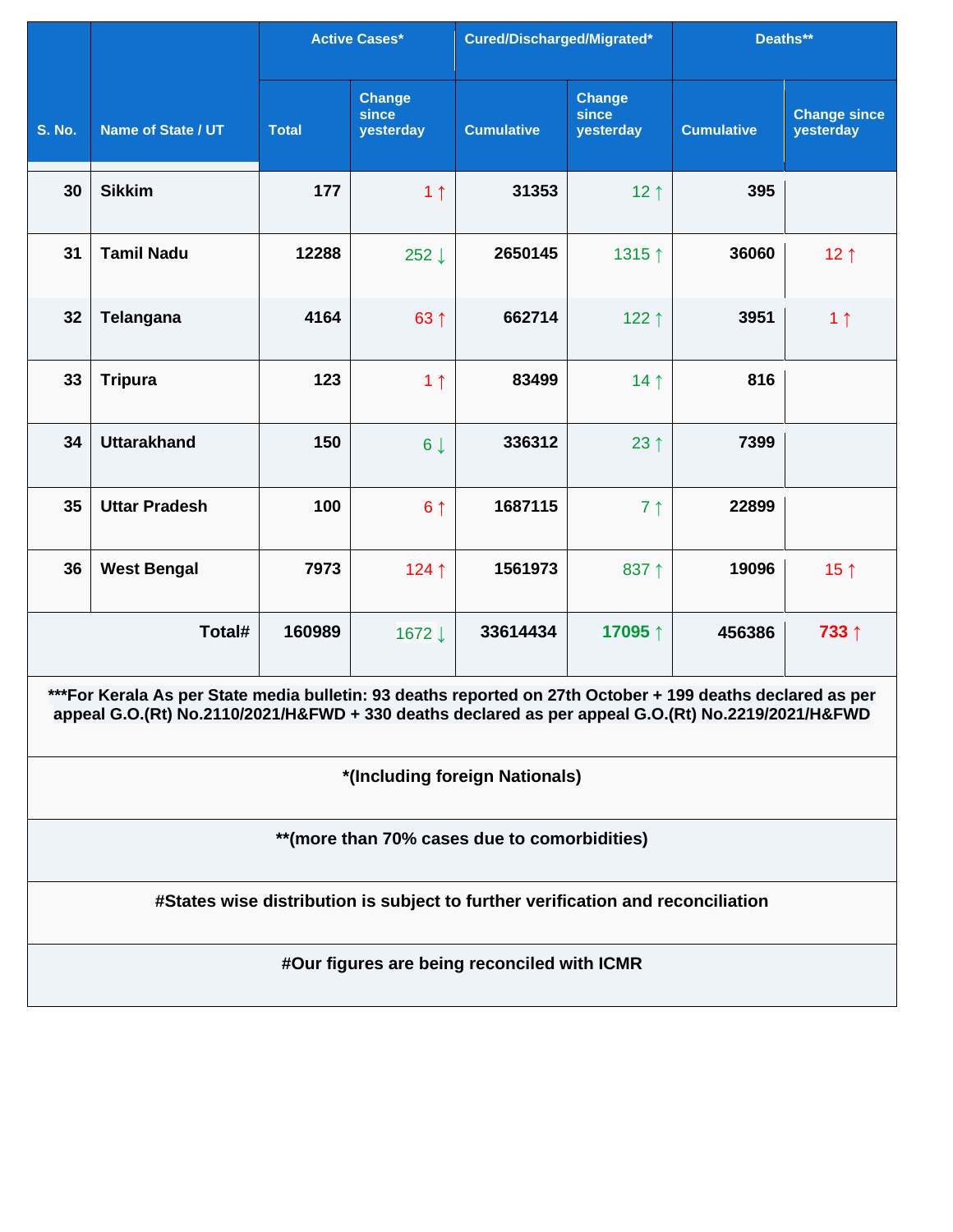# **Covid-19 Vaccination: Total Vaccination - 1,03,53,25,577 (55,89,124 ↑)**

|                         |                                                              |                 | <b>Active Cases*</b>                | Cured/Discharged/Migrated* |                                     | Deaths**                |                                  |
|-------------------------|--------------------------------------------------------------|-----------------|-------------------------------------|----------------------------|-------------------------------------|-------------------------|----------------------------------|
| <b>S. No.</b>           | Name of State / UT                                           | <b>Total</b>    | <b>Change</b><br>since<br>yesterday | <b>Cumulative</b>          | <b>Change</b><br>since<br>yesterday | <b>Cumulative</b>       | <b>Change since</b><br>yesterday |
| $\mathbf 1$             | Andaman and<br><b>Nicobar Islands</b>                        | 4               | $1 \downarrow$                      | 7515                       | 1 <sub>1</sub>                      | 129                     |                                  |
| $\overline{2}$          | <b>Andhra Pradesh</b>                                        | 4655            | 175↓                                | 2045276                    | 584 1                               | 14356                   | 6 <sup>1</sup>                   |
| $\overline{3}$          | <b>Arunachal Pradesh</b>                                     | 137             | $1 \downarrow$                      | 54697                      | 10 $\uparrow$                       | 280                     |                                  |
| $\overline{\mathbf{4}}$ | Assam                                                        | 3991            | 109↑                                | 599290                     | 235 ↑                               | 5981                    | 3 <sub>1</sub>                   |
| $5\phantom{1}$          | <b>Bihar</b>                                                 | 40              | 4 <sub>1</sub>                      | 716367                     | 4 <sub>1</sub>                      | 9661                    |                                  |
| $\bf 6$                 | Chandigarh                                                   | 27              | $2 \downarrow$                      | 64479                      | 3 <sub>1</sub>                      | 820                     |                                  |
| $\overline{7}$          | Chhattisgarh                                                 | 249             | 15 $\uparrow$                       | 992076                     | 10 $\uparrow$                       | 13573                   | 1 <sub>1</sub>                   |
| 8                       | <b>Dadra and Nagar</b><br><b>Haveli and Daman</b><br>and Diu | $6\phantom{1}6$ |                                     | 10671                      |                                     | $\overline{\mathbf{4}}$ |                                  |
| $\boldsymbol{9}$        | <b>Delhi</b>                                                 | 323             | 16 $\uparrow$                       | 1414257                    | 25 $\uparrow$                       | 25091                   |                                  |
| 10                      | Goa                                                          | 483             | $32 \downarrow$                     | 174101                     | 59 1                                | 3362                    | 4 <sub>1</sub>                   |
| 11                      | Gujarat                                                      | 171             | 12 $\uparrow$                       | 816205                     | 18 $\uparrow$                       | 10088                   |                                  |
| 12                      | Haryana                                                      | 128             | $2 \uparrow$                        | 761012                     | 13 <sup>†</sup>                     | 10049                   |                                  |
| 13                      | <b>Himachal Pradesh</b>                                      | 1761            | 104↑                                | 217645                     | 149↑                                | 3739                    | $2 \uparrow$                     |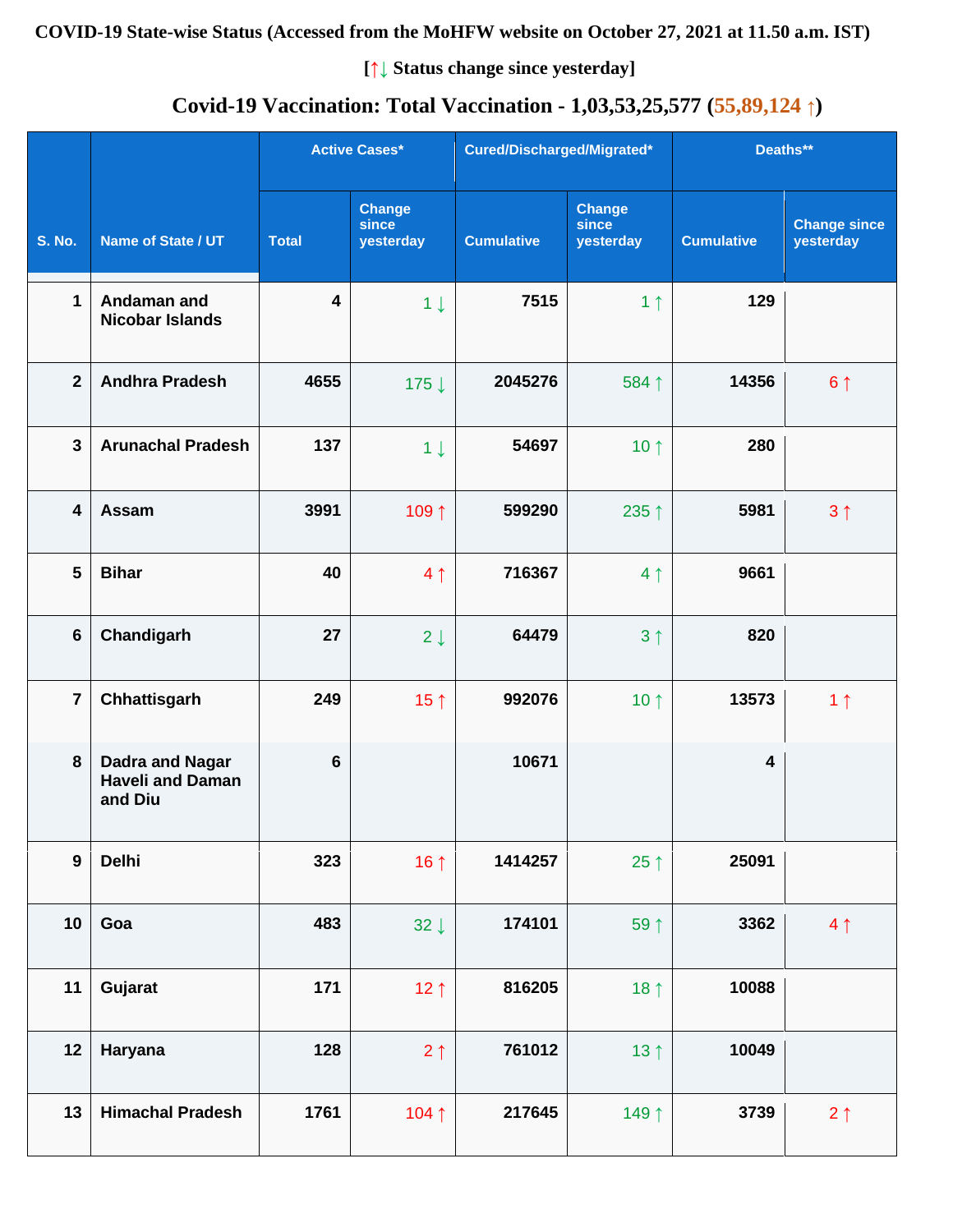|               |                             |              | <b>Active Cases*</b>                | Cured/Discharged/Migrated* |                                     | Deaths**          |                                  |
|---------------|-----------------------------|--------------|-------------------------------------|----------------------------|-------------------------------------|-------------------|----------------------------------|
| <b>S. No.</b> | Name of State / UT          | <b>Total</b> | <b>Change</b><br>since<br>yesterday | <b>Cumulative</b>          | <b>Change</b><br>since<br>yesterday | <b>Cumulative</b> | <b>Change since</b><br>yesterday |
| 14            | Jammu and<br><b>Kashmir</b> | 854          | 19 ↑                                | 326510                     | $77$ $\uparrow$                     | 4431              | 1 <sub>1</sub>                   |
| 15            | <b>Jharkhand</b>            | 190          | 5 <sup>1</sup>                      | 343352                     | 23 $\uparrow$                       | 5135              |                                  |
| 16            | <b>Karnataka</b>            | 8539         | 73↓                                 | 2939990                    | 343 ↑                               | 38024             | $7 \uparrow$                     |
| 17            | Kerala***                   | 75058        | 279 ↓                               | 4824745                    | 6960↑                               | 29355             | 482↑                             |
| 18            | Ladakh                      | 41           | 4 <sub>1</sub>                      | 20668                      | 5 <sup>†</sup>                      | 208               |                                  |
| 19            | Lakshadweep                 | $\bf{0}$     |                                     | 10314                      |                                     | 51                |                                  |
| 20            | <b>Madhya Pradesh</b>       | 99           | 15 $\uparrow$                       | 782162                     | $12 \uparrow$                       | 10523             |                                  |
| 21            | <b>Maharashtra</b>          | 26596        | 201↓                                | 6438395                    | 1370 ↑                              | 140060            | $32 \uparrow$                    |
| 22            | <b>Manipur</b>              | 873          | $13 \downarrow$                     | 120615                     | 81 $\uparrow$                       | 1915              | $2 \uparrow$                     |
| 23            | Meghalaya                   | 529          | 58 $\downarrow$                     | 81440                      | 89 ↑                                | 1446              |                                  |
| 24            | <b>Mizoram</b>              | 7766         | 327 $\downarrow$                    | 110761                     | 1059↑                               | 422               | $8 \uparrow$                     |
| 25            | Nagaland                    | 225          | 22 $\downarrow$                     | 30841                      | 43↑                                 | 681               |                                  |
| 26            | Odisha                      | 4179         | 68 ↓                                | 1026774                    | 497↑                                | 8316              | 4 <sub>1</sub>                   |
| 27            | <b>Puducherry</b>           | 453          | $1 \downarrow$                      | 125496                     | 42↑                                 | 1857              |                                  |
| 28            | Punjab                      | 226          | $11 \downarrow$                     | 585471                     | 23 $\uparrow$                       | 16554             | 1 <sub>1</sub>                   |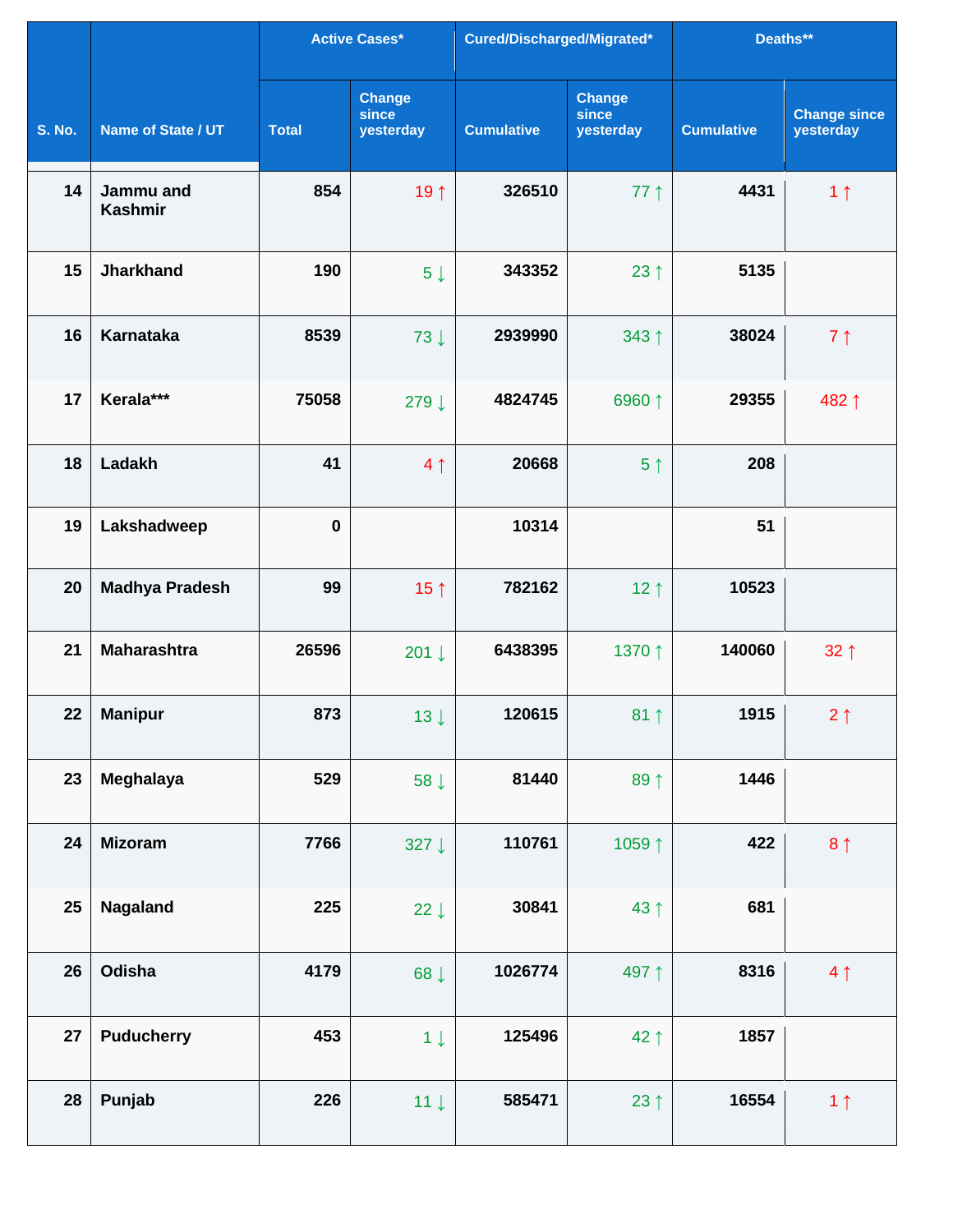|                                              |                                                                                                                                                                                                               | <b>Active Cases*</b> | Cured/Discharged/Migrated*          |                                             | Deaths**                            |                   |                                  |  |  |  |
|----------------------------------------------|---------------------------------------------------------------------------------------------------------------------------------------------------------------------------------------------------------------|----------------------|-------------------------------------|---------------------------------------------|-------------------------------------|-------------------|----------------------------------|--|--|--|
| <b>S. No.</b>                                | Name of State / UT                                                                                                                                                                                            | <b>Total</b>         | <b>Change</b><br>since<br>yesterday | <b>Cumulative</b>                           | <b>Change</b><br>since<br>yesterday | <b>Cumulative</b> | <b>Change since</b><br>yesterday |  |  |  |
| 29                                           | Rajasthan                                                                                                                                                                                                     | 20                   | 3 <sub>1</sub>                      | 945433                                      | 1 <sub>1</sub>                      | 8954              |                                  |  |  |  |
| 30                                           | <b>Sikkim</b>                                                                                                                                                                                                 | 176                  | $5 \downarrow$                      | 31341                                       | 12 <sub>1</sub>                     | 395               | 1 <sub>1</sub>                   |  |  |  |
| 31                                           | <b>Tamil Nadu</b>                                                                                                                                                                                             | 12540                | $251 \downarrow$                    | 2648830                                     | 1326 ↑                              | 36048             | 15 $\uparrow$                    |  |  |  |
| 32                                           | Telangana                                                                                                                                                                                                     | 4101                 | 78 1                                | 662592                                      | 111 $\uparrow$                      | 3950              | 1 <sub>1</sub>                   |  |  |  |
| 33                                           | <b>Tripura</b>                                                                                                                                                                                                | 122                  | 12 $\uparrow$                       | 83485                                       | 6 <sup>†</sup>                      | 816               |                                  |  |  |  |
| 34                                           | <b>Uttarakhand</b>                                                                                                                                                                                            | 156                  |                                     | 336289                                      | 12 $\uparrow$                       | 7399              |                                  |  |  |  |
| 35                                           | <b>Uttar Pradesh</b>                                                                                                                                                                                          | 94                   | $3 \downarrow$                      | 1687108                                     | 7 <sub>1</sub>                      | 22899             |                                  |  |  |  |
| 36                                           | <b>West Bengal</b>                                                                                                                                                                                            | 7849                 | $20 \downarrow$                     | 1561136                                     | 811 $\uparrow$                      | 19081             | 15 $\uparrow$                    |  |  |  |
|                                              | Total#                                                                                                                                                                                                        | 162661               | 1155↓                               | 33597339                                    | 14021 ↑                             | 455653            | 585↑                             |  |  |  |
|                                              | ***For Kerala As per State media bulletin: 53 deaths reported on 25th October +9 deaths declared as per<br>appeal G.O.(Rt) No.2110/2021/H&FWD + 219 deaths declared as per appeal G.O.(Rt) No.2219/2021/H&FWD |                      |                                     |                                             |                                     |                   |                                  |  |  |  |
|                                              |                                                                                                                                                                                                               |                      |                                     | *(Including foreign Nationals)              |                                     |                   |                                  |  |  |  |
| **(more than 70% cases due to comorbidities) |                                                                                                                                                                                                               |                      |                                     |                                             |                                     |                   |                                  |  |  |  |
|                                              | #States wise distribution is subject to further verification and reconciliation                                                                                                                               |                      |                                     |                                             |                                     |                   |                                  |  |  |  |
|                                              |                                                                                                                                                                                                               |                      |                                     | #Our figures are being reconciled with ICMR |                                     |                   |                                  |  |  |  |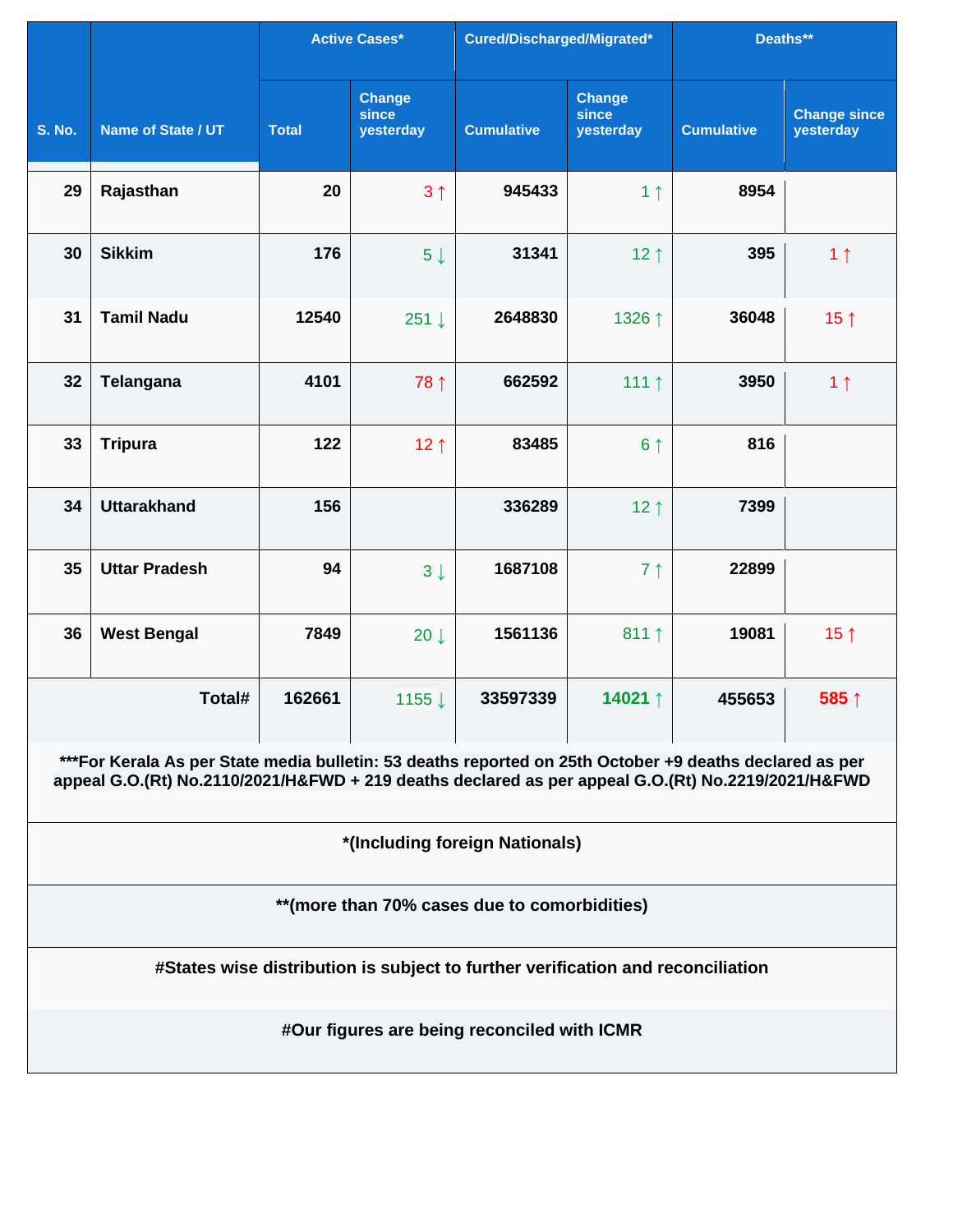# **Covid-19 Vaccination: Total Vaccination - 1,02,94,01,119 (64,75,733 ↑)**

|                         |                                                       |                | <b>Active Cases*</b>                | Cured/Discharged/Migrated* |                                     | Deaths**                |                                  |
|-------------------------|-------------------------------------------------------|----------------|-------------------------------------|----------------------------|-------------------------------------|-------------------------|----------------------------------|
| <b>S. No.</b>           | Name of State / UT                                    | <b>Total</b>   | <b>Change</b><br>since<br>yesterday | <b>Cumulative</b>          | <b>Change</b><br>since<br>yesterday | <b>Cumulative</b>       | <b>Change since</b><br>yesterday |
| $\mathbf 1$             | Andaman and<br><b>Nicobar Islands</b>                 | 5              | $1 \downarrow$                      | 7514                       | 1 <sub>1</sub>                      | 129                     |                                  |
| $\overline{2}$          | <b>Andhra Pradesh</b>                                 | 4830           | $272 \downarrow$                    | 2044692                    | 560 ↑                               | 14350                   | 7 <sub>1</sub>                   |
| $\mathbf{3}$            | <b>Arunachal Pradesh</b>                              | 138            | 6 <sup>1</sup>                      | 54687                      | 10 $\uparrow$                       | 280                     |                                  |
| $\overline{\mathbf{4}}$ | Assam                                                 | 3882           | 25 $\uparrow$                       | 599055                     | 296 ↑                               | 5978                    | 5 <sup>†</sup>                   |
| $5\phantom{1}$          | <b>Bihar</b>                                          | 36             | $2 \downarrow$                      | 716363                     | 4 <sub>1</sub>                      | 9661                    |                                  |
| $6\phantom{a}$          | Chandigarh                                            | 29             | 1 <sub>1</sub>                      | 64476                      | 1 <sub>1</sub>                      | 820                     |                                  |
| $\overline{7}$          | Chhattisgarh                                          | 234            | 15 $\uparrow$                       | 992066                     | 10 $\uparrow$                       | 13572                   |                                  |
| 8                       | Dadra and Nagar<br><b>Haveli and Daman</b><br>and Diu | $6\phantom{1}$ | 2 <sub>1</sub>                      | 10671                      |                                     | $\overline{\mathbf{4}}$ |                                  |
| $\boldsymbol{9}$        | Delhi                                                 | 307            | $13 \downarrow$                     | 1414232                    | 40 ↑                                | 25091                   |                                  |
| 10                      | Goa                                                   | 515            | $30 \downarrow$                     | 174042                     | 59 1                                | 3358                    |                                  |
| 11                      | Gujarat                                               | 159            | $5\downarrow$                       | 816187                     | 20 $\uparrow$                       | 10088                   | 1 <sub>1</sub>                   |
| 12                      | Haryana                                               | 126            | $1 \downarrow$                      | 760999                     | 18 $\uparrow$                       | 10049                   |                                  |
| 13                      | <b>Himachal Pradesh</b>                               | 1657           | 161 ↑                               | 217496                     | $90 \uparrow$                       | 3737                    | 1 <sub>1</sub>                   |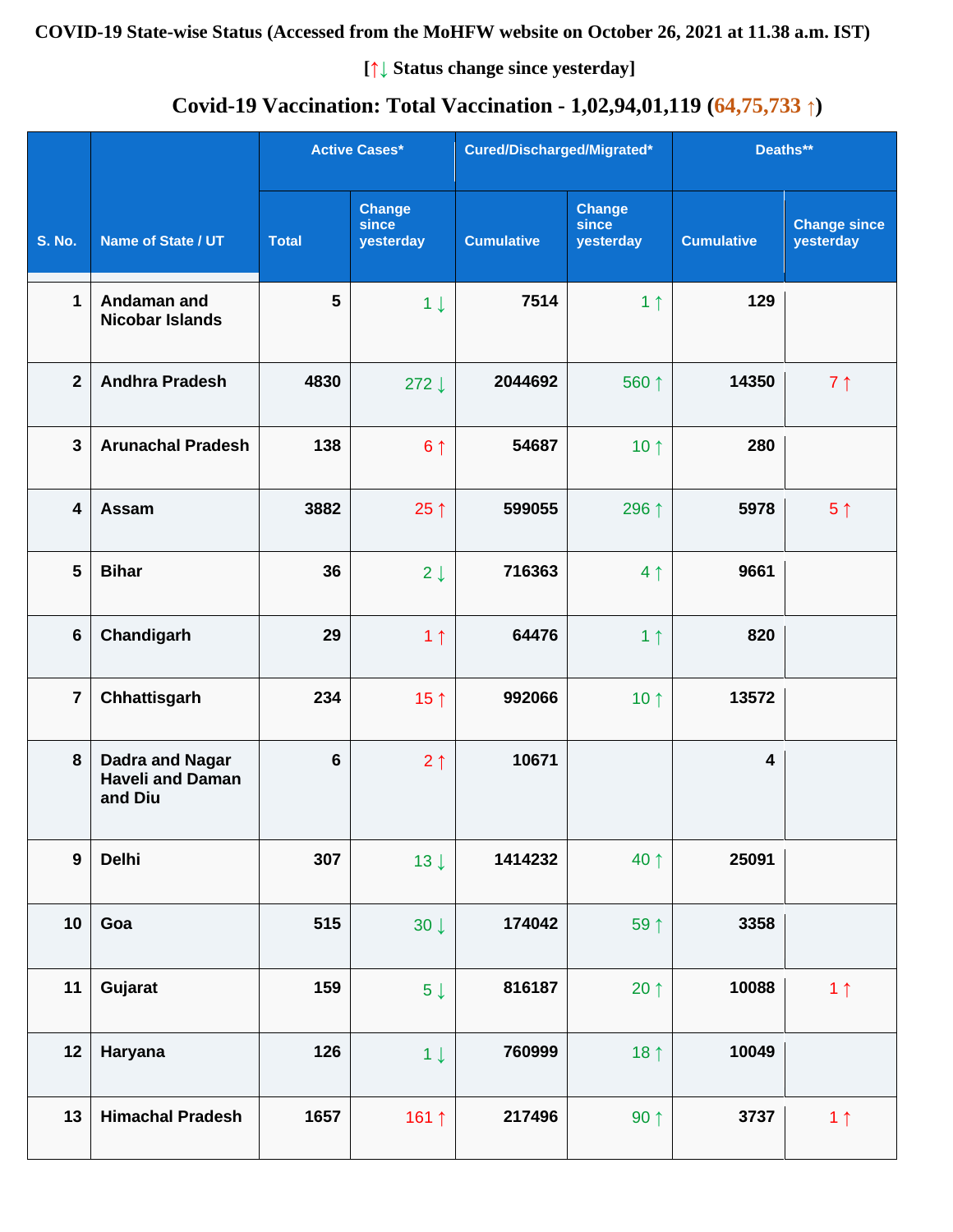|               |                             |              | <b>Active Cases*</b>                | Cured/Discharged/Migrated* |                                     | Deaths**          |                                  |
|---------------|-----------------------------|--------------|-------------------------------------|----------------------------|-------------------------------------|-------------------|----------------------------------|
| <b>S. No.</b> | Name of State / UT          | <b>Total</b> | <b>Change</b><br>since<br>yesterday | <b>Cumulative</b>          | <b>Change</b><br>since<br>yesterday | <b>Cumulative</b> | <b>Change since</b><br>yesterday |
| 14            | Jammu and<br><b>Kashmir</b> | 835          | $31 \downarrow$                     | 326433                     | $90 \uparrow$                       | 4430              | 1 <sub>1</sub>                   |
| 15            | <b>Jharkhand</b>            | 195          | 29 $\downarrow$                     | 343329                     | $61$ ↑                              | 5135              |                                  |
| 16            | <b>Karnataka</b>            | 8612         | 128↓                                | 2939647                    | 408↑                                | 38017             | 10 $\uparrow$                    |
| 17            | Kerala***                   | 75337        | 2627↓                               | 4817785                    | 9010 $\uparrow$                     | 28873             | 281↑                             |
| 18            | Ladakh                      | 37           |                                     | 20663                      | 4 <sub>1</sub>                      | 208               |                                  |
| 19            | Lakshadweep                 | $\bf{0}$     |                                     | 10314                      |                                     | 51                |                                  |
| 20            | <b>Madhya Pradesh</b>       | 84           | $1 \downarrow$                      | 782150                     | 9 <sub>1</sub>                      | 10523             |                                  |
| 21            | <b>Maharashtra</b>          | 26797        | 709↓                                | 6437025                    | 1586↑                               | 140028            | 12 $\uparrow$                    |
| 22            | <b>Manipur</b>              | 886          | 45 $\downarrow$                     | 120534                     | $84$ ↑                              | 1913              | $2 \uparrow$                     |
| 23            | Meghalaya                   | 587          | 52 $\downarrow$                     | 81351                      | $65$ ↑                              | 1446              |                                  |
| 24            | <b>Mizoram</b>              | 8093         | 13 $\uparrow$                       | 109702                     | 775 ↑                               | 414               | $2 \uparrow$                     |
| 25            | <b>Nagaland</b>             | 247          | 4 <sub>1</sub>                      | 30798                      | 8 <sup>1</sup>                      | 681               | $2 \uparrow$                     |
| 26            | Odisha                      | 4247         | $62 \uparrow$                       | 1026277                    | 360 1                               | 8312              | $3 \uparrow$                     |
| 27            | <b>Puducherry</b>           | 454          | $13 \downarrow$                     | 125454                     | 43 ↑                                | 1857              |                                  |
| 28            | Punjab                      | 237          | 8 <sup>1</sup>                      | 585448                     | 19 $\uparrow$                       | 16553             | $2 \uparrow$                     |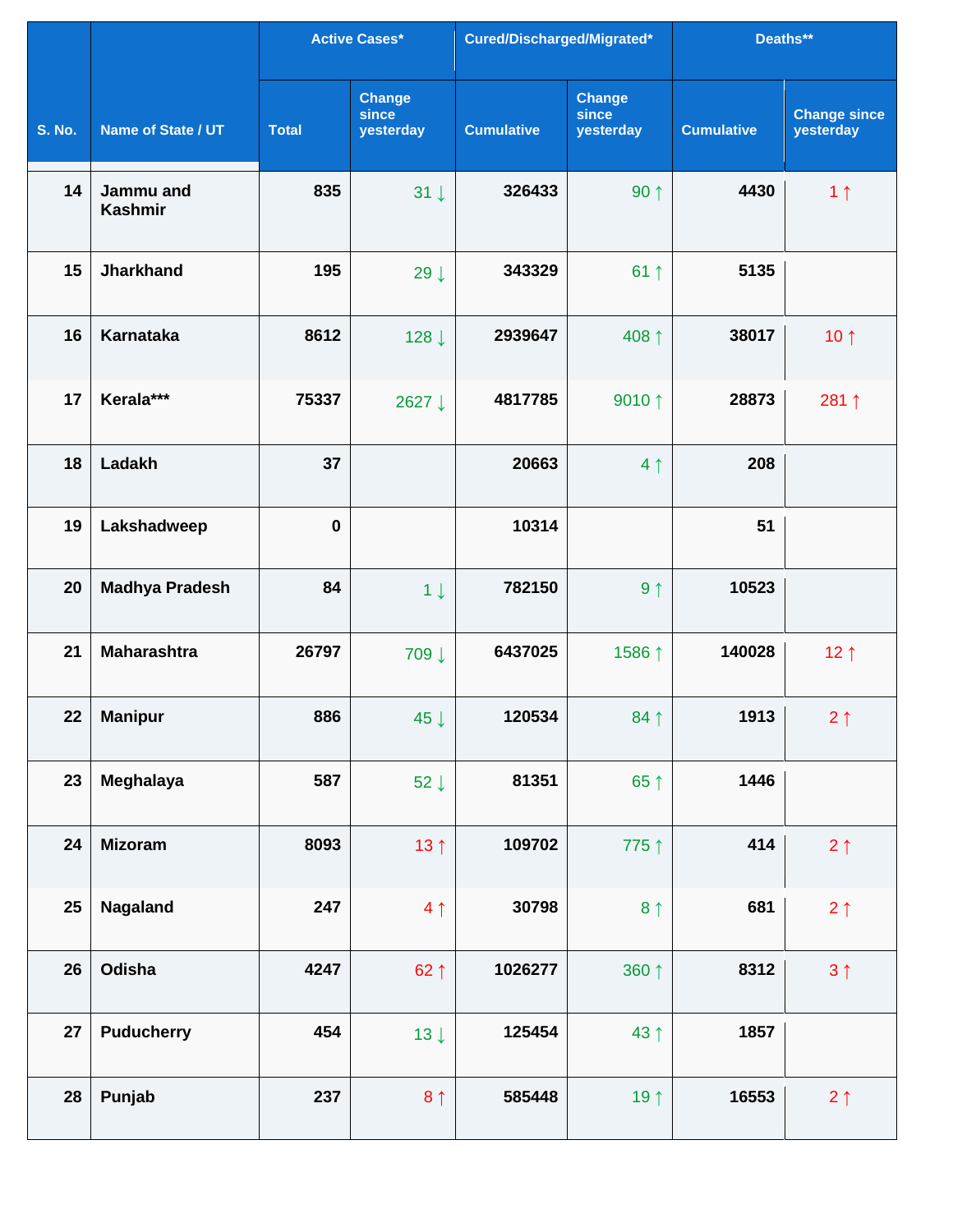|               |                                                                                                                                                                                                               | <b>Active Cases*</b> | Cured/Discharged/Migrated*          |                                             | Deaths**                            |                   |                                  |  |  |  |
|---------------|---------------------------------------------------------------------------------------------------------------------------------------------------------------------------------------------------------------|----------------------|-------------------------------------|---------------------------------------------|-------------------------------------|-------------------|----------------------------------|--|--|--|
| <b>S. No.</b> | Name of State / UT                                                                                                                                                                                            | <b>Total</b>         | <b>Change</b><br>since<br>yesterday | <b>Cumulative</b>                           | <b>Change</b><br>since<br>yesterday | <b>Cumulative</b> | <b>Change since</b><br>yesterday |  |  |  |
| 29            | Rajasthan                                                                                                                                                                                                     | 17                   | $14 \downarrow$                     | 945432                                      | 15 $\uparrow$                       | 8954              |                                  |  |  |  |
| 30            | <b>Sikkim</b>                                                                                                                                                                                                 | 181                  | $19 \downarrow$                     | 31329                                       | 23 $\uparrow$                       | 394               |                                  |  |  |  |
| 31            | <b>Tamil Nadu</b>                                                                                                                                                                                             | 12791                | 243↓                                | 2647504                                     | 1341 ↑                              | 36033             | 14 <sub>1</sub>                  |  |  |  |
| 32            | Telangana                                                                                                                                                                                                     | 4023                 | 73 ↑                                | 662481                                      | 104↑                                | 3949              | $2 \uparrow$                     |  |  |  |
| 33            | <b>Tripura</b>                                                                                                                                                                                                | 110                  | 12 $\uparrow$                       | 83479                                       | 4 <sub>1</sub>                      | 816               |                                  |  |  |  |
| 34            | <b>Uttarakhand</b>                                                                                                                                                                                            | 156                  | $7 \downarrow$                      | 336277                                      | 18 $\uparrow$                       | 7399              |                                  |  |  |  |
| 35            | <b>Uttar Pradesh</b>                                                                                                                                                                                          | 97                   | $6\downarrow$                       | 1687101                                     | 8 <sup>1</sup>                      | 22899             |                                  |  |  |  |
| 36            | <b>West Bengal</b>                                                                                                                                                                                            | 7869                 | $13 \downarrow$                     | 1560325                                     | 807 1                               | 19066             | 11 $\uparrow$                    |  |  |  |
|               | Total#                                                                                                                                                                                                        | 163816               | 3879↓                               | 33583318                                    | 15951 ↑                             | 455068            | 356 ↑                            |  |  |  |
|               | ***For Kerala As per State media bulletin: 53 deaths reported on 25th October +9 deaths declared as per<br>appeal G.O.(Rt) No.2110/2021/H&FWD + 219 deaths declared as per appeal G.O.(Rt) No.2219/2021/H&FWD |                      |                                     |                                             |                                     |                   |                                  |  |  |  |
|               |                                                                                                                                                                                                               |                      |                                     | *(Including foreign Nationals)              |                                     |                   |                                  |  |  |  |
|               | **(more than 70% cases due to comorbidities)                                                                                                                                                                  |                      |                                     |                                             |                                     |                   |                                  |  |  |  |
|               | #States wise distribution is subject to further verification and reconciliation                                                                                                                               |                      |                                     |                                             |                                     |                   |                                  |  |  |  |
|               |                                                                                                                                                                                                               |                      |                                     | #Our figures are being reconciled with ICMR |                                     |                   |                                  |  |  |  |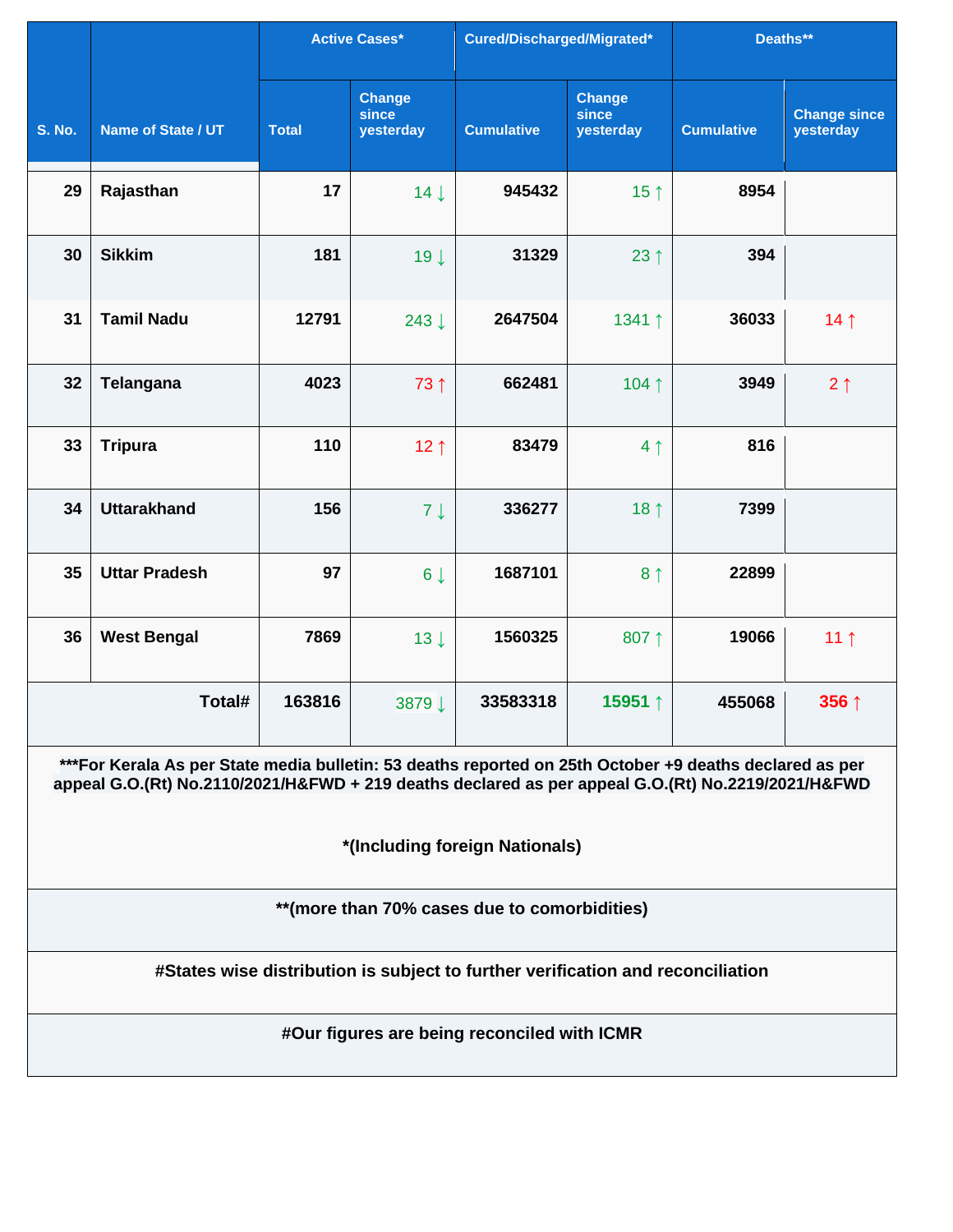# **Covid-19 Vaccination: Total Vaccination - 1,02,27,12,895 (12,30,720 ↑)**

|                         |                                                              |                         | <b>Active Cases*</b>                | Cured/Discharged/Migrated* |                                     | Deaths**          |                                  |
|-------------------------|--------------------------------------------------------------|-------------------------|-------------------------------------|----------------------------|-------------------------------------|-------------------|----------------------------------|
| <b>S. No.</b>           | Name of State / UT                                           | <b>Total</b>            | <b>Change</b><br>since<br>yesterday | <b>Cumulative</b>          | <b>Change</b><br>since<br>yesterday | <b>Cumulative</b> | <b>Change since</b><br>yesterday |
| $\mathbf{1}$            | Andaman and<br><b>Nicobar Islands</b>                        | $6\phantom{1}6$         | $2 \downarrow$                      | 7513                       | 2 <sub>1</sub>                      | 129               |                                  |
| $\overline{2}$          | <b>Andhra Pradesh</b>                                        | 5102                    | 120↓                                | 2044132                    | 516↑                                | 14343             | 4 <sub>1</sub>                   |
| $\overline{3}$          | <b>Arunachal Pradesh</b>                                     | 132                     | 10 <sup>1</sup>                     | 54677                      | 10 $\uparrow$                       | 280               |                                  |
| $\overline{\mathbf{4}}$ | Assam                                                        | 3857                    | 111 $\downarrow$                    | 598759                     | 244 1                               | 5973              | 6 <sup>1</sup>                   |
| 5                       | <b>Bihar</b>                                                 | 38                      | 2 <sub>1</sub>                      | 716359                     | 2 <sub>1</sub>                      | 9661              |                                  |
| $\bf 6$                 | Chandigarh                                                   | 28                      | 1 <sub>1</sub>                      | 64475                      | 1 <sub>1</sub>                      | 820               |                                  |
| $\overline{7}$          | Chhattisgarh                                                 | 219                     | $11 \downarrow$                     | 992056                     | $31 \uparrow$                       | 13572             |                                  |
| 8                       | <b>Dadra and Nagar</b><br><b>Haveli and Daman</b><br>and Diu | $\overline{\mathbf{4}}$ |                                     | 10671                      |                                     | $\overline{4}$    |                                  |
| $\boldsymbol{9}$        | <b>Delhi</b>                                                 | 320                     | $14 \downarrow$                     | 1414192                    | $51$ ↑                              | 25091             |                                  |
| 10                      | Goa                                                          | 545                     | 29 $\downarrow$                     | 173983                     | 63 ↑                                | 3358              |                                  |
| 11                      | Gujarat                                                      | 164                     | $4 \downarrow$                      | 816167                     | $20 \uparrow$                       | 10087             |                                  |
| 12                      | Haryana                                                      | 127                     | 12 $\uparrow$                       | 760981                     | 4 <sub>1</sub>                      | 10049             |                                  |
| 13                      | <b>Himachal Pradesh</b>                                      | 1496                    | 82 $\downarrow$                     | 217406                     | 149 1                               | 3736              | $2 \uparrow$                     |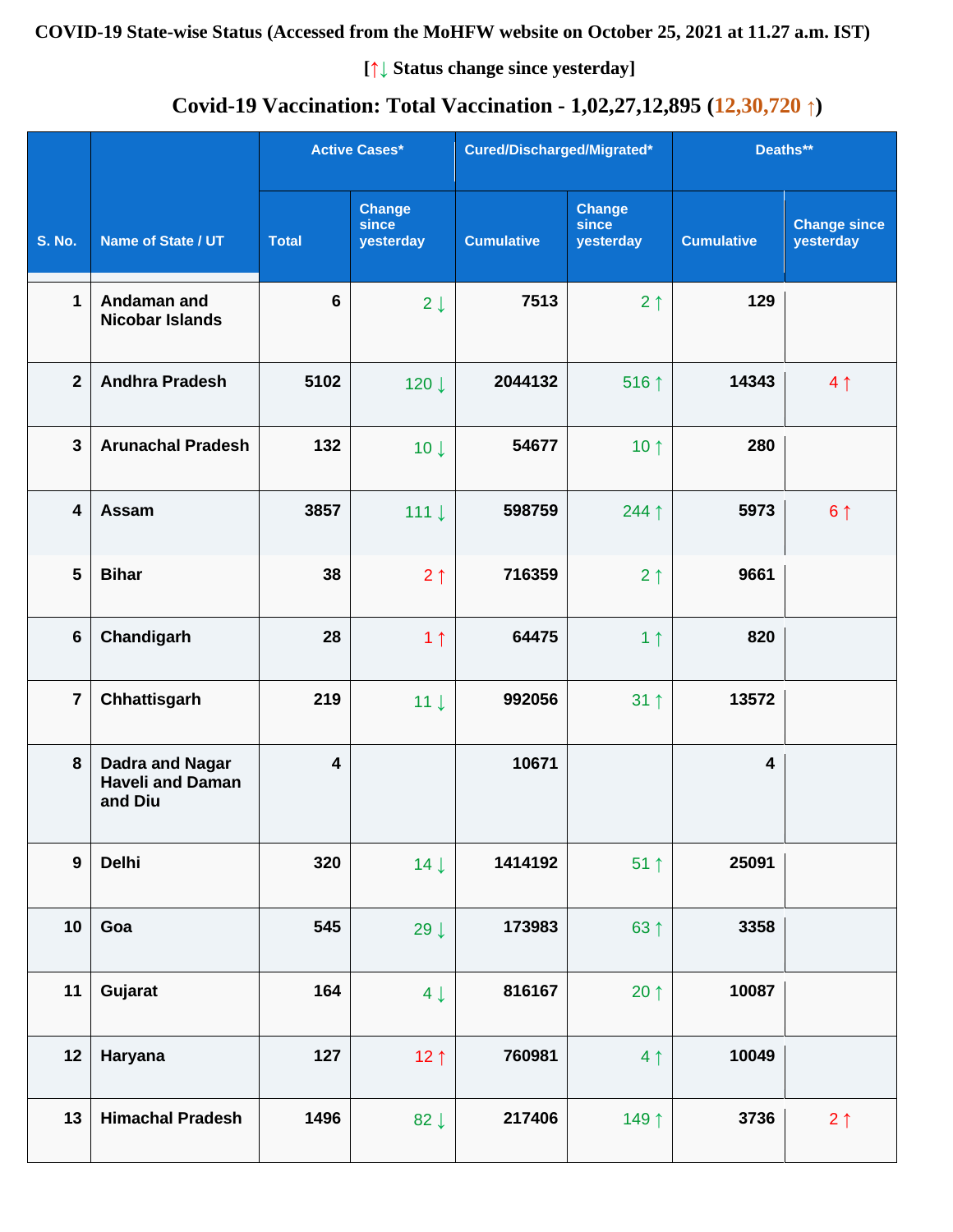|               |                             |              | <b>Active Cases*</b>                | Cured/Discharged/Migrated* |                                     | Deaths**          |                                  |
|---------------|-----------------------------|--------------|-------------------------------------|----------------------------|-------------------------------------|-------------------|----------------------------------|
| <b>S. No.</b> | Name of State / UT          | <b>Total</b> | <b>Change</b><br>since<br>yesterday | <b>Cumulative</b>          | <b>Change</b><br>since<br>yesterday | <b>Cumulative</b> | <b>Change since</b><br>yesterday |
| 14            | Jammu and<br><b>Kashmir</b> | 866          | 4 <sub>1</sub>                      | 326343                     | 68 ↑                                | 4429              |                                  |
| 15            | <b>Jharkhand</b>            | 224          | 22 $\uparrow$                       | 343268                     | 13 $\uparrow$                       | 5135              |                                  |
| 16            | <b>Karnataka</b>            | 8740         | 203 $\downarrow$                    | 2939239                    | 586 1                               | 38007             | 5 <sup>†</sup>                   |
| 17            | Kerala***                   | 77964        | 3191↓                               | 4808775                    | 11366 ↑                             | 28592             | 363↑                             |
| 18            | Ladakh                      | 37           | $1 \downarrow$                      | 20659                      | 6 <sup>1</sup>                      | 208               |                                  |
| 19            | Lakshadweep                 | $\bf{0}$     |                                     | 10314                      |                                     | 51                |                                  |
| 20            | <b>Madhya Pradesh</b>       | 85           | 6 <sup>1</sup>                      | 782141                     | 3 <sub>1</sub>                      | 10523             |                                  |
| 21            | <b>Maharashtra</b>          | 27506        | 128↓                                | 6435439                    | 1520 ↑                              | 140016            | 18 <sup>†</sup>                  |
| 22            | <b>Manipur</b>              | 931          | $30 \downarrow$                     | 120450                     | 89 1                                | 1911              | 4 <sub>1</sub>                   |
| 23            | Meghalaya                   | 639          | 56 $\downarrow$                     | 81286                      | 102 $\uparrow$                      | 1446              | 3 <sub>1</sub>                   |
| 24            | <b>Mizoram</b>              | 8080         | 863↓                                | 108927                     | 1016 1                              | 412               | $5 \uparrow$                     |
| 25            | <b>Nagaland</b>             | 243          | $7 \downarrow$                      | 30790                      | 12 $\uparrow$                       | 679               |                                  |
| 26            | Odisha                      | 4185         | $33 \uparrow$                       | 1025917                    | 410↑                                | 8309              | 4 <sub>1</sub>                   |
| 27            | <b>Puducherry</b>           | 467          | 10 $\uparrow$                       | 125411                     | 49↑                                 | 1857              | $2 \uparrow$                     |
| 28            | Punjab                      | 229          | $2 \downarrow$                      | 585429                     | $22 \uparrow$                       | 16551             |                                  |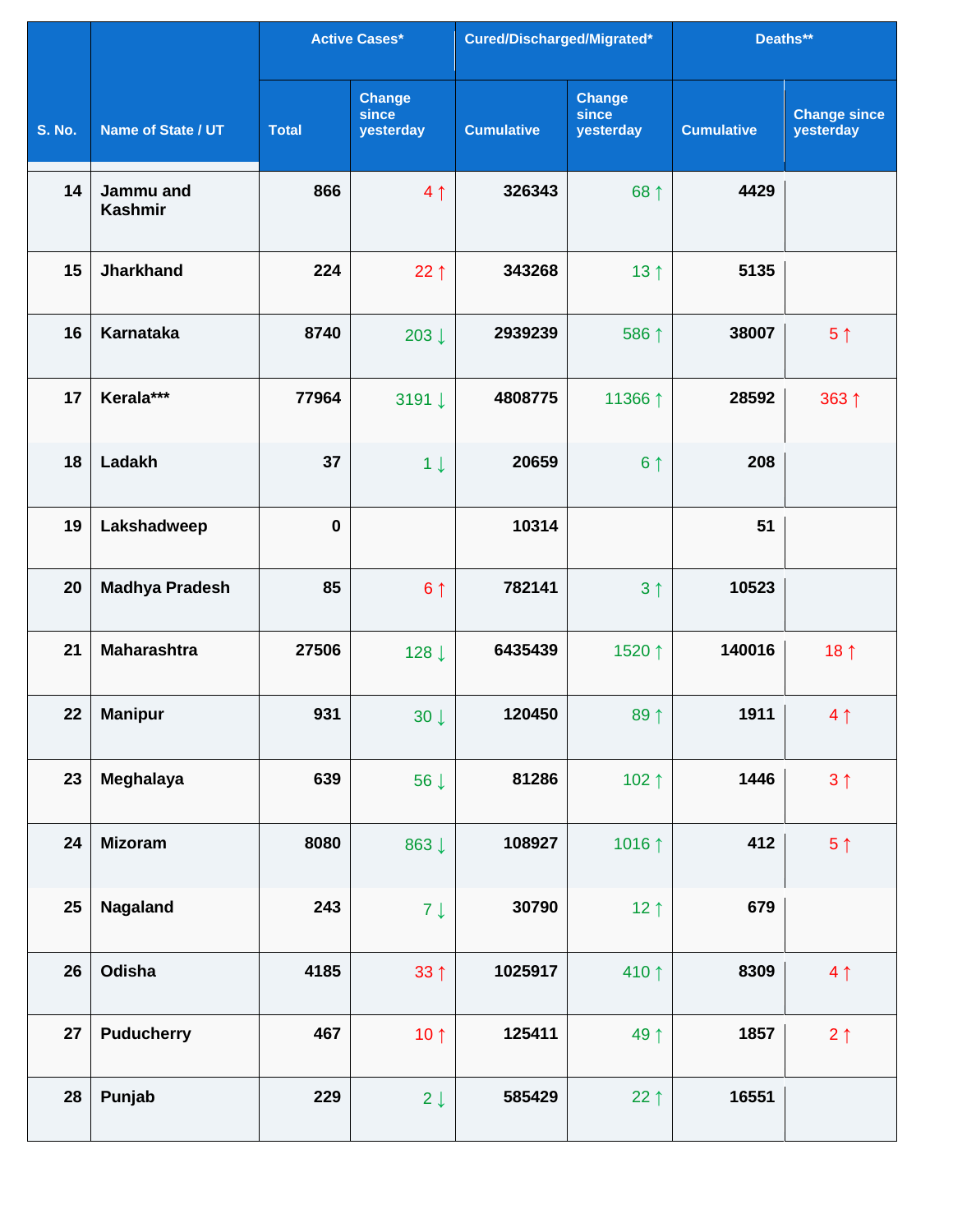|               |                                                                                                                                                                                   |              | <b>Active Cases*</b>                | Cured/Discharged/Migrated*                                                      |                                     | Deaths**          |                                  |  |  |  |
|---------------|-----------------------------------------------------------------------------------------------------------------------------------------------------------------------------------|--------------|-------------------------------------|---------------------------------------------------------------------------------|-------------------------------------|-------------------|----------------------------------|--|--|--|
| <b>S. No.</b> | Name of State / UT                                                                                                                                                                | <b>Total</b> | <b>Change</b><br>since<br>yesterday | <b>Cumulative</b>                                                               | <b>Change</b><br>since<br>yesterday | <b>Cumulative</b> | <b>Change since</b><br>yesterday |  |  |  |
| 29            | Rajasthan                                                                                                                                                                         | 31           | $1 \downarrow$                      | 945417                                                                          | 3 <sup>1</sup>                      | 8954              |                                  |  |  |  |
| 30            | <b>Sikkim</b>                                                                                                                                                                     | 200          | 5 <sup>†</sup>                      | 31306                                                                           | $27 \uparrow$                       | 394               |                                  |  |  |  |
| 31            | <b>Tamil Nadu</b>                                                                                                                                                                 | 13034        | 246 ↓                               | 2646163                                                                         | 1358 ↑                              | 36019             | 15 $\uparrow$                    |  |  |  |
| 32            | <b>Telangana</b>                                                                                                                                                                  | 3950         | $34 \downarrow$                     | 662377                                                                          | 168 ↑                               | 3947              | 1 <sub>1</sub>                   |  |  |  |
| 33            | <b>Tripura</b>                                                                                                                                                                    | 98           | $3\downarrow$                       | 83475                                                                           | 8 <sup>1</sup>                      | 816               |                                  |  |  |  |
| 34            | <b>Uttarakhand</b>                                                                                                                                                                | 163          | $6\downarrow$                       | 336259                                                                          | 11 $\uparrow$                       | 7399              | 1 <sub>1</sub>                   |  |  |  |
| 35            | <b>Uttar Pradesh</b>                                                                                                                                                              | 103          | 9 <sub>1</sub>                      | 1687093                                                                         | 4 <sub>1</sub>                      | 22899             |                                  |  |  |  |
| 36            | <b>West Bengal</b>                                                                                                                                                                | 7882         | 151↑                                | 1559518                                                                         | 828↑                                | 19055             | 10 $\uparrow$                    |  |  |  |
|               | Total#                                                                                                                                                                            | 167695       | 4899↓                               | 33567367                                                                        | 18762 ↑                             | 454712            | 443↑                             |  |  |  |
|               | ***For Kerala 71 deaths reported on 24th October +81 deaths declared as per appeal G.O.(Rt)<br>No.2110/2021/H&FWD + 211 deaths declared as per appeal G.O.(Rt) No.2219/2021/H&FWD |              |                                     |                                                                                 |                                     |                   |                                  |  |  |  |
|               |                                                                                                                                                                                   |              |                                     | *(Including foreign Nationals)                                                  |                                     |                   |                                  |  |  |  |
|               | **(more than 70% cases due to comorbidities)                                                                                                                                      |              |                                     |                                                                                 |                                     |                   |                                  |  |  |  |
|               |                                                                                                                                                                                   |              |                                     | #States wise distribution is subject to further verification and reconciliation |                                     |                   |                                  |  |  |  |
|               |                                                                                                                                                                                   |              |                                     | #Our figures are being reconciled with ICMR                                     |                                     |                   |                                  |  |  |  |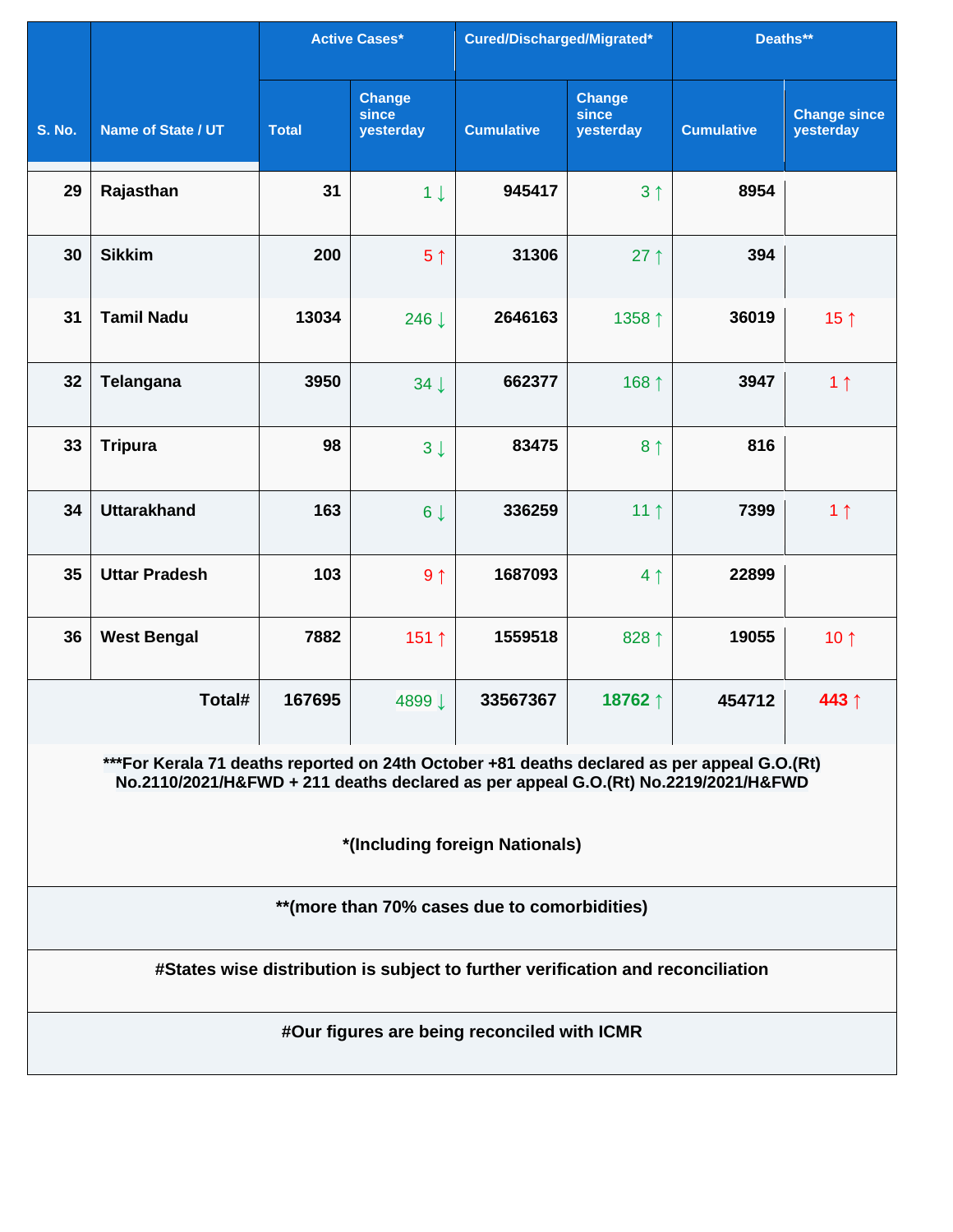#### **COVID-19 State-wise Status (Accessed from the MoHFW website on October 24, 2021 at 9.30 a.m. IST)**

**[↑↓ Status change since yesterday]**

# **Covid-19 Vaccination: Total Vaccination - 1,02,10,43,258 (77,40,676 ↑)**

|                  |                                                              |                         | <b>Active Cases*</b>                | Cured/Discharged/Migrated* |                                     | Deaths**                |                                  |
|------------------|--------------------------------------------------------------|-------------------------|-------------------------------------|----------------------------|-------------------------------------|-------------------------|----------------------------------|
| <b>S. No.</b>    | Name of State / UT                                           | <b>Total</b>            | <b>Change</b><br>since<br>yesterday | <b>Cumulative</b>          | <b>Change</b><br>since<br>yesterday | <b>Cumulative</b>       | <b>Change since</b><br>yesterday |
| $\mathbf 1$      | Andaman and<br><b>Nicobar Islands</b>                        | 8                       | 2 <sub>1</sub>                      | 7511                       |                                     | 129                     |                                  |
| $\mathbf{2}$     | <b>Andhra Pradesh</b>                                        | 5222                    | 176↓                                | 2043616                    | 566 ↑                               | 14339                   | 6 <sup>1</sup>                   |
| $\mathbf{3}$     | <b>Arunachal Pradesh</b>                                     | 142                     | 1 <sub>1</sub>                      | 54667                      | 13 $\uparrow$                       | 280                     |                                  |
| 4                | Assam                                                        | 3968                    | 102↑                                | 598515                     | 219 $\uparrow$                      | 5967                    | 3 <sup>1</sup>                   |
| 5                | <b>Bihar</b>                                                 | 36                      | 6 <sup>1</sup>                      | 716357                     | 3 <sup>1</sup>                      | 9661                    |                                  |
| $6\phantom{1}$   | Chandigarh                                                   | 27                      | $1 \downarrow$                      | 64474                      | 2 <sub>1</sub>                      | 820                     |                                  |
| $\overline{7}$   | Chhattisgarh                                                 | 230                     | 16 $\uparrow$                       | 992025                     | $12 \uparrow$                       | 13572                   |                                  |
| 8                | <b>Dadra and Nagar</b><br><b>Haveli and Daman</b><br>and Diu | $\overline{\mathbf{4}}$ |                                     | 10671                      |                                     | $\overline{\mathbf{4}}$ |                                  |
| $\boldsymbol{9}$ | <b>Delhi</b>                                                 | 334                     | $6\downarrow$                       | 1414141                    | 46 ↑                                | 25091                   |                                  |
| 10               | Goa                                                          | 574                     | 26 $\downarrow$                     | 173920                     | 58 ↑                                | 3358                    | 1 <sub>1</sub>                   |
| 11               | Gujarat                                                      | 168                     | 3 <sub>1</sub>                      | 816147                     | $21 \uparrow$                       | 10087                   |                                  |
| 12               | Haryana                                                      | 115                     | $7 \downarrow$                      | 760977                     | 15 $\uparrow$                       | 10049                   |                                  |
| 13               | <b>Himachal Pradesh</b>                                      | 1578                    | 95 $\uparrow$                       | 217257                     | 161 $\uparrow$                      | 3734                    | 1 <sub>1</sub>                   |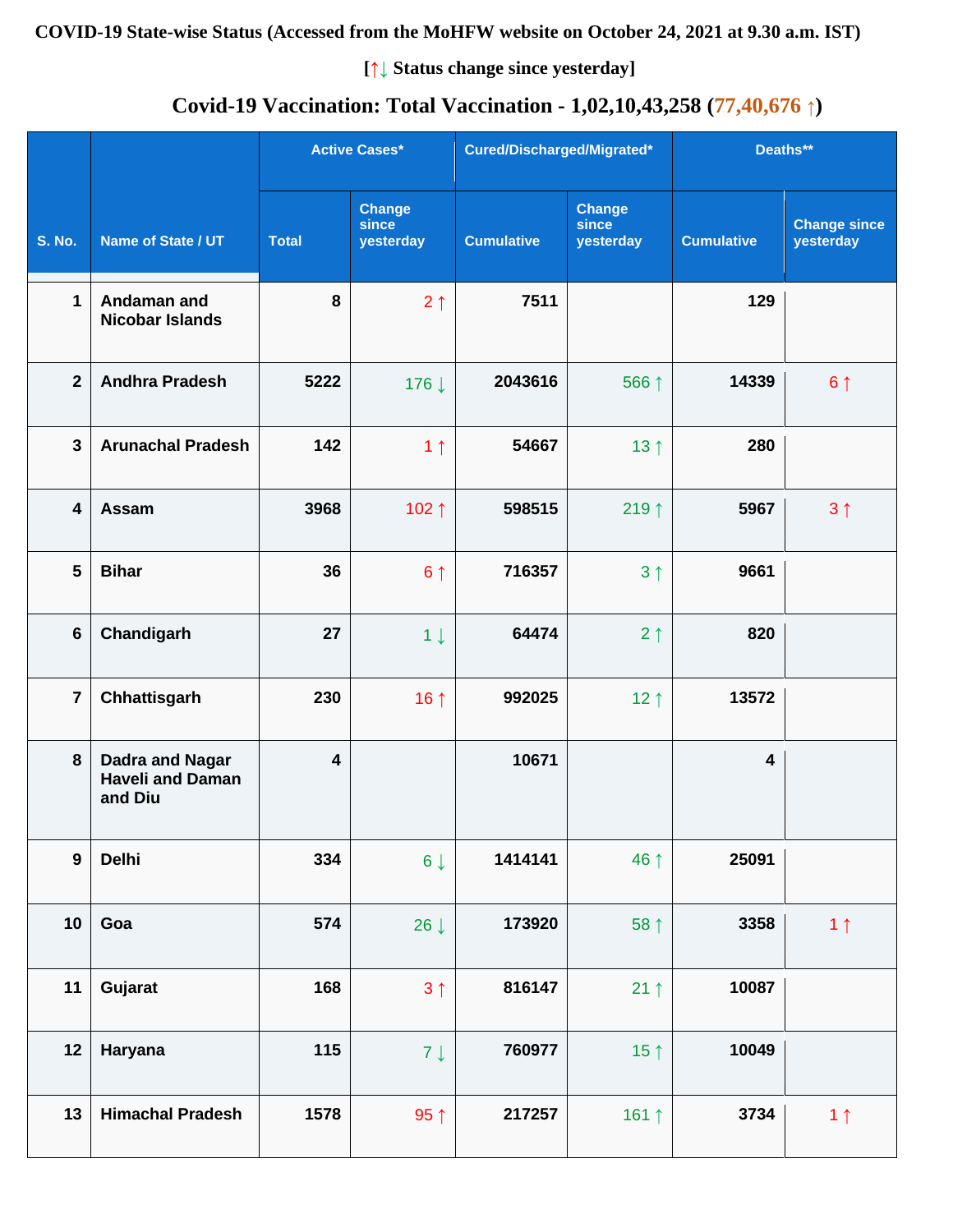|               |                             |              | Active Cases*                       | Cured/Discharged/Migrated* |                                     | Deaths**          |                                  |
|---------------|-----------------------------|--------------|-------------------------------------|----------------------------|-------------------------------------|-------------------|----------------------------------|
| <b>S. No.</b> | Name of State / UT          | <b>Total</b> | <b>Change</b><br>since<br>yesterday | <b>Cumulative</b>          | <b>Change</b><br>since<br>yesterday | <b>Cumulative</b> | <b>Change since</b><br>yesterday |
| 14            | Jammu and<br><b>Kashmir</b> | 862          | 8 <sub>1</sub>                      | 326275                     | 80 1                                | 4429              |                                  |
| 15            | <b>Jharkhand</b>            | 202          | 19 $\uparrow$                       | 343255                     | 11 $\uparrow$                       | 5135              |                                  |
| 16            | <b>Karnataka</b>            | 8943         | 23 $\uparrow$                       | 2938653                    | 341 ↑                               | 38002             | $7 \uparrow$                     |
| 17            | Kerala***                   | 81155        | 335 ↓                               | 4797409                    | 8780↑                               | 28229             | 464↑                             |
| 18            | Ladakh                      | 38           | $2 \downarrow$                      | 20653                      | 5 <sup>†</sup>                      | 208               |                                  |
| 19            | Lakshadweep                 | $\bf{0}$     |                                     | 10314                      |                                     | 51                |                                  |
| 20            | <b>Madhya Pradesh</b>       | 79           | $1 \downarrow$                      | 782138                     | 12 $\uparrow$                       | 10523             |                                  |
| 21            | <b>Maharashtra</b>          | 27634        | 113 $\downarrow$                    | 6433919                    | 1781↑                               | 139998            | $33 \uparrow$                    |
| 22            | <b>Manipur</b>              | 961          | 55 $\uparrow$                       | 120361                     | 67 $\uparrow$                       | 1907              |                                  |
| 23            | Meghalaya                   | 695          | $3 \downarrow$                      | 81184                      | 56 ↑                                | 1443              |                                  |
| 24            | <b>Mizoram</b>              | 8943         | 693↓                                | 107911                     | 1258 ↑                              | 407               | $7 \uparrow$                     |
| 25            | Nagaland                    | 250          | 5 <sup>†</sup>                      | 30778                      | 12 <sub>1</sub>                     | 679               | 1 <sub>1</sub>                   |
| 26            | Odisha                      | 4152         | 45 $\downarrow$                     | 1025507                    | 482↑                                | 8305              | 4 <sub>1</sub>                   |
| 27            | <b>Puducherry</b>           | 457          | 3 <sub>1</sub>                      | 125362                     | 48 1                                | 1855              | $2 \uparrow$                     |
| 28            | Punjab                      | 231          | 1 <sub>1</sub>                      | 585407                     | 25 $\uparrow$                       | 16551             |                                  |
| 29            | Rajasthan                   | 32           |                                     | 945414                     | 4 <sub>1</sub>                      | 8954              |                                  |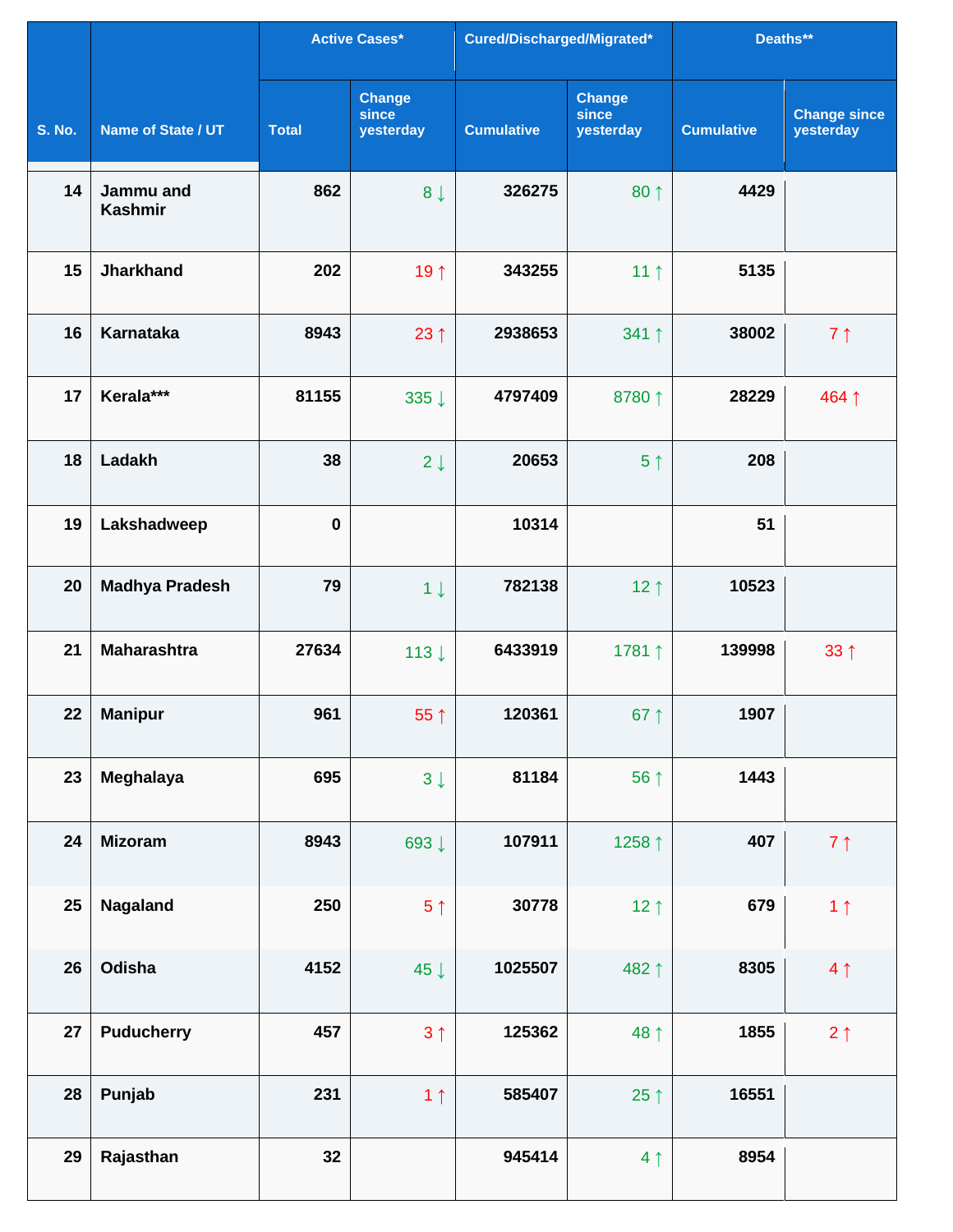|               |                                                                                                                                                                                                                 |              | <b>Active Cases*</b>                | Cured/Discharged/Migrated*                  |                              | Deaths**          |                                  |  |  |  |
|---------------|-----------------------------------------------------------------------------------------------------------------------------------------------------------------------------------------------------------------|--------------|-------------------------------------|---------------------------------------------|------------------------------|-------------------|----------------------------------|--|--|--|
| <b>S. No.</b> | Name of State / UT                                                                                                                                                                                              | <b>Total</b> | <b>Change</b><br>since<br>yesterday | <b>Cumulative</b>                           | Change<br>since<br>yesterday | <b>Cumulative</b> | <b>Change since</b><br>yesterday |  |  |  |
| 30            | <b>Sikkim</b>                                                                                                                                                                                                   | 195          | 12 <sub>1</sub>                     | 31279                                       | 13 <sup>†</sup>              | 394               | 1 <sub>1</sub>                   |  |  |  |
| 31            | <b>Tamil Nadu</b>                                                                                                                                                                                               | 13280        | 251 ↓                               | 2644805                                     | 1374↑                        | 36004             | 17 $\uparrow$                    |  |  |  |
| 32            | <b>Telangana</b>                                                                                                                                                                                                | 3984         | $21 \uparrow$                       | 662209                                      | 184↑                         | 3946              | $2 \uparrow$                     |  |  |  |
| 33            | <b>Tripura</b>                                                                                                                                                                                                  | 101          | 3 <sub>1</sub>                      | 83467                                       | 5 <sup>†</sup>               | 816               |                                  |  |  |  |
| 34            | <b>Uttarakhand</b>                                                                                                                                                                                              | 169          | 3 <sub>1</sub>                      | 336248                                      | 13 $\uparrow$                | 7398              |                                  |  |  |  |
| 35            | <b>Uttar Pradesh</b>                                                                                                                                                                                            | 94           | 9 <sub>1</sub>                      | 1687089                                     | 4 <sub>1</sub>               | 22899             |                                  |  |  |  |
| 36            | <b>West Bengal</b>                                                                                                                                                                                              | 7731         | 154↑                                | 1558690                                     | 808 ↑                        | 19045             | 12 <sub>1</sub>                  |  |  |  |
|               | Total#                                                                                                                                                                                                          | 172594       | 1134↓                               | 33548605                                    | 16479↑                       | 454269            | 561 $\uparrow$                   |  |  |  |
|               | ***For Kerala As per State media bulletin: 65 deaths reported on 23rd October +142 deaths declared as per<br>appeal G.O.(Rt) No.2110/2021/H&FWD + 257 deaths declared as per appeal G.O.(Rt) No.2219/2021/H&FWD |              |                                     |                                             |                              |                   |                                  |  |  |  |
|               |                                                                                                                                                                                                                 |              |                                     | *(Including foreign Nationals)              |                              |                   |                                  |  |  |  |
|               | ** (more than 70% cases due to comorbidities)                                                                                                                                                                   |              |                                     |                                             |                              |                   |                                  |  |  |  |
|               | #States wise distribution is subject to further verification and reconciliation                                                                                                                                 |              |                                     |                                             |                              |                   |                                  |  |  |  |
|               |                                                                                                                                                                                                                 |              |                                     | #Our figures are being reconciled with ICMR |                              |                   |                                  |  |  |  |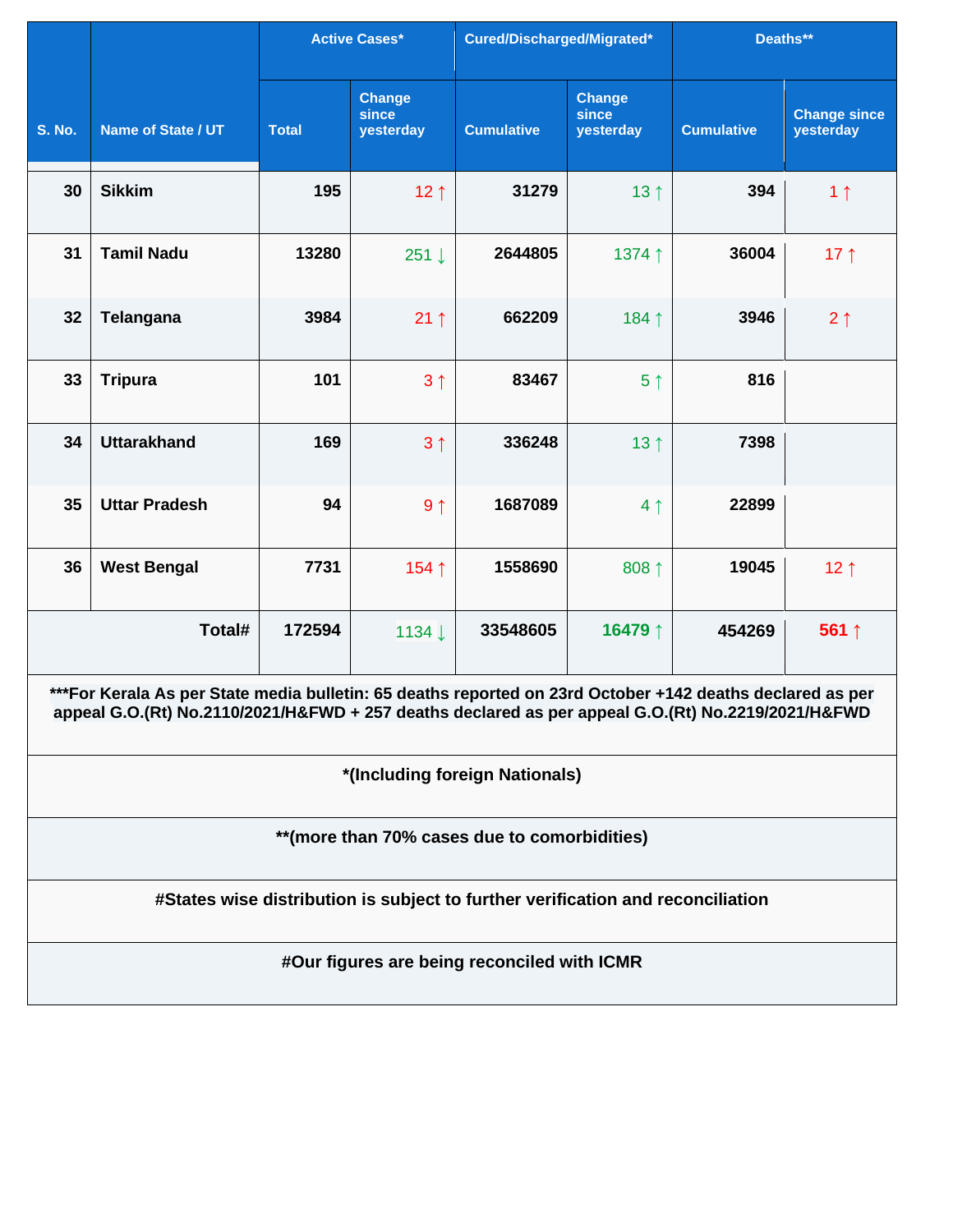# **Covid-19 Vaccination: Total Vaccination - 1,01,30,28,411 (68,48,417 ↑)**

|                  |                                                              |                         | <b>Active Cases*</b>                | Cured/Discharged/Migrated* |                                     | Deaths**                |                                  |
|------------------|--------------------------------------------------------------|-------------------------|-------------------------------------|----------------------------|-------------------------------------|-------------------------|----------------------------------|
| <b>S. No.</b>    | Name of State / UT                                           | <b>Total</b>            | <b>Change</b><br>since<br>yesterday | <b>Cumulative</b>          | <b>Change</b><br>since<br>yesterday | <b>Cumulative</b>       | <b>Change since</b><br>yesterday |
| $\mathbf{1}$     | Andaman and<br><b>Nicobar Islands</b>                        | $6\phantom{1}6$         | $1 \downarrow$                      | 7511                       | 1 <sub>1</sub>                      | 129                     |                                  |
| $\overline{2}$   | <b>Andhra Pradesh</b>                                        | 5398                    | 102 $\downarrow$                    | 2043050                    | 574 1                               | 14333                   | 6 <sup>1</sup>                   |
| $\mathbf{3}$     | <b>Arunachal Pradesh</b>                                     | 141                     | 1 <sub>1</sub>                      | 54654                      | 9 <sub>1</sub>                      | 280                     |                                  |
| 4                | Assam                                                        | 3866                    | 104↑                                | 598296                     | 209 $\uparrow$                      | 5964                    | $2 \uparrow$                     |
| 5                | <b>Bihar</b>                                                 | 30                      |                                     | 716354                     | 3 <sup>1</sup>                      | 9661                    |                                  |
| $6\phantom{1}$   | Chandigarh                                                   | 28                      | 2 <sub>1</sub>                      | 64472                      | 3 <sup>†</sup>                      | 820                     |                                  |
| $\overline{7}$   | Chhattisgarh                                                 | 214                     | 8 <sub>1</sub>                      | 992013                     | 18 $\uparrow$                       | 13572                   |                                  |
| 8                | <b>Dadra and Nagar</b><br><b>Haveli and Daman</b><br>and Diu | $\overline{\mathbf{4}}$ |                                     | 10671                      | 1 <sub>1</sub>                      | $\overline{\mathbf{4}}$ |                                  |
| $\boldsymbol{9}$ | <b>Delhi</b>                                                 | 340                     | 29 1                                | 1414095                    | 8 <sup>†</sup>                      | 25091                   | 1 <sub>1</sub>                   |
| 10               | Goa                                                          | 600                     | $18 \downarrow$                     | 173862                     | 72↑                                 | 3357                    |                                  |
| 11               | Gujarat                                                      | 165                     | $9 \uparrow$                        | 816126                     | 16 $\uparrow$                       | 10087                   |                                  |
| 12               | Haryana                                                      | 122                     | $9 \downarrow$                      | 760962                     | 17 $\uparrow$                       | 10049                   |                                  |
| 13               | <b>Himachal Pradesh</b>                                      | 1483                    | $31 \uparrow$                       | 217096                     | 141 $\uparrow$                      | 3733                    | $2 \uparrow$                     |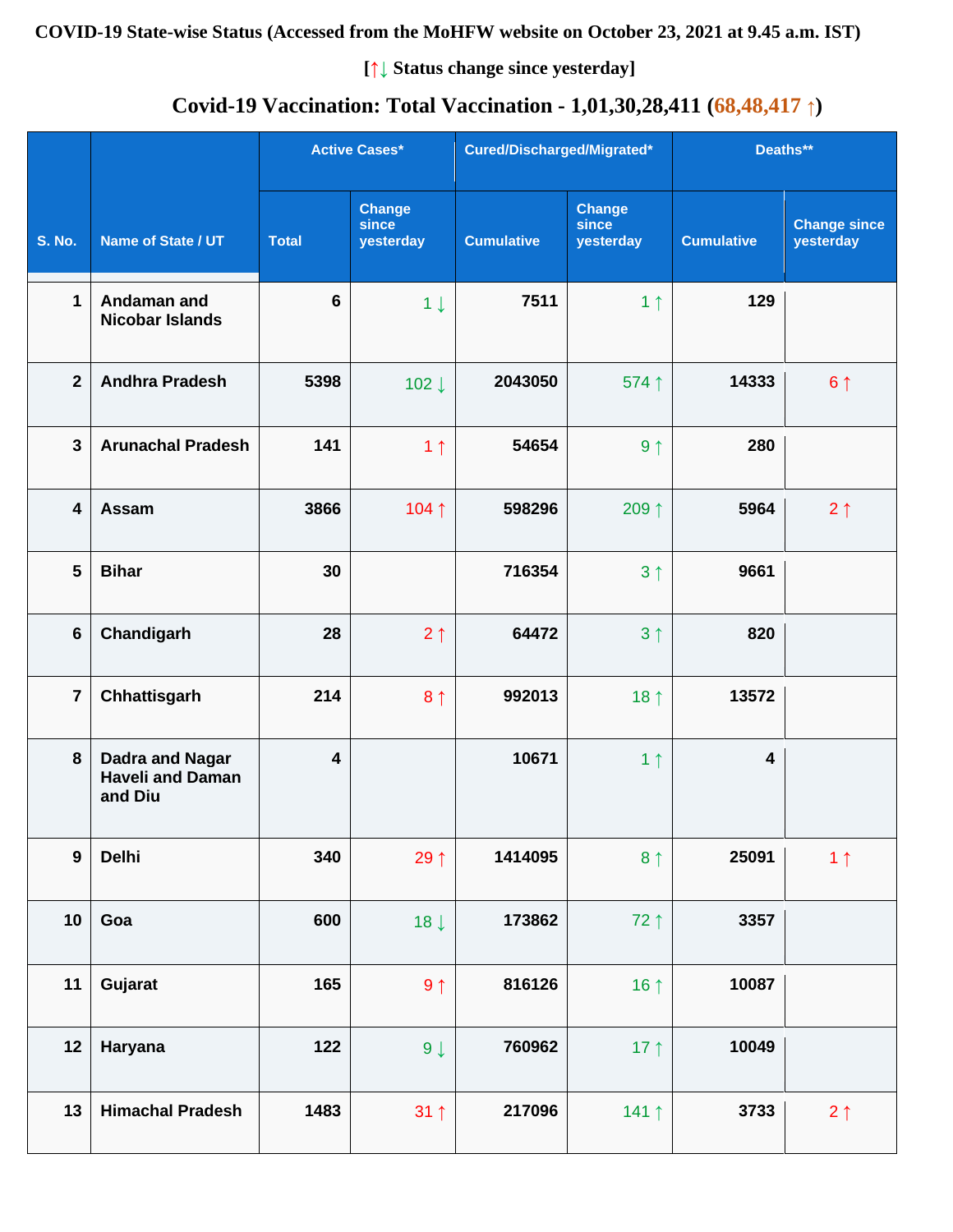|               |                             |              | <b>Active Cases*</b>                       | Cured/Discharged/Migrated* |                                     | Deaths**          |                                  |
|---------------|-----------------------------|--------------|--------------------------------------------|----------------------------|-------------------------------------|-------------------|----------------------------------|
| <b>S. No.</b> | Name of State / UT          | <b>Total</b> | <b>Change</b><br><b>since</b><br>yesterday | <b>Cumulative</b>          | <b>Change</b><br>since<br>yesterday | <b>Cumulative</b> | <b>Change since</b><br>yesterday |
| 14            | Jammu and<br><b>Kashmir</b> | 870          | 56 ↑                                       | 326195                     | $52 \uparrow$                       | 4429              |                                  |
| 15            | <b>Jharkhand</b>            | 183          | 17 $\uparrow$                              | 343244                     | 19 1                                | 5135              |                                  |
| 16            | Karnataka                   | 8920         | 97 $\downarrow$                            | 2938312                    | 464 ↑                               | 37995             | 11 <sub>1</sub>                  |
| 17            | Kerala***                   | 81490        | 603↓                                       | 4788629                    | 9401 1                              | 27765             | 563↑                             |
| 18            | Ladakh                      | 40           | $3 \downarrow$                             | 20648                      | 3 <sup>1</sup>                      | 208               |                                  |
| 19            | Lakshadweep                 | $\pmb{0}$    |                                            | 10314                      |                                     | 51                |                                  |
| 20            | <b>Madhya Pradesh</b>       | 80           | $8 \downarrow$                             | 782126                     | 16 $\uparrow$                       | 10523             |                                  |
| 21            | <b>Maharashtra</b>          | 27747        | 152↓                                       | 6432138                    | 1744↑                               | 139965            | 40 ↑                             |
| 22            | <b>Manipur</b>              | 906          | 440 ↓                                      | 120294                     | 494↑                                | 1907              | $2 \uparrow$                     |
| 23            | Meghalaya                   | 698          | 37 $\downarrow$                            | 81128                      | 94 1                                | 1443              | $2 \uparrow$                     |
| 24            | <b>Mizoram</b>              | 9636         | 398↓                                       | 106653                     | 1143 1                              | 400               |                                  |
| 25            | Nagaland                    | 245          | $5\downarrow$                              | 30766                      | 23 $\uparrow$                       | 678               | 1 <sub>1</sub>                   |
| 26            | Odisha                      | 4197         | 139↓                                       | 1025025                    | 603 1                               | 8301              | $3 \uparrow$                     |
| 27            | <b>Puducherry</b>           | 454          |                                            | 125314                     | 56 ↑                                | 1853              | 1 <sub>1</sub>                   |
| 28            | Punjab                      | 230          | 4 <sub>1</sub>                             | 585382                     | $24$ ↑                              | 16551             |                                  |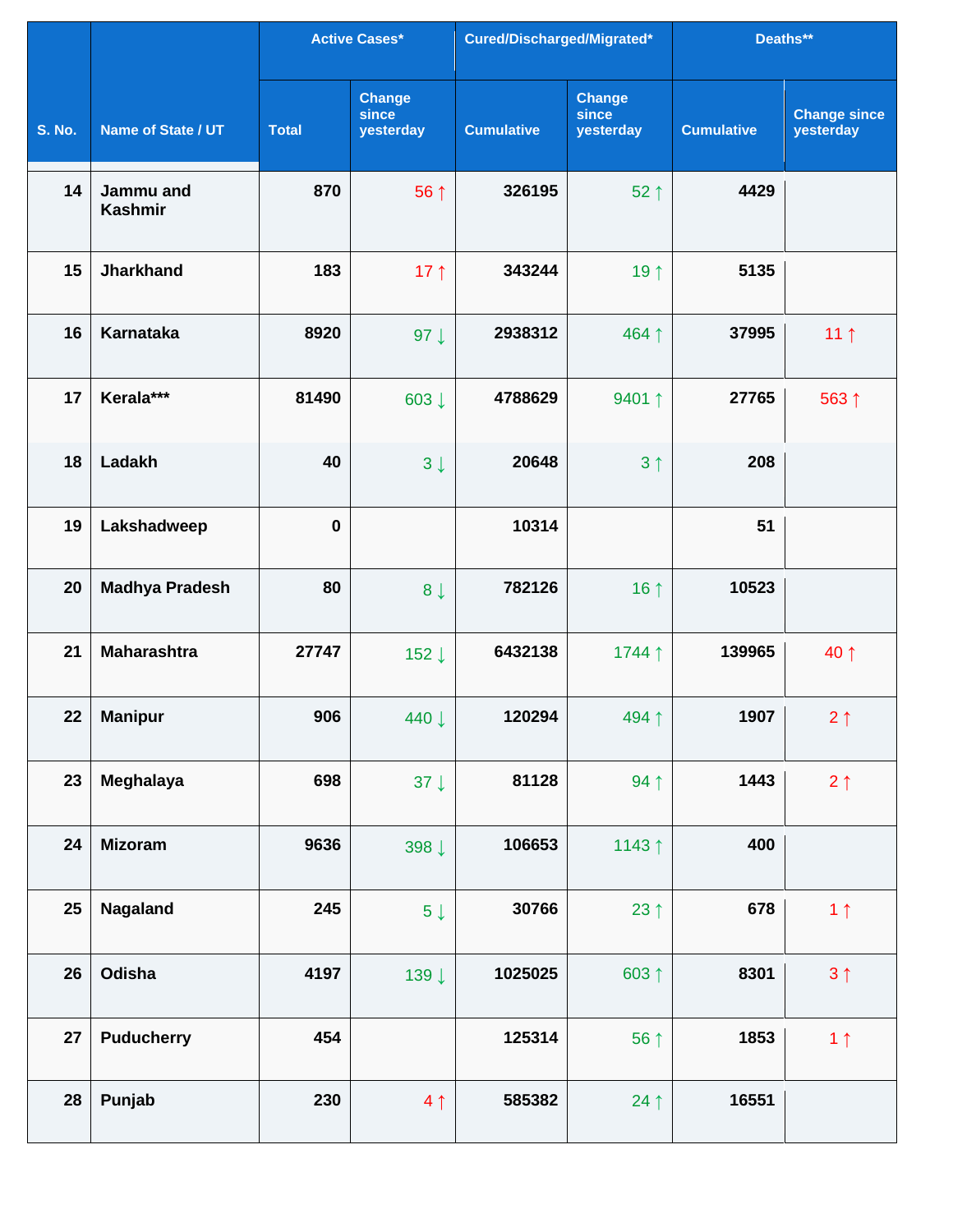|               |                                                                                                                                                                                                      |              | <b>Active Cases*</b>                | Cured/Discharged/Migrated*                                                      |                                     | Deaths**          |                                  |  |  |  |
|---------------|------------------------------------------------------------------------------------------------------------------------------------------------------------------------------------------------------|--------------|-------------------------------------|---------------------------------------------------------------------------------|-------------------------------------|-------------------|----------------------------------|--|--|--|
| <b>S. No.</b> | Name of State / UT                                                                                                                                                                                   | <b>Total</b> | <b>Change</b><br>since<br>yesterday | <b>Cumulative</b>                                                               | <b>Change</b><br>since<br>yesterday | <b>Cumulative</b> | <b>Change since</b><br>yesterday |  |  |  |
| 29            | Rajasthan                                                                                                                                                                                            | 32           | $4 \downarrow$                      | 945410                                                                          | 5 <sup>†</sup>                      | 8954              |                                  |  |  |  |
| 30            | <b>Sikkim</b>                                                                                                                                                                                        | 183          | $2 \downarrow$                      | 31266                                                                           | 25 $\uparrow$                       | 393               |                                  |  |  |  |
| 31            | <b>Tamil Nadu</b>                                                                                                                                                                                    | 13531        | 259↓                                | 2643431                                                                         | 1392↑                               | 35987             | 19 1                             |  |  |  |
| 32            | <b>Telangana</b>                                                                                                                                                                                     | 3963         | $4 \downarrow$                      | 662025                                                                          | 196↑                                | 3944              | 1 <sub>1</sub>                   |  |  |  |
| 33            | <b>Tripura</b>                                                                                                                                                                                       | 98           | $7 \downarrow$                      | 83462                                                                           | 14 <sub>1</sub>                     | 816               |                                  |  |  |  |
| 34            | <b>Uttarakhand</b>                                                                                                                                                                                   | 166          | $10 \downarrow$                     | 336235                                                                          | 22 $\uparrow$                       | 7398              |                                  |  |  |  |
| 35            | <b>Uttar Pradesh</b>                                                                                                                                                                                 | 85           | $22 \downarrow$                     | 1687085                                                                         | 23 $\uparrow$                       | 22899             |                                  |  |  |  |
| 36            | <b>West Bengal</b>                                                                                                                                                                                   | 7577         | 42↑                                 | 1557882                                                                         | 792↑                                | 19033             | 12 $\uparrow$                    |  |  |  |
|               | Total#                                                                                                                                                                                               | 173728       | 2017↓                               | 33532126                                                                        | 17677 ↑                             | 453708            | 666 ↑                            |  |  |  |
|               | ***As per State media bulletin: 99 deaths reported on 22nd October +172 deaths declared as per appeal<br>G.O.(Rt) No.2110/2021/H&FWD + 292 deaths declared as per appeal G.O.(Rt) No.2110/2021/H&FWD |              |                                     |                                                                                 |                                     |                   |                                  |  |  |  |
|               |                                                                                                                                                                                                      |              |                                     | *(Including foreign Nationals)                                                  |                                     |                   |                                  |  |  |  |
|               | ** (more than 70% cases due to comorbidities)                                                                                                                                                        |              |                                     |                                                                                 |                                     |                   |                                  |  |  |  |
|               |                                                                                                                                                                                                      |              |                                     | #States wise distribution is subject to further verification and reconciliation |                                     |                   |                                  |  |  |  |
|               |                                                                                                                                                                                                      |              |                                     | #Our figures are being reconciled with ICMR                                     |                                     |                   |                                  |  |  |  |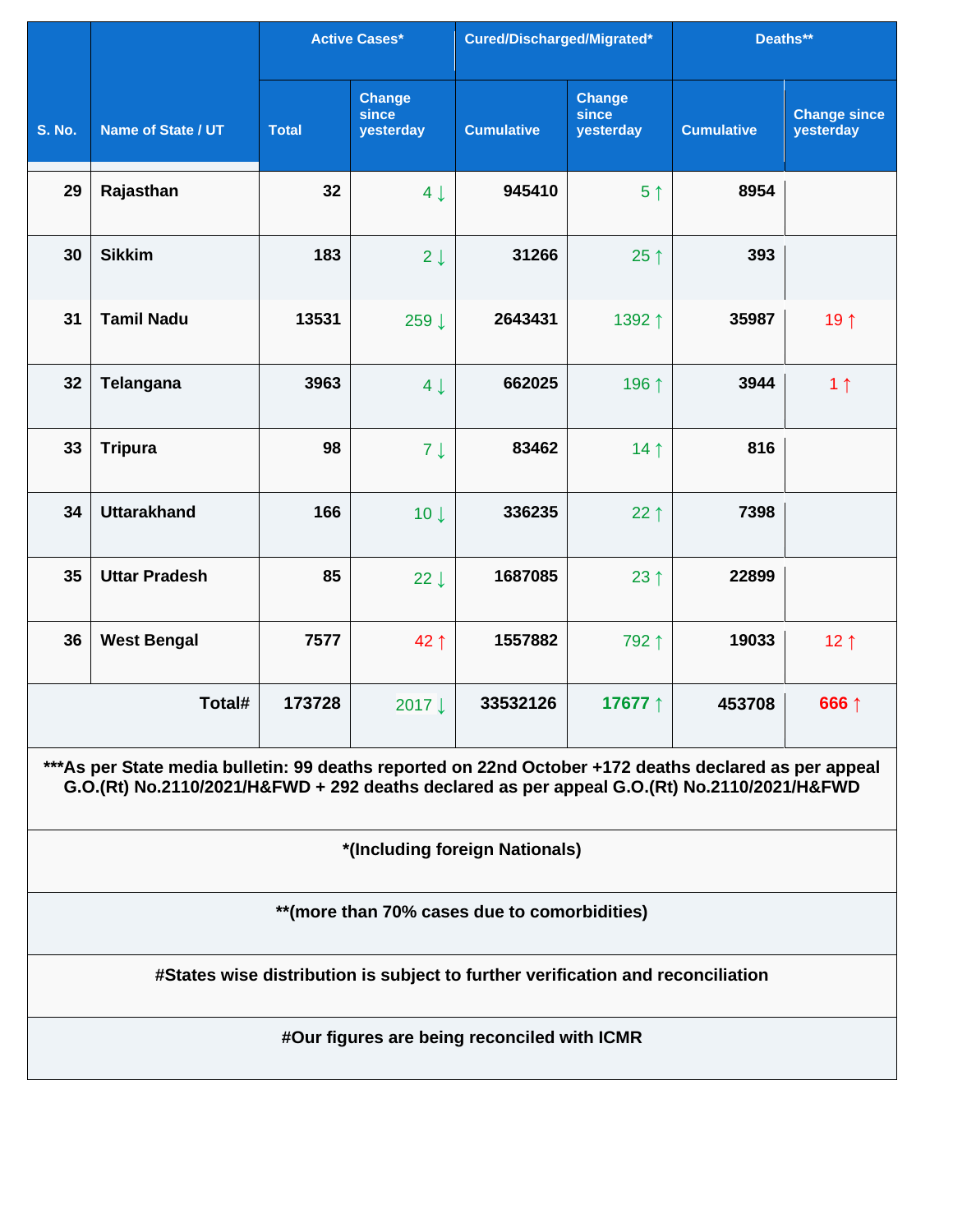#### **COVID-19 State-wise Status (Accessed from the MoHFW website on October 22, 2021 at 10.14 a.m. IST)**

**[↑↓ Status change since yesterday]**

# **Covid-19 Vaccination: Total Vaccination - 1,00,59,04,580 (61,27,277 ↑)**

|                         |                                                              |                         | <b>Active Cases*</b>                |                   | Cured/Discharged/Migrated*          |                         | Deaths**                         |  |
|-------------------------|--------------------------------------------------------------|-------------------------|-------------------------------------|-------------------|-------------------------------------|-------------------------|----------------------------------|--|
| <b>S. No.</b>           | Name of State / UT                                           | <b>Total</b>            | <b>Change</b><br>since<br>yesterday | <b>Cumulative</b> | <b>Change</b><br>since<br>yesterday | <b>Cumulative</b>       | <b>Change since</b><br>yesterday |  |
| $\mathbf 1$             | Andaman and<br><b>Nicobar Islands</b>                        | $\overline{7}$          |                                     | 7510              |                                     | 129                     |                                  |  |
| $\mathbf{2}$            | <b>Andhra Pradesh</b>                                        | 5500                    | 154 ↓                               | 2042476           | 1160 ↑                              | 14327                   | 10 $\uparrow$                    |  |
| $\mathbf{3}$            | <b>Arunachal Pradesh</b>                                     | 140                     | $5 \downarrow$                      | 54645             | 39 <sub>1</sub>                     | 280                     |                                  |  |
| $\overline{\mathbf{4}}$ | Assam                                                        | 3762                    | 177 $\uparrow$                      | 598087            | 510 $\uparrow$                      | 5962                    | 5 <sup>†</sup>                   |  |
| 5                       | <b>Bihar</b>                                                 | 30                      | $12 \downarrow$                     | 716351            | $21 \uparrow$                       | 9661                    |                                  |  |
| $6\phantom{1}$          | Chandigarh                                                   | 26                      | 1 <sub>1</sub>                      | 64469             | 4 <sub>1</sub>                      | 820                     |                                  |  |
| $\overline{7}$          | Chhattisgarh                                                 | 206                     | 18 $\uparrow$                       | 991995            | $52 \uparrow$                       | 13572                   | $2 \uparrow$                     |  |
| 8                       | <b>Dadra and Nagar</b><br><b>Haveli and Daman</b><br>and Diu | $\overline{\mathbf{4}}$ |                                     | 10670             | 2 <sub>1</sub>                      | $\overline{\mathbf{4}}$ |                                  |  |
| $\mathbf{9}$            | <b>Delhi</b>                                                 | 311                     | $11 \downarrow$                     | 1414087           | 58 ↑                                | 25090                   |                                  |  |
| 10                      | Goa                                                          | 618                     | $2 \downarrow$                      | 173790            | 105 $\uparrow$                      | 3357                    | 3 <sup>1</sup>                   |  |
| 11                      | Gujarat                                                      | 156                     | 20 $\downarrow$                     | 816110            | $33 \uparrow$                       | 10087                   |                                  |  |
| 12                      | Haryana                                                      | 131                     | $2 \downarrow$                      | 760945            | 11 <sub>1</sub>                     | 10049                   |                                  |  |
| 13                      | <b>Himachal Pradesh</b>                                      | 1452                    | 58 ↑                                | 216955            | 140 1                               | 3731                    | 4 <sub>1</sub>                   |  |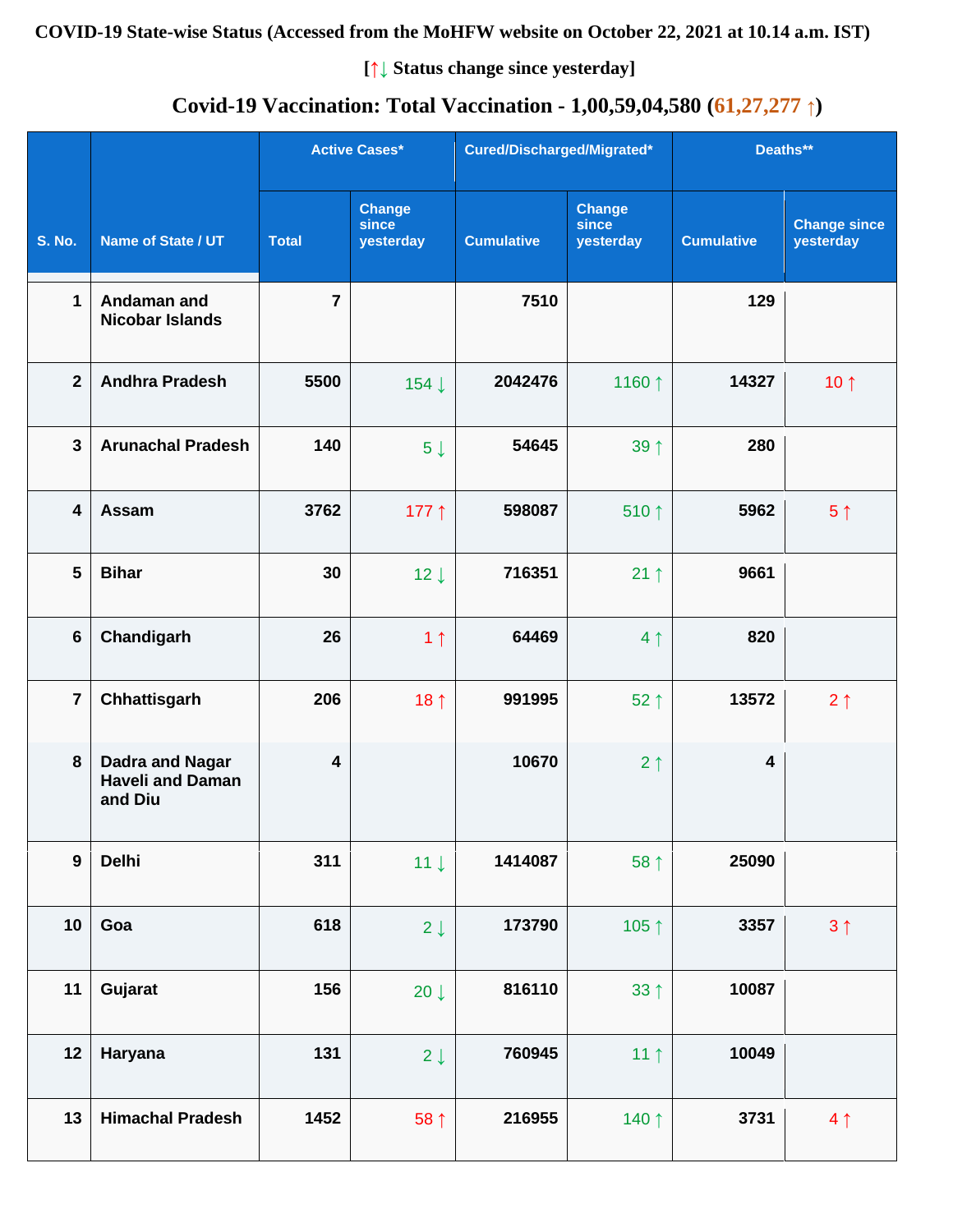|               |                             |              | <b>Active Cases*</b>                | Cured/Discharged/Migrated* |                                     | Deaths**          |                                  |
|---------------|-----------------------------|--------------|-------------------------------------|----------------------------|-------------------------------------|-------------------|----------------------------------|
| <b>S. No.</b> | Name of State / UT          | <b>Total</b> | <b>Change</b><br>since<br>yesterday | <b>Cumulative</b>          | <b>Change</b><br>since<br>yesterday | <b>Cumulative</b> | <b>Change since</b><br>yesterday |
| 14            | Jammu and<br><b>Kashmir</b> | 814          | 14 <sub>1</sub>                     | 326143                     | 73 1                                | 4429              |                                  |
| 15            | <b>Jharkhand</b>            | 166          | $24 \uparrow$                       | 343225                     | 16 1                                | 5135              |                                  |
| 16            | <b>Karnataka</b>            | 9017         | 86 J                                | 2937848                    | 443↑                                | 37984             | 8 <sub>1</sub>                   |
| 17            | Kerala                      | 82093        | 1240 ↓                              | 4779228                    | 9855↑                               | 27202             | 118 1                            |
| 18            | Ladakh                      | 43           | 9 <sub>1</sub>                      | 20645                      | 1 <sub>1</sub>                      | 208               |                                  |
| 19            | Lakshadweep                 | $\bf{0}$     |                                     | 10314                      |                                     | 51                |                                  |
| 20            | <b>Madhya Pradesh</b>       | 88           | 6 <sup>1</sup>                      | 782110                     | 6 <sup>†</sup>                      | 10523             |                                  |
| 21            | <b>Maharashtra</b>          | 27899        | 1434 ↓                              | 6430394                    | 2968↑                               | 139925            | 39 1                             |
| 22            | <b>Manipur</b>              | 1346         | $14 \downarrow$                     | 119800                     | 94 1                                | 1905              | 1 <sub>1</sub>                   |
| 23            | Meghalaya                   | 735          | $26 \downarrow$                     | 81034                      | 76↑                                 | 1441              | $2 \uparrow$                     |
| 24            | <b>Mizoram</b>              | 10034        | 229↓                                | 105510                     | 962 ↑                               | 400               | 4 <sub>1</sub>                   |
| 25            | Nagaland                    | 250          | $5 \downarrow$                      | 30743                      | 15 $\uparrow$                       | 677               | 1 <sub>1</sub>                   |
| 26            | Odisha                      | 4336         | 49↑                                 | 1024422                    | 573↑                                | 8298              | $2 \uparrow$                     |
| 27            | <b>Puducherry</b>           | 454          | $7 \downarrow$                      | 125258                     | 50 <sub>1</sub>                     | 1852              |                                  |
| 28            | Punjab                      | 226          | $6 \downarrow$                      | 585358                     | $27$ ↑                              | 16551             | 1 <sub>1</sub>                   |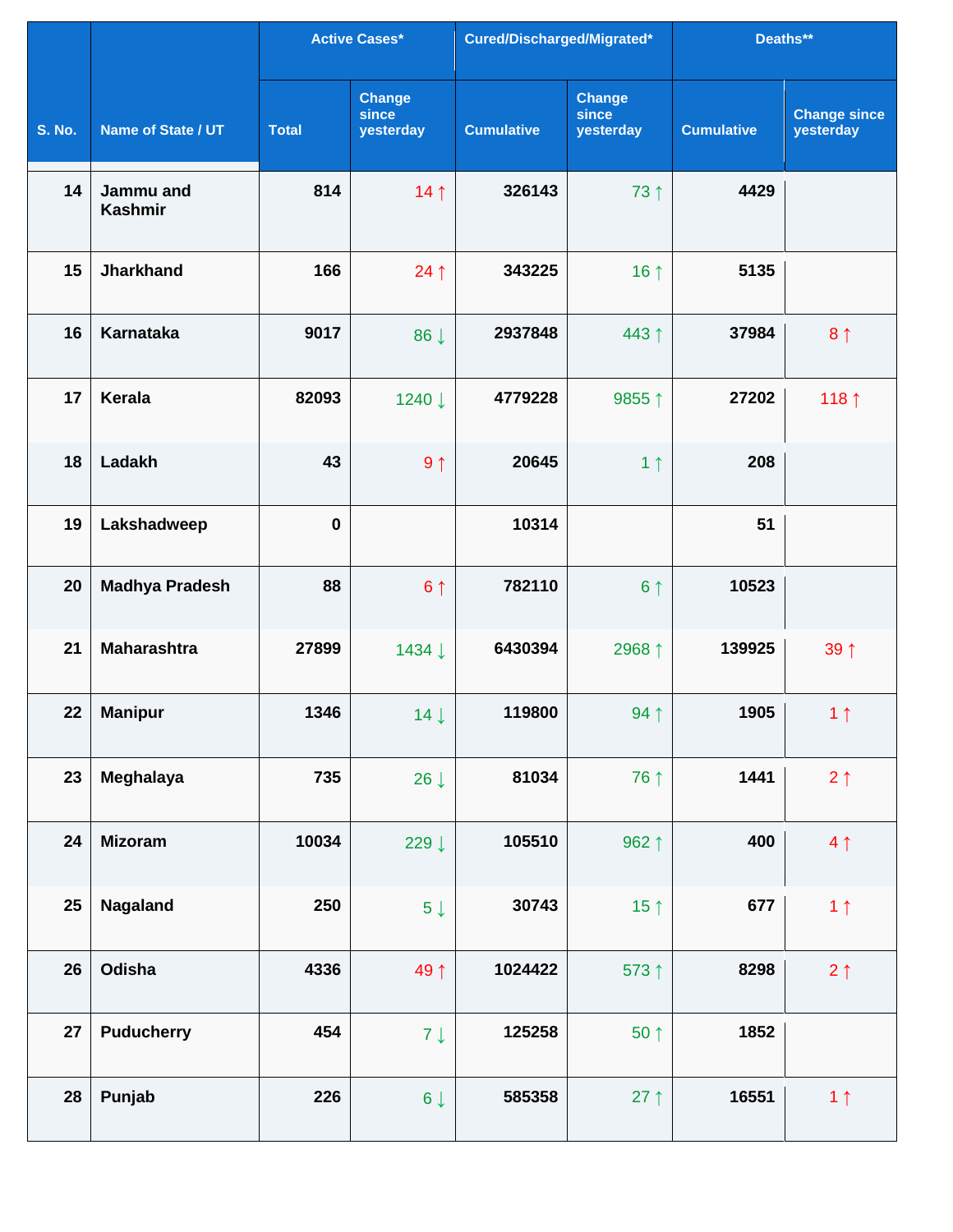|               |                      |              | <b>Active Cases*</b>         | Cured/Discharged/Migrated*                                                      |                                     | Deaths**          |                                  |
|---------------|----------------------|--------------|------------------------------|---------------------------------------------------------------------------------|-------------------------------------|-------------------|----------------------------------|
| <b>S. No.</b> | Name of State / UT   | <b>Total</b> | Change<br>since<br>yesterday | <b>Cumulative</b>                                                               | <b>Change</b><br>since<br>yesterday | <b>Cumulative</b> | <b>Change since</b><br>yesterday |
| 29            | Rajasthan            | 36           | $2 \downarrow$               | 945405                                                                          | 4 <sub>1</sub>                      | 8954              |                                  |
| 30            | <b>Sikkim</b>        | 185          | 10 $\uparrow$                | 31241                                                                           | 9 <sub>1</sub>                      | 393               |                                  |
| 31            | <b>Tamil Nadu</b>    | 13790        | 268↓                         | 2642039                                                                         | 1412↑                               | 35968             | $20 \uparrow$                    |
| 32            | <b>Telangana</b>     | 3967         | 1 <sup>1</sup>               | 661829                                                                          | 183 1                               | 3943              | 1 <sub>1</sub>                   |
| 33            | <b>Tripura</b>       | 105          | 10 $\uparrow$                | 83448                                                                           | 8 <sup>1</sup>                      | 816               |                                  |
| 34            | <b>Uttarakhand</b>   | 176          |                              | 336213                                                                          | 14 <sub>1</sub>                     | 7398              |                                  |
| 35            | <b>Uttar Pradesh</b> | 107          | 5 <sub>1</sub>               | 1687062                                                                         | 14 <sub>1</sub>                     | 22899             | 1 <sub>1</sub>                   |
| 36            | <b>West Bengal</b>   | 7535         | 44 1                         | 1557090                                                                         | 775↑                                | 19021             | 14 <sub>1</sub>                  |
|               | Total#               | 175745       | 3086 ↓                       | 33514449                                                                        | 18641 ↑                             | 453042            | 231 $\uparrow$                   |
|               |                      |              |                              | *(Including foreign Nationals)                                                  |                                     |                   |                                  |
|               |                      |              |                              | ** (more than 70% cases due to comorbidities)                                   |                                     |                   |                                  |
|               |                      |              |                              | #States wise distribution is subject to further verification and reconciliation |                                     |                   |                                  |
|               |                      |              |                              | #Our figures are being reconciled with ICMR                                     |                                     |                   |                                  |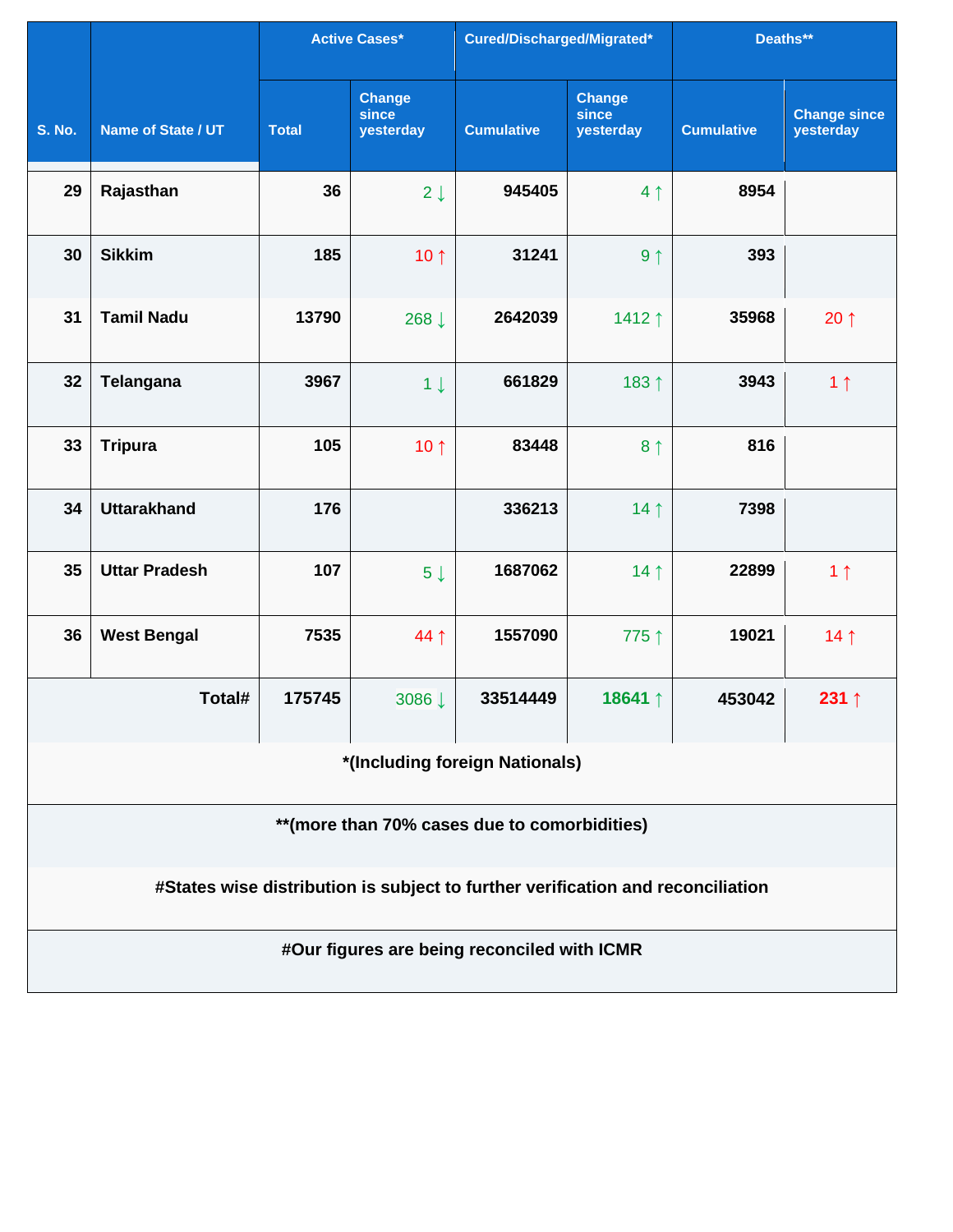#### **COVID-19 State-wise Status (Accessed from the MoHFW website on October 21, 2021 at 10.10 a.m. IST)**

**[↑↓ Status change since yesterday]**

# **Covid-19 Vaccination: Total Vaccination - 99,85,38,075 (48,08,665 ↑)**

|                         |                                                              |                | <b>Active Cases*</b>                | Cured/Discharged/Migrated* |                                     | Deaths**                |                                  |
|-------------------------|--------------------------------------------------------------|----------------|-------------------------------------|----------------------------|-------------------------------------|-------------------------|----------------------------------|
| <b>S. No.</b>           | Name of State / UT                                           | <b>Total</b>   | <b>Change</b><br>since<br>yesterday | <b>Cumulative</b>          | <b>Change</b><br>since<br>yesterday | <b>Cumulative</b>       | <b>Change since</b><br>yesterday |
| $\mathbf{1}$            | Andaman and<br><b>Nicobar Islands</b>                        | $\overline{7}$ | $1 \downarrow$                      | 7510                       | 1 <sub>1</sub>                      | 129                     |                                  |
| $\overline{2}$          | <b>Andhra Pradesh</b>                                        | 5566           | 88 J                                | 2041924                    | 608↑                                | 14320                   | 3 <sub>1</sub>                   |
| $\mathbf{3}$            | <b>Arunachal Pradesh</b>                                     | 138            | $7 \downarrow$                      | 54625                      | 19 ↑                                | 280                     |                                  |
| $\overline{\mathbf{4}}$ | Assam                                                        | 3610           | $25 \uparrow$                       | 597859                     | 282 1                               | 5958                    | 1 <sub>1</sub>                   |
| $5\phantom{1}$          | <b>Bihar</b>                                                 | 30             | $12 \downarrow$                     | 716345                     | 15 $\uparrow$                       | 9661                    |                                  |
| $6\phantom{1}$          | Chandigarh                                                   | 24             | $1 \downarrow$                      | 64468                      | 3 <sup>1</sup>                      | 820                     |                                  |
| $\overline{7}$          | Chhattisgarh                                                 | 185            | $3 \downarrow$                      | 991979                     | 36 ↑                                | 13571                   | 1 <sub>1</sub>                   |
| 8                       | <b>Dadra and Nagar</b><br><b>Haveli and Daman</b><br>and Diu | $\mathbf{2}$   | $2 \downarrow$                      | 10670                      | 2 <sub>1</sub>                      | $\overline{\mathbf{4}}$ |                                  |
| $\boldsymbol{9}$        | <b>Delhi</b>                                                 | 310            | $12 \downarrow$                     | 1414066                    | $37 \uparrow$                       | 25090                   |                                  |
| 10                      | Goa                                                          | 597            | 23 $\downarrow$                     | 173755                     | 70 ↑                                | 3354                    |                                  |
| 11                      | Gujarat                                                      | 176            | $9 \downarrow$                      | 816077                     | 22 $\uparrow$                       | 10087                   | 1 <sub>1</sub>                   |
| 12                      | Haryana                                                      | 133            | $7 \uparrow$                        | 760934                     | 8 <sup>†</sup>                      | 10049                   |                                  |
| 13                      | <b>Himachal Pradesh</b>                                      | 1394           | 46 ↑                                | 216815                     | $64$ ↑                              | 3727                    |                                  |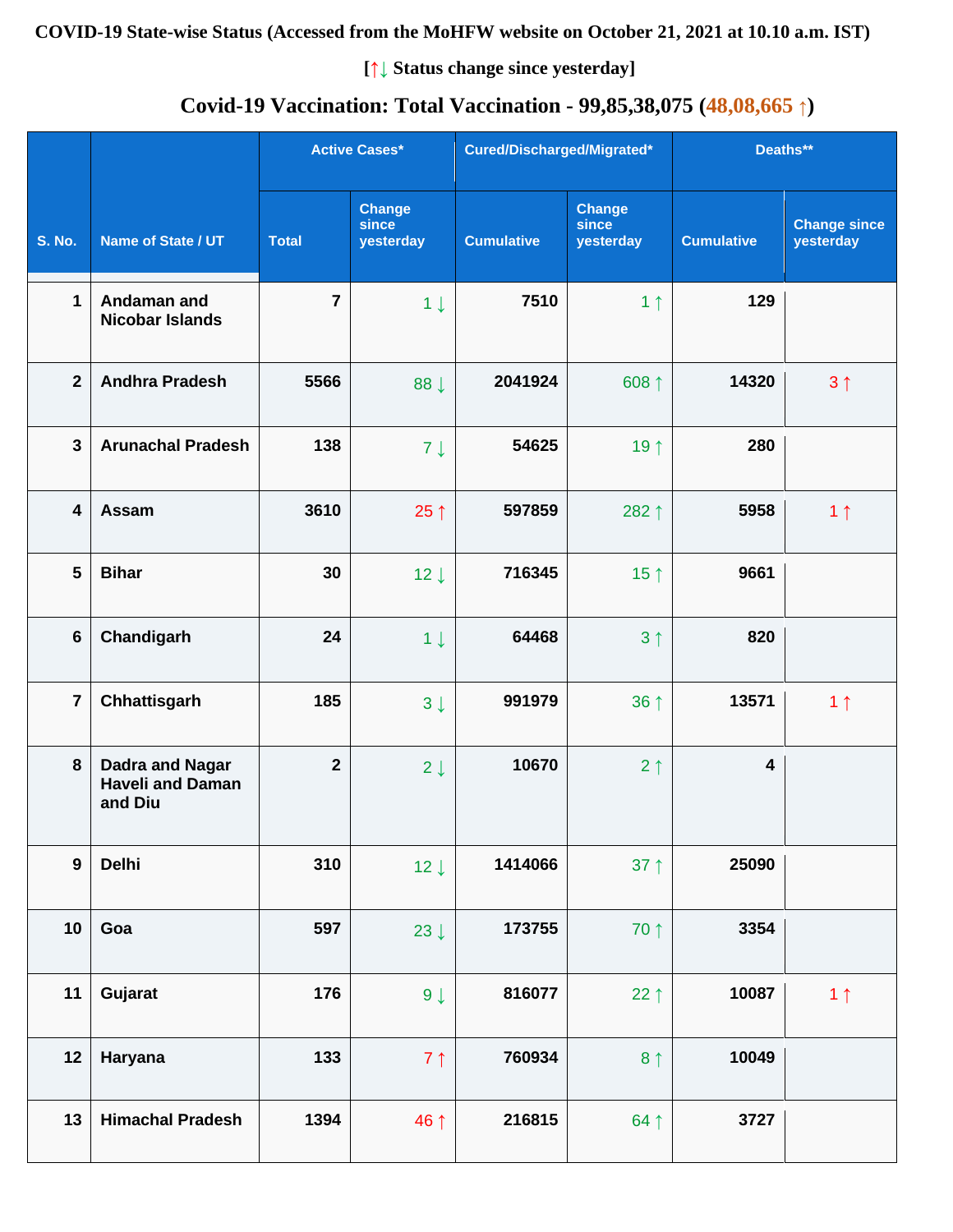|               |                             |              | <b>Active Cases*</b>                | Cured/Discharged/Migrated* |                                     | Deaths**          |                                  |
|---------------|-----------------------------|--------------|-------------------------------------|----------------------------|-------------------------------------|-------------------|----------------------------------|
| <b>S. No.</b> | Name of State / UT          | <b>Total</b> | <b>Change</b><br>since<br>yesterday | <b>Cumulative</b>          | <b>Change</b><br>since<br>yesterday | <b>Cumulative</b> | <b>Change since</b><br>yesterday |
| 14            | Jammu and<br><b>Kashmir</b> | 800          | $3 \downarrow$                      | 326070                     | $80 \uparrow$                       | 4429              | 1 <sub>1</sub>                   |
| 15            | <b>Jharkhand</b>            | 142          | 14 <sub>1</sub>                     | 343209                     | 11 <sub>1</sub>                     | 5135              |                                  |
| 16            | <b>Karnataka</b>            | 9103         | $26 \downarrow$                     | 2937405                    | 479↑                                | 37976             | 9 <sub>1</sub>                   |
| 17            | Kerala                      | 83333        | 2476 ↑                              | 4769373                    | 8592↑                               | 27084             | 82 1                             |
| 18            | Ladakh                      | 34           |                                     | 20644                      | 3 <sub>1</sub>                      | 208               |                                  |
| 19            | Lakshadweep                 | $\mathbf 0$  |                                     | 10314                      |                                     | 51                |                                  |
| 20            | <b>Madhya Pradesh</b>       | 82           | 3 <sub>1</sub>                      | 782104                     | 6 <sup>1</sup>                      | 10523             |                                  |
| 21            | <b>Maharashtra</b>          | 29333        | 1075↓                               | 6427426                    | 2879↑                               | 139886            | $21 \uparrow$                    |
| 22            | <b>Manipur</b>              | 1360         | 2 <sub>1</sub>                      | 119706                     | 66 ↑                                | 1904              | 3 <sub>1</sub>                   |
| 23            | Meghalaya                   | 761          | $21 \uparrow$                       | 80958                      | 58 ↑                                | 1439              |                                  |
| 24            | <b>Mizoram</b>              | 10263        | 505↓                                | 104548                     | 1243↑                               | 396               | 3 <sub>1</sub>                   |
| 25            | Nagaland                    | 255          | 8 <sup>1</sup>                      | 30728                      | 10 $\uparrow$                       | 676               |                                  |
| 26            | Odisha                      | 4387         | 106 1                               | 1023849                    | 451↑                                | 8296              | $2 \uparrow$                     |
| 27            | <b>Puducherry</b>           | 461          | 29 $\downarrow$                     | 125208                     | 71 1                                | 1852              |                                  |
| 28            | Punjab                      | 232          | 16 $\uparrow$                       | 585331                     | 15 <sup>†</sup>                     | 16550             | 1 <sub>1</sub>                   |
| 29            | Rajasthan                   | 38           |                                     | 945401                     | 1 <sub>1</sub>                      | 8954              |                                  |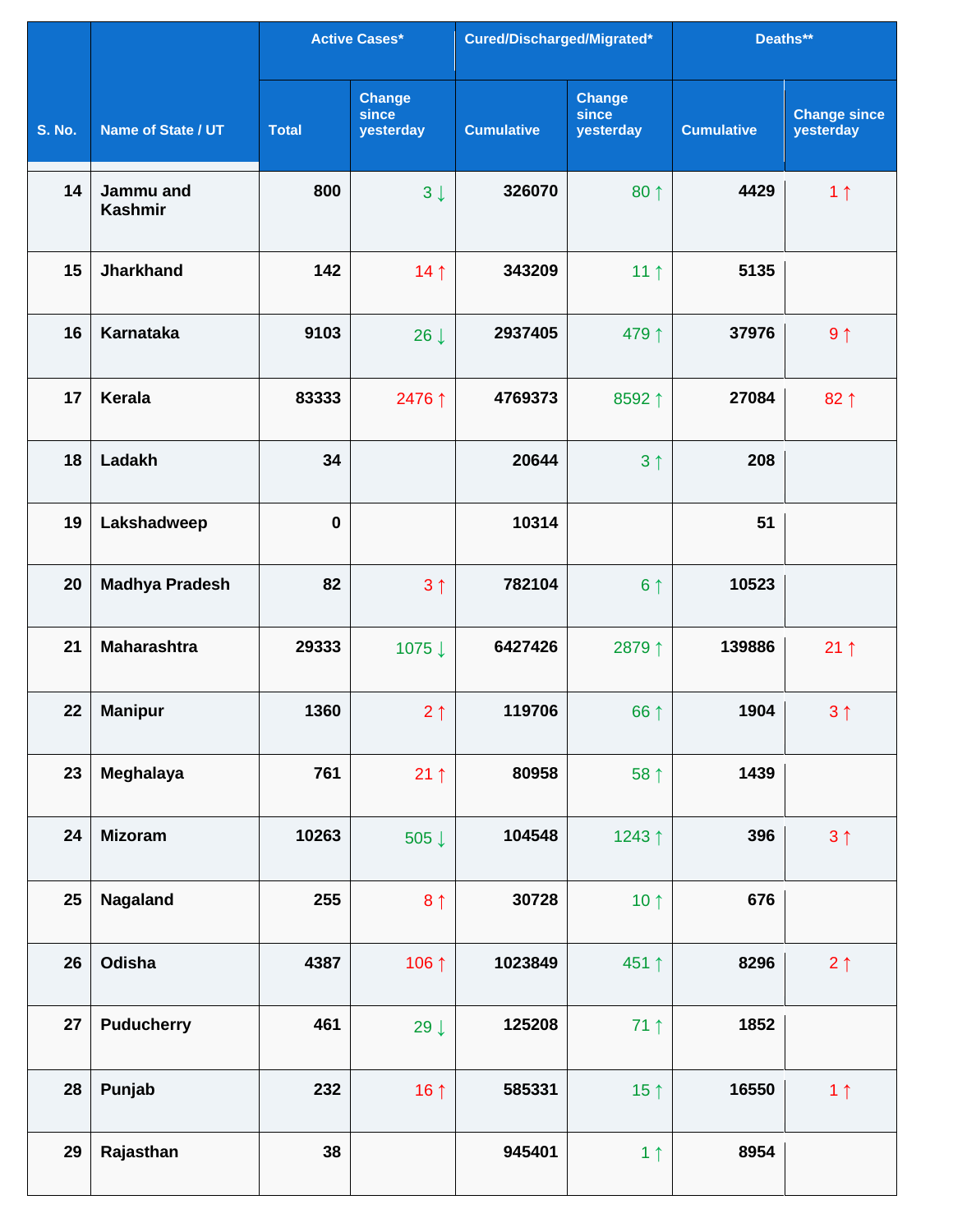|                                               |                                                                                 |              | <b>Active Cases*</b>                | Cured/Discharged/Migrated*                  |                                     | Deaths**          |                                  |  |  |  |
|-----------------------------------------------|---------------------------------------------------------------------------------|--------------|-------------------------------------|---------------------------------------------|-------------------------------------|-------------------|----------------------------------|--|--|--|
| <b>S. No.</b>                                 | Name of State / UT                                                              | <b>Total</b> | <b>Change</b><br>since<br>yesterday | <b>Cumulative</b>                           | <b>Change</b><br>since<br>yesterday | <b>Cumulative</b> | <b>Change since</b><br>yesterday |  |  |  |
| 30                                            | <b>Sikkim</b>                                                                   | 175          | $6 \downarrow$                      | 31232                                       | 22 $\uparrow$                       | 393               | 1 <sub>1</sub>                   |  |  |  |
| 31                                            | <b>Tamil Nadu</b>                                                               | 14058        | 268 ↓                               | 2640627                                     | 1418↑                               | 35948             | $20 \uparrow$                    |  |  |  |
| 32                                            | <b>Telangana</b>                                                                | 3968         | $28 \uparrow$                       | 661646                                      | 162↑                                | 3942              | 1 <sub>1</sub>                   |  |  |  |
| 33                                            | <b>Tripura</b>                                                                  | 95           | $7 \downarrow$                      | 83440                                       | 9 <sub>1</sub>                      | 816               |                                  |  |  |  |
| 34                                            | <b>Uttarakhand</b>                                                              | 176          | 1                                   | 336199                                      | 6 <sup>1</sup>                      | 7398              | 1 <sub>1</sub>                   |  |  |  |
| 35                                            | <b>Uttar Pradesh</b>                                                            | 112          | $6 \downarrow$                      | 1687048                                     | 17 <sub>1</sub>                     | 22898             |                                  |  |  |  |
| 36                                            | <b>West Bengal</b>                                                              | 7491         | 63 ↑                                | 1556315                                     | 795↑                                | 19007             | $9 \uparrow$                     |  |  |  |
|                                               | Total#                                                                          | 178831       | 733 ↑                               | 33495808                                    | 17561↑                              | 452811            | 160 ↑                            |  |  |  |
|                                               |                                                                                 |              |                                     | *(Including foreign Nationals)              |                                     |                   |                                  |  |  |  |
| ** (more than 70% cases due to comorbidities) |                                                                                 |              |                                     |                                             |                                     |                   |                                  |  |  |  |
|                                               | #States wise distribution is subject to further verification and reconciliation |              |                                     |                                             |                                     |                   |                                  |  |  |  |
|                                               |                                                                                 |              |                                     | #Our figures are being reconciled with ICMR |                                     |                   |                                  |  |  |  |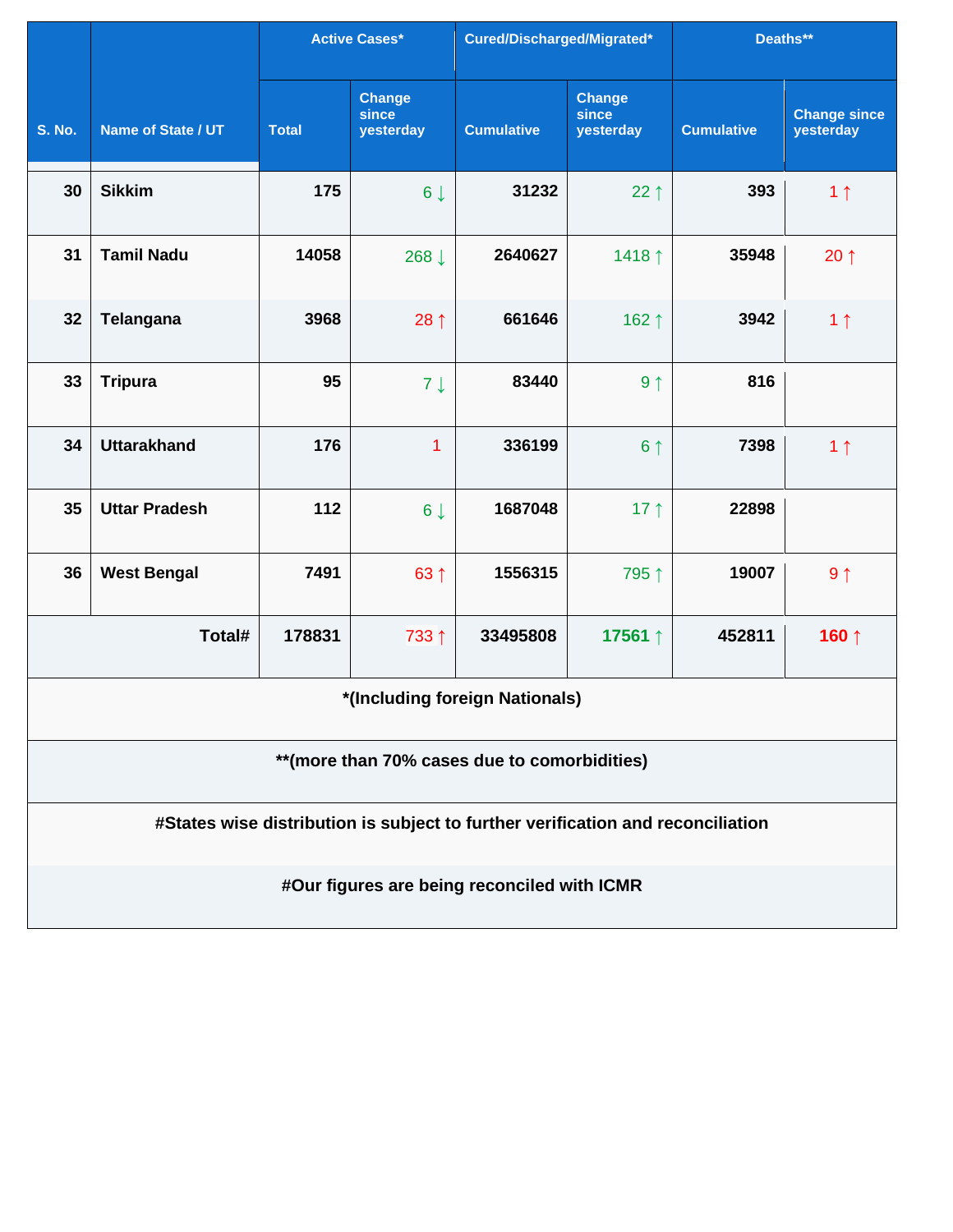#### **COVID-19 State-wise Status (Accessed from the MoHFW website on October 20, 2021 at 10.10 a.m. IST)**

**[↑↓ Status change since yesterday]**

# **Covid-19 Vaccination: Total Vaccination - 99,12,82,283 (41,36,142 ↑)**

|                  |                                                              |                         | <b>Active Cases*</b>                | Cured/Discharged/Migrated* |                                     | Deaths**                |                                  |
|------------------|--------------------------------------------------------------|-------------------------|-------------------------------------|----------------------------|-------------------------------------|-------------------------|----------------------------------|
| <b>S. No.</b>    | Name of State / UT                                           | <b>Total</b>            | <b>Change</b><br>since<br>yesterday | <b>Cumulative</b>          | <b>Change</b><br>since<br>yesterday | <b>Cumulative</b>       | <b>Change since</b><br>yesterday |
| $\mathbf{1}$     | Andaman and<br><b>Nicobar Islands</b>                        | 8                       | 1 <sub>1</sub>                      | 7509                       | 3 <sup>†</sup>                      | 129                     |                                  |
| $\overline{2}$   | <b>Andhra Pradesh</b>                                        | 5654                    | 55 $\downarrow$                     | 2041316                    | 534 ↑                               | 14317                   | 4 <sup>1</sup>                   |
| $\mathbf{3}$     | <b>Arunachal Pradesh</b>                                     | 145                     |                                     | 54606                      | 17 $\uparrow$                       | 280                     |                                  |
| 4                | Assam                                                        | 3585                    | 124 1                               | 597577                     | 229↑                                | 5957                    |                                  |
| $5\phantom{1}$   | <b>Bihar</b>                                                 | 42                      | $2 \downarrow$                      | 716330                     | 7 <sup>1</sup>                      | 9661                    |                                  |
| $6\phantom{1}$   | Chandigarh                                                   | 25                      | 1 <sub>1</sub>                      | 64465                      | 3 <sup>1</sup>                      | 820                     |                                  |
| $\overline{7}$   | Chhattisgarh                                                 | 188                     | $1 \downarrow$                      | 991943                     | $21 \uparrow$                       | 13570                   |                                  |
| 8                | <b>Dadra and Nagar</b><br><b>Haveli and Daman</b><br>and Diu | $\overline{\mathbf{4}}$ |                                     | 10668                      |                                     | $\overline{\mathbf{4}}$ |                                  |
| $\boldsymbol{9}$ | <b>Delhi</b>                                                 | 322                     | $24$ ↑                              | 1414029                    | 11 <sub>1</sub>                     | 25090                   | 1 <sub>1</sub>                   |
| 10               | Goa                                                          | 620                     | $20 \uparrow$                       | 173685                     | 56 ↑                                | 3354                    | 4 <sub>1</sub>                   |
| 11               | Gujarat                                                      | 185                     | $8 \downarrow$                      | 816055                     | 26 $\uparrow$                       | 10086                   |                                  |
| 12               | Haryana                                                      | 126                     |                                     | 760926                     | 9 <sub>1</sub>                      | 10049                   |                                  |
| 13               | <b>Himachal Pradesh</b>                                      | 1348                    | 78 1                                | 216751                     | 142 1                               | 3727                    | $2 \uparrow$                     |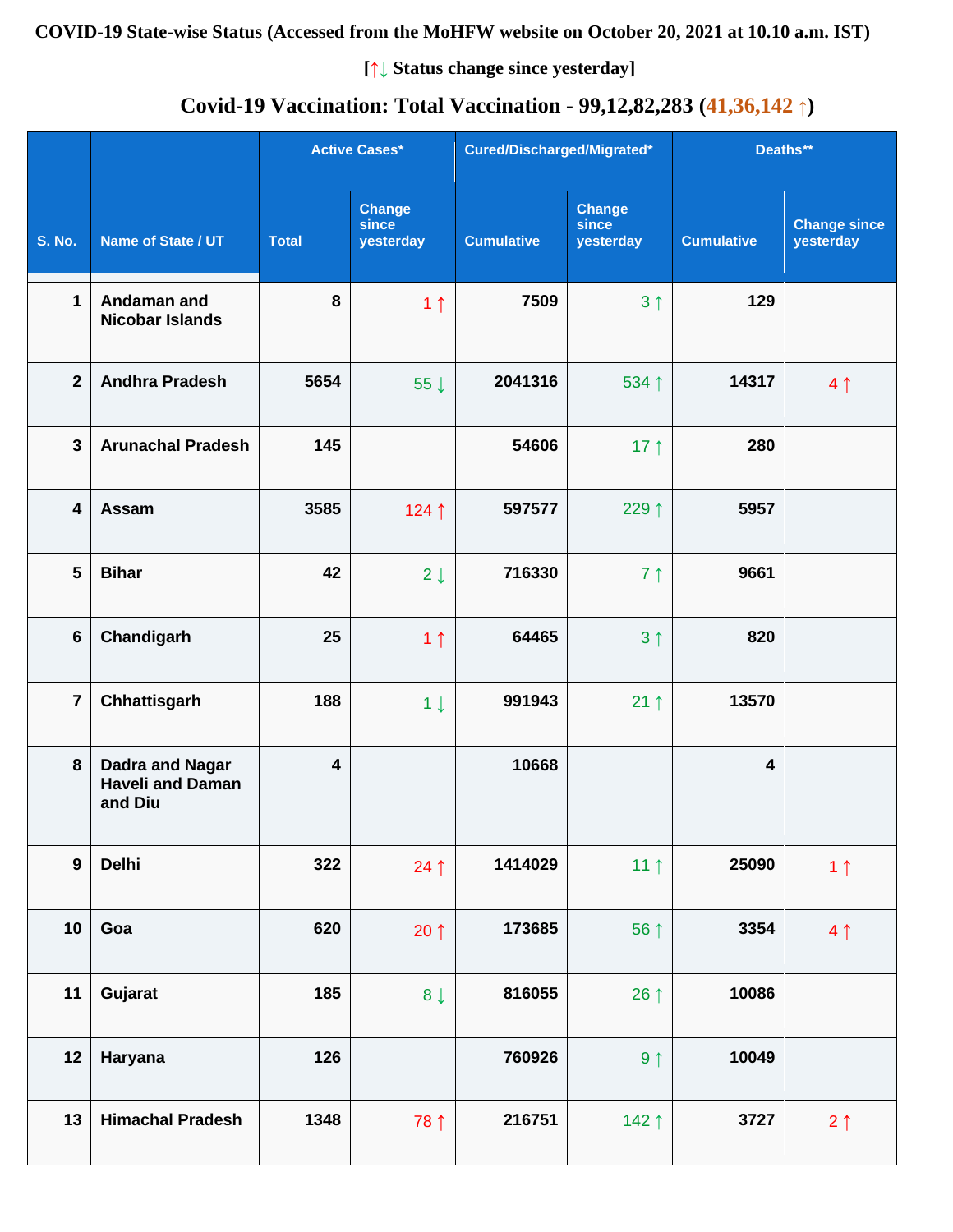|               |                             |              | <b>Active Cases*</b>                | Cured/Discharged/Migrated* |                                     | Deaths**          |                                  |
|---------------|-----------------------------|--------------|-------------------------------------|----------------------------|-------------------------------------|-------------------|----------------------------------|
| <b>S. No.</b> | Name of State / UT          | <b>Total</b> | <b>Change</b><br>since<br>yesterday | <b>Cumulative</b>          | <b>Change</b><br>since<br>yesterday | <b>Cumulative</b> | <b>Change since</b><br>yesterday |
| 14            | Jammu and<br><b>Kashmir</b> | 803          | $13 \downarrow$                     | 325990                     | 97 $\uparrow$                       | 4428              |                                  |
| 15            | <b>Jharkhand</b>            | 128          | 3 <sup>1</sup>                      | 343198                     | 14 <sub>1</sub>                     | 5135              |                                  |
| 16            | <b>Karnataka</b>            | 9129         | 64 $\downarrow$                     | 2936926                    | 399↑                                | 37967             | 14 <sub>1</sub>                  |
| 17            | <b>Kerala</b>               | 80857        | 2922↓                               | 4760781                    | 10488 ↑                             | 27002             | $77$ ↑                           |
| 18            | Ladakh                      | 34           |                                     | 20641                      | 2 <sub>1</sub>                      | 208               |                                  |
| 19            | Lakshadweep                 | $\bf{0}$     |                                     | 10314                      |                                     | 51                |                                  |
| 20            | <b>Madhya Pradesh</b>       | 79           | $2 \downarrow$                      | 782098                     | 12 $\uparrow$                       | 10523             |                                  |
| 21            | <b>Maharashtra</b>          | 30408        | 1202↓                               | 6424547                    | 2791↑                               | 139865            | 49 1                             |
| 22            | <b>Manipur</b>              | 1358         | 25 $\downarrow$                     | 119640                     | 116 1                               | 1901              | $4 \uparrow$                     |
| 23            | Meghalaya                   | 740          | 37 $\downarrow$                     | 80900                      | 101 $\uparrow$                      | 1439              | 1 <sub>1</sub>                   |
| 24            | <b>Mizoram</b>              | 10768        | 606↓                                | 103305                     | 1269↑                               | 393               | $2 \uparrow$                     |
| 25            | Nagaland                    | 247          | $5\downarrow$                       | 30718                      | 18 $\uparrow$                       | 676               | 1 <sub>1</sub>                   |
| 26            | Odisha                      | 4281         | 66 ↓                                | 1023398                    | 618 $\uparrow$                      | 8294              | 4 <sub>1</sub>                   |
| 27            | <b>Puducherry</b>           | 490          | $33 \downarrow$                     | 125137                     | 86 ↑                                | 1852              | $2 \uparrow$                     |
| 28            | Punjab                      | 216          | $3 \downarrow$                      | 585316                     | 20 $\uparrow$                       | 16549             | 5 <sup>†</sup>                   |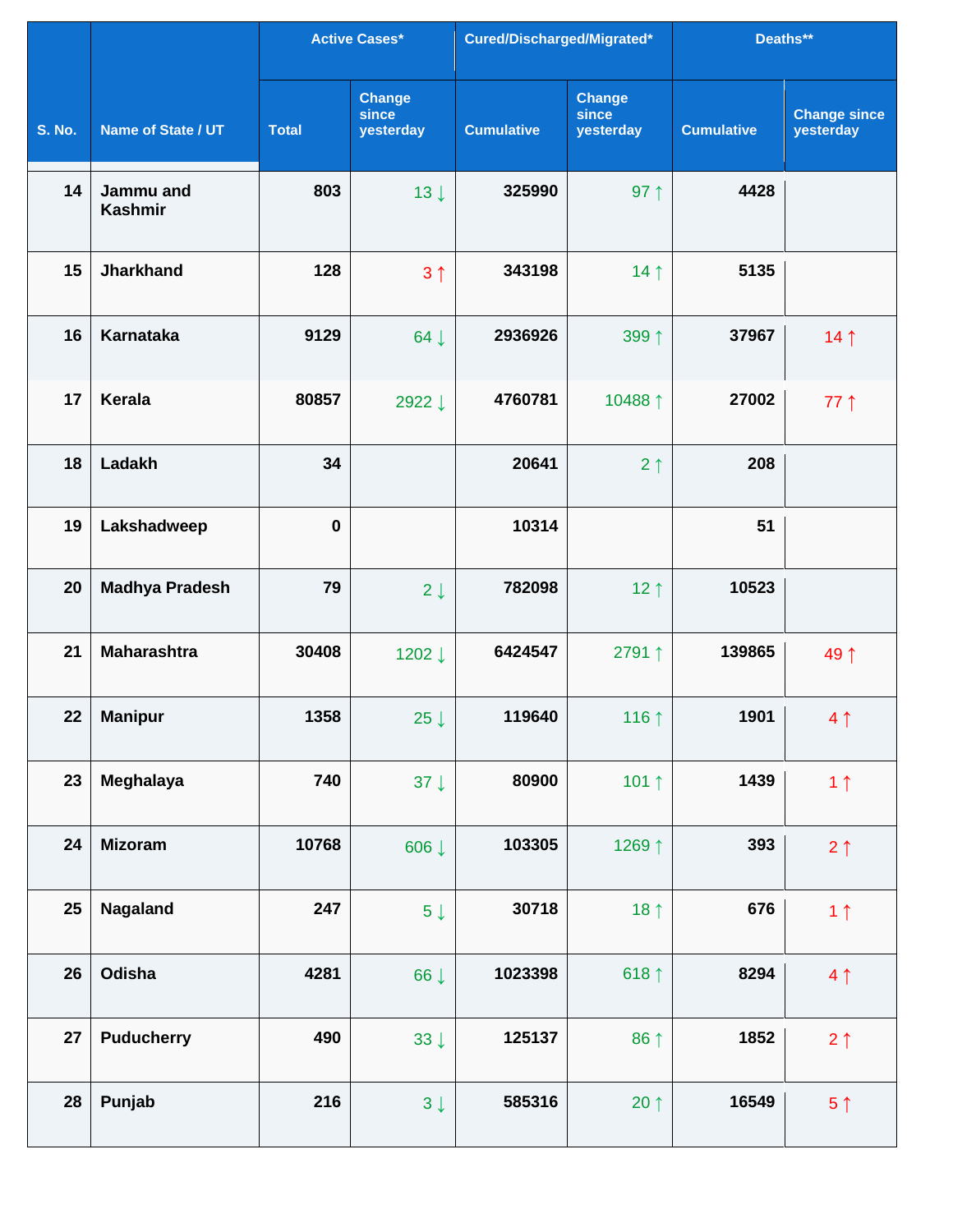|               |                                                                                 |              | <b>Active Cases*</b>         | Cured/Discharged/Migrated*                  |                                     | Deaths**          |                                  |  |  |  |
|---------------|---------------------------------------------------------------------------------|--------------|------------------------------|---------------------------------------------|-------------------------------------|-------------------|----------------------------------|--|--|--|
| <b>S. No.</b> | Name of State / UT                                                              | <b>Total</b> | Change<br>since<br>yesterday | <b>Cumulative</b>                           | <b>Change</b><br>since<br>yesterday | <b>Cumulative</b> | <b>Change since</b><br>yesterday |  |  |  |
| 29            | Rajasthan                                                                       | 38           | $5 \downarrow$               | 945400                                      | 5 <sup>†</sup>                      | 8954              |                                  |  |  |  |
| 30            | <b>Sikkim</b>                                                                   | 181          | 16 $\uparrow$                | 31210                                       | 10 $\uparrow$                       | 392               | 1 <sub>1</sub>                   |  |  |  |
| 31            | <b>Tamil Nadu</b>                                                               | 14326        | 244 ↓                        | 2639209                                     | 1407↑                               | 35928             | 16 $\uparrow$                    |  |  |  |
| 32            | <b>Telangana</b>                                                                | 3940         | 11 <sup>†</sup>              | 661484                                      | 190↑                                | 3941              | 1 <sub>1</sub>                   |  |  |  |
| 33            | <b>Tripura</b>                                                                  | 102          | $11 \downarrow$              | 83431                                       | 17 $\uparrow$                       | 816               |                                  |  |  |  |
| 34            | <b>Uttarakhand</b>                                                              | 175          | $1 \downarrow$               | 336193                                      | 7 <sup>1</sup>                      | 7397              |                                  |  |  |  |
| 35            | <b>Uttar Pradesh</b>                                                            | 118          | $5 \downarrow$               | 1687031                                     | 16 $\uparrow$                       | 22898             |                                  |  |  |  |
| 36            | <b>West Bengal</b>                                                              | 7428         | 12 $\uparrow$                | 1555520                                     | 705↑                                | 18998             | 9 <sub>1</sub>                   |  |  |  |
|               | Total#                                                                          | 178098       | 5020 ↓                       | 33478247                                    | 19446 ↑                             | 452651            | 197↑                             |  |  |  |
|               |                                                                                 |              |                              | *(Including foreign Nationals)              |                                     |                   |                                  |  |  |  |
|               | ** (more than 70% cases due to comorbidities)                                   |              |                              |                                             |                                     |                   |                                  |  |  |  |
|               | #States wise distribution is subject to further verification and reconciliation |              |                              |                                             |                                     |                   |                                  |  |  |  |
|               |                                                                                 |              |                              | #Our figures are being reconciled with ICMR |                                     |                   |                                  |  |  |  |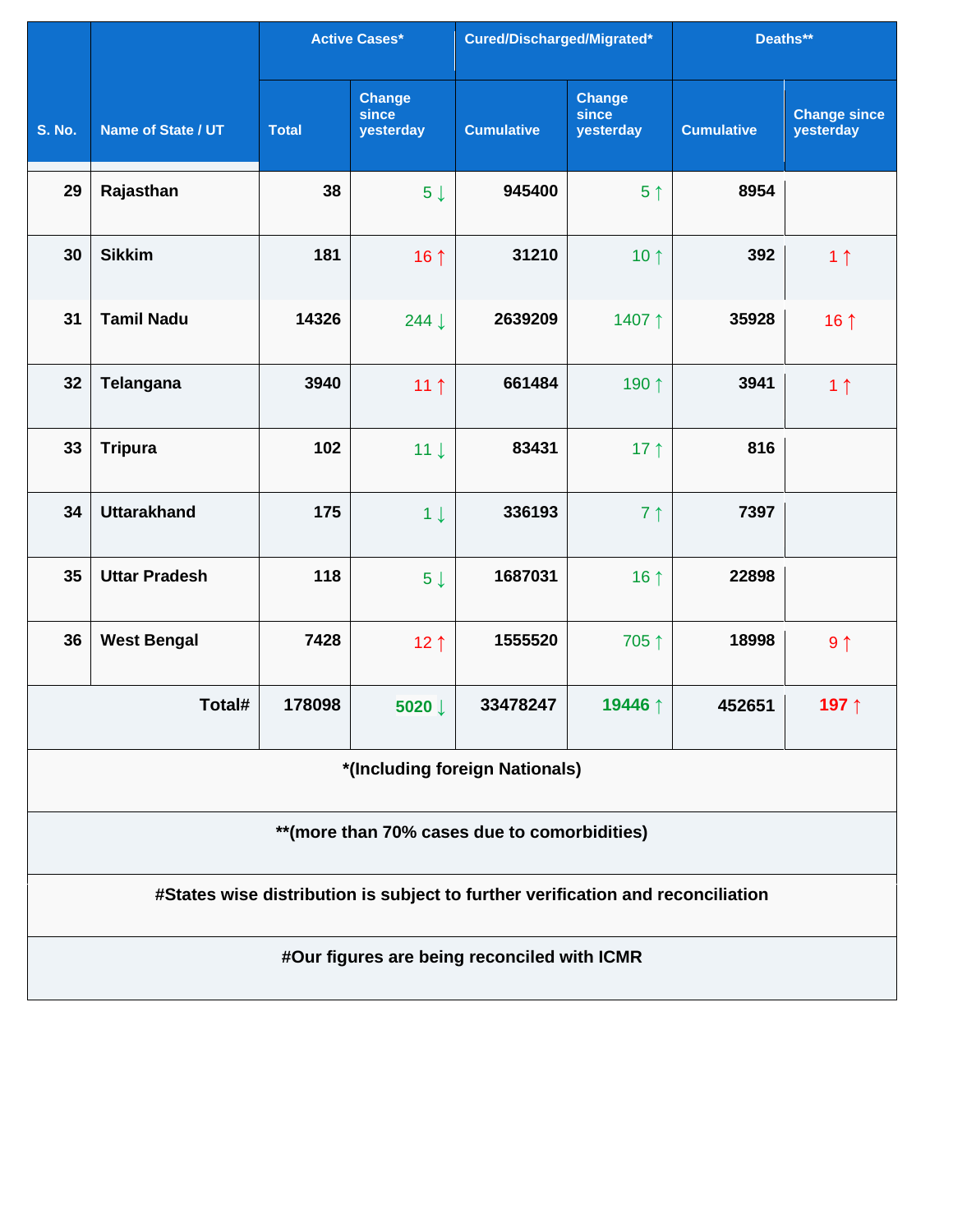## **COVID-19 State-wise Status (Accessed from the MoHFW website on October 19, 2021 at 10.41 a.m. IST)**

**[↑↓ Status change since yesterday]**

# **Covid-19 Vaccination: Total Vaccination - 98,67,69,411 (87,41,160 ↑)**

|                  |                                                              |                         | <b>Active Cases*</b>                | Cured/Discharged/Migrated* |                                     | Deaths**                |                                  |
|------------------|--------------------------------------------------------------|-------------------------|-------------------------------------|----------------------------|-------------------------------------|-------------------------|----------------------------------|
| <b>S. No.</b>    | Name of State / UT                                           | <b>Total</b>            | <b>Change</b><br>since<br>yesterday | <b>Cumulative</b>          | <b>Change</b><br>since<br>yesterday | <b>Cumulative</b>       | <b>Change since</b><br>yesterday |
| $\mathbf{1}$     | Andaman and<br><b>Nicobar Islands</b>                        | $\overline{7}$          | $2 \downarrow$                      | 7506                       | 3 <sup>1</sup>                      | 129                     |                                  |
| $\overline{2}$   | <b>Andhra Pradesh</b>                                        | 5709                    | 325 ↓                               | 2040782                    | 651 ↑                               | 14313                   | 6 <sup>1</sup>                   |
| $\mathbf{3}$     | <b>Arunachal Pradesh</b>                                     | 145                     | 5 <sup>†</sup>                      | 54589                      | 22 $\uparrow$                       | 280                     |                                  |
| 4                | Assam                                                        | 3461                    | 25 $\uparrow$                       | 597348                     | 266 ↑                               | 5957                    | 7 <sub>1</sub>                   |
| 5                | <b>Bihar</b>                                                 | 44                      | $4 \downarrow$                      | 716323                     | 6 <sup>†</sup>                      | 9661                    |                                  |
| $6\phantom{1}$   | Chandigarh                                                   | 24                      | $1 \downarrow$                      | 64462                      | 5 <sup>†</sup>                      | 820                     |                                  |
| $\overline{7}$   | Chhattisgarh                                                 | 189                     | 6 <sup>1</sup>                      | 991922                     | $21 \uparrow$                       | 13570                   |                                  |
| 8                | <b>Dadra and Nagar</b><br><b>Haveli and Daman</b><br>and Diu | $\overline{\mathbf{4}}$ |                                     | 10668                      |                                     | $\overline{\mathbf{4}}$ |                                  |
| $\boldsymbol{9}$ | <b>Delhi</b>                                                 | 298                     | 22 $\downarrow$                     | 1414018                    | $37 \uparrow$                       | 25089                   |                                  |
| 10               | Goa                                                          | 600                     | $4 \downarrow$                      | 173629                     | 57 $\uparrow$                       | 3350                    | 4 <sub>1</sub>                   |
| 11               | Gujarat                                                      | 193                     | $14 \downarrow$                     | 816029                     | $32 \uparrow$                       | 10086                   |                                  |
| 12               | Haryana                                                      | 126                     | 3 <sup>1</sup>                      | 760917                     | 13 <sup>†</sup>                     | 10049                   |                                  |
| 13               | <b>Himachal Pradesh</b>                                      | 1270                    | $33 \downarrow$                     | 216609                     | 195 ↑                               | 3725                    | 5 <sup>†</sup>                   |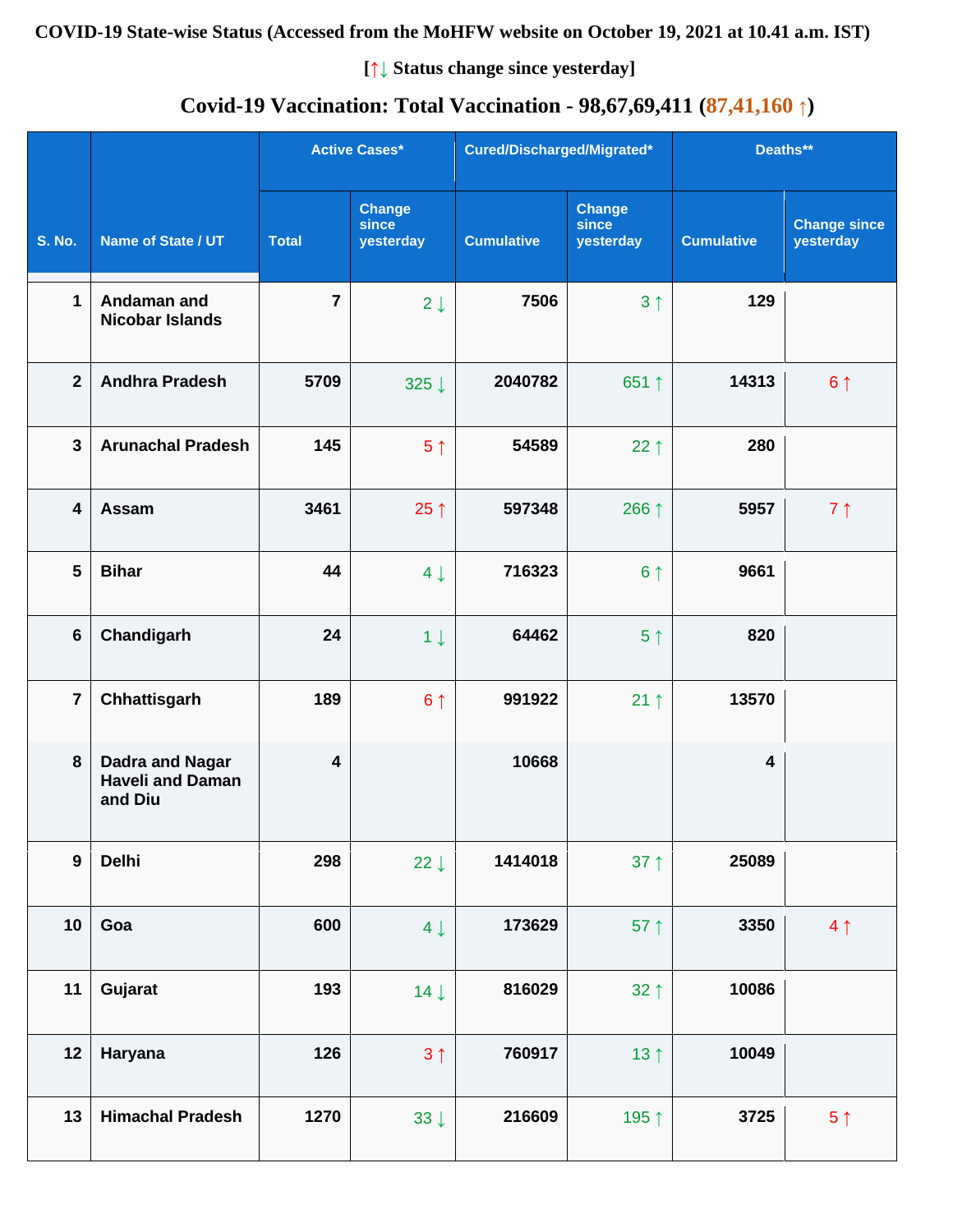|               |                             |              | <b>Active Cases*</b>                | Cured/Discharged/Migrated* |                                     | Deaths**          |                                  |
|---------------|-----------------------------|--------------|-------------------------------------|----------------------------|-------------------------------------|-------------------|----------------------------------|
| <b>S. No.</b> | Name of State / UT          | <b>Total</b> | <b>Change</b><br>since<br>yesterday | <b>Cumulative</b>          | <b>Change</b><br>since<br>yesterday | <b>Cumulative</b> | <b>Change since</b><br>yesterday |
| 14            | Jammu and<br><b>Kashmir</b> | 816          | $27 \downarrow$                     | 325893                     | 100 1                               | 4428              | 2 <sub>1</sub>                   |
| 15            | <b>Jharkhand</b>            | 125          | 3 <sub>1</sub>                      | 343184                     | 11 <sub>1</sub>                     | 5135              |                                  |
| 16            | <b>Karnataka</b>            | 9193         | 286 ↓                               | 2936527                    | 488↑                                | 37953             | 12 <sub>1</sub>                  |
| 17            | Kerala                      | 83779        | 4407 ↓                              | 4750293                    | 11023↑                              | 26925             | 60 1                             |
| 18            | Ladakh                      | 34           | $2 \downarrow$                      | 20639                      | 5 <sup>†</sup>                      | 208               |                                  |
| 19            | Lakshadweep                 | $\bf{0}$     |                                     | 10314                      |                                     | 51                |                                  |
| 20            | <b>Madhya Pradesh</b>       | 81           | $3 \downarrow$                      | 782086                     | 9 <sub>1</sub>                      | 10523             |                                  |
| 21            | <b>Maharashtra</b>          | 31610        | 620↓                                | 6421756                    | 2078↑                               | 139816            | $27 \uparrow$                    |
| 22            | <b>Manipur</b>              | 1383         | 39 $\downarrow$                     | 119524                     | 106 1                               | 1897              |                                  |
| 23            | Meghalaya                   | 777          | 68 $\downarrow$                     | 80799                      | 126 ↑                               | 1438              | 3 <sup>1</sup>                   |
| 24            | <b>Mizoram</b>              | 11374        | 259↓                                | 102036                     | 1207↑                               | 391               | $5 \uparrow$                     |
| 25            | Nagaland                    | 252          | 4 <sub>1</sub>                      | 30700                      | 11 <sub>1</sub>                     | 675               | 1 <sub>1</sub>                   |
| 26            | Odisha                      | 4347         | 195↓                                | 1022780                    | 530 1                               | 8290              | $5 \uparrow$                     |
| 27            | <b>Puducherry</b>           | 523          | 62 $\downarrow$                     | 125051                     | $90 \uparrow$                       | 1850              |                                  |
| 28            | Punjab                      | 219          | $8 \downarrow$                      | 585296                     | $32 \uparrow$                       | 16544             |                                  |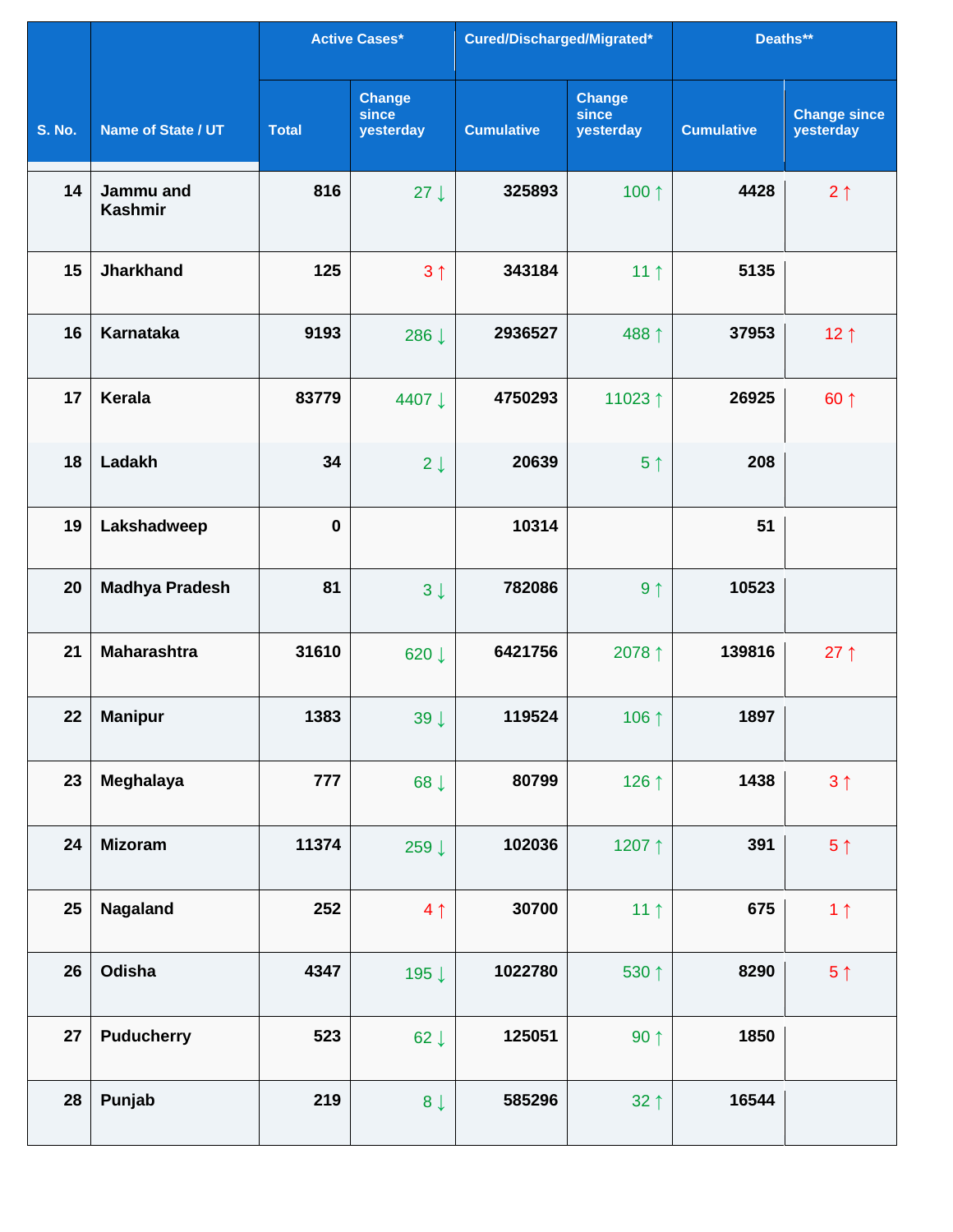|                                               |                                                                                 |              | <b>Active Cases*</b>         | Cured/Discharged/Migrated*                  |                                     | Deaths**          |                                  |  |  |  |
|-----------------------------------------------|---------------------------------------------------------------------------------|--------------|------------------------------|---------------------------------------------|-------------------------------------|-------------------|----------------------------------|--|--|--|
| <b>S. No.</b>                                 | Name of State / UT                                                              | <b>Total</b> | Change<br>since<br>yesterday | <b>Cumulative</b>                           | <b>Change</b><br>since<br>yesterday | <b>Cumulative</b> | <b>Change since</b><br>yesterday |  |  |  |
| 29                                            | Rajasthan                                                                       | 43           | 1 <sub>1</sub>               | 945395                                      | 1 <sub>1</sub>                      | 8954              |                                  |  |  |  |
| 30                                            | <b>Sikkim</b>                                                                   | 165          | $9 \downarrow$               | 31200                                       | 16 $\uparrow$                       | 391               |                                  |  |  |  |
| 31                                            | <b>Tamil Nadu</b>                                                               | 14570        | 244 ↓                        | 2637802                                     | 1423↑                               | 35912             | 13 <sub>1</sub>                  |  |  |  |
| 32                                            | Telangana                                                                       | 3929         | 5 <sup>†</sup>               | 661294                                      | 201 $\uparrow$                      | 3940              | $2 \uparrow$                     |  |  |  |
| 33                                            | <b>Tripura</b>                                                                  | 113          | 9 <sub>1</sub>               | 83414                                       | 13 <sup>†</sup>                     | 816               |                                  |  |  |  |
| 34                                            | <b>Uttarakhand</b>                                                              | 176          | $2 \downarrow$               | 336186                                      | 5 <sup>†</sup>                      | 7397              |                                  |  |  |  |
| 35                                            | <b>Uttar Pradesh</b>                                                            | 123          | 4 <sub>1</sub>               | 1687015                                     | 4 <sub>1</sub>                      | 22898             |                                  |  |  |  |
| 36                                            | <b>West Bengal</b>                                                              | 7416         | $5 \downarrow$               | 1554815                                     | 683 ↑                               | 18989             | 12 $\uparrow$                    |  |  |  |
|                                               | Total#                                                                          | 183118       | 6576 ↓                       | 33458801                                    | 19470↑                              | 452454            | 164↑                             |  |  |  |
|                                               | *(Including foreign Nationals)                                                  |              |                              |                                             |                                     |                   |                                  |  |  |  |
| ** (more than 70% cases due to comorbidities) |                                                                                 |              |                              |                                             |                                     |                   |                                  |  |  |  |
|                                               | #States wise distribution is subject to further verification and reconciliation |              |                              |                                             |                                     |                   |                                  |  |  |  |
|                                               |                                                                                 |              |                              | #Our figures are being reconciled with ICMR |                                     |                   |                                  |  |  |  |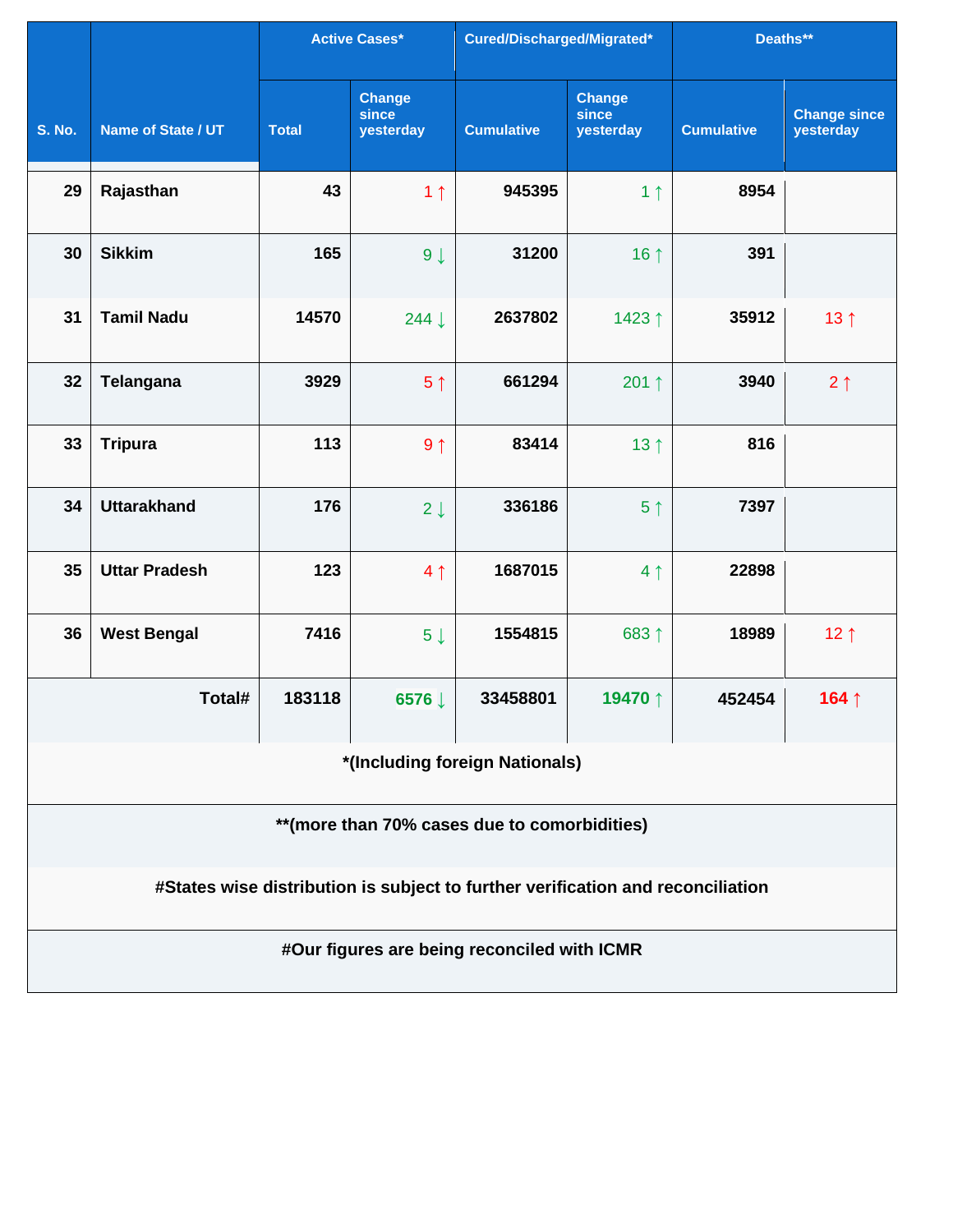## **COVID-19 State-wise Status (Accessed from the MoHFW website on October 18, 2021 at 9.50 a.m. IST)**

**[↑↓ Status change since yesterday]**

# **Covid-19 Vaccination: Total Vaccination - 97,79,47,783 (12,05,162 ↑)**

|                         |                                                              |                         | <b>Active Cases*</b>                | Cured/Discharged/Migrated* |                                     | Deaths**                |                                  |
|-------------------------|--------------------------------------------------------------|-------------------------|-------------------------------------|----------------------------|-------------------------------------|-------------------------|----------------------------------|
| <b>S. No.</b>           | Name of State / UT                                           | <b>Total</b>            | <b>Change</b><br>since<br>yesterday | <b>Cumulative</b>          | <b>Change</b><br>since<br>yesterday | <b>Cumulative</b>       | <b>Change since</b><br>yesterday |
| $\mathbf{1}$            | Andaman and<br><b>Nicobar Islands</b>                        | 9                       |                                     | 7503                       |                                     | 129                     |                                  |
| $\overline{2}$          | <b>Andhra Pradesh</b>                                        | 6034                    | 159↓                                | 2040131                    | 586 ↑                               | 14307                   | 5 <sup>†</sup>                   |
| $\mathbf{3}$            | <b>Arunachal Pradesh</b>                                     | 140                     | $30 \downarrow$                     | 54567                      | $37 \uparrow$                       | 280                     |                                  |
| $\overline{\mathbf{4}}$ | Assam                                                        | 3436                    | 46 J                                | 597082                     | 245↑                                | 5950                    | 6 <sup>1</sup>                   |
| 5                       | <b>Bihar</b>                                                 | 48                      | 4 <sub>1</sub>                      | 716317                     | 1 <sub>1</sub>                      | 9661                    |                                  |
| $6\phantom{1}$          | Chandigarh                                                   | 25                      | $\overline{3}$                      | 64457                      | 6 <sup>1</sup>                      | 820                     |                                  |
| $\overline{7}$          | Chhattisgarh                                                 | 183                     | $2 \uparrow$                        | 991901                     | 14 <sub>1</sub>                     | 13570                   |                                  |
| 8                       | <b>Dadra and Nagar</b><br><b>Haveli and Daman</b><br>and Diu | $\overline{\mathbf{4}}$ | 1 <sub>1</sub>                      | 10668                      |                                     | $\overline{\mathbf{4}}$ |                                  |
| $\boldsymbol{9}$        | <b>Delhi</b>                                                 | 320                     | $6 \downarrow$                      | 1413981                    | $38 \uparrow$                       | 25089                   |                                  |
| 10                      | Goa                                                          | 604                     | $6\downarrow$                       | 173572                     | $62 \uparrow$                       | 3346                    | 4 <sub>1</sub>                   |
| 11                      | Gujarat                                                      | 207                     | $6 \downarrow$                      | 815997                     | 16 $\uparrow$                       | 10086                   |                                  |
| 12                      | Haryana                                                      | 123                     | $9 \uparrow$                        | 760904                     | 6 <sup>†</sup>                      | 10049                   |                                  |
| 13                      | <b>Himachal Pradesh</b>                                      | 1303                    | 5 <sup>†</sup>                      | 216414                     | 125 $\uparrow$                      | 3720                    | 1 <sub>1</sub>                   |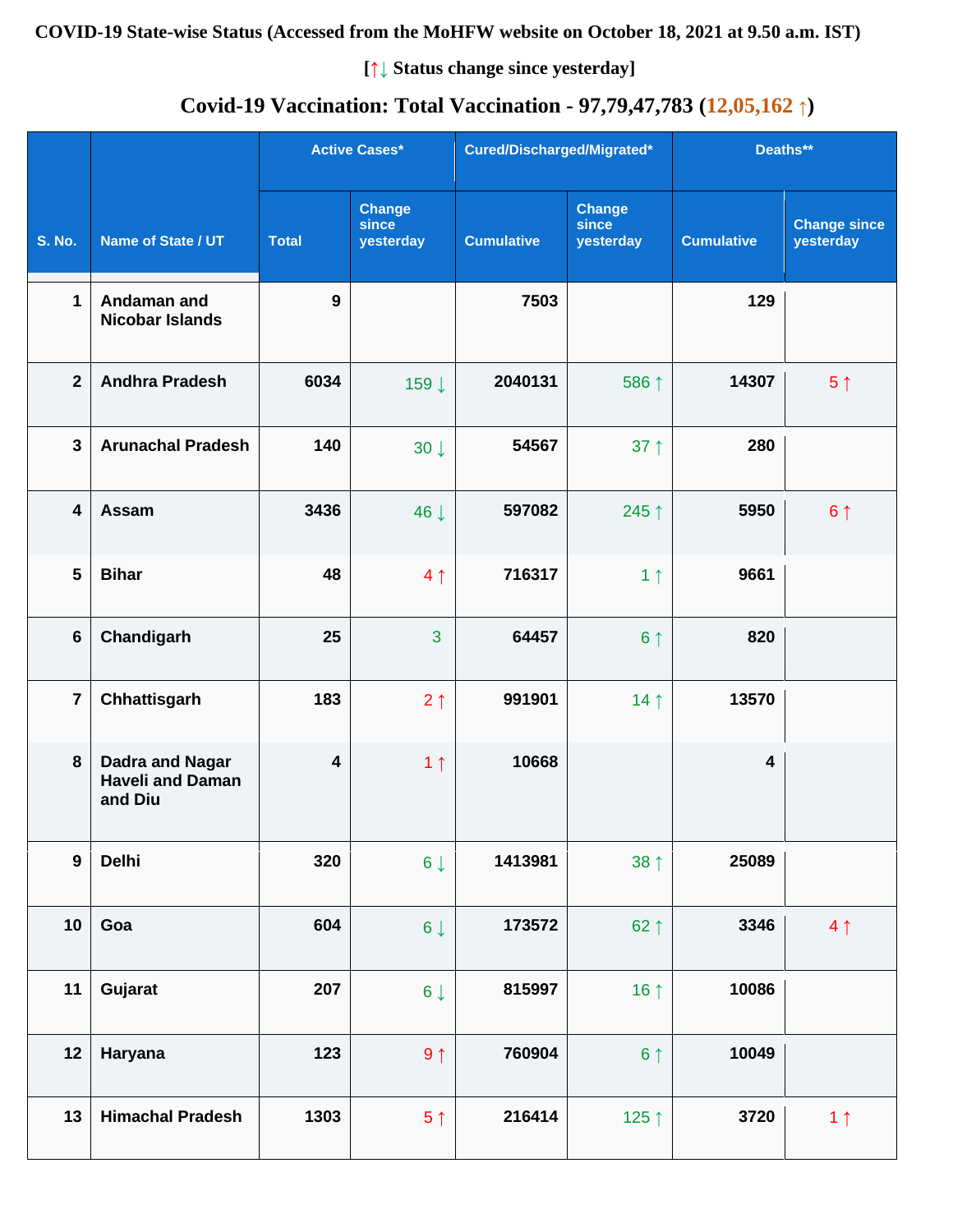|               |                             |              | <b>Active Cases*</b>                | Cured/Discharged/Migrated* |                                     | Deaths**          |                                  |
|---------------|-----------------------------|--------------|-------------------------------------|----------------------------|-------------------------------------|-------------------|----------------------------------|
| <b>S. No.</b> | Name of State / UT          | <b>Total</b> | <b>Change</b><br>since<br>yesterday | <b>Cumulative</b>          | <b>Change</b><br>since<br>yesterday | <b>Cumulative</b> | <b>Change since</b><br>yesterday |
| 14            | Jammu and<br><b>Kashmir</b> | 843          | $12 \downarrow$                     | 325793                     | 107 1                               | 4426              |                                  |
| 15            | <b>Jharkhand</b>            | 122          | $1 \downarrow$                      | 343173                     | 8 <sup>†</sup>                      | 5135              |                                  |
| 16            | <b>Karnataka</b>            | 9479         | 58 J                                | 2936039                    | 380 1                               | 37941             | 4 <sub>1</sub>                   |
| 17            | <b>Kerala</b>               | 88186        | 3292↓                               | 4739270                    | 10773↑                              | 26865             | 74 1                             |
| 18            | Ladakh                      | 36           | $10 \downarrow$                     | 20634                      | 12 $\uparrow$                       | 208               |                                  |
| 19            | Lakshadweep                 | $\bf{0}$     |                                     | 10314                      |                                     | 51                |                                  |
| 20            | <b>Madhya Pradesh</b>       | 84           | $12 \downarrow$                     | 782077                     | 17 $\uparrow$                       | 10523             |                                  |
| 21            | <b>Maharashtra</b>          | 32230        | 994 ↓                               | 6419678                    | 2680↑                               | 139789            | 29↑                              |
| 22            | <b>Manipur</b>              | 1422         |                                     | 119418                     | 102 $\uparrow$                      | 1897              | $2 \uparrow$                     |
| 23            | Meghalaya                   | 845          | $32 \downarrow$                     | 80673                      | 86 ↑                                | 1435              | 1 <sub>1</sub>                   |
| 24            | <b>Mizoram</b>              | 11633        | 1143 $\downarrow$                   | 100829                     | 1389 1                              | 386               | $3 \uparrow$                     |
| 25            | Nagaland                    | 248          | 12 $\uparrow$                       | 30689                      | 28 $\uparrow$                       | 674               |                                  |
| 26            | Odisha                      | 4542         | 68 ↓                                | 1022250                    | 508 1                               | 8285              | $3 \uparrow$                     |
| 27            | <b>Puducherry</b>           | 585          | $13 \downarrow$                     | 124961                     | $64$ ↑                              | 1850              | 1 <sub>1</sub>                   |
| 28            | Punjab                      | 227          | 8 <sup>1</sup>                      | 585264                     | 16 $\uparrow$                       | 16544             | $3 \uparrow$                     |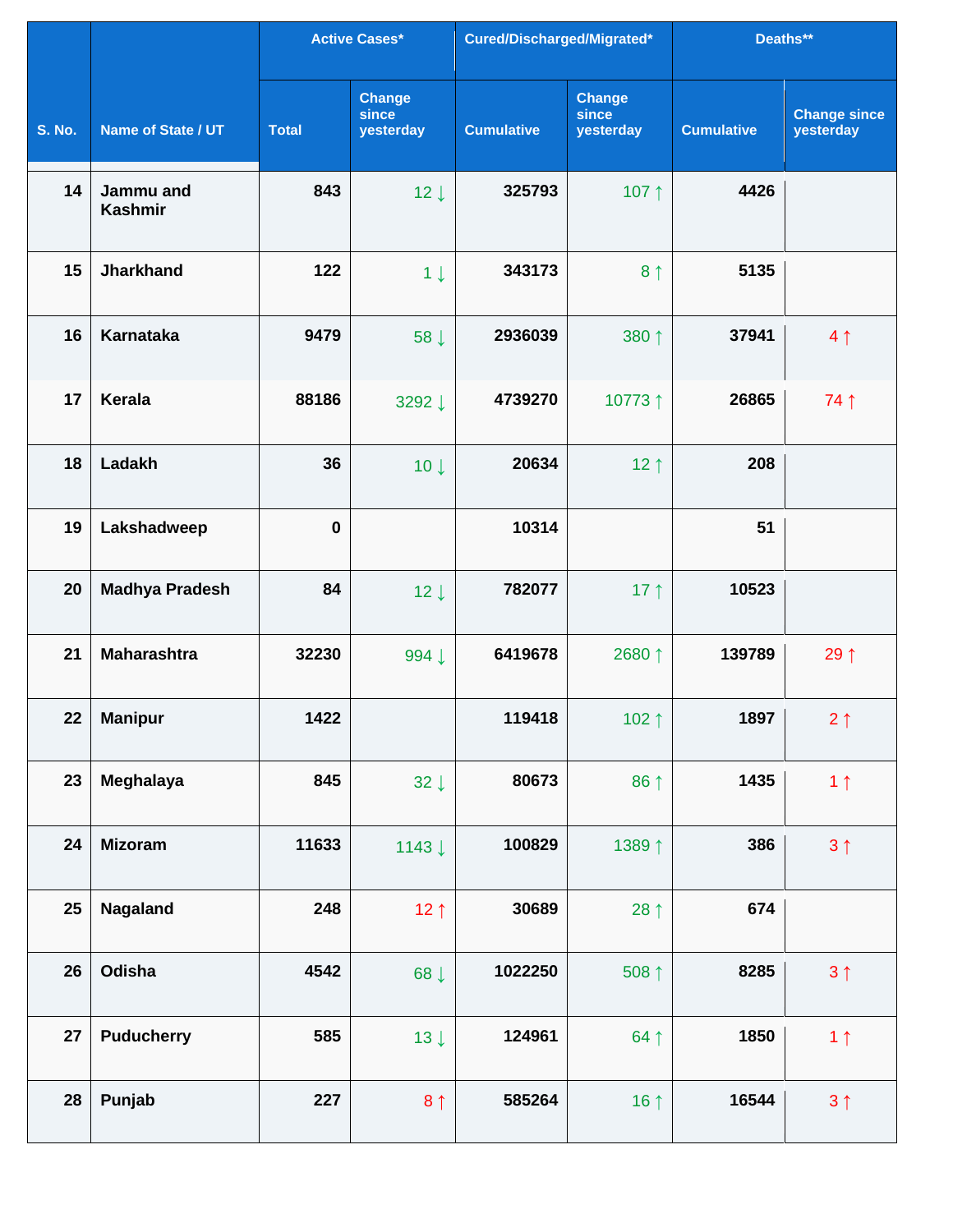|                                               |                                                                                 |              | <b>Active Cases*</b>                | Cured/Discharged/Migrated*                  |                                     | Deaths**          |                                  |  |  |
|-----------------------------------------------|---------------------------------------------------------------------------------|--------------|-------------------------------------|---------------------------------------------|-------------------------------------|-------------------|----------------------------------|--|--|
| <b>S. No.</b>                                 | Name of State / UT                                                              | <b>Total</b> | <b>Change</b><br>since<br>yesterday | <b>Cumulative</b>                           | <b>Change</b><br>since<br>yesterday | <b>Cumulative</b> | <b>Change since</b><br>yesterday |  |  |
| 29                                            | Rajasthan                                                                       | 42           | $2 \downarrow$                      | 945394                                      | 4 <sub>1</sub>                      | 8954              |                                  |  |  |
| 30                                            | <b>Sikkim</b>                                                                   | 174          | $8 \downarrow$                      | 31184                                       | 12 $\uparrow$                       | 391               |                                  |  |  |
| 31                                            | <b>Tamil Nadu</b>                                                               | 14814        | 208↓                                | 2636379                                     | 1411↑                               | 35899             | 15 $\uparrow$                    |  |  |
| 32                                            | Telangana                                                                       | 3924         | 55 $\downarrow$                     | 661093                                      | 176 ↑                               | 3938              | 1 <sub>1</sub>                   |  |  |
| 33                                            | <b>Tripura</b>                                                                  | 104          | 4 <sub>1</sub>                      | 83401                                       | 12 $\uparrow$                       | 816               |                                  |  |  |
| 34                                            | <b>Uttarakhand</b>                                                              | 178          | 1 <sub>1</sub>                      | 336181                                      | 8 <sup>1</sup>                      | 7397              |                                  |  |  |
| 35                                            | <b>Uttar Pradesh</b>                                                            | 119          | $10 \downarrow$                     | 1687011                                     | 19 1                                | 22898             |                                  |  |  |
| 36                                            | <b>West Bengal</b>                                                              | 7421         | $24 \downarrow$                     | 1554132                                     | 634 1                               | 18977             | 14 $\uparrow$                    |  |  |
|                                               | Total#                                                                          | 189694       | 6152 $\downarrow$                   | 33439331                                    | 19582↑                              | 452290            | 166↑                             |  |  |
| *(Including foreign Nationals)                |                                                                                 |              |                                     |                                             |                                     |                   |                                  |  |  |
| ** (more than 70% cases due to comorbidities) |                                                                                 |              |                                     |                                             |                                     |                   |                                  |  |  |
|                                               | #States wise distribution is subject to further verification and reconciliation |              |                                     |                                             |                                     |                   |                                  |  |  |
|                                               |                                                                                 |              |                                     | #Our figures are being reconciled with ICMR |                                     |                   |                                  |  |  |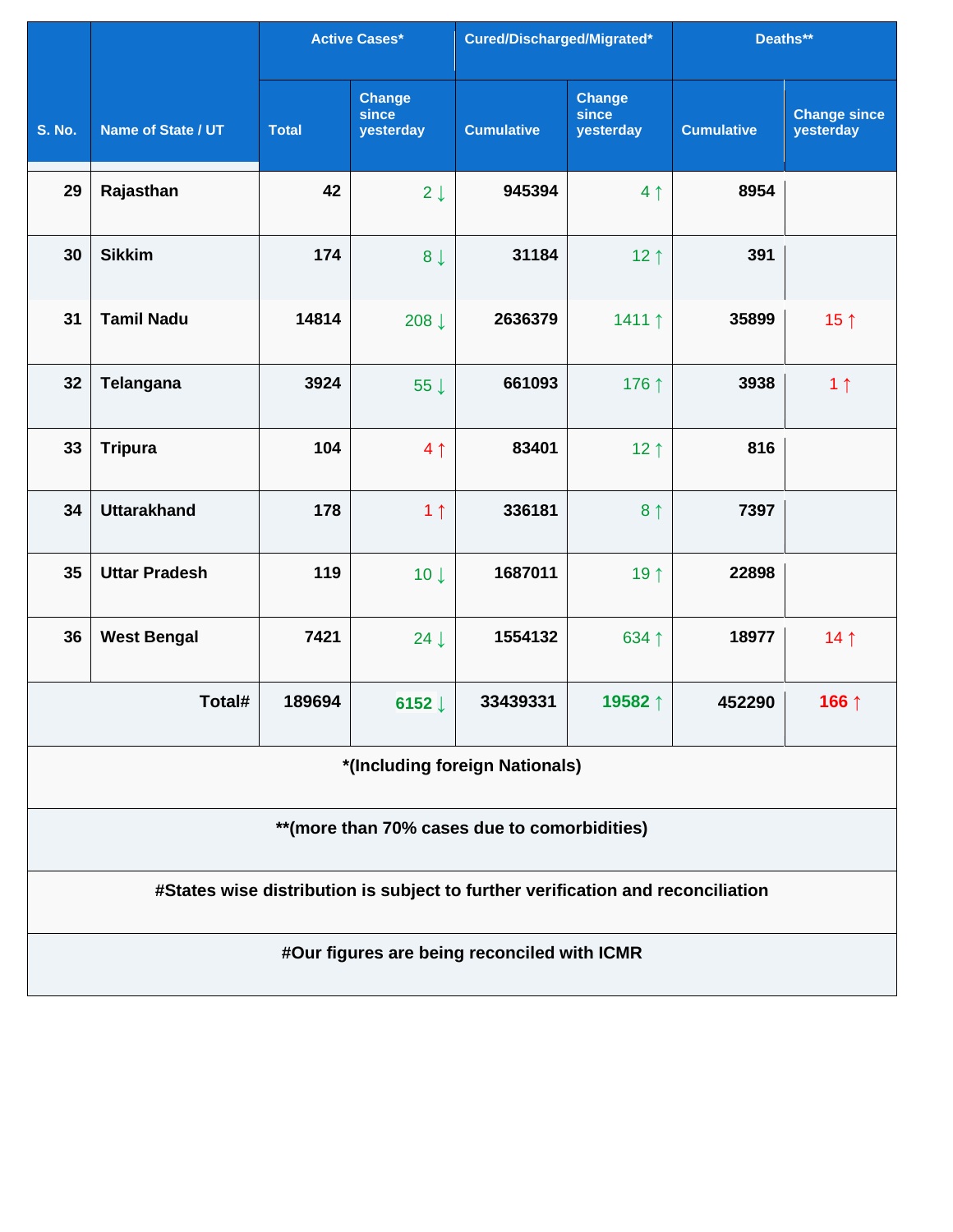## **COVID-19 State-wise Status (Accessed from the MoHFW website on October 17, 2021 at 9.50 a.m. IST)**

**[↑↓ Status change since yesterday]**

# **Covid-19 Vaccination: Total Vaccination - 97,65,89,540 (41,20,772 ↑)**

|                         |                                                              |              | <b>Active Cases*</b>                |                   | Cured/Discharged/Migrated*          |                         | Deaths**                         |  |
|-------------------------|--------------------------------------------------------------|--------------|-------------------------------------|-------------------|-------------------------------------|-------------------------|----------------------------------|--|
| <b>S. No.</b>           | Name of State / UT                                           | <b>Total</b> | <b>Change</b><br>since<br>yesterday | <b>Cumulative</b> | <b>Change</b><br>since<br>yesterday | <b>Cumulative</b>       | <b>Change since</b><br>yesterday |  |
| 1                       | Andaman and<br><b>Nicobar Islands</b>                        | 9            |                                     | 7503              |                                     | 129                     |                                  |  |
| $\mathbf{2}$            | <b>Andhra Pradesh</b>                                        | 6193         | 260 ↓                               | 2039545           | 585↑                                | 14302                   | 7 <sub>1</sub>                   |  |
| $\overline{\mathbf{3}}$ | <b>Arunachal Pradesh</b>                                     | 170          | $13 \downarrow$                     | 54530             | 29 1                                | 280                     |                                  |  |
| 4                       | Assam                                                        | 3482         | $24$ ↑                              | 596837            | 290 ↑                               | 5944                    | 5 <sup>†</sup>                   |  |
| 5                       | <b>Bihar</b>                                                 | 44           | $2 \downarrow$                      | 716316            | $2 \uparrow$                        | 9661                    |                                  |  |
| $6\phantom{1}6$         | Chandigarh                                                   | 28           | $2 \downarrow$                      | 64451             | 4 <sub>1</sub>                      | 820                     |                                  |  |
| $\overline{7}$          | Chhattisgarh                                                 | 181          | $16 \downarrow$                     | 991887            | $30 \uparrow$                       | 13570                   |                                  |  |
| 8                       | <b>Dadra and Nagar</b><br><b>Haveli and Daman</b><br>and Diu | $\mathbf{3}$ |                                     | 10668             |                                     | $\overline{\mathbf{4}}$ |                                  |  |
| $\overline{9}$          | <b>Delhi</b>                                                 | 326          | $1 \downarrow$                      | 1413943           | 22 $\uparrow$                       | 25089                   |                                  |  |
| 10                      | Goa                                                          | 610          | $38 \downarrow$                     | 173510            | 87 $\uparrow$                       | 3342                    | $3 \uparrow$                     |  |
| 11                      | Gujarat                                                      | 213          | 1 <sub>1</sub>                      | 815981            | $21 \uparrow$                       | 10086                   |                                  |  |
| 12                      | Haryana                                                      | 114          | $2 \downarrow$                      | 760898            | $14$ ↑                              | 10049                   |                                  |  |
| 13                      | <b>Himachal Pradesh</b>                                      | 1298         | 63 $\downarrow$                     | 216289            | 164 1                               | 3719                    | $2 \uparrow$                     |  |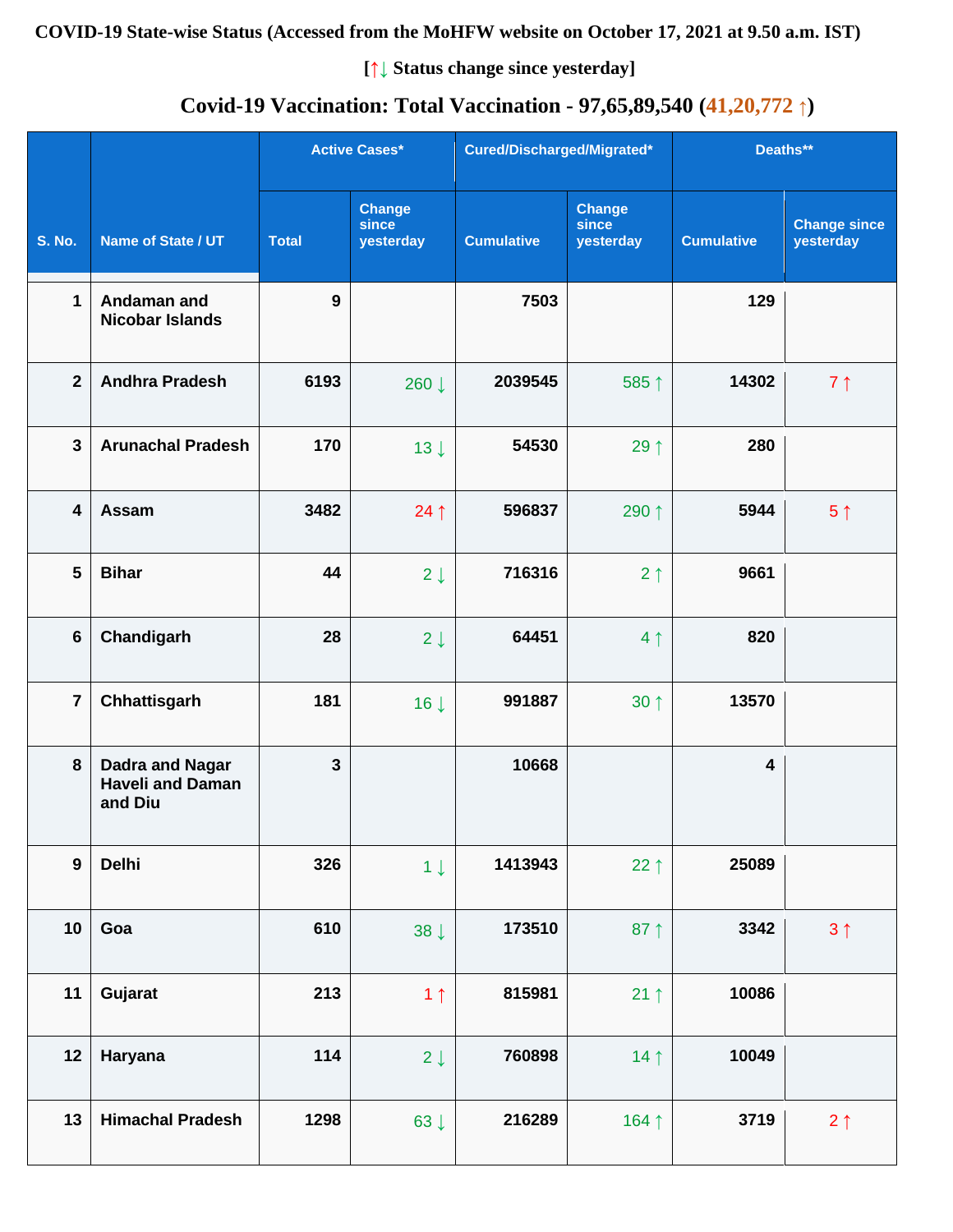|                 |                             |              | <b>Active Cases*</b>                | Cured/Discharged/Migrated* |                                     | Deaths**          |                                  |
|-----------------|-----------------------------|--------------|-------------------------------------|----------------------------|-------------------------------------|-------------------|----------------------------------|
| <b>S. No.</b>   | Name of State / UT          | <b>Total</b> | <b>Change</b><br>since<br>yesterday | <b>Cumulative</b>          | <b>Change</b><br>since<br>yesterday | <b>Cumulative</b> | <b>Change since</b><br>yesterday |
| 14              | Jammu and<br><b>Kashmir</b> | 855          | 40 J                                | 325686                     | 122↑                                | 4426              |                                  |
| 15              | <b>Jharkhand</b>            | 123          | $7 \downarrow$                      | 343165                     | 15 $\uparrow$                       | 5135              |                                  |
| 16              | <b>Karnataka</b>            | 9537         | 163↓                                | 2935659                    | 421↑                                | 37937             | 6 <sup>1</sup>                   |
| 17              | <b>Kerala</b>               | 91478        | 3871 ↓                              | 4728497                    | 11769↑                              | 26791             | 57 $\uparrow$                    |
| 18              | Ladakh                      | 46           | 4 <sub>1</sub>                      | 20622                      | 1 <sub>1</sub>                      | 208               |                                  |
| 19              | Lakshadweep                 | $\bf{0}$     | $1 \downarrow$                      | 10314                      | 1 <sub>1</sub>                      | 51                |                                  |
| 20              | <b>Madhya Pradesh</b>       | 96           | $10 \downarrow$                     | 782060                     | 14 <sub>1</sub>                     | 10523             |                                  |
| 21              | <b>Maharashtra</b>          | 33224        | 155 ↓                               | 6416998                    | 1682↑                               | 139760            | 26 $\uparrow$                    |
| 22 <sub>2</sub> | <b>Manipur</b>              | 1422         | 22 $\downarrow$                     | 119316                     | 108 $\uparrow$                      | 1895              | $2 \uparrow$                     |
| 23              | Meghalaya                   | 877          | $16 \downarrow$                     | 80587                      | 97 $\uparrow$                       | 1434              | $2 \uparrow$                     |
| 24              | <b>Mizoram</b>              | 12776        | 540↓                                | 99440                      | 1485↑                               | 383               | $3 \uparrow$                     |
| 25              | Nagaland                    | 236          | 8 <sub>1</sub>                      | 30661                      | 16 $\uparrow$                       | 674               |                                  |
| 26              | Odisha                      | 4610         | 207↓                                | 1021742                    | 562↑                                | 8282              | $3 \uparrow$                     |
| 27              | <b>Puducherry</b>           | 598          | $13 \downarrow$                     | 124897                     | $61$ ↑                              | 1849              |                                  |
| 28              | Punjab                      | 219          | $9 \downarrow$                      | 585248                     | 24 $\uparrow$                       | 16541             | 1 <sub>1</sub>                   |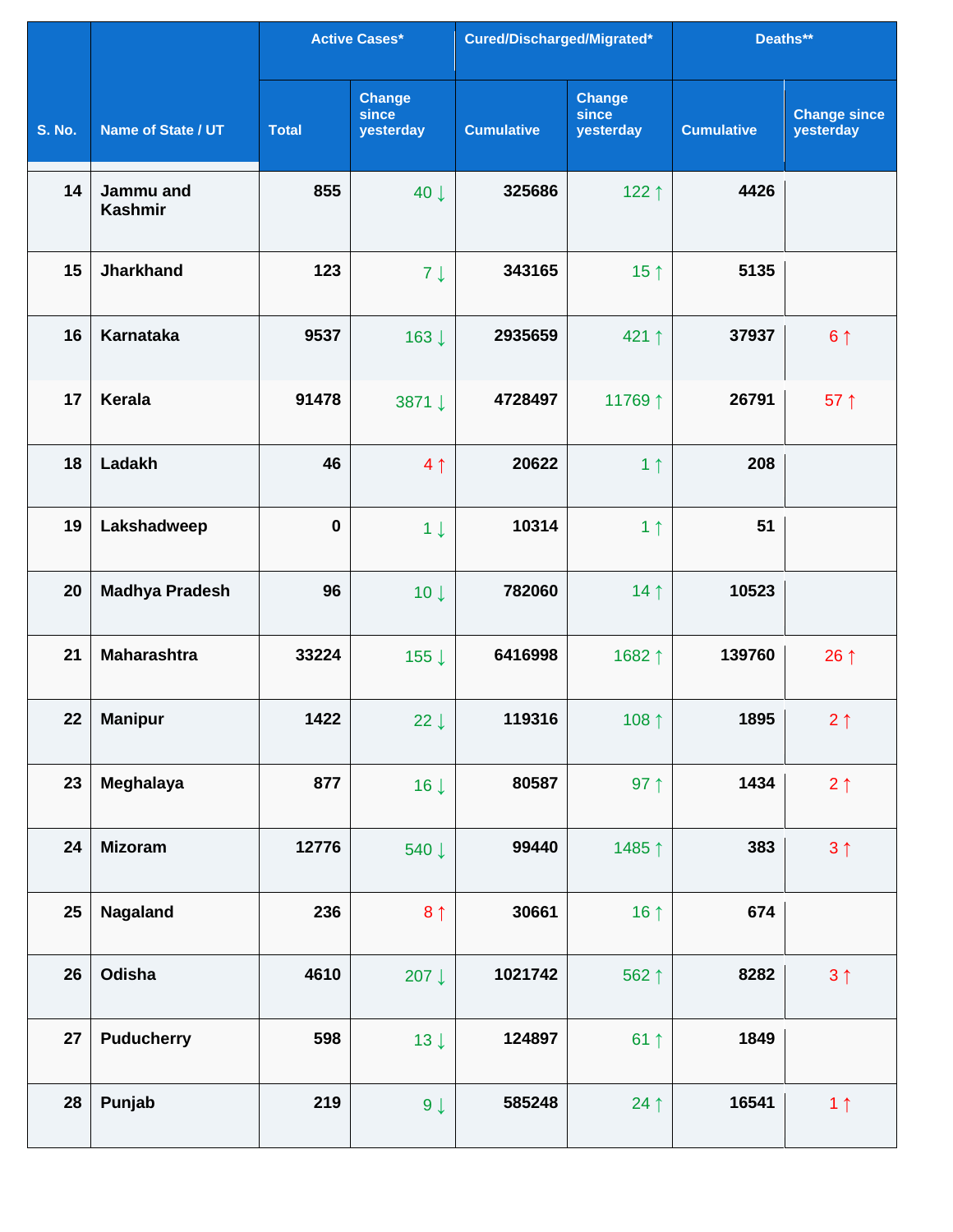|                                              |                                                                                 |              | <b>Active Cases*</b>                | Cured/Discharged/Migrated*                  |                                     | Deaths**          |                                  |  |  |  |
|----------------------------------------------|---------------------------------------------------------------------------------|--------------|-------------------------------------|---------------------------------------------|-------------------------------------|-------------------|----------------------------------|--|--|--|
| <b>S. No.</b>                                | Name of State / UT                                                              | <b>Total</b> | <b>Change</b><br>since<br>yesterday | <b>Cumulative</b>                           | <b>Change</b><br>since<br>yesterday | <b>Cumulative</b> | <b>Change since</b><br>yesterday |  |  |  |
| 29                                           | Rajasthan                                                                       | 44           | 4 <sub>1</sub>                      | 945390                                      | 1 <sub>1</sub>                      | 8954              |                                  |  |  |  |
| 30                                           | <b>Sikkim</b>                                                                   | 182          | $7 \downarrow$                      | 31172                                       | 13 $\uparrow$                       | 391               |                                  |  |  |  |
| 31                                           | <b>Tamil Nadu</b>                                                               | 15022        | 216↓                                | 2634968                                     | 1434 1                              | 35884             | 15 $\uparrow$                    |  |  |  |
| 32                                           | Telangana                                                                       | 3979         | $77 \downarrow$                     | 660917                                      | 187 1                               | 3937              | 1 <sub>1</sub>                   |  |  |  |
| 33                                           | <b>Tripura</b>                                                                  | 100          | $2 \downarrow$                      | 83389                                       | 8 <sup>1</sup>                      | 816               |                                  |  |  |  |
| 34                                           | <b>Uttarakhand</b>                                                              | 177          | $2 \downarrow$                      | 336173                                      | 10 $\uparrow$                       | 7397              |                                  |  |  |  |
| 35                                           | <b>Uttar Pradesh</b>                                                            | 129          | $4 \downarrow$                      | 1686992                                     | 8 <sup>†</sup>                      | 22898             | 1 <sub>1</sub>                   |  |  |  |
| 36                                           | <b>West Bengal</b>                                                              | 7445         | 68 L                                | 1553498                                     | 501↑                                | 18963             | 10 $\uparrow$                    |  |  |  |
|                                              | Total#                                                                          | 195846       | 5786↓                               | 33419749                                    | 19788↑                              | 452124            | 144 $\uparrow$                   |  |  |  |
|                                              | *(Including foreign Nationals)                                                  |              |                                     |                                             |                                     |                   |                                  |  |  |  |
| **(more than 70% cases due to comorbidities) |                                                                                 |              |                                     |                                             |                                     |                   |                                  |  |  |  |
|                                              | #States wise distribution is subject to further verification and reconciliation |              |                                     |                                             |                                     |                   |                                  |  |  |  |
|                                              |                                                                                 |              |                                     | #Our figures are being reconciled with ICMR |                                     |                   |                                  |  |  |  |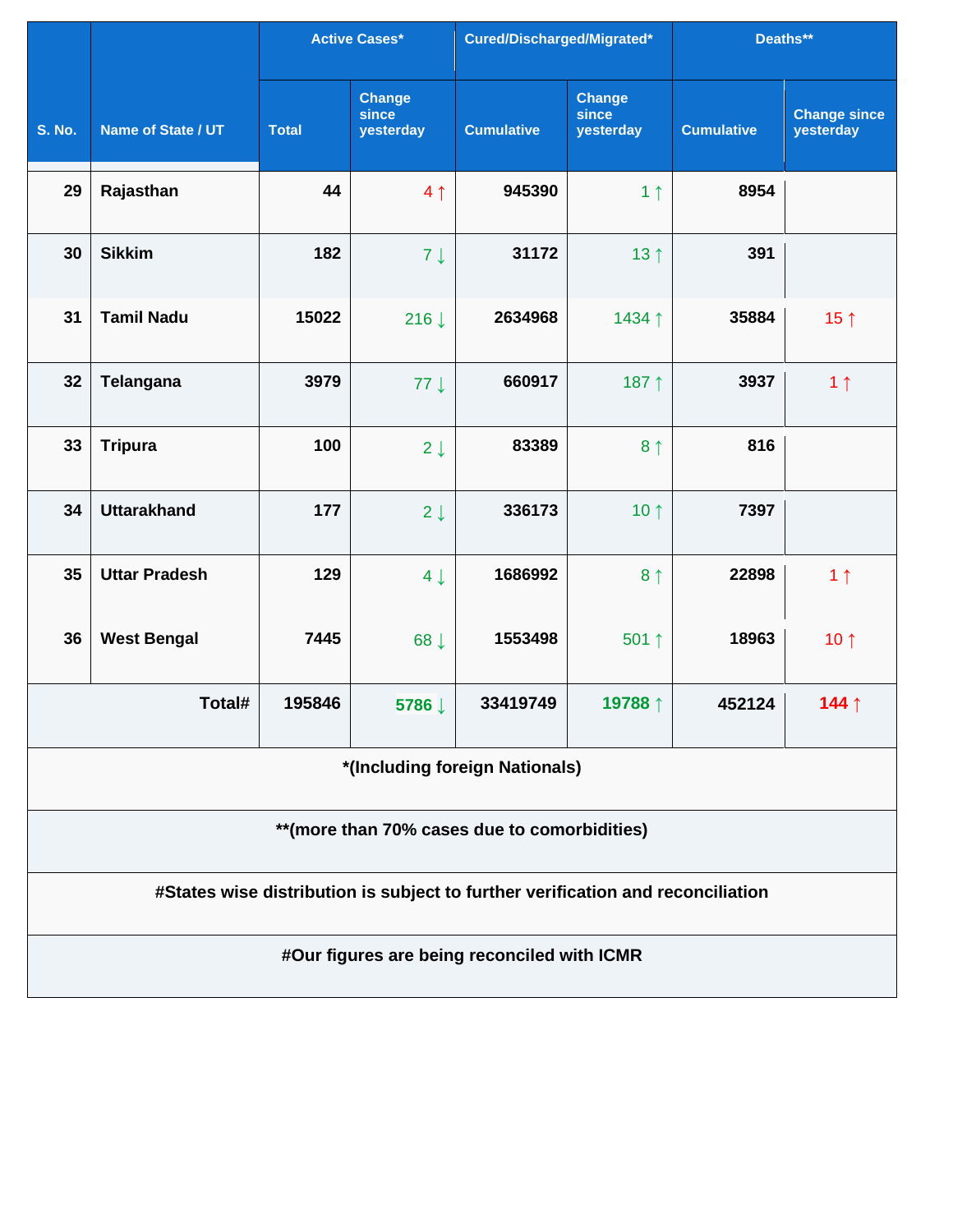**COVID-19 State-wise Status (Accessed from the MoHFW website on October 16, 2021 at 10.44 a.m. IST)**

**[↑↓ Status change since yesterday]**

# **Covid-19 Vaccination: Total Vaccination - 97,23,77,045 (8,36,118 ↑)**

|                         |                                                              |              | <b>Active Cases*</b>                | Cured/Discharged/Migrated* |                                     | Deaths**                |                                  |
|-------------------------|--------------------------------------------------------------|--------------|-------------------------------------|----------------------------|-------------------------------------|-------------------------|----------------------------------|
| <b>S. No.</b>           | Name of State / UT                                           | <b>Total</b> | <b>Change</b><br>since<br>yesterday | <b>Cumulative</b>          | <b>Change</b><br>since<br>yesterday | <b>Cumulative</b>       | <b>Change since</b><br>yesterday |
| $\mathbf 1$             | Andaman and<br><b>Nicobar Islands</b>                        | 9            | $1 \downarrow$                      | 7503                       | 2 <sub>1</sub>                      | 129                     |                                  |
| $\overline{2}$          | <b>Andhra Pradesh</b>                                        | 6453         | 135↓                                | 2038960                    | 712 1                               | 14295                   | $9 \uparrow$                     |
| $\mathbf{3}$            | <b>Arunachal Pradesh</b>                                     | 183          | 19 <sup>1</sup>                     | 54501                      | 25 $\uparrow$                       | 280                     |                                  |
| $\overline{\mathbf{4}}$ | Assam                                                        | 3458         | 188↓                                | 596547                     | 284 1                               | 5939                    | 1 <sub>1</sub>                   |
| 5                       | <b>Bihar</b>                                                 | 46           | 4 <sub>1</sub>                      | 716314                     | 1 <sub>1</sub>                      | 9661                    |                                  |
| $6\phantom{1}$          | Chandigarh                                                   | 30           | $2 \downarrow$                      | 64447                      | 4 <sub>1</sub>                      | 820                     |                                  |
| $\overline{7}$          | Chhattisgarh                                                 | 197          | $6\downarrow$                       | 991857                     | 16 $\uparrow$                       | 13570                   |                                  |
| 8                       | <b>Dadra and Nagar</b><br><b>Haveli and Daman</b><br>and Diu | $\mathbf{3}$ |                                     | 10668                      |                                     | $\overline{\mathbf{4}}$ |                                  |
| $\boldsymbol{9}$        | <b>Delhi</b>                                                 | 327          | $10 \downarrow$                     | 1413921                    | $36 \uparrow$                       | 25089                   |                                  |
| 10                      | Goa                                                          | 648          | $31 \downarrow$                     | 173423                     | $81 \uparrow$                       | 3339                    | 4 <sub>1</sub>                   |
| 11                      | Gujarat                                                      | 212          | $3 \downarrow$                      | 815960                     | 17 $\uparrow$                       | 10086                   |                                  |
| 12                      | Haryana                                                      | 116          | 11 $\uparrow$                       | 760884                     | 3 <sup>1</sup>                      | 10049                   |                                  |
| 13                      | <b>Himachal Pradesh</b>                                      | 1361         | $26 \downarrow$                     | 216125                     | 114 $\uparrow$                      | 3717                    | $2 \uparrow$                     |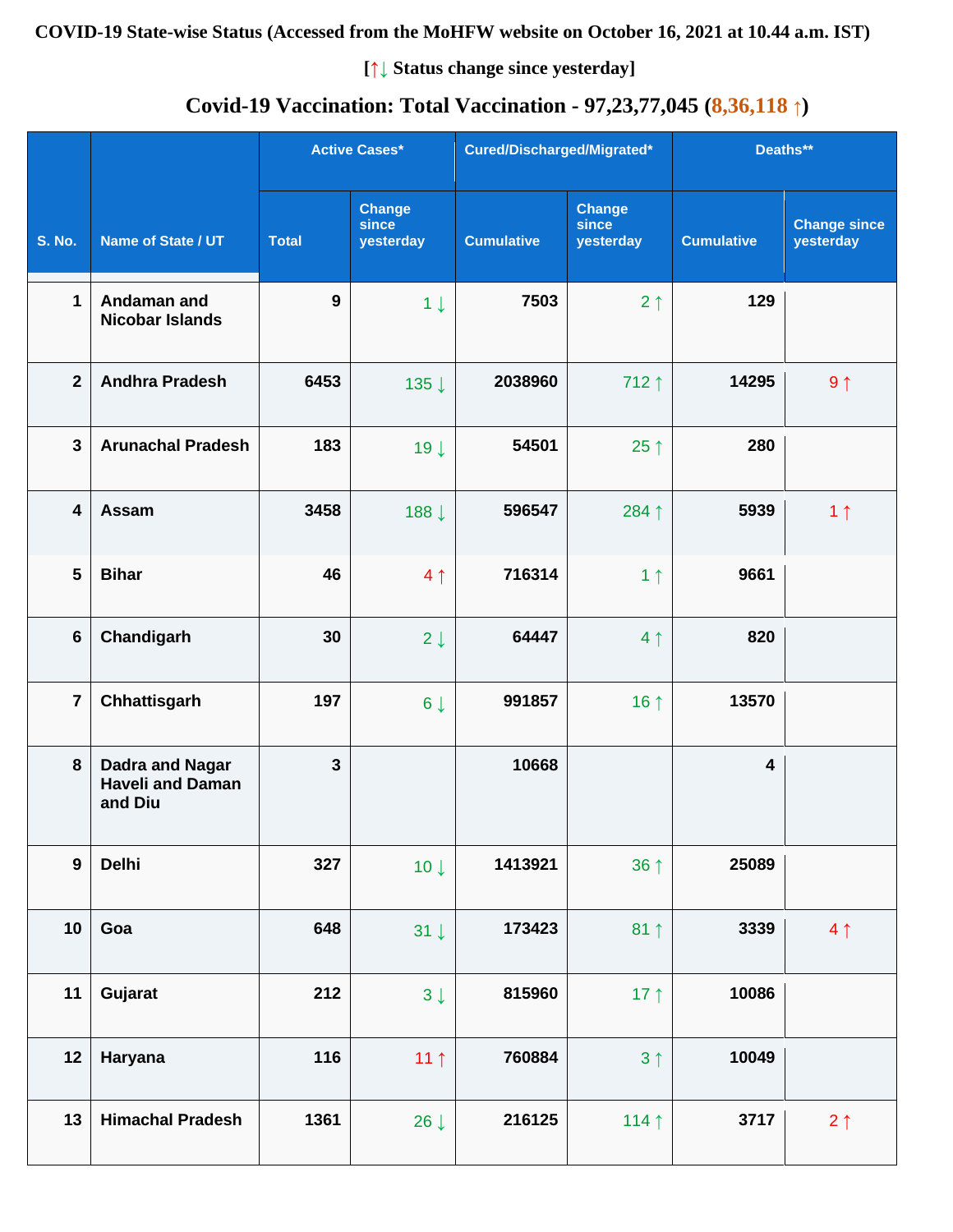|               |                             |              | <b>Active Cases*</b>                | Cured/Discharged/Migrated* |                                     | Deaths**          |                                  |
|---------------|-----------------------------|--------------|-------------------------------------|----------------------------|-------------------------------------|-------------------|----------------------------------|
| <b>S. No.</b> | Name of State / UT          | <b>Total</b> | <b>Change</b><br>since<br>yesterday | <b>Cumulative</b>          | <b>Change</b><br>since<br>yesterday | <b>Cumulative</b> | <b>Change since</b><br>yesterday |
| 14            | Jammu and<br><b>Kashmir</b> | 895          | 40 J                                | 325564                     | $91 \uparrow$                       | 4426              |                                  |
| 15            | <b>Jharkhand</b>            | 130          |                                     | 343150                     | 9 <sub>1</sub>                      | 5135              |                                  |
| 16            | <b>Karnataka</b>            | 9700         | $93 \uparrow$                       | 2935238                    | 368 ↑                               | 37931             | 9 <sub>1</sub>                   |
| 17            | Kerala                      | 95349        | 1072↓                               | 4716728                    | 9872 1                              | 26734             | 67 $\uparrow$                    |
| 18            | Ladakh                      | 42           | $2 \downarrow$                      | 20621                      | 6 <sup>†</sup>                      | 208               |                                  |
| 19            | Lakshadweep                 | 1            | $1 \downarrow$                      | 10313                      | 1 <sub>1</sub>                      | 51                |                                  |
| 20            | <b>Madhya Pradesh</b>       | 106          | $5 \downarrow$                      | 782046                     | 11 <sup>†</sup>                     | 10523             |                                  |
| 21            | <b>Maharashtra</b>          | 33379        | 222 $\uparrow$                      | 6415316                    | 1898↑                               | 139734            | 29 1                             |
| 22            | <b>Manipur</b>              | 1444         |                                     | 119208                     | 109 1                               | 1893              | $4 \uparrow$                     |
| 23            | Meghalaya                   | 893          | 1 <sub>1</sub>                      | 80490                      | 79 ↑                                | 1432              | 1 <sub>1</sub>                   |
| 24            | <b>Mizoram</b>              | 13316        | 285↓                                | 97955                      | 1211 $\uparrow$                     | 380               | $6 \uparrow$                     |
| 25            | Nagaland                    | 228          | $2 \downarrow$                      | 30645                      | $32 \uparrow$                       | 674               | 1 <sub>1</sub>                   |
| 26            | Odisha                      | 4817         | $73 \downarrow$                     | 1021180                    | 535 1                               | 8279              | $5 \uparrow$                     |
| 27            | <b>Puducherry</b>           | 611          | $36 \downarrow$                     | 124836                     | 73 ↑                                | 1849              |                                  |
| 28            | Punjab                      | 228          | $6\downarrow$                       | 585224                     | $25 \uparrow$                       | 16540             | $2 \uparrow$                     |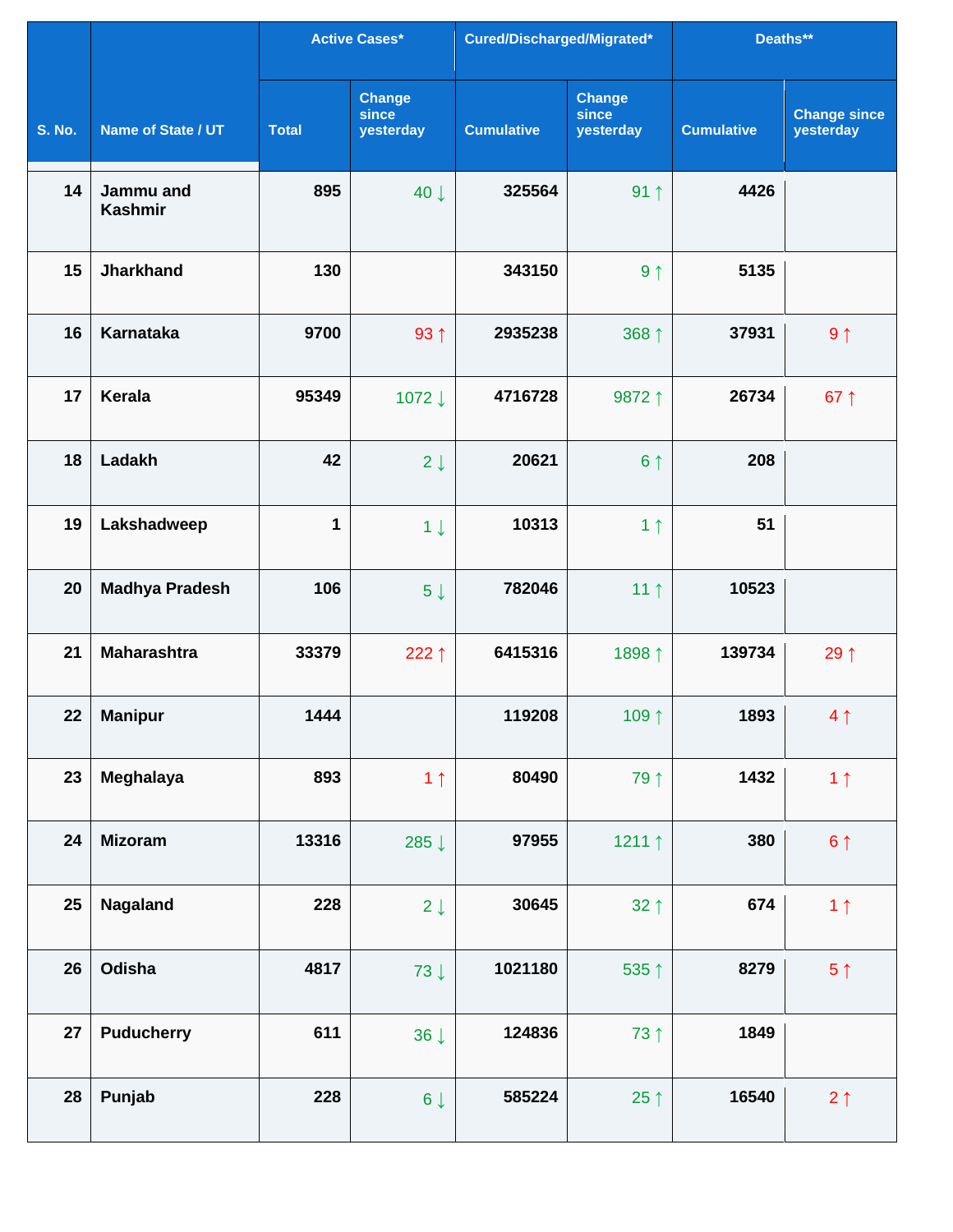|                                               |                                                                                 |              | <b>Active Cases*</b>                | Cured/Discharged/Migrated*                  |                                     | Deaths**          |                                  |  |  |  |
|-----------------------------------------------|---------------------------------------------------------------------------------|--------------|-------------------------------------|---------------------------------------------|-------------------------------------|-------------------|----------------------------------|--|--|--|
| <b>S. No.</b>                                 | Name of State / UT                                                              | <b>Total</b> | <b>Change</b><br>since<br>yesterday | <b>Cumulative</b>                           | <b>Change</b><br>since<br>yesterday | <b>Cumulative</b> | <b>Change since</b><br>yesterday |  |  |  |
| 29                                            | Rajasthan                                                                       | 40           | $2 \downarrow$                      | 945389                                      | 3 <sup>1</sup>                      | 8954              |                                  |  |  |  |
| 30                                            | <b>Sikkim</b>                                                                   | 189          | $35 \downarrow$                     | 31159                                       | $51$ ↑                              | 391               | 1 <sub>1</sub>                   |  |  |  |
| 31                                            | <b>Tamil Nadu</b>                                                               | 15238        | $213 \downarrow$                    | 2633534                                     | 1442↑                               | 35869             | 16 $\uparrow$                    |  |  |  |
| 32                                            | <b>Telangana</b>                                                                | 4056         | 115 $\downarrow$                    | 660730                                      | 218 $\uparrow$                      | 3936              | 1 <sub>1</sub>                   |  |  |  |
| 33                                            | <b>Tripura</b>                                                                  | 102          | 8 <sub>1</sub>                      | 83381                                       | 12 $\uparrow$                       | 816               |                                  |  |  |  |
| 34                                            | <b>Uttarakhand</b>                                                              | 179          | 4 <sub>1</sub>                      | 336163                                      | 6 <sup>1</sup>                      | 7397              |                                  |  |  |  |
| 35                                            | <b>Uttar Pradesh</b>                                                            | 133          | $2 \downarrow$                      | 1686984                                     | 8 <sup>1</sup>                      | 22897             |                                  |  |  |  |
| 36                                            | <b>West Bengal</b>                                                              | 7513         | $63 \downarrow$                     | 1552997                                     | 506 ↑                               | 18953             | 8 <sub>1</sub>                   |  |  |  |
|                                               | Total#                                                                          | 201632       | 2046 <b>L</b>                       | 33399961                                    | 17861↑                              | 451980            | 166↑                             |  |  |  |
|                                               | *(Including foreign Nationals)                                                  |              |                                     |                                             |                                     |                   |                                  |  |  |  |
| ** (more than 70% cases due to comorbidities) |                                                                                 |              |                                     |                                             |                                     |                   |                                  |  |  |  |
|                                               | #States wise distribution is subject to further verification and reconciliation |              |                                     |                                             |                                     |                   |                                  |  |  |  |
|                                               |                                                                                 |              |                                     | #Our figures are being reconciled with ICMR |                                     |                   |                                  |  |  |  |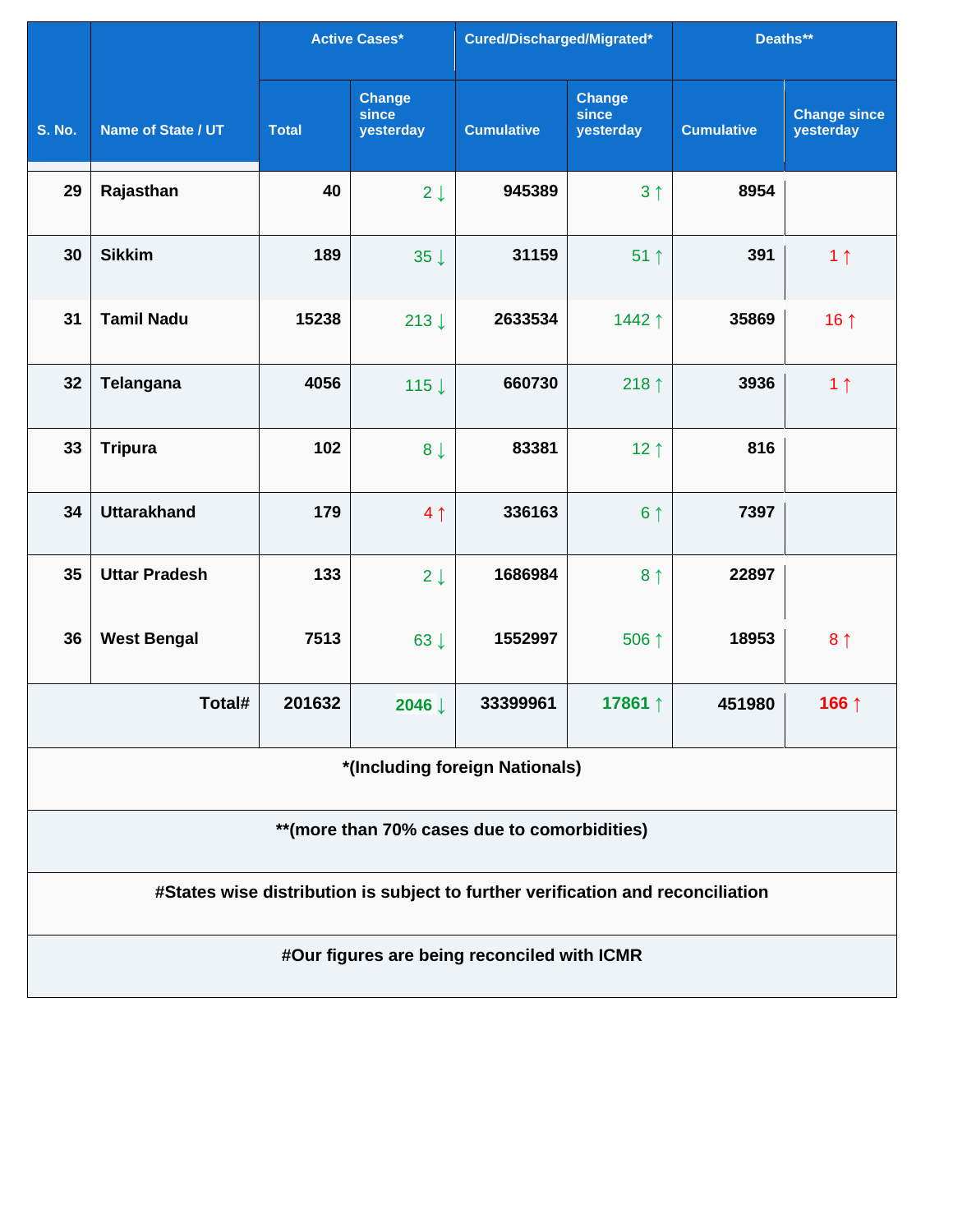## **COVID-19 State-wise Status (Accessed from the MoHFW website on October 15, 2021 at 10.52 a.m. IST)**

**[↑↓ Status change since yesterday]**

# **Covid-19 Vaccination: Total Vaccination - 97,14,38,553 (30,26,483 ↑)**

|                |                                                              |              | <b>Active Cases*</b>                | Cured/Discharged/Migrated* |                                     | Deaths**                |                                  |
|----------------|--------------------------------------------------------------|--------------|-------------------------------------|----------------------------|-------------------------------------|-------------------------|----------------------------------|
| <b>S. No.</b>  | Name of State / UT                                           | <b>Total</b> | <b>Change</b><br>since<br>yesterday | <b>Cumulative</b>          | <b>Change</b><br>since<br>yesterday | <b>Cumulative</b>       | <b>Change since</b><br>yesterday |
| 1              | Andaman and<br><b>Nicobar Islands</b>                        | 10           | 1 <sub>1</sub>                      | 7501                       | 2 <sub>1</sub>                      | 129                     |                                  |
| $\mathbf{2}$   | <b>Andhra Pradesh</b>                                        | 6588         | $27 \downarrow$                     | 2038248                    | 557↑                                | 14286                   | 10 $\uparrow$                    |
| $\mathbf{3}$   | <b>Arunachal Pradesh</b>                                     | 202          | $22 \downarrow$                     | 54476                      | 26 $\uparrow$                       | 280                     |                                  |
| 4              | <b>Assam</b>                                                 | 3646         | 157↓                                | 596263                     | 362 1                               | 5938                    | $2 \uparrow$                     |
| 5              | <b>Bihar</b>                                                 | 42           | 6 <sup>1</sup>                      | 716313                     | 2 <sub>1</sub>                      | 9661                    |                                  |
| 6              | Chandigarh                                                   | 32           | $5 \downarrow$                      | 64443                      | 15 $\uparrow$                       | 820                     |                                  |
| $\overline{7}$ | Chhattisgarh                                                 | 203          | $4 \downarrow$                      | 991841                     | 20 $\uparrow$                       | 13570                   |                                  |
| 8              | <b>Dadra and Nagar</b><br><b>Haveli and Daman</b><br>and Diu | $\mathbf{3}$ | $1 \downarrow$                      | 10668                      | 1 <sub>1</sub>                      | $\overline{\mathbf{4}}$ |                                  |
| $\overline{9}$ | <b>Delhi</b>                                                 | 337          | $1 \downarrow$                      | 1413885                    | 29 $\uparrow$                       | 25089                   |                                  |
| 10             | Goa                                                          | 679          | $27 \uparrow$                       | 173342                     | 39 <sup>†</sup>                     | 3335                    | $2 \uparrow$                     |
| 11             | Gujarat                                                      | 215          | $20 \uparrow$                       | 815943                     | 14 <sub>1</sub>                     | 10086                   |                                  |
| 12             | Haryana***                                                   | 105          | 158↓                                | 760881                     |                                     | 10049                   | 174 1                            |
| 13             | <b>Himachal Pradesh</b>                                      | 1387         | 5 <sup>†</sup>                      | 216011                     | 173 ↑                               | 3715                    | 4 <sub>1</sub>                   |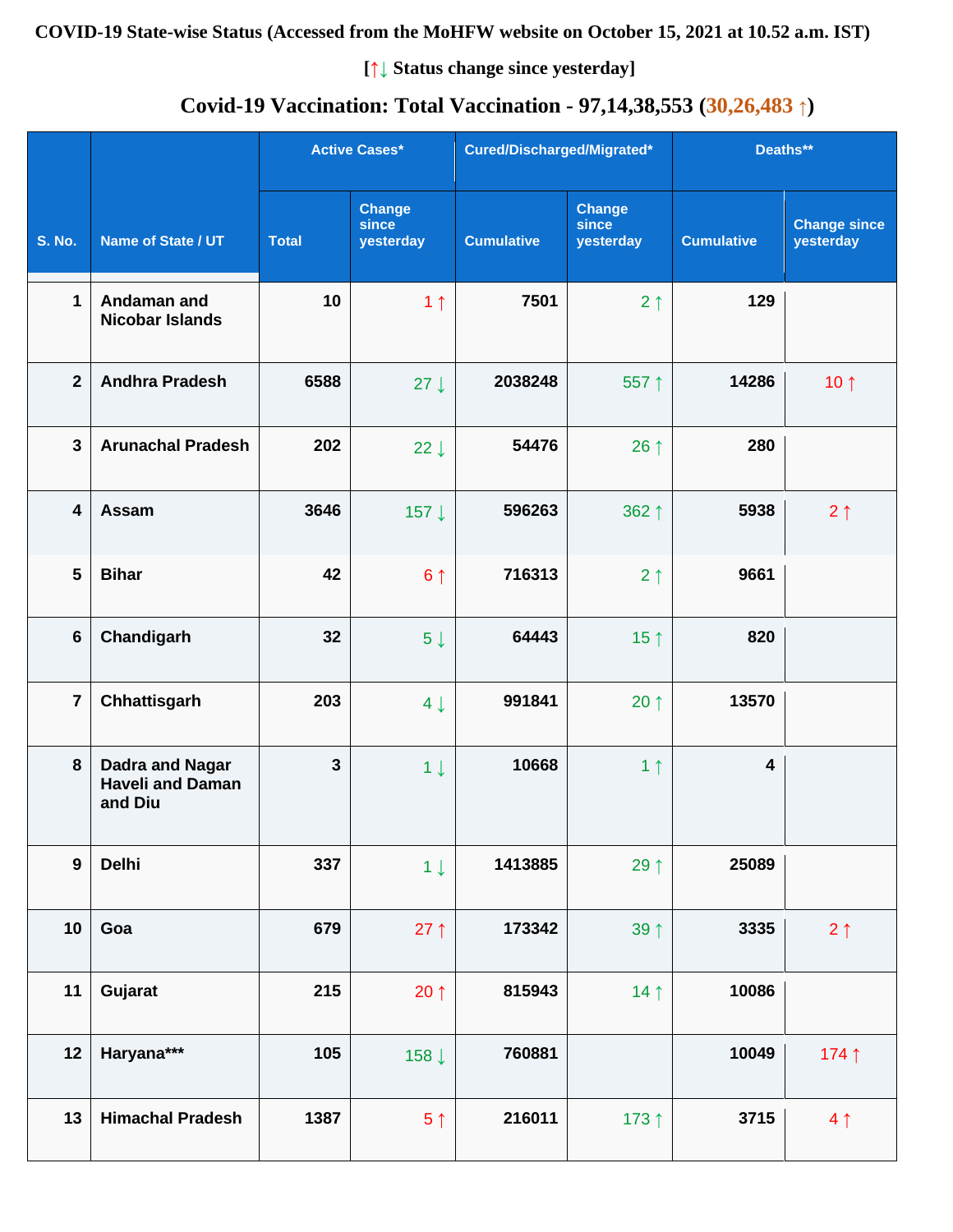|               |                             |              | <b>Active Cases*</b>                | Cured/Discharged/Migrated* |                                     | Deaths**          |                                  |
|---------------|-----------------------------|--------------|-------------------------------------|----------------------------|-------------------------------------|-------------------|----------------------------------|
| <b>S. No.</b> | Name of State / UT          | <b>Total</b> | <b>Change</b><br>since<br>yesterday | <b>Cumulative</b>          | <b>Change</b><br>since<br>yesterday | <b>Cumulative</b> | <b>Change since</b><br>yesterday |
| 14            | Jammu and<br><b>Kashmir</b> | 935          | 11 <sup>1</sup>                     | 325473                     | 104↑                                | 4426              |                                  |
| 15            | <b>Jharkhand</b>            | 130          | 4 <sub>1</sub>                      | 343141                     | 7 <sup>1</sup>                      | 5135              |                                  |
| 16            | <b>Karnataka</b>            | 9607         | $43 \downarrow$                     | 2934870                    | 347 ↑                               | 37922             | 6 <sup>1</sup>                   |
| 17            | <b>Kerala</b>               | 96421        | 1802↓                               | 4706856                    | 10952↑                              | 26667             | 96 ↑                             |
| 18            | Ladakh                      | 44           | $2 \uparrow$                        | 20615                      | 4 <sub>1</sub>                      | 208               |                                  |
| 19            | Lakshadweep                 | $\mathbf{2}$ |                                     | 10312                      |                                     | 51                |                                  |
| 20            | <b>Madhya Pradesh</b>       | 111          | 1 <sub>1</sub>                      | 782035                     | 11 $\uparrow$                       | 10523             |                                  |
| 21            | <b>Maharashtra</b>          | 33157        | 6 <sup>1</sup>                      | 6413418                    | 2343↑                               | 139705            | 35 <sup>†</sup>                  |
| 22            | <b>Manipur</b>              | 1444         | 15 $\downarrow$                     | 119099                     | 84 1                                | 1889              |                                  |
| 23            | <b>Meghalaya</b>            | 892          | $31 \downarrow$                     | 80411                      | 115 $\uparrow$                      | 1431              | $3 \uparrow$                     |
| 24            | <b>Mizoram</b>              | 13601        | 435 ↓                               | 96744                      | 1332 1                              | 374               | 4 <sub>1</sub>                   |
| 25            | Nagaland                    | 230          | $8 \downarrow$                      | 30613                      | 17 $\uparrow$                       | 673               |                                  |
| 26            | Odisha                      | 4890         | 38 <sup>†</sup>                     | 1020645                    | 477 ↑                               | 8274              | 6 <sup>1</sup>                   |
| 27            | <b>Puducherry</b>           | 647          | $4 \downarrow$                      | 124763                     | 53 ↑                                | 1849              |                                  |
| 28            | Punjab                      | 234          | 11 $\uparrow$                       | 585199                     | 16 $\uparrow$                       | 16538             | 6 <sup>1</sup>                   |
| 29            | Rajasthan                   | 42           | 6 <sup>1</sup>                      | 945386                     | $2 \uparrow$                        | 8954              |                                  |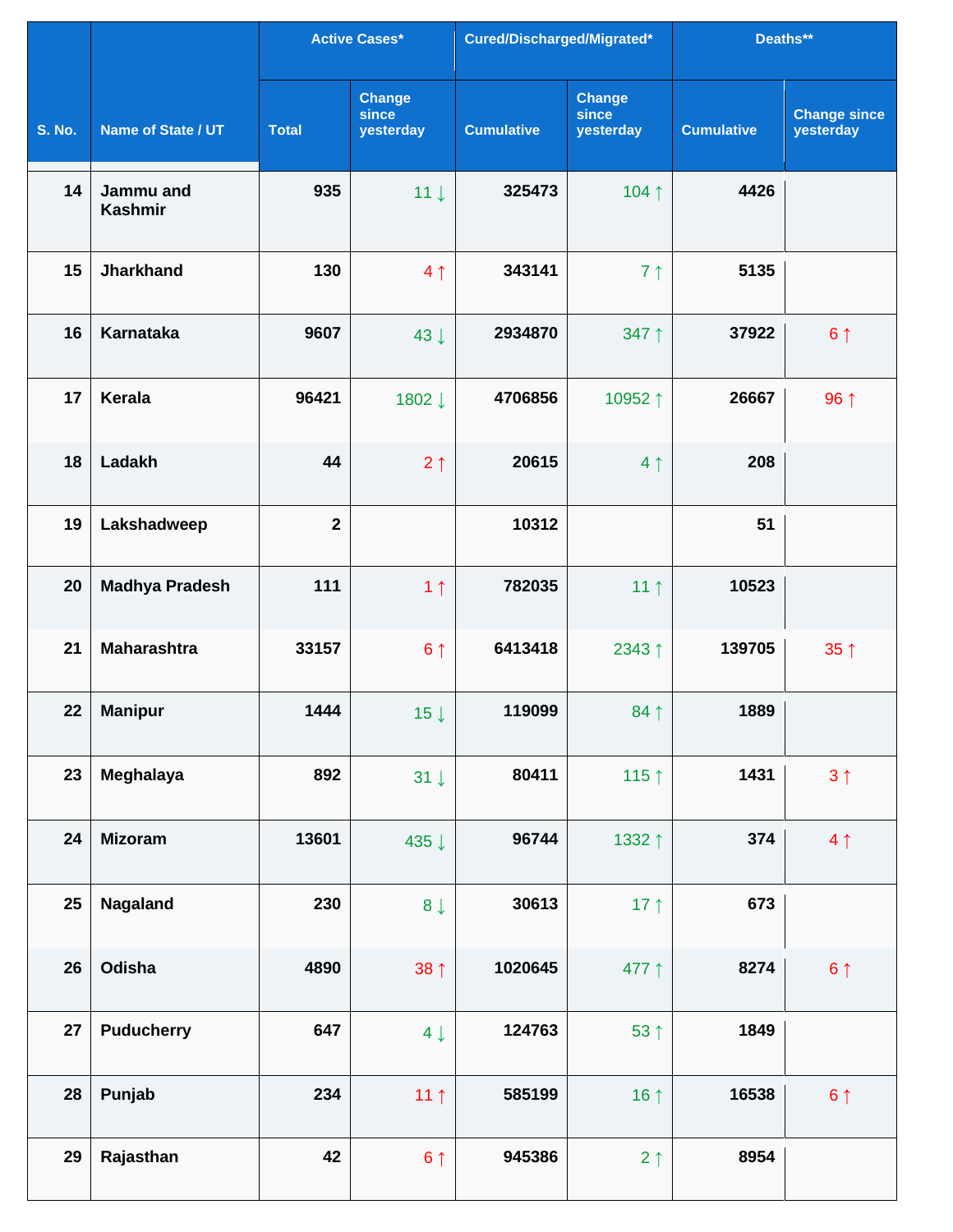|               |                                                                                                    |              | <b>Active Cases*</b>                | Cured/Discharged/Migrated*                  |                                     | Deaths**          |                                  |  |  |  |
|---------------|----------------------------------------------------------------------------------------------------|--------------|-------------------------------------|---------------------------------------------|-------------------------------------|-------------------|----------------------------------|--|--|--|
| <b>S. No.</b> | Name of State / UT                                                                                 | <b>Total</b> | <b>Change</b><br>since<br>yesterday | <b>Cumulative</b>                           | <b>Change</b><br>since<br>yesterday | <b>Cumulative</b> | <b>Change since</b><br>yesterday |  |  |  |
| 30            | <b>Sikkim</b>                                                                                      | 224          | $1 \downarrow$                      | 31108                                       | 7 <sub>1</sub>                      | 390               |                                  |  |  |  |
| 31            | <b>Tamil Nadu</b>                                                                                  | 15451        | 199↓                                | 2632092                                     | 1438 ↑                              | 35853             | 20 $\uparrow$                    |  |  |  |
| 32            | <b>Telangana</b>                                                                                   | 4171         | 40 J                                | 660512                                      | 207↑                                | 3935              | 1 <sub>1</sub>                   |  |  |  |
| 33            | <b>Tripura</b>                                                                                     | 110          | 8 <sub>1</sub>                      | 83369                                       | 12 $\uparrow$                       | 816               |                                  |  |  |  |
| 34            | <b>Uttarakhand</b>                                                                                 | 175          | $22 \uparrow$                       | 336157                                      | 6 <sup>†</sup>                      | 7397              |                                  |  |  |  |
| 35            | <b>Uttar Pradesh</b>                                                                               | 135          | $4 \downarrow$                      | 1686976                                     | 16 $\uparrow$                       | 22897             |                                  |  |  |  |
| 36            | <b>West Bengal</b>                                                                                 | 7576         | $81 \downarrow$                     | 1552491                                     | 601↑                                | 18945             | 10 $\uparrow$                    |  |  |  |
|               | Total#                                                                                             | 203678       | 2908 <b>L</b>                       | 33382100                                    | 19391↑                              | 451814            | 379↑                             |  |  |  |
|               | ***The outcome of 174 cases declared as COVID-19 deaths by the Haryana State Death Audit Committee |              |                                     | report                                      |                                     |                   |                                  |  |  |  |
|               |                                                                                                    |              |                                     | *(Including foreign Nationals)              |                                     |                   |                                  |  |  |  |
|               | ** (more than 70% cases due to comorbidities)                                                      |              |                                     |                                             |                                     |                   |                                  |  |  |  |
|               | #States wise distribution is subject to further verification and reconciliation                    |              |                                     |                                             |                                     |                   |                                  |  |  |  |
|               |                                                                                                    |              |                                     | #Our figures are being reconciled with ICMR |                                     |                   |                                  |  |  |  |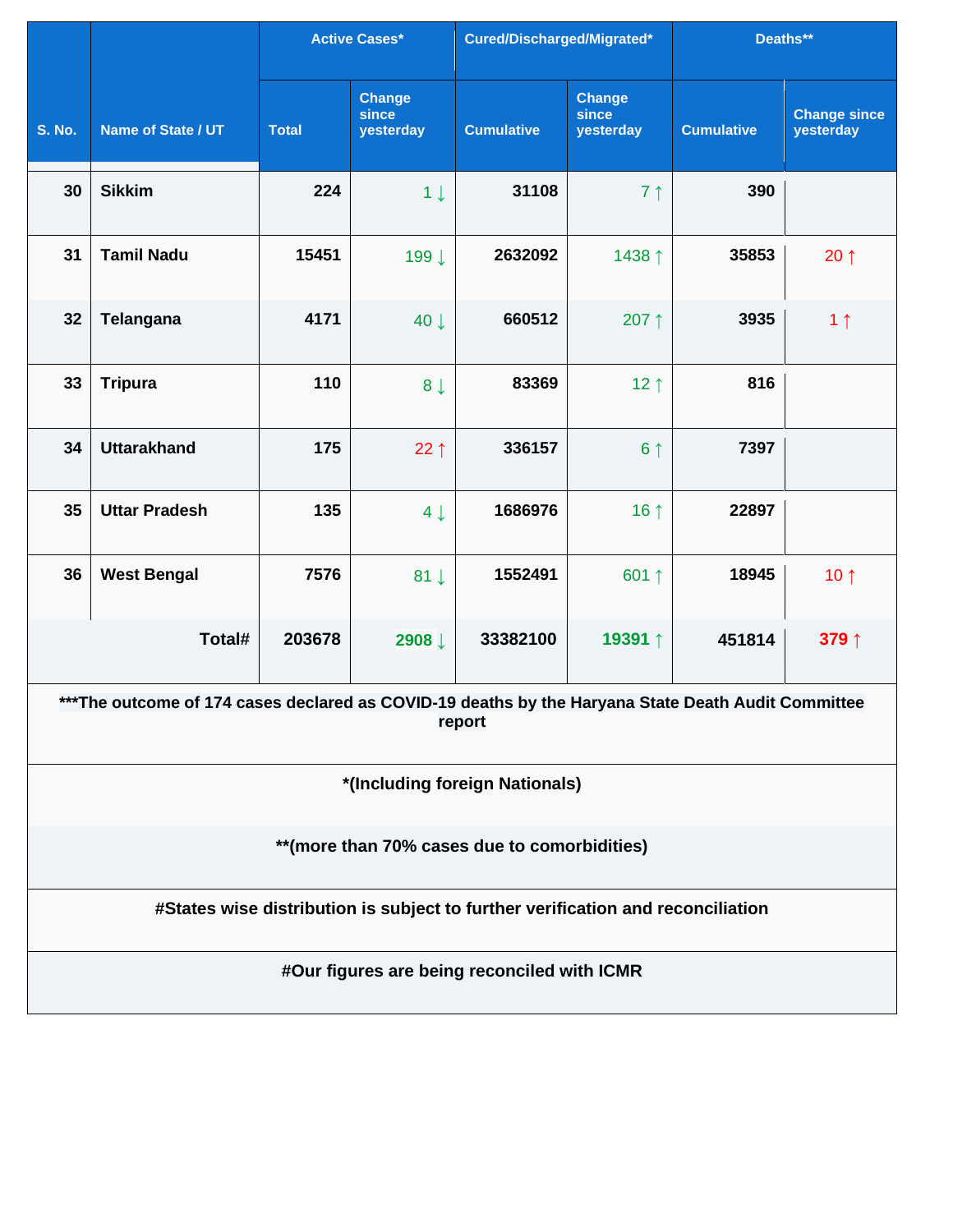## **COVID-19 State-wise Status (Accessed from the MoHFW website on October 14, 2021 at 11.36 a.m. IST)**

**[↑↓ Status change since yesterday]**

# **Covid-19 Vaccination: Total Vaccination - 96,82,20,997 (35,66,347 ↑)**

|                         |                                                              |                         | <b>Active Cases*</b>                | Cured/Discharged/Migrated* |                                     | Deaths**                |                                  |
|-------------------------|--------------------------------------------------------------|-------------------------|-------------------------------------|----------------------------|-------------------------------------|-------------------------|----------------------------------|
| <b>S. No.</b>           | Name of State / UT                                           | <b>Total</b>            | <b>Change</b><br>since<br>yesterday | <b>Cumulative</b>          | <b>Change</b><br>since<br>yesterday | <b>Cumulative</b>       | <b>Change since</b><br>yesterday |
| $\mathbf 1$             | Andaman and<br><b>Nicobar Islands</b>                        | 9                       | 1 <sub>1</sub>                      | 7499                       | 1 <sub>1</sub>                      | 129                     |                                  |
| $\overline{2}$          | <b>Andhra Pradesh</b>                                        | 6615                    | 317 $\downarrow$                    | 2037691                    | 826 ↑                               | 14276                   | 8 <sub>1</sub>                   |
| $\overline{3}$          | <b>Arunachal Pradesh</b>                                     | 224                     | $12 \downarrow$                     | 54450                      | $24$ ↑                              | 280                     |                                  |
| $\overline{\mathbf{4}}$ | Assam                                                        | 3803                    | 208 $\downarrow$                    | 595901                     | 381 1                               | 5936                    | $2 \uparrow$                     |
| $5\phantom{1}$          | <b>Bihar</b>                                                 | 36                      | $2 \downarrow$                      | 716311                     | 6 <sup>†</sup>                      | 9661                    |                                  |
| $6\phantom{a}$          | Chandigarh                                                   | 37                      | $2 \downarrow$                      | 64428                      | 2 <sub>1</sub>                      | 820                     |                                  |
| $\overline{7}$          | Chhattisgarh                                                 | 207                     | 17 $\uparrow$                       | 991821                     | 11 <sup>†</sup>                     | 13570                   |                                  |
| 8                       | <b>Dadra and Nagar</b><br><b>Haveli and Daman</b><br>and Diu | $\overline{\mathbf{4}}$ | $1 \downarrow$                      | 10667                      | 1 <sub>1</sub>                      | $\overline{\mathbf{4}}$ |                                  |
| $\boldsymbol{9}$        | <b>Delhi</b>                                                 | 338                     | $27 \downarrow$                     | 1413856                    | 58 ↑                                | 25089                   |                                  |
| 10                      | Goa                                                          | 652                     | $6 \uparrow$                        | 173303                     | $51$ ↑                              | 3333                    | 3 <sup>1</sup>                   |
| 11                      | Gujarat                                                      | 195                     | 6 <sup>1</sup>                      | 815929                     | 20 $\uparrow$                       | 10086                   |                                  |
| 12                      | Haryana                                                      | 263                     |                                     | 760881                     | 10 $\uparrow$                       | 9875                    |                                  |
| 13                      | <b>Himachal Pradesh</b>                                      | 1382                    | 70 ↑                                | 215838                     | 68 ↑                                | 3711                    | 1 <sub>1</sub>                   |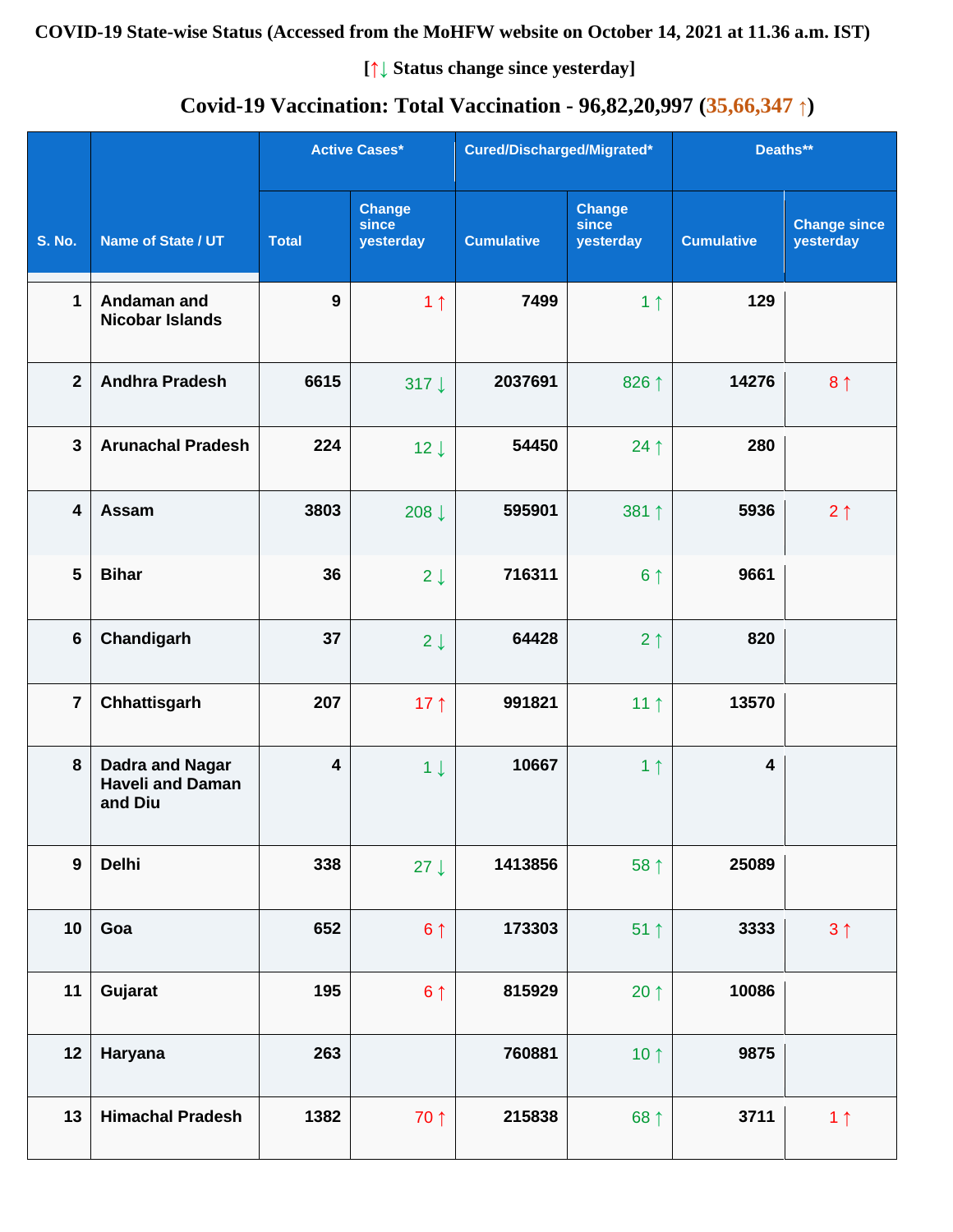|               |                             |              | Active Cases*                       | Cured/Discharged/Migrated* |                                     | Deaths**          |                                  |
|---------------|-----------------------------|--------------|-------------------------------------|----------------------------|-------------------------------------|-------------------|----------------------------------|
| <b>S. No.</b> | Name of State / UT          | <b>Total</b> | <b>Change</b><br>since<br>yesterday | <b>Cumulative</b>          | <b>Change</b><br>since<br>yesterday | <b>Cumulative</b> | <b>Change since</b><br>yesterday |
| 14            | Jammu and<br><b>Kashmir</b> | 946          | 47 L                                | 325369                     | 122↑                                | 4426              |                                  |
| 15            | <b>Jharkhand</b>            | 126          | 6 <sup>1</sup>                      | 343134                     | 8 <sup>†</sup>                      | 5135              |                                  |
| 16            | <b>Karnataka</b>            | 9650         | 91 $\downarrow$                     | 2934523                    | 438 ↑                               | 37916             | 10 $\uparrow$                    |
| 17            | <b>Kerala</b>               | 98223        | 984 1                               | 4695904                    | 9972 1                              | 26571             | 123↑                             |
| 18            | Ladakh                      | 42           | $4 \downarrow$                      | 20611                      | 9 <sub>1</sub>                      | 208               |                                  |
| 19            | Lakshadweep                 | $\mathbf{2}$ | $1 \downarrow$                      | 10312                      | 1 <sub>1</sub>                      | 51                |                                  |
| 20            | <b>Madhya Pradesh</b>       | 110          | 1 <sub>1</sub>                      | 782024                     | 9 <sub>1</sub>                      | 10523             |                                  |
| 21            | <b>Maharashtra</b>          | 33151        | 969↓                                | 6411075                    | 3139↑                               | 139670            | 49 ↑                             |
| 22            | <b>Manipur</b>              | 1459         | 26 $\uparrow$                       | 119015                     | 107 $\uparrow$                      | 1889              | $2 \uparrow$                     |
| 23            | Meghalaya                   | 923          | 98 $\downarrow$                     | 80296                      | 162 ↑                               | 1428              | 3 <sup>1</sup>                   |
| 24            | <b>Mizoram</b>              | 14036        | 448 ↓                               | 95412                      | 1473↑                               | 370               | $3 \uparrow$                     |
| 25            | Nagaland                    | 238          | $9 \downarrow$                      | 30596                      | $24$ ↑                              | 673               |                                  |
| 26            | Odisha                      | 4852         | 204↑                                | 1020168                    | 404↑                                | 8268              | $7 \uparrow$                     |
| 27            | <b>Puducherry</b>           | 651          | $34 \uparrow$                       | 124710                     | 24 $\uparrow$                       | 1849              | 1 <sub>1</sub>                   |
| 28            | Punjab                      | 223          | 8 <sup>1</sup>                      | 585183                     | 16 $\uparrow$                       | 16532             | 1 <sub>1</sub>                   |
| 29            | Rajasthan                   | 36           |                                     | 945384                     | 4 <sub>1</sub>                      | 8954              |                                  |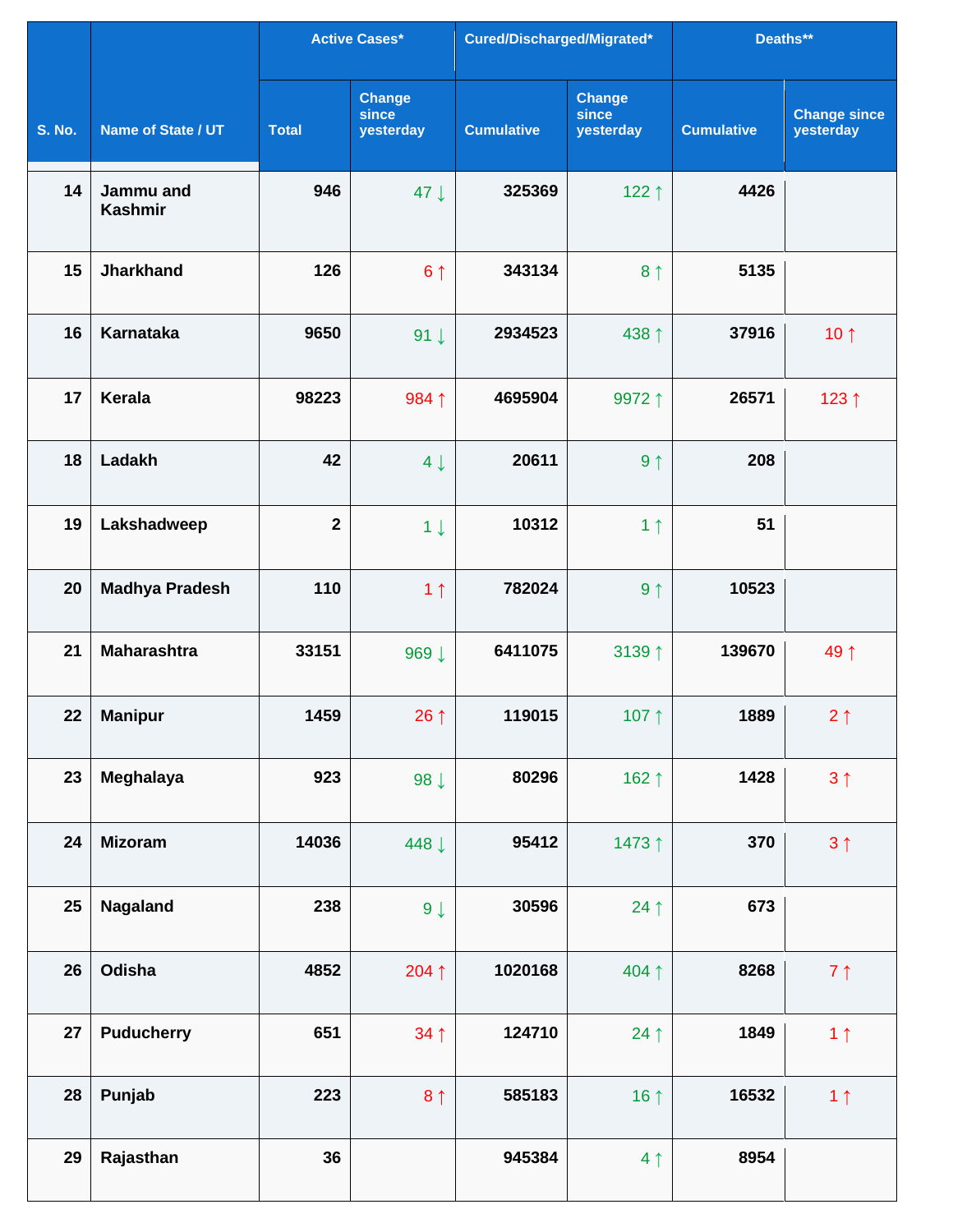|                                               |                                                                                 |              | <b>Active Cases*</b>                | Cured/Discharged/Migrated*                  |                                     | Deaths**          |                                  |  |  |  |
|-----------------------------------------------|---------------------------------------------------------------------------------|--------------|-------------------------------------|---------------------------------------------|-------------------------------------|-------------------|----------------------------------|--|--|--|
| <b>S. No.</b>                                 | Name of State / UT                                                              | <b>Total</b> | <b>Change</b><br>since<br>yesterday | <b>Cumulative</b>                           | <b>Change</b><br>since<br>yesterday | <b>Cumulative</b> | <b>Change since</b><br>yesterday |  |  |  |
| 30                                            | <b>Sikkim</b>                                                                   | 225          | 1 <sub>1</sub>                      | 31101                                       | 16 $\uparrow$                       | 390               | 1 <sub>1</sub>                   |  |  |  |
| 31                                            | <b>Tamil Nadu</b>                                                               | 15650        | 192↓                                | 2630654                                     | 1453↑                               | 35833             | 19 1                             |  |  |  |
| 32                                            | <b>Telangana</b>                                                                | 4211         | $21 \uparrow$                       | 660305                                      | 162 ↑                               | 3934              | 1 <sub>1</sub>                   |  |  |  |
| 33                                            | <b>Tripura</b>                                                                  | 118          | 1 <sub>1</sub>                      | 83357                                       | 5 <sup>†</sup>                      | 816               |                                  |  |  |  |
| 34                                            | <b>Uttarakhand</b>                                                              | 153          | 5 <sup>1</sup>                      | 336151                                      | 11 $\uparrow$                       | 7397              |                                  |  |  |  |
| 35                                            | <b>Uttar Pradesh</b>                                                            | 139          | 5 <sub>1</sub>                      | 1686960                                     | 15 $\uparrow$                       | 22897             | 1 <sub>1</sub>                   |  |  |  |
| 36                                            | <b>West Bengal</b>                                                              | 7657         | $15 \downarrow$                     | 1551890                                     | 775 ↑                               | 18935             | 11 <sub>1</sub>                  |  |  |  |
|                                               | Total#                                                                          | 206586       | 1067↓                               | 33362709                                    | 19808↑                              | 451435            | 246 ↑                            |  |  |  |
| *(Including foreign Nationals)                |                                                                                 |              |                                     |                                             |                                     |                   |                                  |  |  |  |
| ** (more than 70% cases due to comorbidities) |                                                                                 |              |                                     |                                             |                                     |                   |                                  |  |  |  |
|                                               | #States wise distribution is subject to further verification and reconciliation |              |                                     |                                             |                                     |                   |                                  |  |  |  |
|                                               |                                                                                 |              |                                     | #Our figures are being reconciled with ICMR |                                     |                   |                                  |  |  |  |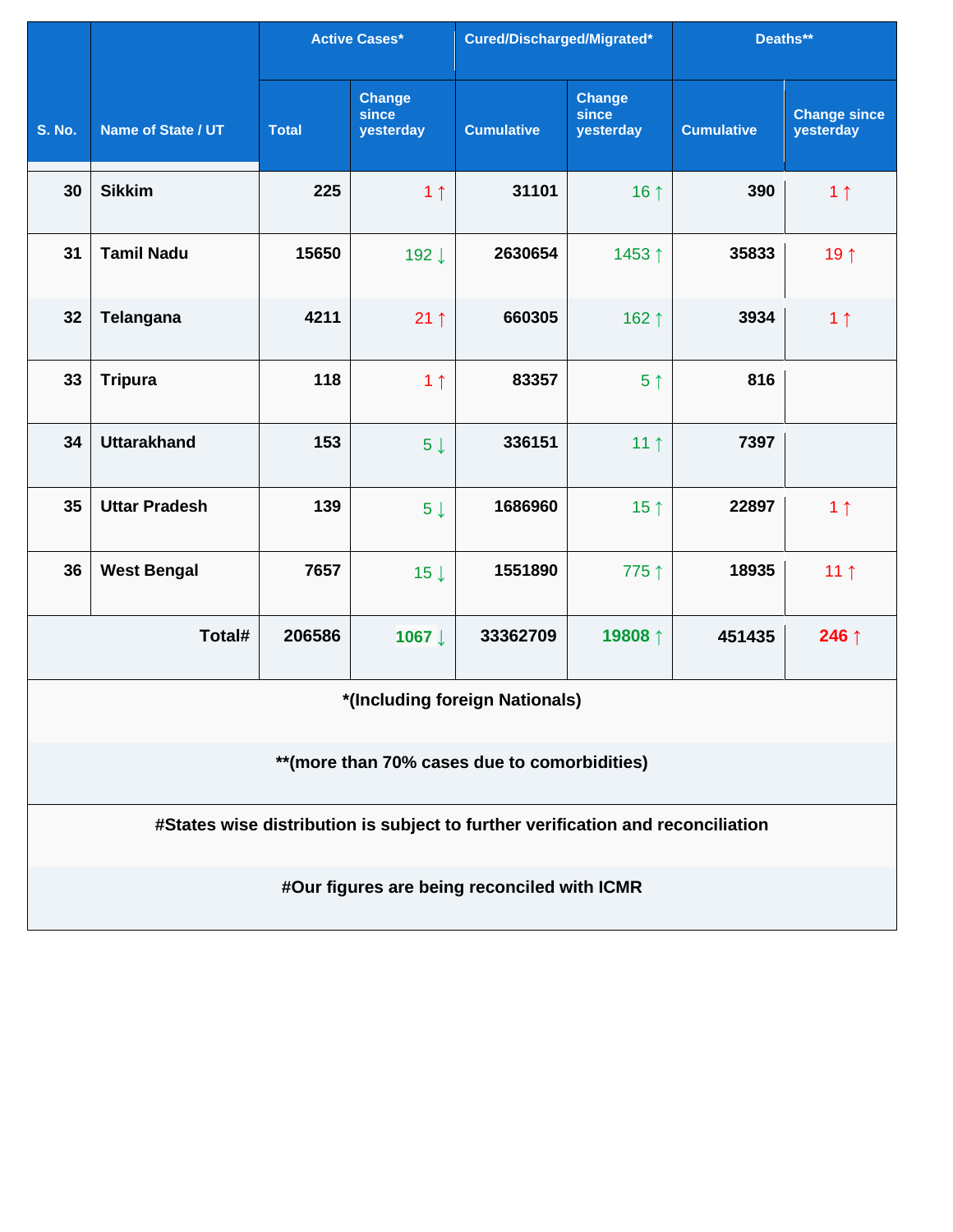## **COVID-19 State-wise Status (Accessed from the MoHFW website on October 13, 2021 at 11.36 a.m. IST)**

**[↑↓ Status change since yesterday]**

# **Covid-19 Vaccination: Total Vaccination - 96,43,79,212 (50,63,845 ↑)**

|                         |                                                              |              | <b>Active Cases*</b>                |                   | Cured/Discharged/Migrated*          |                         | Deaths**                         |  |
|-------------------------|--------------------------------------------------------------|--------------|-------------------------------------|-------------------|-------------------------------------|-------------------------|----------------------------------|--|
| <b>S. No.</b>           | Name of State / UT                                           | <b>Total</b> | <b>Change</b><br>since<br>yesterday | <b>Cumulative</b> | <b>Change</b><br>since<br>yesterday | <b>Cumulative</b>       | <b>Change since</b><br>yesterday |  |
| 1                       | Andaman and<br><b>Nicobar Islands</b>                        | 8            | $2 \downarrow$                      | 7498              | 3 <sub>1</sub>                      | 129                     |                                  |  |
| $\mathbf{2}$            | <b>Andhra Pradesh</b>                                        | 6932         | 326 ↓                               | 2036865           | 817 $\uparrow$                      | 14268                   | 12 $\uparrow$                    |  |
| $\overline{\mathbf{3}}$ | <b>Arunachal Pradesh</b>                                     | 236          | 4 <sub>1</sub>                      | 54426             | 14 <sub>1</sub>                     | 280                     |                                  |  |
| $\overline{\mathbf{4}}$ | Assam                                                        | 4011         | 17 $\uparrow$                       | 595520            | 206 ↑                               | 5934                    | 3 <sub>1</sub>                   |  |
| 5                       | <b>Bihar</b>                                                 | 38           | 2 <sub>1</sub>                      | 716305            | 4 <sub>1</sub>                      | 9661                    |                                  |  |
| $6\phantom{1}$          | Chandigarh                                                   | 39           | 2 <sub>1</sub>                      | 64426             | 3 <sub>1</sub>                      | 820                     |                                  |  |
| $\overline{7}$          | Chhattisgarh                                                 | 190          | $6 \downarrow$                      | 991810            | $22 \uparrow$                       | 13570                   |                                  |  |
| 8                       | <b>Dadra and Nagar</b><br><b>Haveli and Daman</b><br>and Diu | 5            | 1 <sub>1</sub>                      | 10666             |                                     | $\overline{\mathbf{4}}$ |                                  |  |
| $\mathbf{9}$            | <b>Delhi</b>                                                 | 365          | $4 \downarrow$                      | 1413798           | $38 \uparrow$                       | 25089                   |                                  |  |
| 10                      | Goa                                                          | 646          | $1 \downarrow$                      | 173252            | $81 \uparrow$                       | 3330                    |                                  |  |
| 11                      | Gujarat                                                      | 189          | 3 <sub>1</sub>                      | 815909            | 19 $\uparrow$                       | 10086                   |                                  |  |
| 12                      | Haryana                                                      | 263          | $2 \downarrow$                      | 760871            | 11 <sup>†</sup>                     | 9875                    |                                  |  |
| 13                      | <b>Himachal Pradesh</b>                                      | 1312         | 75↑                                 | 215770            | 95 $\uparrow$                       | 3710                    | 4 <sub>1</sub>                   |  |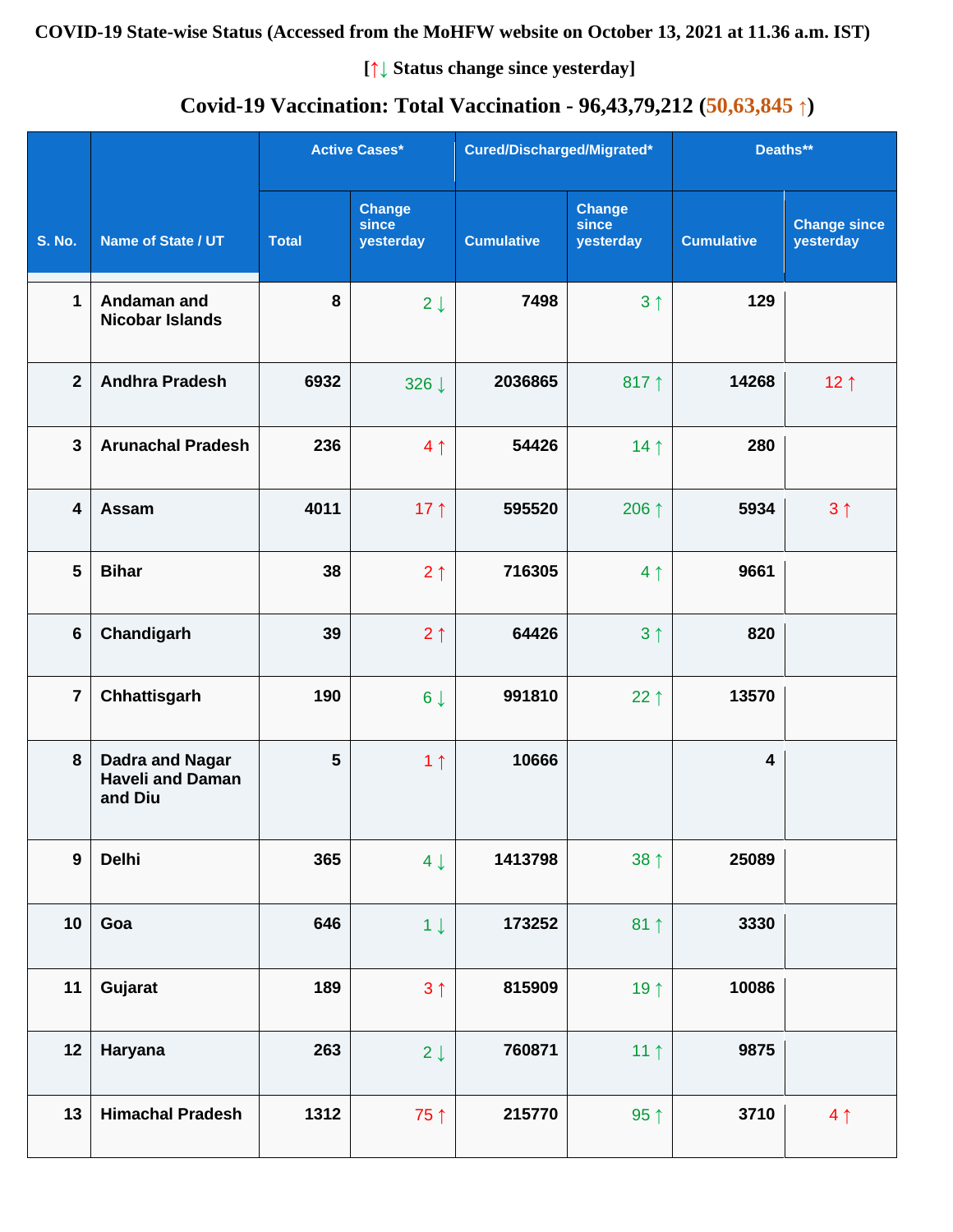|               |                             |              | <b>Active Cases*</b>                | Cured/Discharged/Migrated* |                                     | Deaths**          |                                  |
|---------------|-----------------------------|--------------|-------------------------------------|----------------------------|-------------------------------------|-------------------|----------------------------------|
| <b>S. No.</b> | Name of State / UT          | <b>Total</b> | <b>Change</b><br>since<br>yesterday | <b>Cumulative</b>          | <b>Change</b><br>since<br>yesterday | <b>Cumulative</b> | <b>Change since</b><br>yesterday |
| 14            | Jammu and<br><b>Kashmir</b> | 993          | 56 J                                | 325247                     | 136 ↑                               | 4426              |                                  |
| 15            | <b>Jharkhand</b>            | 120          | 7 <sub>1</sub>                      | 343126                     | 9 <sub>1</sub>                      | 5135              |                                  |
| 16            | <b>Karnataka</b>            | 9741         | 194↓                                | 2934085                    | 515↑                                | 37906             | 11 <sub>1</sub>                  |
| 17            | Kerala                      | 97239        | 4773↓                               | 4685932                    | 12490 ↑                             | 26448             | 106↑                             |
| 18            | Ladakh                      | 46           |                                     | 20602                      | 3 <sub>1</sub>                      | 208               |                                  |
| 19            | Lakshadweep                 | $\mathbf{3}$ |                                     | 10311                      |                                     | 51                |                                  |
| 20            | <b>Madhya Pradesh</b>       | 109          | 6 <sup>1</sup>                      | 782015                     | 6 <sup>†</sup>                      | 10523             |                                  |
| 21            | <b>Maharashtra</b>          | 34120        | 1590 ↓                              | 6407936                    | 3616 1                              | 139621            | 43↑                              |
| 22            | <b>Manipur</b>              | 1433         | 274 $\downarrow$                    | 118908                     | 392 1                               | 1887              | $2 \uparrow$                     |
| 23            | Meghalaya                   | 1021         | $31 \downarrow$                     | 80134                      | 122 $\uparrow$                      | 1425              | $2 \uparrow$                     |
| 24            | <b>Mizoram</b>              | 14484        | 103 1                               | 93939                      | 1117 $\uparrow$                     | 367               | 4 <sub>1</sub>                   |
| 25            | <b>Nagaland</b>             | 247          | $10 \downarrow$                     | 30572                      | 27 $\uparrow$                       | 673               | $2 \uparrow$                     |
| 26            | Odisha                      | 4648         | 23 $\downarrow$                     | 1019764                    | 546 ↑                               | 8261              | $6 \uparrow$                     |
| 27            | <b>Puducherry</b>           | 617          | 22 $\downarrow$                     | 124686                     | 78 1                                | 1848              |                                  |
| 28            | Punjab                      | 215          | $14 \downarrow$                     | 585167                     | $33 \uparrow$                       | 16531             |                                  |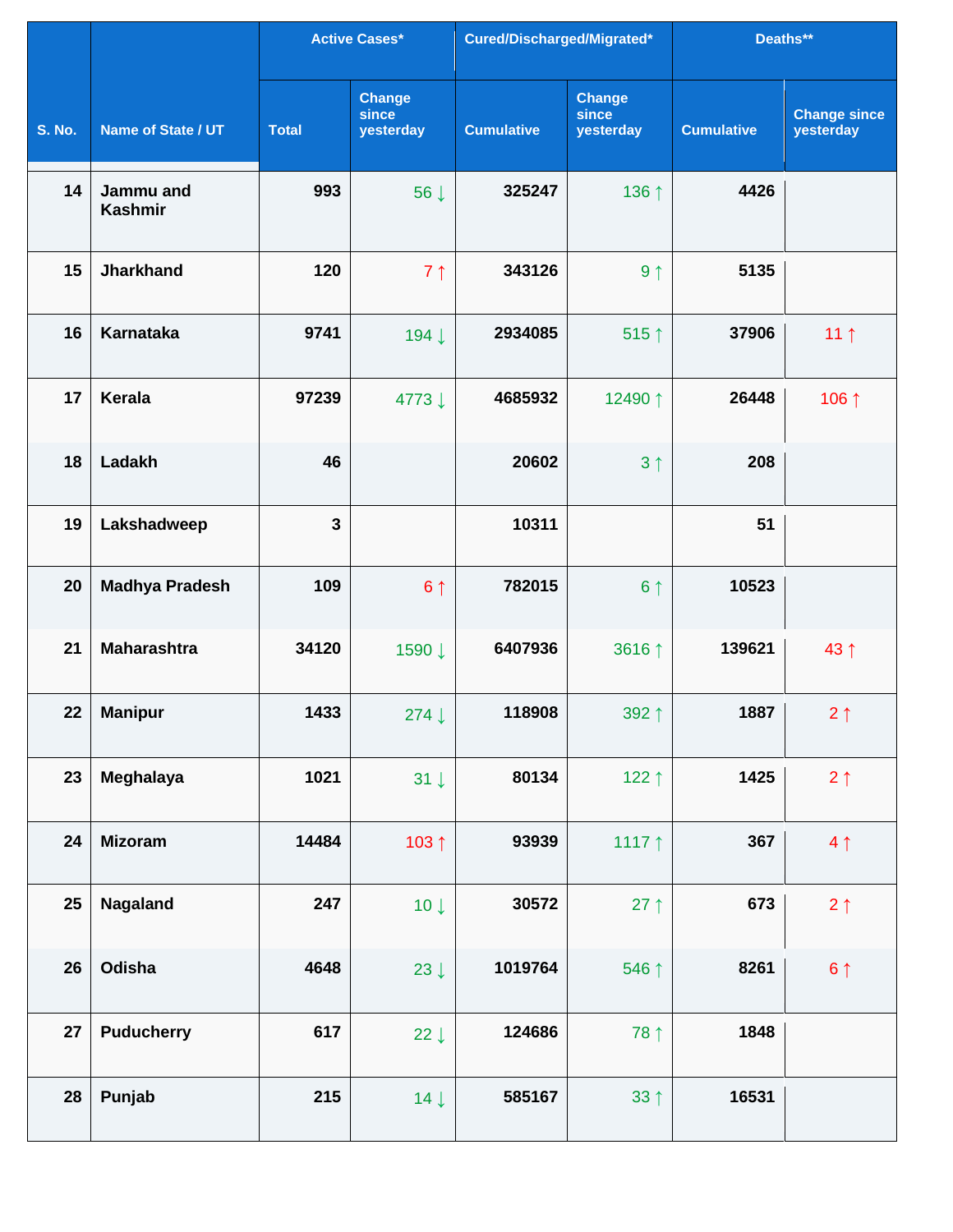|                                              |                                                                                 |              | <b>Active Cases*</b>         | Cured/Discharged/Migrated*                  |                                     | Deaths**          |                                  |  |  |  |
|----------------------------------------------|---------------------------------------------------------------------------------|--------------|------------------------------|---------------------------------------------|-------------------------------------|-------------------|----------------------------------|--|--|--|
| <b>S. No.</b>                                | Name of State / UT                                                              | <b>Total</b> | Change<br>since<br>yesterday | <b>Cumulative</b>                           | <b>Change</b><br>since<br>yesterday | <b>Cumulative</b> | <b>Change since</b><br>yesterday |  |  |  |
| 29                                           | Rajasthan                                                                       | 36           | 1 <sub>1</sub>               | 945380                                      | 3 <sub>1</sub>                      | 8954              |                                  |  |  |  |
| 30                                           | <b>Sikkim</b>                                                                   | 224          | $11 \downarrow$              | 31085                                       | $31 \uparrow$                       | 389               | 1 <sub>1</sub>                   |  |  |  |
| 31                                           | <b>Tamil Nadu</b>                                                               | 15842        | 150↓                         | 2629201                                     | 1421 ↑                              | 35814             | 18 $\uparrow$                    |  |  |  |
| 32                                           | <b>Telangana</b>                                                                | 4190         | $6 \downarrow$               | 660143                                      | 201 $\uparrow$                      | 3933              | 1 <sub>1</sub>                   |  |  |  |
| 33                                           | <b>Tripura</b>                                                                  | 117          | 5 <sup>†</sup>               | 83352                                       | 10 $\uparrow$                       | 816               |                                  |  |  |  |
| 34                                           | <b>Uttarakhand</b>                                                              | 158          | $4 \downarrow$               | 336140                                      | 23 $\uparrow$                       | 7397              | 1 <sub>1</sub>                   |  |  |  |
| 35                                           | <b>Uttar Pradesh</b>                                                            | 144          | 3 <sub>1</sub>               | 1686945                                     | 17 $\uparrow$                       | 22896             |                                  |  |  |  |
| 36                                           | <b>West Bengal</b>                                                              | 7672         | $23 \uparrow$                | 1551115                                     | 735↑                                | 18924             | 10 $\uparrow$                    |  |  |  |
|                                              | Total#                                                                          | 207653       | 7247 ↓                       | 33342901                                    | 22844 1                             | 451189            | 226 $\uparrow$                   |  |  |  |
|                                              | *(Including foreign Nationals)                                                  |              |                              |                                             |                                     |                   |                                  |  |  |  |
| **(more than 70% cases due to comorbidities) |                                                                                 |              |                              |                                             |                                     |                   |                                  |  |  |  |
|                                              | #States wise distribution is subject to further verification and reconciliation |              |                              |                                             |                                     |                   |                                  |  |  |  |
|                                              |                                                                                 |              |                              | #Our figures are being reconciled with ICMR |                                     |                   |                                  |  |  |  |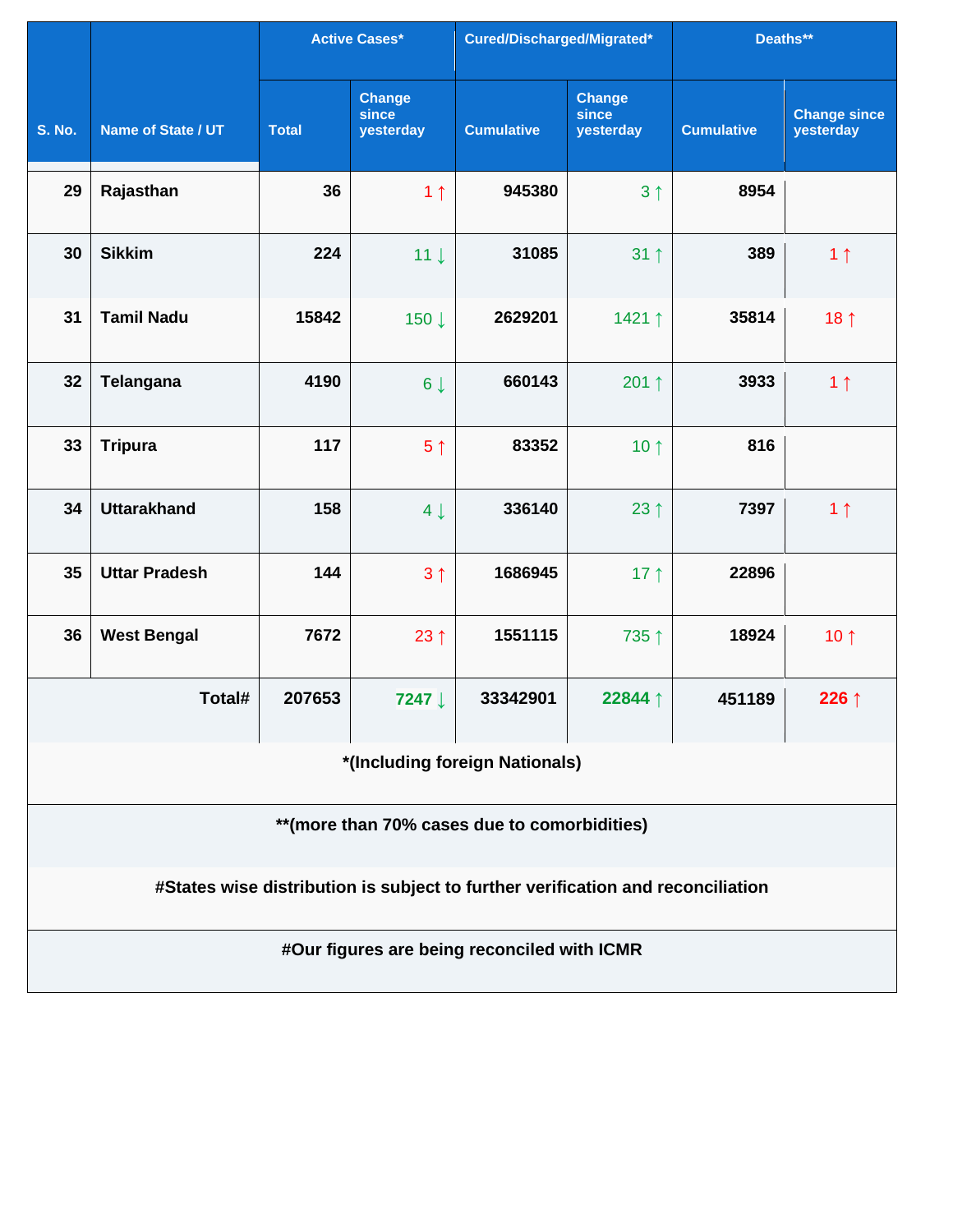## **COVID-19 State-wise Status (Accessed from the MoHFW website on October 12, 2021 at 11.40 a.m. IST)**

**[↑↓ Status change since yesterday]**

# **Covid-19 Vaccination: Total Vaccination - 95,89,78,049 (65,86,092 ↑)**

|                         |                                                              |                         | <b>Active Cases*</b>                | Cured/Discharged/Migrated* |                                     | Deaths**                |                                  |
|-------------------------|--------------------------------------------------------------|-------------------------|-------------------------------------|----------------------------|-------------------------------------|-------------------------|----------------------------------|
| <b>S. No.</b>           | Name of State / UT                                           | <b>Total</b>            | <b>Change</b><br>since<br>yesterday | <b>Cumulative</b>          | <b>Change</b><br>since<br>yesterday | <b>Cumulative</b>       | <b>Change since</b><br>yesterday |
| $\mathbf 1$             | Andaman and<br><b>Nicobar Islands</b>                        | 10                      |                                     | 7495                       | 1 <sub>1</sub>                      | 129                     |                                  |
| $\overline{2}$          | <b>Andhra Pradesh</b>                                        | 7258                    | 686↓                                | 2036048                    | 994 1                               | 14256                   | $2 \uparrow$                     |
| $\overline{3}$          | <b>Arunachal Pradesh</b>                                     | 232                     | $34 \downarrow$                     | 54412                      | 58 ↑                                | 280                     |                                  |
| $\overline{\mathbf{4}}$ | <b>Assam</b>                                                 | 3994                    | 42↑                                 | 595314                     | 223 $\uparrow$                      | 5931                    | 5 <sup>†</sup>                   |
| 5                       | <b>Bihar</b>                                                 | 36                      | 1 <sub>1</sub>                      | 716301                     | 1 <sub>1</sub>                      | 9661                    |                                  |
| $6\phantom{a}$          | Chandigarh                                                   | 37                      | $1 \downarrow$                      | 64423                      | 2 <sub>1</sub>                      | 820                     |                                  |
| $\overline{7}$          | Chhattisgarh                                                 | 196                     | $9 \downarrow$                      | 991788                     | $33 \uparrow$                       | 13570                   |                                  |
| 8                       | <b>Dadra and Nagar</b><br><b>Haveli and Daman</b><br>and Diu | $\overline{\mathbf{4}}$ | 2 <sub>1</sub>                      | 10666                      |                                     | $\overline{\mathbf{4}}$ |                                  |
| $\boldsymbol{9}$        | <b>Delhi</b>                                                 | 369                     | 22 $\uparrow$                       | 1413760                    | 1 <sub>1</sub>                      | 25089                   |                                  |
| 10                      | Goa                                                          | 647                     | 63 $\downarrow$                     | 173171                     | 97 $\uparrow$                       | 3330                    | 1 <sub>1</sub>                   |
| 11                      | Gujarat                                                      | 186                     | 3                                   | 815890                     | 18 $\uparrow$                       | 10086                   |                                  |
| 12                      | Haryana                                                      | 265                     | $8 \downarrow$                      | 760860                     | 15 <sup>†</sup>                     | 9875                    |                                  |
| 13                      | <b>Himachal Pradesh</b>                                      | 1237                    | 108↓                                | 215675                     | 245↑                                | 3706                    | $2 \uparrow$                     |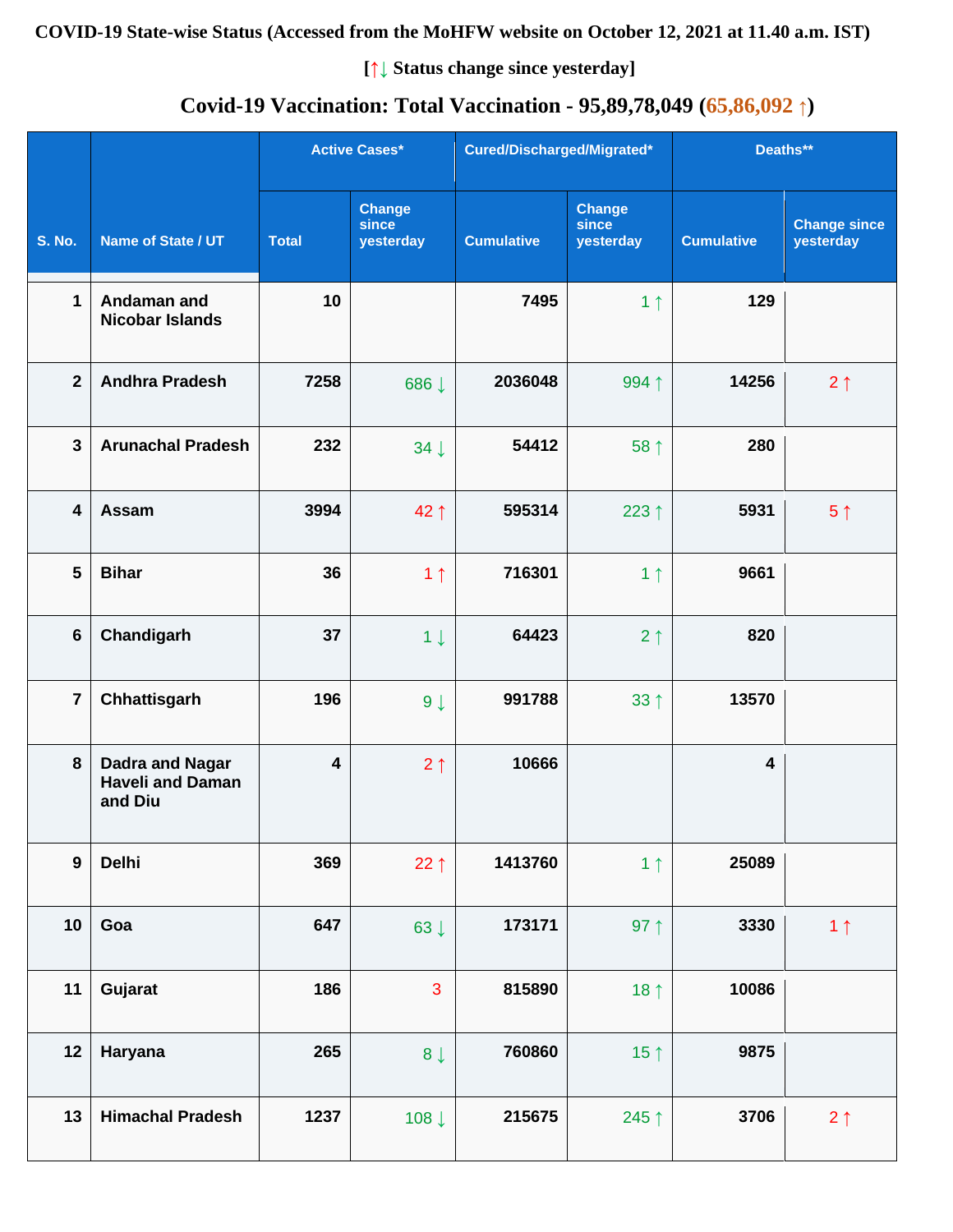|               |                             |              | <b>Active Cases*</b>                | Cured/Discharged/Migrated* |                                     | Deaths**          |                                  |
|---------------|-----------------------------|--------------|-------------------------------------|----------------------------|-------------------------------------|-------------------|----------------------------------|
| <b>S. No.</b> | Name of State / UT          | <b>Total</b> | <b>Change</b><br>since<br>yesterday | <b>Cumulative</b>          | <b>Change</b><br>since<br>yesterday | <b>Cumulative</b> | <b>Change since</b><br>yesterday |
| 14            | Jammu and<br><b>Kashmir</b> | 1049         | $42 \downarrow$                     | 325111                     | $95 \uparrow$                       | 4426              |                                  |
| 15            | <b>Jharkhand</b>            | 113          | 5 <sup>†</sup>                      | 343117                     | 8 <sup>†</sup>                      | 5135              |                                  |
| 16            | <b>Karnataka</b>            | 9935         | 248 ↓                               | 2933570                    | 611 $\uparrow$                      | 37895             | 10 $\uparrow$                    |
| 17            | Kerala                      | 102012       | 9664 ↓                              | 4673442                    | 16576 ↑                             | 26342             | $84 \uparrow$                    |
| 18            | Ladakh                      | 46           | $6 \downarrow$                      | 20599                      | 7 <sub>1</sub>                      | 208               |                                  |
| 19            | Lakshadweep                 | $\mathbf{3}$ |                                     | 10311                      |                                     | 51                |                                  |
| 20            | <b>Madhya Pradesh</b>       | 103          |                                     | 782009                     | 14 $\uparrow$                       | 10523             |                                  |
| 21            | <b>Maharashtra</b>          | 35710        | 1333↓                               | 6404320                    | 3033↑                               | 139578            | 36 <sup>†</sup>                  |
| 22            | <b>Manipur</b>              | 1707         | 22 $\downarrow$                     | 118516                     | 127 $\uparrow$                      | 1885              |                                  |
| 23            | Meghalaya                   | 1052         | 100 $\downarrow$                    | 80012                      | 162 ↑                               | 1423              | $2 \uparrow$                     |
| 24            | <b>Mizoram</b>              | 14381        | 86 ↑                                | 92822                      | 1337 1                              | 363               | $7 \uparrow$                     |
| 25            | Nagaland                    | 257          | $2 \downarrow$                      | 30545                      | 26 $\uparrow$                       | 671               |                                  |
| 26            | Odisha                      | 4671         | $27 \downarrow$                     | 1019218                    | 469↑                                | 8255              | $6 \uparrow$                     |
| 27            | <b>Puducherry</b>           | 639          | $19 \downarrow$                     | 124608                     | 59 1                                | 1848              | $2 \uparrow$                     |
| 28            | Punjab                      | 229          | $5\downarrow$                       | 585134                     | 23 $\uparrow$                       | 16531             |                                  |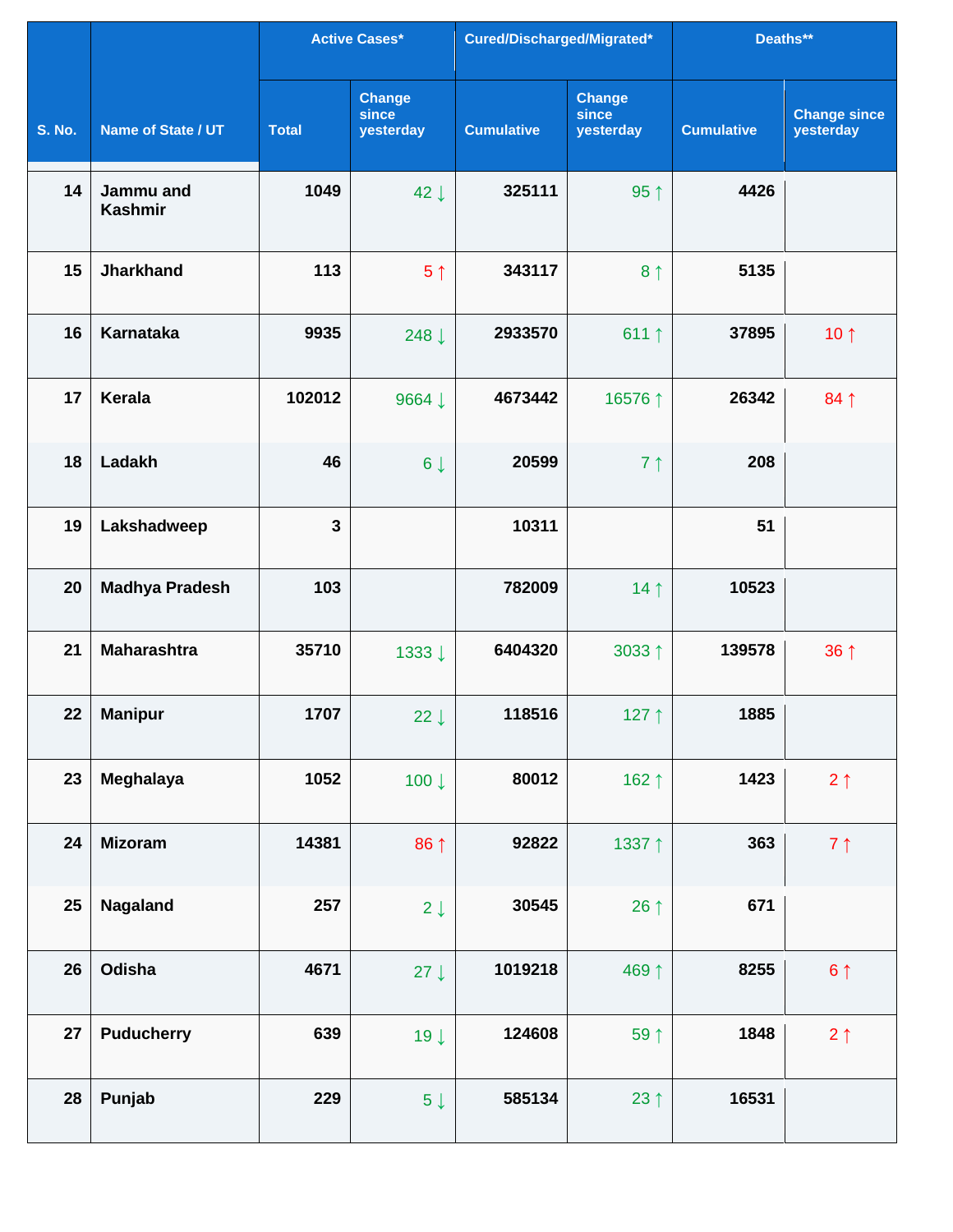|                                                                                 |                                |              | <b>Active Cases*</b>                | Cured/Discharged/Migrated*                  |                                     | Deaths**          |                                  |  |  |  |
|---------------------------------------------------------------------------------|--------------------------------|--------------|-------------------------------------|---------------------------------------------|-------------------------------------|-------------------|----------------------------------|--|--|--|
| <b>S. No.</b>                                                                   | Name of State / UT             | <b>Total</b> | <b>Change</b><br>since<br>yesterday | <b>Cumulative</b>                           | <b>Change</b><br>since<br>yesterday | <b>Cumulative</b> | <b>Change since</b><br>yesterday |  |  |  |
| 29                                                                              | Rajasthan                      | 35           | $2 \downarrow$                      | 945377                                      | 9 <sub>1</sub>                      | 8954              |                                  |  |  |  |
| 30                                                                              | <b>Sikkim</b>                  | 235          | $33 \downarrow$                     | 31054                                       | 43↑                                 | 388               |                                  |  |  |  |
| 31                                                                              | <b>Tamil Nadu</b>              | 15992        | 138↓                                | 2627780                                     | 1428 ↑                              | 35796             | 13 <sub>1</sub>                  |  |  |  |
| 32                                                                              | Telangana                      | 4196         | $39 \downarrow$                     | 659942                                      | 220 ↑                               | 3932              | $2 \uparrow$                     |  |  |  |
| 33                                                                              | <b>Tripura</b>                 | 112          | 9 <sub>1</sub>                      | 83342                                       | 19 1                                | 816               |                                  |  |  |  |
| 34                                                                              | <b>Uttarakhand</b>             | 162          | $10 \downarrow$                     | 336117                                      | 17 $\uparrow$                       | 7396              |                                  |  |  |  |
| 35                                                                              | <b>Uttar Pradesh</b>           | 141          |                                     | 1686928                                     | 11 <sub>1</sub>                     | 22896             |                                  |  |  |  |
| 36                                                                              | <b>West Bengal</b>             | 7649         |                                     | 1550380                                     | 597↑                                | 18914             | 9 <sub>1</sub>                   |  |  |  |
|                                                                                 | Total#                         | 214900       | 12447 ↓                             | 33320057                                    | 26579↑                              | 450963            | 181↑                             |  |  |  |
|                                                                                 | *(Including foreign Nationals) |              |                                     |                                             |                                     |                   |                                  |  |  |  |
| ** (more than 70% cases due to comorbidities)                                   |                                |              |                                     |                                             |                                     |                   |                                  |  |  |  |
| #States wise distribution is subject to further verification and reconciliation |                                |              |                                     |                                             |                                     |                   |                                  |  |  |  |
|                                                                                 |                                |              |                                     | #Our figures are being reconciled with ICMR |                                     |                   |                                  |  |  |  |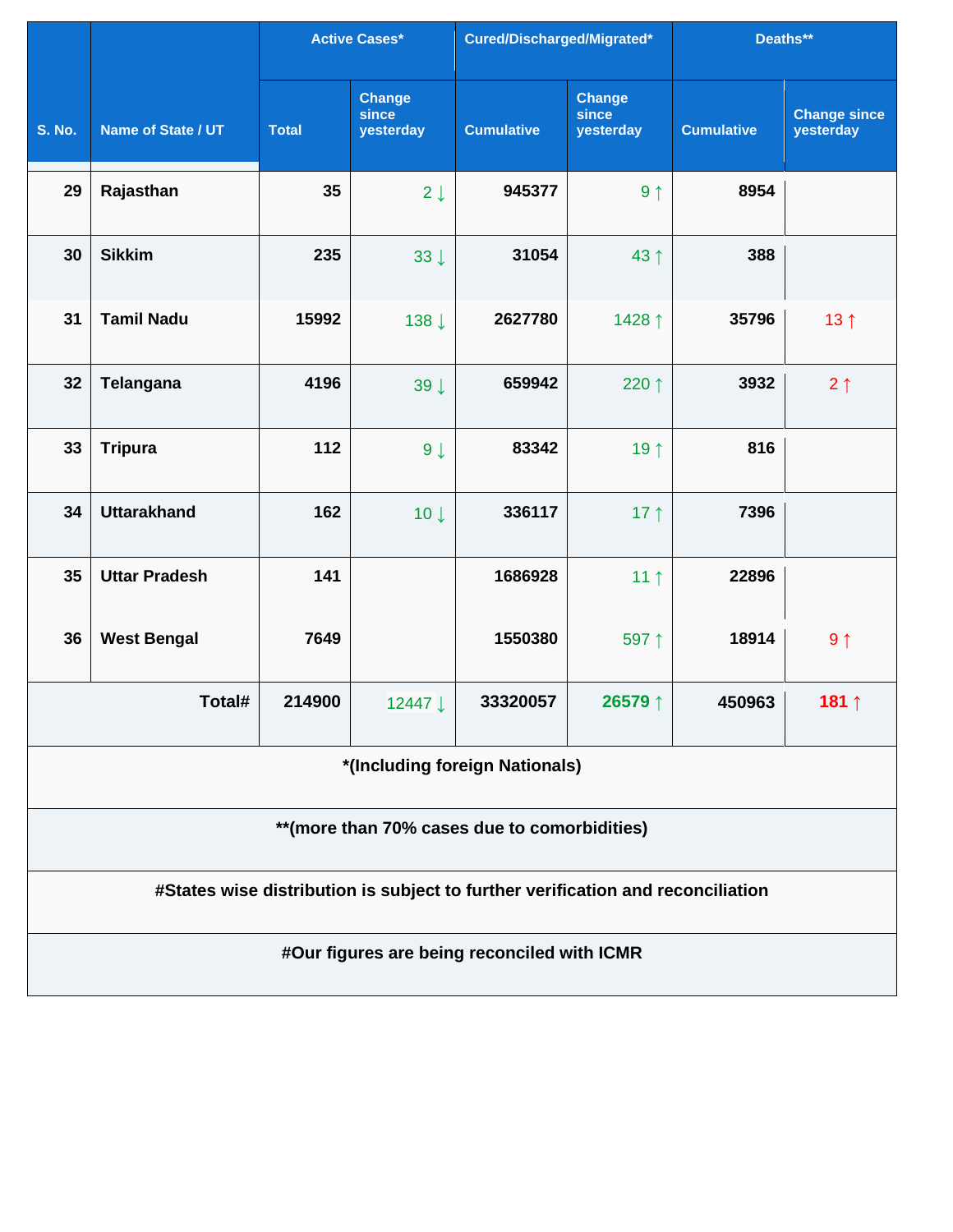## **COVID-19 State-wise Status (Accessed from the MoHFW website on October 11, 2021 at 11.11 a.m. IST)**

**[↑↓ Status change since yesterday]**

# **Covid-19 Vaccination: Total Vaccination - 95,19,84,373 (46,57,679 ↑)**

|                         |                                                              |                | <b>Active Cases*</b>                | Cured/Discharged/Migrated* |                                     | Deaths**          |                                  |
|-------------------------|--------------------------------------------------------------|----------------|-------------------------------------|----------------------------|-------------------------------------|-------------------|----------------------------------|
| <b>S. No.</b>           | Name of State / UT                                           | <b>Total</b>   | <b>Change</b><br>since<br>yesterday | <b>Cumulative</b>          | <b>Change</b><br>since<br>yesterday | <b>Cumulative</b> | <b>Change since</b><br>yesterday |
| 1                       | Andaman and<br><b>Nicobar Islands</b>                        | 10             | $1 \downarrow$                      | 7494                       | 2 <sub>1</sub>                      | 129               |                                  |
| $\overline{2}$          | <b>Andhra Pradesh</b>                                        | 7944           | 190↓                                | 2035054                    | 810 $\uparrow$                      | 14254             | 4 <sub>1</sub>                   |
| $\mathbf{3}$            | <b>Arunachal Pradesh</b>                                     | 266            | 19 <sub>1</sub>                     | 54354                      | 38 <sup>†</sup>                     | 280               |                                  |
| $\overline{\mathbf{4}}$ | Assam                                                        | 3952           | 85 $\downarrow$                     | 595091                     | 240 ↑                               | 5926              | 5 <sup>†</sup>                   |
| 5                       | <b>Bihar</b>                                                 | 35             | $2 \downarrow$                      | 716300                     | 11 <sup>†</sup>                     | 9661              |                                  |
| $6\phantom{1}$          | Chandigarh                                                   | 38             | $4 \downarrow$                      | 64421                      | 6 <sup>1</sup>                      | 820               |                                  |
| $\overline{7}$          | Chhattisgarh                                                 | 205            | 10 <sup>1</sup>                     | 991755                     | 29 1                                | 13570             |                                  |
| 8                       | <b>Dadra and Nagar</b><br><b>Haveli and Daman</b><br>and Diu | $\overline{2}$ |                                     | 10666                      |                                     | 4                 |                                  |
| $\boldsymbol{9}$        | <b>Delhi</b>                                                 | 347            | $30 \downarrow$                     | 1413759                    | 58 ↑                                | 25089             | 1 <sub>1</sub>                   |
| 10                      | Goa                                                          | 710            | 23 $\downarrow$                     | 173074                     | 93 $\uparrow$                       | 3329              | $3 \uparrow$                     |
| 11                      | Gujarat                                                      | 183            | 1 <sub>1</sub>                      | 815872                     | 17 $\uparrow$                       | 10086             |                                  |
| 12                      | Haryana                                                      | 273            | $8 \downarrow$                      | 760845                     | 17 <sup>†</sup>                     | 9875              |                                  |
| 13                      | <b>Himachal Pradesh</b>                                      | 1345           | 26 $\downarrow$                     | 215430                     | 108 $\uparrow$                      | 3704              | 5 <sup>†</sup>                   |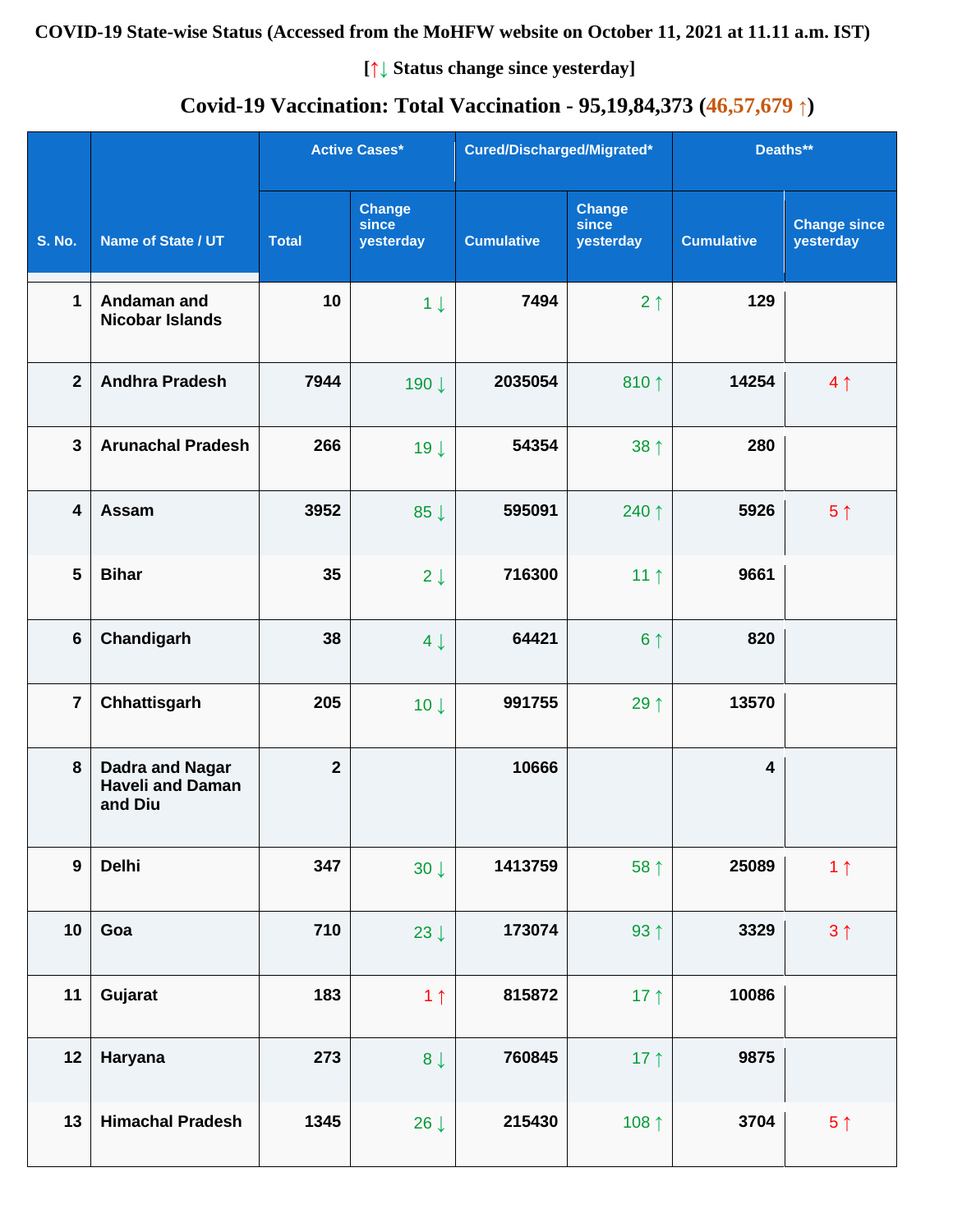|               |                             |              | <b>Active Cases*</b>                | Cured/Discharged/Migrated* |                                     | Deaths**          |                                  |
|---------------|-----------------------------|--------------|-------------------------------------|----------------------------|-------------------------------------|-------------------|----------------------------------|
| <b>S. No.</b> | Name of State / UT          | <b>Total</b> | <b>Change</b><br>since<br>yesterday | <b>Cumulative</b>          | <b>Change</b><br>since<br>yesterday | <b>Cumulative</b> | <b>Change since</b><br>yesterday |
| 14            | Jammu and<br><b>Kashmir</b> | 1091         | $9 \downarrow$                      | 325016                     | 108 ↑                               | 4426              |                                  |
| 15            | <b>Jharkhand</b>            | 108          |                                     | 343109                     | 9 <sub>1</sub>                      | 5135              |                                  |
| 16            | <b>Karnataka</b>            | 10183        | 241 ↓                               | 2932959                    | 637↑                                | 37885             | 10 $\uparrow$                    |
| 17            | <b>Kerala</b>               | 111676       | 2049 ↓                              | 4656866                    | 12655↑                              | 26258             | 85 1                             |
| 18            | Ladakh                      | 52           | $3 \downarrow$                      | 20592                      | 6 <sup>1</sup>                      | 208               |                                  |
| 19            | Lakshadweep                 | $\mathbf{3}$ |                                     | 10311                      |                                     | 51                |                                  |
| 20            | <b>Madhya Pradesh</b>       | 103          | $4 \downarrow$                      | 781995                     | 11 <sub>1</sub>                     | 10523             |                                  |
| 21            | <b>Maharashtra</b>          | 37043        | 443↑                                | 6401287                    | 1823↑                               | 139542            | 28 $\uparrow$                    |
| 22            | <b>Manipur</b>              | 1729         | 13 $\uparrow$                       | 118389                     | 134↑                                | 1885              | $3 \uparrow$                     |
| 23            | Meghalaya                   | 1152         | $71 \downarrow$                     | 79850                      | 126 $\uparrow$                      | 1421              | 4 <sub>1</sub>                   |
| 24            | <b>Mizoram</b>              | 14295        | 1340 ↓                              | 91485                      | 1638 1                              | 356               | $9 \uparrow$                     |
| 25            | <b>Nagaland</b>             | 259          | $18 \downarrow$                     | 30519                      | 26 $\uparrow$                       | 671               |                                  |
| 26            | Odisha                      | 4698         | 207↑                                | 1018749                    | 438 1                               | 8249              | $7 \uparrow$                     |
| 27            | <b>Puducherry</b>           | 658          | $21 \uparrow$                       | 124549                     | 55↑                                 | 1846              |                                  |
| 28            | Punjab                      | 234          | 3 <sub>1</sub>                      | 585111                     | $22 \uparrow$                       | 16531             | $2 \uparrow$                     |
| 29            | Rajasthan                   | 37           | $2 \uparrow$                        | 945368                     | $2 \uparrow$                        | 8954              |                                  |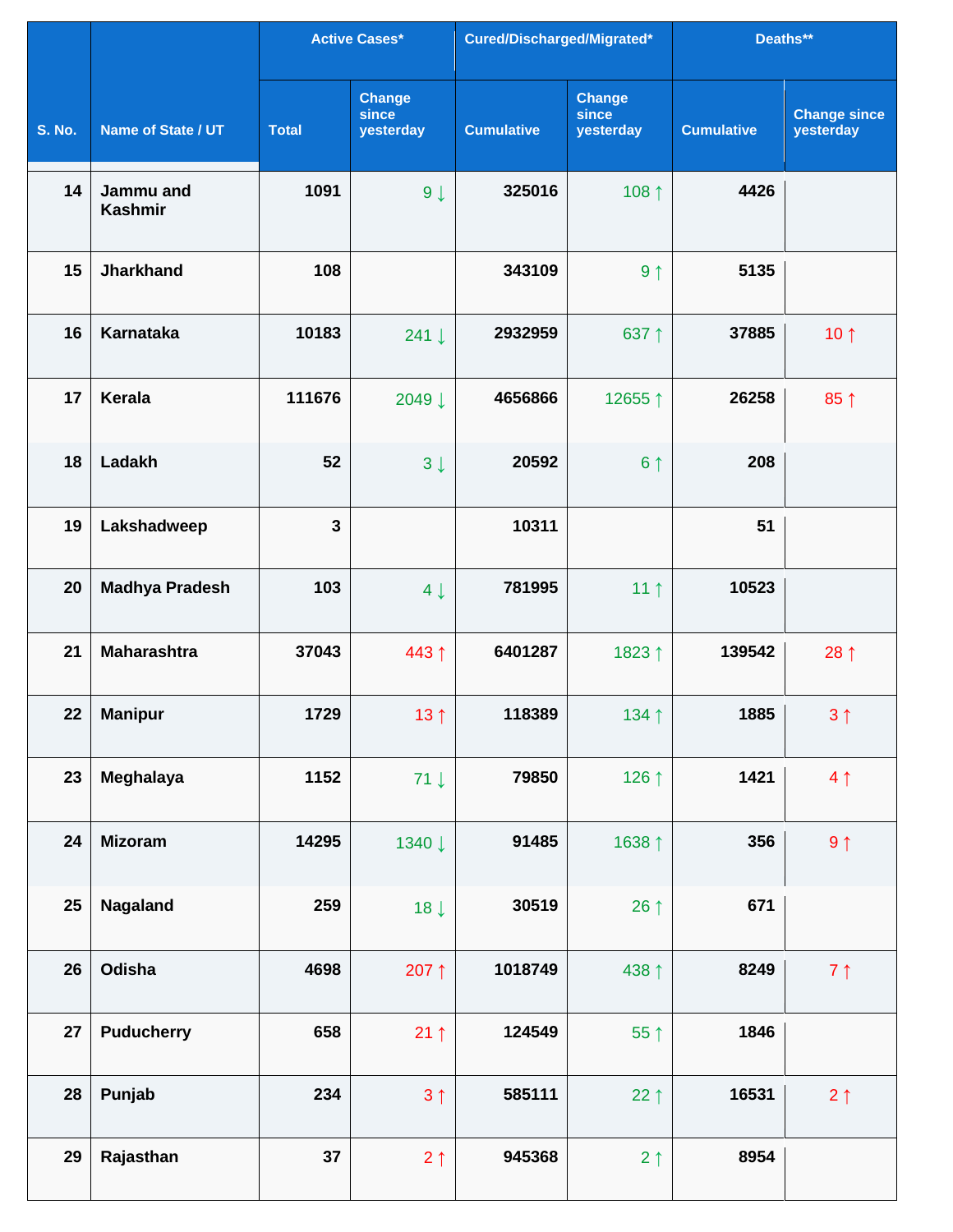|                                                                                 |                      |              | <b>Active Cases*</b>                | Cured/Discharged/Migrated*                  |                                     | Deaths**          |                                  |  |  |  |
|---------------------------------------------------------------------------------|----------------------|--------------|-------------------------------------|---------------------------------------------|-------------------------------------|-------------------|----------------------------------|--|--|--|
| <b>S. No.</b>                                                                   | Name of State / UT   | <b>Total</b> | <b>Change</b><br>since<br>yesterday | <b>Cumulative</b>                           | <b>Change</b><br>since<br>yesterday | <b>Cumulative</b> | <b>Change since</b><br>yesterday |  |  |  |
| 30                                                                              | <b>Sikkim</b>        | 268          | $10 \downarrow$                     | 31011                                       | 23 $\uparrow$                       | 388               |                                  |  |  |  |
| 31                                                                              | <b>Tamil Nadu</b>    | 16130        | 122↓                                | 2626352                                     | 1436↑                               | 35783             | 15 $\uparrow$                    |  |  |  |
| 32                                                                              | Telangana            | 4235         | 53 ↓                                | 659722                                      | 214 $\uparrow$                      | 3930              | 1 <sub>1</sub>                   |  |  |  |
| 33                                                                              | <b>Tripura</b>       | 121          | $13 \downarrow$                     | 83323                                       | 17 $\uparrow$                       | 816               |                                  |  |  |  |
| 34                                                                              | <b>Uttarakhand</b>   | 172          | $1 \downarrow$                      | 336100                                      | 7 <sup>1</sup>                      | 7396              |                                  |  |  |  |
| 35                                                                              | <b>Uttar Pradesh</b> | 141          | 3 <sub>1</sub>                      | 1686917                                     | 13 <sup>†</sup>                     | 22896             |                                  |  |  |  |
| 36                                                                              | <b>West Bengal</b>   | 7649         | 15 $\uparrow$                       | 1549783                                     | 734 1                               | 18905             | 11 <sub>1</sub>                  |  |  |  |
|                                                                                 | Total#               | 227347       | 3624 ↓                              | 33293478                                    | 21563↑                              | 450782            | 193↑                             |  |  |  |
| *(Including foreign Nationals)                                                  |                      |              |                                     |                                             |                                     |                   |                                  |  |  |  |
| ** (more than 70% cases due to comorbidities)                                   |                      |              |                                     |                                             |                                     |                   |                                  |  |  |  |
| #States wise distribution is subject to further verification and reconciliation |                      |              |                                     |                                             |                                     |                   |                                  |  |  |  |
|                                                                                 |                      |              |                                     | #Our figures are being reconciled with ICMR |                                     |                   |                                  |  |  |  |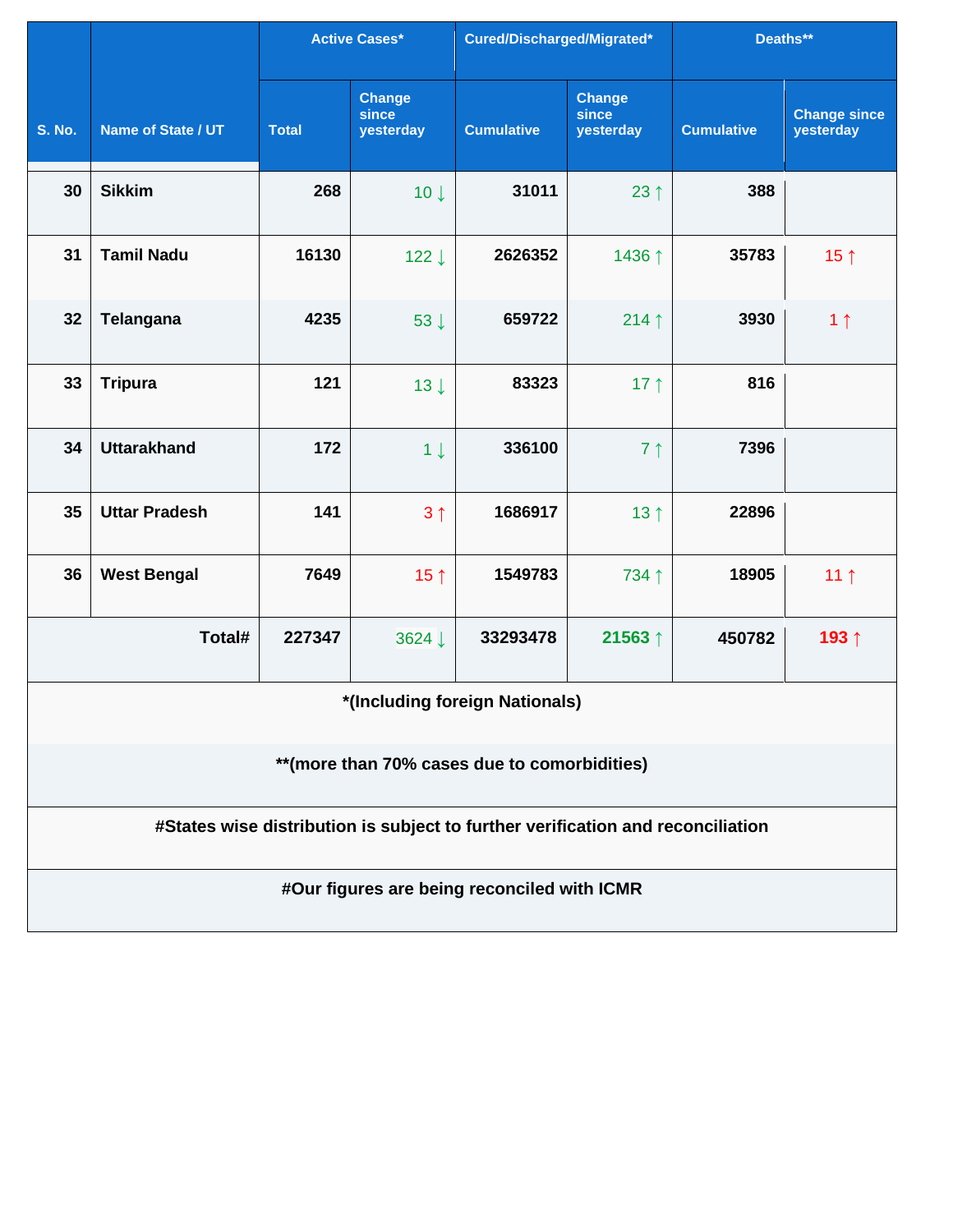## **COVID-19 State-wise Status (Accessed from the MoHFW website on October 10, 2021 at 10.27 a.m. IST)**

**[↑↓ Status change since yesterday]**

# **Covid-19 Vaccination: Total Vaccination - 94,70,10,175 (66,85,415 ↑)**

|                         |                                                              |              | <b>Active Cases*</b>                | Cured/Discharged/Migrated* |                                     | Deaths**                |                                  |
|-------------------------|--------------------------------------------------------------|--------------|-------------------------------------|----------------------------|-------------------------------------|-------------------------|----------------------------------|
| <b>S. No.</b>           | Name of State / UT                                           | <b>Total</b> | <b>Change</b><br>since<br>yesterday | <b>Cumulative</b>          | <b>Change</b><br>since<br>yesterday | <b>Cumulative</b>       | <b>Change since</b><br>yesterday |
| $\mathbf 1$             | Andaman and<br><b>Nicobar Islands</b>                        | 11           | 1 <sub>1</sub>                      | 7492                       | 2 <sub>1</sub>                      | 129                     |                                  |
| $\overline{2}$          | <b>Andhra Pradesh</b>                                        | 8134         | 176↓                                | 2034244                    | 797 1                               | 14250                   | 8 <sup>†</sup>                   |
| $\mathbf{3}$            | <b>Arunachal Pradesh</b>                                     | 285          | 104↓                                | 54316                      | 120 1                               | 280                     |                                  |
| $\overline{\mathbf{4}}$ | Assam                                                        | 4037         | $77 \downarrow$                     | 594851                     | 345 ↑                               | 5921                    | 5 <sup>†</sup>                   |
| 5                       | <b>Bihar</b>                                                 | 37           | 3 <sub>1</sub>                      | 716289                     | 1 <sub>1</sub>                      | 9661                    |                                  |
| $6\phantom{1}$          | Chandigarh                                                   | 42           | $1 \downarrow$                      | 64415                      | 5 <sup>†</sup>                      | 820                     |                                  |
| $\overline{7}$          | Chhattisgarh                                                 | 215          | 4 <sub>1</sub>                      | 991726                     | $21 \uparrow$                       | 13570                   | 1 <sub>1</sub>                   |
| 8                       | <b>Dadra and Nagar</b><br><b>Haveli and Daman</b><br>and Diu | $\mathbf{2}$ |                                     | 10666                      |                                     | $\overline{\mathbf{4}}$ |                                  |
| $\boldsymbol{9}$        | <b>Delhi</b>                                                 | 377          | 22 $\downarrow$                     | 1413701                    | $52 \uparrow$                       | 25088                   |                                  |
| 10                      | Goa                                                          | 733          | 15 $\downarrow$                     | 172981                     | 74 1                                | 3326                    | 1 <sub>1</sub>                   |
| 11                      | Gujarat                                                      | 182          | $6 \uparrow$                        | 815855                     | 17 $\uparrow$                       | 10086                   | 1 <sub>1</sub>                   |
| 12                      | Haryana                                                      | 281          | $2 \uparrow$                        | 760828                     | 7 <sup>1</sup>                      | 9875                    |                                  |
| 13                      | <b>Himachal Pradesh</b>                                      | 1371         | $31 \downarrow$                     | 215322                     | 166 1                               | 3699                    | $3 \uparrow$                     |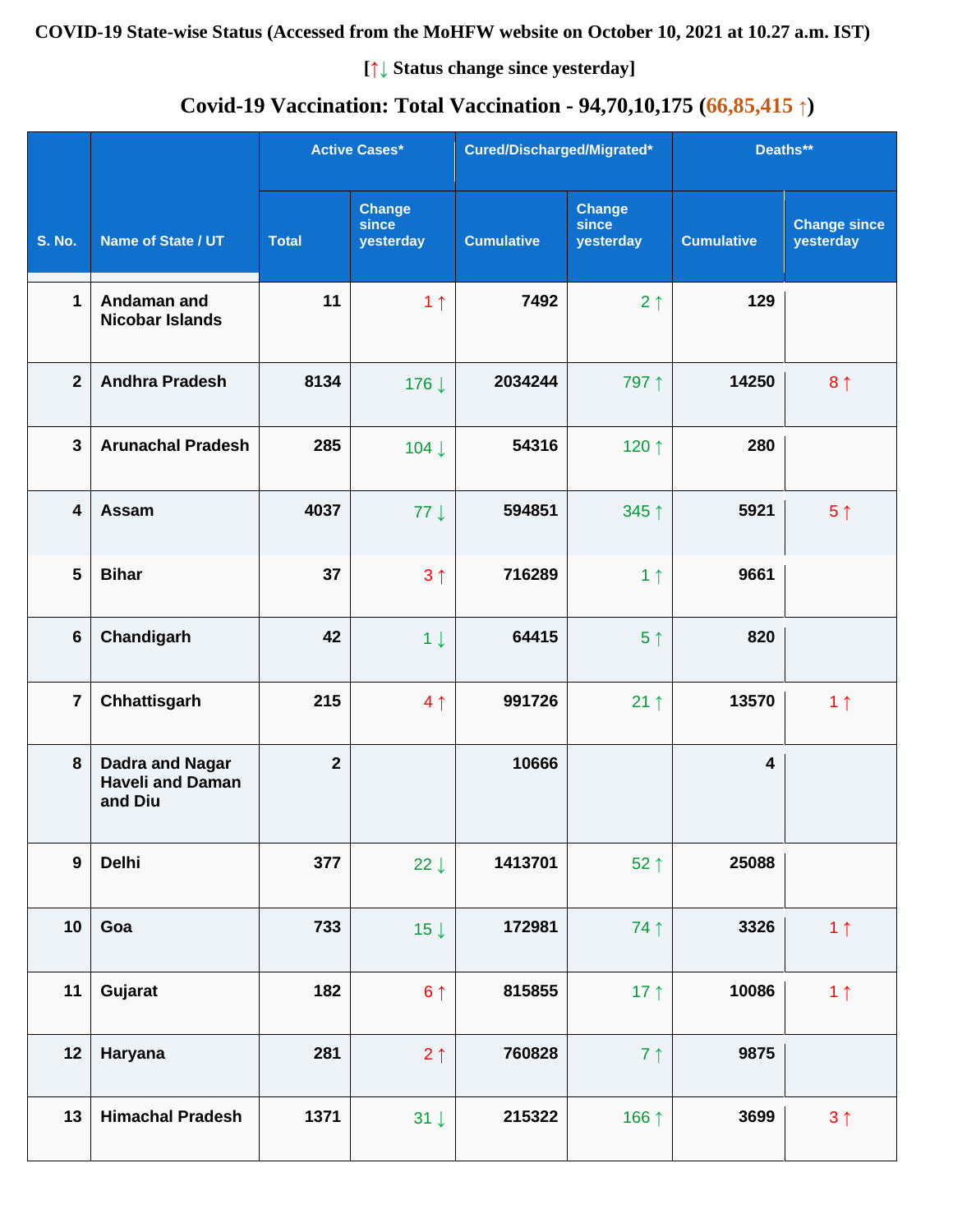|                 |                             |              | <b>Active Cases*</b>                | Cured/Discharged/Migrated* |                                     | Deaths**          |                                  |
|-----------------|-----------------------------|--------------|-------------------------------------|----------------------------|-------------------------------------|-------------------|----------------------------------|
| <b>S. No.</b>   | Name of State / UT          | <b>Total</b> | <b>Change</b><br>since<br>yesterday | <b>Cumulative</b>          | <b>Change</b><br>since<br>yesterday | <b>Cumulative</b> | <b>Change since</b><br>yesterday |
| 14              | Jammu and<br><b>Kashmir</b> | 1100         | 1 <sub>1</sub>                      | 324908                     | $81 \uparrow$                       | 4426              |                                  |
| 15              | <b>Jharkhand</b>            | 108          | $4 \downarrow$                      | 343100                     | 13 $\uparrow$                       | 5135              |                                  |
| 16              | <b>Karnataka</b>            | 10424        | 1013↓                               | 2932322                    | 1455↑                               | 37875             | $9 \uparrow$                     |
| 17              | <b>Kerala</b>               | 113725       | 3512↓                               | 4644211                    | 12881↑                              | 26173             | 101↑                             |
| 18              | Ladakh                      | 55           | 5 <sup>1</sup>                      | 20586                      | 6 <sup>1</sup>                      | 208               |                                  |
| 19              | Lakshadweep                 | $\mathbf{3}$ |                                     | 10311                      | 1 <sub>1</sub>                      | 51                |                                  |
| 20              | <b>Madhya Pradesh</b>       | 107          | $4 \downarrow$                      | 781984                     | 11 <sup>†</sup>                     | 10523             | 1 <sub>1</sub>                   |
| 21              | <b>Maharashtra</b>          | 36600        | $4 \downarrow$                      | 6399464                    | 2446↑                               | 139514            | 44↑                              |
| 22 <sub>2</sub> | <b>Manipur</b>              | 1716         | $33 \uparrow$                       | 118255                     | 114 $\uparrow$                      | 1882              |                                  |
| 23              | Meghalaya                   | 1223         | 103↓                                | 79724                      | 182 1                               | 1417              | $2 \uparrow$                     |
| 24              | <b>Mizoram</b>              | 15635        | 322 $\downarrow$                    | 89847                      | 1489↑                               | 347               | $3 \uparrow$                     |
| 25              | <b>Nagaland</b>             | 277          | $12 \downarrow$                     | 30493                      | 41 ↑                                | 671               | 2 <sub>1</sub>                   |
| 26              | Odisha                      | 4491         | 75 $\downarrow$                     | 1018311                    | 597 1                               | 8242              | 4 <sub>1</sub>                   |
| 27              | <b>Puducherry</b>           | 637          | $9 \downarrow$                      | 124494                     | $92 \uparrow$                       | 1846              | 1 <sub>1</sub>                   |
| 28              | Punjab                      | 231          | $5 \downarrow$                      | 585089                     | $33 \uparrow$                       | 16529             |                                  |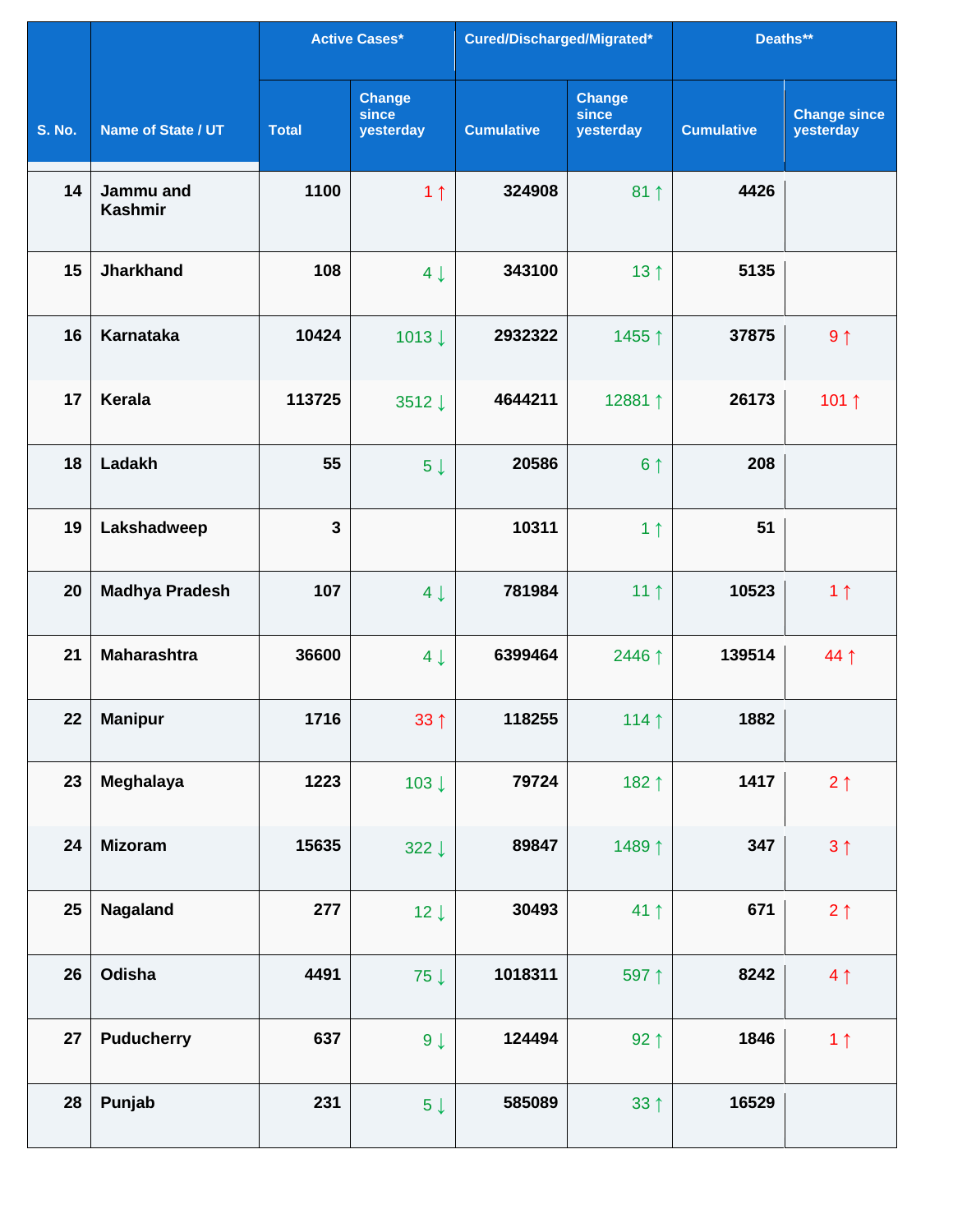|                                                                                 |                                |              | <b>Active Cases*</b>                | Cured/Discharged/Migrated*                  |                                     | Deaths**          |                                  |  |  |  |
|---------------------------------------------------------------------------------|--------------------------------|--------------|-------------------------------------|---------------------------------------------|-------------------------------------|-------------------|----------------------------------|--|--|--|
| <b>S. No.</b>                                                                   | Name of State / UT             | <b>Total</b> | <b>Change</b><br>since<br>yesterday | <b>Cumulative</b>                           | <b>Change</b><br>since<br>yesterday | <b>Cumulative</b> | <b>Change since</b><br>yesterday |  |  |  |
| 29                                                                              | Rajasthan                      | 35           | $3 \downarrow$                      | 945366                                      | 4 <sub>1</sub>                      | 8954              |                                  |  |  |  |
| 30                                                                              | <b>Sikkim</b>                  | 278          | 48 J                                | 30988                                       | 66 ↑                                | 388               |                                  |  |  |  |
| 31                                                                              | <b>Tamil Nadu</b>              | 16252        | 127↓                                | 2624916                                     | 1457 ↑                              | 35768             | 14 $\uparrow$                    |  |  |  |
| 32                                                                              | Telangana                      | 4288         | 57 $\downarrow$                     | 659508                                      | 245 ↑                               | 3929              | $2 \uparrow$                     |  |  |  |
| 33                                                                              | <b>Tripura</b>                 | 134          | $2 \downarrow$                      | 83306                                       | $21 \uparrow$                       | 816               |                                  |  |  |  |
| 34                                                                              | <b>Uttarakhand</b>             | 173          | 7 <sub>1</sub>                      | 336093                                      | 10 $\uparrow$                       | 7396              |                                  |  |  |  |
| 35                                                                              | <b>Uttar Pradesh</b>           | 138          | $7 \downarrow$                      | 1686904                                     | 17 $\uparrow$                       | 22896             |                                  |  |  |  |
| 36                                                                              | <b>West Bengal</b>             | 7634         | 9 <sub>1</sub>                      | 1549049                                     | 755↑                                | 18894             | 12 <sub>1</sub>                  |  |  |  |
|                                                                                 | Total#                         | 230971       | 5672↓                               | 33271915                                    | 23624 ↑                             | 450589            | 214 $\uparrow$                   |  |  |  |
|                                                                                 | *(Including foreign Nationals) |              |                                     |                                             |                                     |                   |                                  |  |  |  |
| ** (more than 70% cases due to comorbidities)                                   |                                |              |                                     |                                             |                                     |                   |                                  |  |  |  |
| #States wise distribution is subject to further verification and reconciliation |                                |              |                                     |                                             |                                     |                   |                                  |  |  |  |
|                                                                                 |                                |              |                                     | #Our figures are being reconciled with ICMR |                                     |                   |                                  |  |  |  |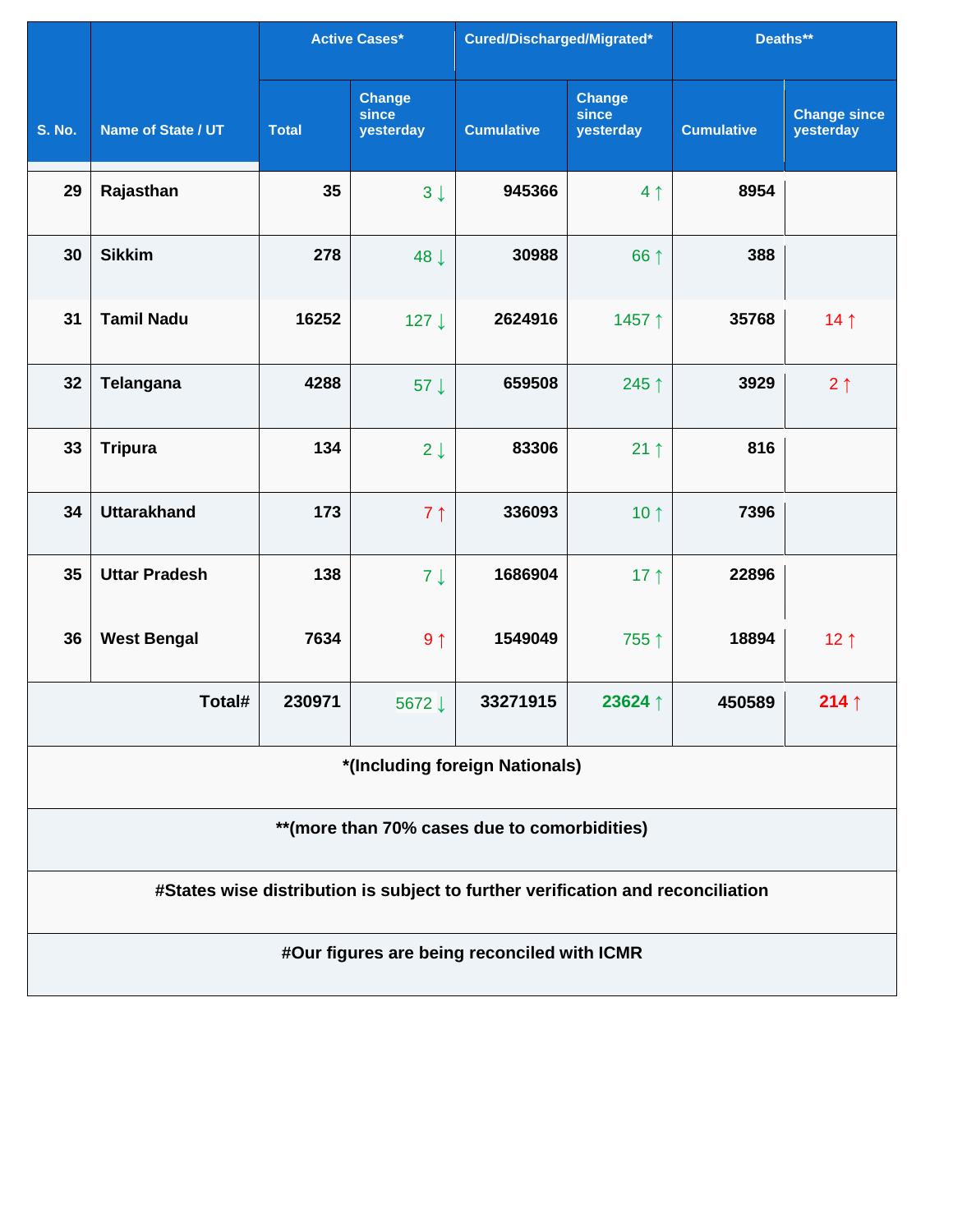## **COVID-19 State-wise Status (Accessed from the MoHFW website on October 09, 2021 at 10.34 a.m. IST)**

**[↑↓ Status change since yesterday]**

# **Covid-19 Vaccination: Total Vaccination - 93,99,15,323 (79,12,202 ↑)**

|                         |                                                              |                | <b>Active Cases*</b>                | Cured/Discharged/Migrated* |                                     | Deaths**                |                                  |
|-------------------------|--------------------------------------------------------------|----------------|-------------------------------------|----------------------------|-------------------------------------|-------------------------|----------------------------------|
| <b>S. No.</b>           | Name of State / UT                                           | <b>Total</b>   | <b>Change</b><br>since<br>yesterday | <b>Cumulative</b>          | <b>Change</b><br>since<br>yesterday | <b>Cumulative</b>       | <b>Change since</b><br>yesterday |
| $\mathbf{1}$            | Andaman and<br><b>Nicobar Islands</b>                        | 10             | $1 \downarrow$                      | 7490                       | 1 <sub>1</sub>                      | 129                     |                                  |
| $\overline{2}$          | <b>Andhra Pradesh</b>                                        | 8310           | 240 ↓                               | 2033447                    | 927 $\uparrow$                      | 14242                   | 6 <sup>1</sup>                   |
| $\mathbf{3}$            | <b>Arunachal Pradesh</b>                                     | 389            | $30 \downarrow$                     | 54196                      | $50 \uparrow$                       | 280                     | 1 <sub>1</sub>                   |
| $\overline{\mathbf{4}}$ | Assam                                                        | 4114           | $30 \downarrow$                     | 594506                     | $343 \uparrow$                      | 5916                    | 5 <sup>†</sup>                   |
| 5                       | <b>Bihar</b>                                                 | 34             | $2 \uparrow$                        | 716288                     | 2 <sub>1</sub>                      | 9661                    |                                  |
| $6\phantom{1}$          | Chandigarh                                                   | 43             | 3 <sub>1</sub>                      | 64410                      | $2 \uparrow$                        | 820                     |                                  |
| $\overline{7}$          | Chhattisgarh                                                 | 211            | $4 \downarrow$                      | 991705                     | 24 $\uparrow$                       | 13569                   | 1 <sub>1</sub>                   |
| 8                       | <b>Dadra and Nagar</b><br><b>Haveli and Daman</b><br>and Diu | $\overline{2}$ |                                     | 10666                      |                                     | $\overline{\mathbf{4}}$ |                                  |
| $\boldsymbol{9}$        | <b>Delhi</b>                                                 | 399            | 16 $\uparrow$                       | 1413649                    | 23 $\uparrow$                       | 25088                   |                                  |
| 10                      | Goa                                                          | 748            | $31 \downarrow$                     | 172907                     | $85$ ↑                              | 3325                    | $2 \uparrow$                     |
| 11                      | Gujarat                                                      | 176            | $3\downarrow$                       | 815838                     | 22 $\uparrow$                       | 10085                   |                                  |
| 12                      | Haryana                                                      | 279            | $6 \uparrow$                        | 760821                     | 8 <sup>†</sup>                      | 9875                    |                                  |
| 13                      | <b>Himachal Pradesh</b>                                      | 1402           | $2 \downarrow$                      | 215156                     | 193 1                               | 3696                    | $2 \uparrow$                     |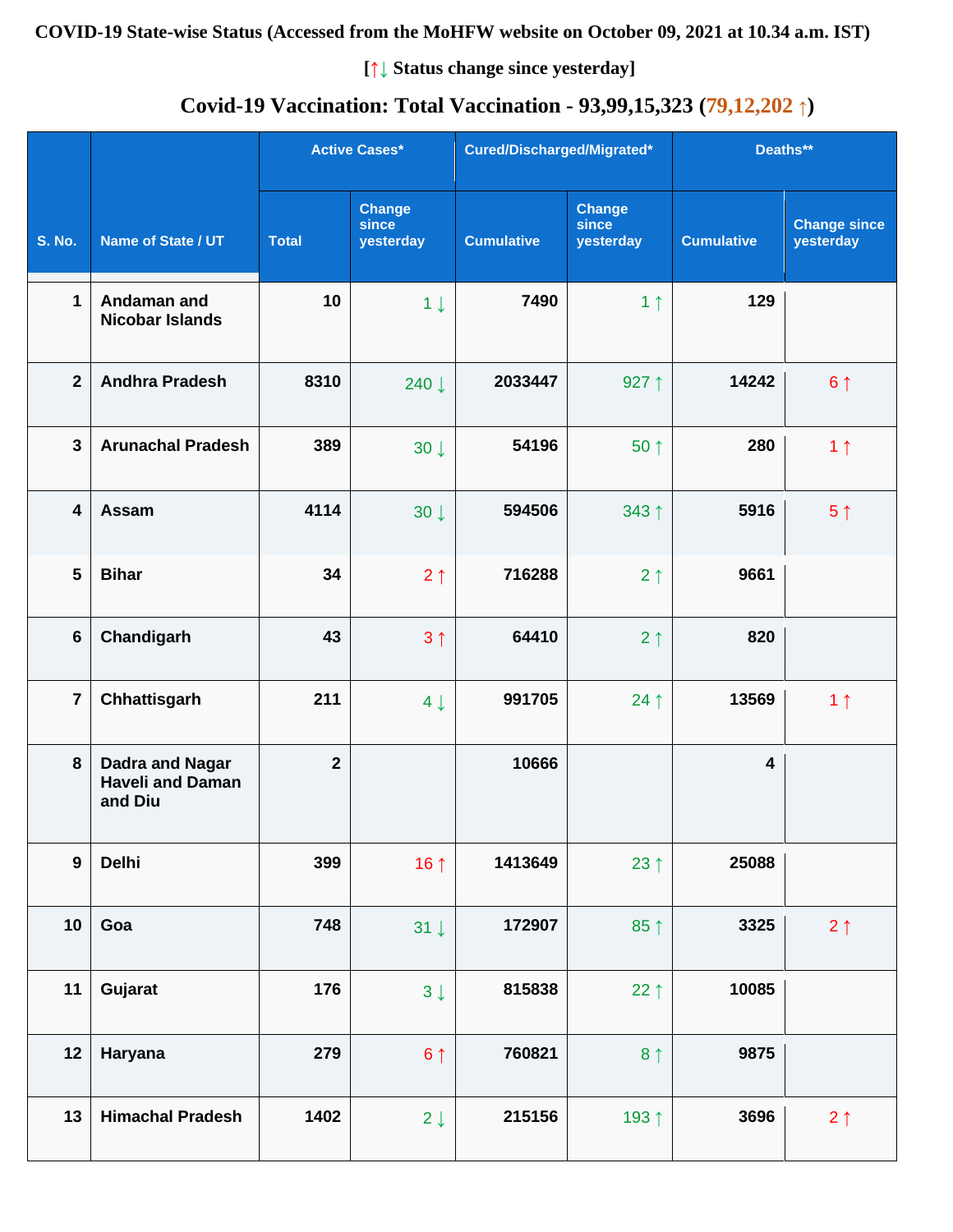|               |                             |              | <b>Active Cases*</b>                | Cured/Discharged/Migrated* |                                     | Deaths**          |                                  |
|---------------|-----------------------------|--------------|-------------------------------------|----------------------------|-------------------------------------|-------------------|----------------------------------|
| <b>S. No.</b> | Name of State / UT          | <b>Total</b> | <b>Change</b><br>since<br>yesterday | <b>Cumulative</b>          | <b>Change</b><br>since<br>yesterday | <b>Cumulative</b> | <b>Change since</b><br>yesterday |
| 14            | Jammu and<br><b>Kashmir</b> | 1099         | 9 <sub>1</sub>                      | 324827                     | $91 \uparrow$                       | 4426              |                                  |
| 15            | <b>Jharkhand</b>            | 112          | 11 $\uparrow$                       | 343087                     | 9 <sub>1</sub>                      | 5135              |                                  |
| 16            | <b>Karnataka</b>            | 11437        | $211 \downarrow$                    | 2930867                    | 603↑                                | 37866             | 5 <sup>†</sup>                   |
| 17            | Kerala                      | 117237       | 2098↓                               | 4631330                    | 12922↑                              | 26072             | 120 ↑                            |
| 18            | Ladakh                      | 60           | 3 <sub>1</sub>                      | 20580                      | 2 <sub>1</sub>                      | 208               |                                  |
| 19            | Lakshadweep                 | $\mathbf{3}$ |                                     | 10310                      |                                     | 51                |                                  |
| 20            | <b>Madhya Pradesh</b>       | 111          | $3 \downarrow$                      | 781973                     | 9 <sub>1</sub>                      | 10522             |                                  |
| 21            | <b>Maharashtra</b>          | 36604        | 382↓                                | 6397018                    | 2943↑                               | 139470            | 59 1                             |
| 22            | <b>Manipur</b>              | 1683         | 69↓                                 | 118141                     | 191↑                                | 1882              | $6 \uparrow$                     |
| 23            | Meghalaya                   | 1326         | 45 ↑                                | 79542                      | 74 1                                | 1415              | $2 \uparrow$                     |
| 24            | <b>Mizoram</b>              | 15957        | 262 $\downarrow$                    | 88358                      | 1210↑                               | 344               | $2 \uparrow$                     |
| 25            | Nagaland                    | 289          | 24 $\downarrow$                     | 30452                      | $36 \uparrow$                       | 669               | 1 <sub>1</sub>                   |
| 26            | Odisha                      | 4566         | 78 ↓                                | 1017714                    | 598 1                               | 8238              | 4 <sub>1</sub>                   |
| 27            | <b>Puducherry</b>           | 646          | $9 \downarrow$                      | 124402                     | 95 $\uparrow$                       | 1845              | 1 <sub>1</sub>                   |
| 28            | Punjab                      | 236          | 23 $\downarrow$                     | 585056                     | 36 ↑                                | 16529             | $3 \uparrow$                     |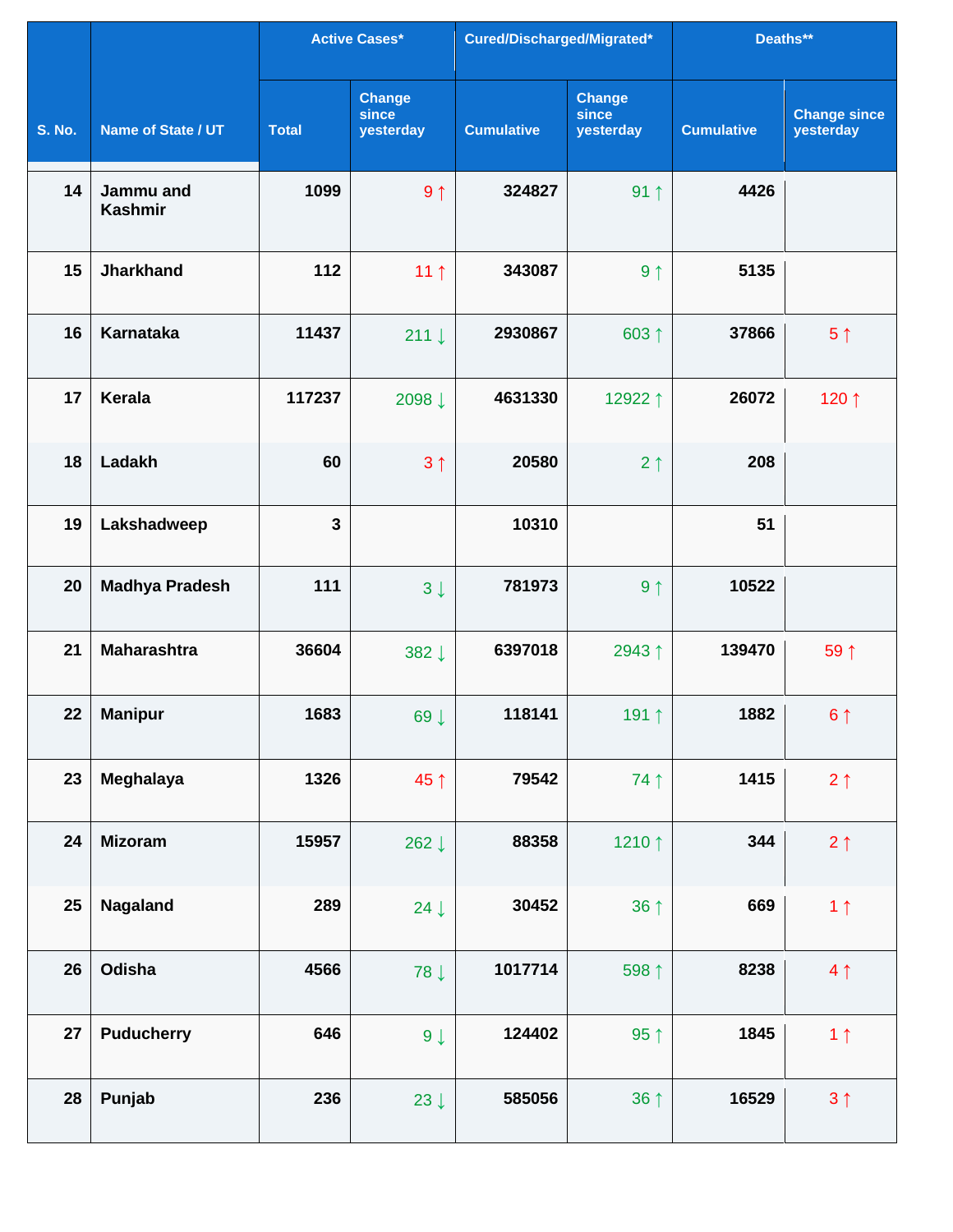|                                                                                 |                                |              | <b>Active Cases*</b>                | Cured/Discharged/Migrated*                  |                                     | Deaths**          |                                  |  |  |  |
|---------------------------------------------------------------------------------|--------------------------------|--------------|-------------------------------------|---------------------------------------------|-------------------------------------|-------------------|----------------------------------|--|--|--|
| <b>S. No.</b>                                                                   | Name of State / UT             | <b>Total</b> | <b>Change</b><br>since<br>yesterday | <b>Cumulative</b>                           | <b>Change</b><br>since<br>yesterday | <b>Cumulative</b> | <b>Change since</b><br>yesterday |  |  |  |
| 29                                                                              | Rajasthan                      | 38           | $7 \downarrow$                      | 945362                                      | 12 $\uparrow$                       | 8954              |                                  |  |  |  |
| 30                                                                              | <b>Sikkim</b>                  | 326          | 41 $\downarrow$                     | 30922                                       | 74 1                                | 388               |                                  |  |  |  |
| 31                                                                              | <b>Tamil Nadu</b>              | 16379        | 134↓                                | 2623459                                     | 1473↑                               | 35754             | $20 \uparrow$                    |  |  |  |
| 32                                                                              | Telangana                      | 4345         | $20 \downarrow$                     | 659263                                      | 220 ↑                               | 3927              | 1 <sub>1</sub>                   |  |  |  |
| 33                                                                              | <b>Tripura</b>                 | 136          | $6 \downarrow$                      | 83285                                       | 19 1                                | 816               | 1 <sub>1</sub>                   |  |  |  |
| 34                                                                              | <b>Uttarakhand</b>             | 166          | 10 $\uparrow$                       | 336083                                      | 9 <sub>1</sub>                      | 7396              |                                  |  |  |  |
| 35                                                                              | <b>Uttar Pradesh</b>           | 145          | $7 \downarrow$                      | 1686887                                     | 18 $\uparrow$                       | 22896             |                                  |  |  |  |
| 36                                                                              | <b>West Bengal</b>             | 7625         | $32 \uparrow$                       | 1548294                                     | 746 ↑                               | 18882             | 6 <sup>1</sup>                   |  |  |  |
|                                                                                 | Total#                         | 236643       | 3578↓                               | 33248291                                    | 23070 ↑                             | 450375            | 248 $\uparrow$                   |  |  |  |
|                                                                                 | *(Including foreign Nationals) |              |                                     |                                             |                                     |                   |                                  |  |  |  |
| ** (more than 70% cases due to comorbidities)                                   |                                |              |                                     |                                             |                                     |                   |                                  |  |  |  |
| #States wise distribution is subject to further verification and reconciliation |                                |              |                                     |                                             |                                     |                   |                                  |  |  |  |
|                                                                                 |                                |              |                                     | #Our figures are being reconciled with ICMR |                                     |                   |                                  |  |  |  |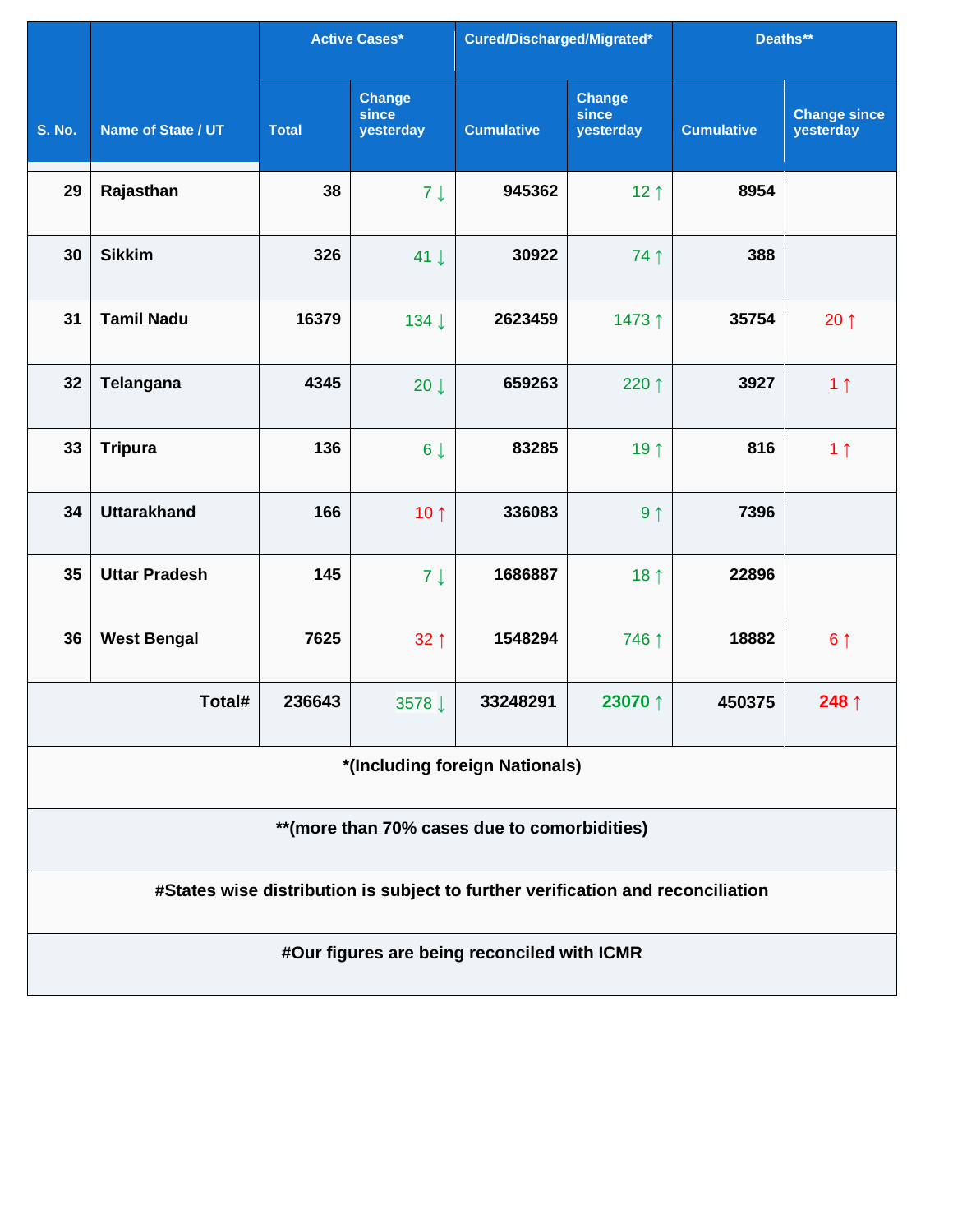**[↑↓ Status change since yesterday]**

# **Covid-19 Vaccination: Total Vaccination - 93,17,17,191 (50,17,753 ↑)**

|                |                                                              |                | <b>Active Cases*</b>                | Cured/Discharged/Migrated* |                                     | Deaths**                |                                  |
|----------------|--------------------------------------------------------------|----------------|-------------------------------------|----------------------------|-------------------------------------|-------------------------|----------------------------------|
| <b>S. No.</b>  | Name of State / UT                                           | <b>Total</b>   | <b>Change</b><br>since<br>yesterday | <b>Cumulative</b>          | <b>Change</b><br>since<br>yesterday | <b>Cumulative</b>       | <b>Change since</b><br>yesterday |
| 1              | Andaman and<br><b>Nicobar Islands</b>                        | 11             | 1 <sub>1</sub>                      | 7489                       | 1 <sub>1</sub>                      | 129                     |                                  |
| $\mathbf{2}$   | <b>Andhra Pradesh</b>                                        | 8550           | 204 $\downarrow$                    | 2032520                    | 839 1                               | 14236                   | 8 <sup>1</sup>                   |
| $\mathbf{3}$   | <b>Arunachal Pradesh</b>                                     | 419            | $6 \downarrow$                      | 54146                      | 38 <sup>†</sup>                     | 279                     |                                  |
| 4              | Assam                                                        | 4144           | 101 $\downarrow$                    | 594163                     | 388 ↑                               | 5911                    | 8 <sup>1</sup>                   |
| 5              | <b>Bihar</b>                                                 | 32             | 3 <sub>1</sub>                      | 716286                     | 1 <sub>1</sub>                      | 9661                    |                                  |
| 6              | Chandigarh                                                   | 40             | $1 \downarrow$                      | 64408                      | 17 $\uparrow$                       | 820                     |                                  |
| $\overline{7}$ | Chhattisgarh                                                 | 215            | 5 <sup>†</sup>                      | 991681                     | 19 $\uparrow$                       | 13568                   |                                  |
| 8              | <b>Dadra and Nagar</b><br><b>Haveli and Daman</b><br>and Diu | $\overline{2}$ |                                     | 10666                      |                                     | $\overline{\mathbf{4}}$ |                                  |
| $\mathbf{9}$   | <b>Delhi</b>                                                 | 383            | 29 $\uparrow$                       | 1413626                    | 15 <sup>†</sup>                     | 25088                   |                                  |
| 10             | Goa                                                          | 779            | 7 <sup>1</sup>                      | 172822                     | $52 \uparrow$                       | 3323                    | 1 <sub>1</sub>                   |
| 11             | Gujarat                                                      | 179            | $3 \downarrow$                      | 815816                     | 22 $\uparrow$                       | 10085                   | 1 <sub>1</sub>                   |
| 12             | Haryana                                                      | 273            |                                     | 760813                     | $12 \uparrow$                       | 9875                    |                                  |
| 13             | <b>Himachal Pradesh</b>                                      | 1404           | $73 \downarrow$                     | 214963                     | 211 $\uparrow$                      | 3694                    | 4 <sub>1</sub>                   |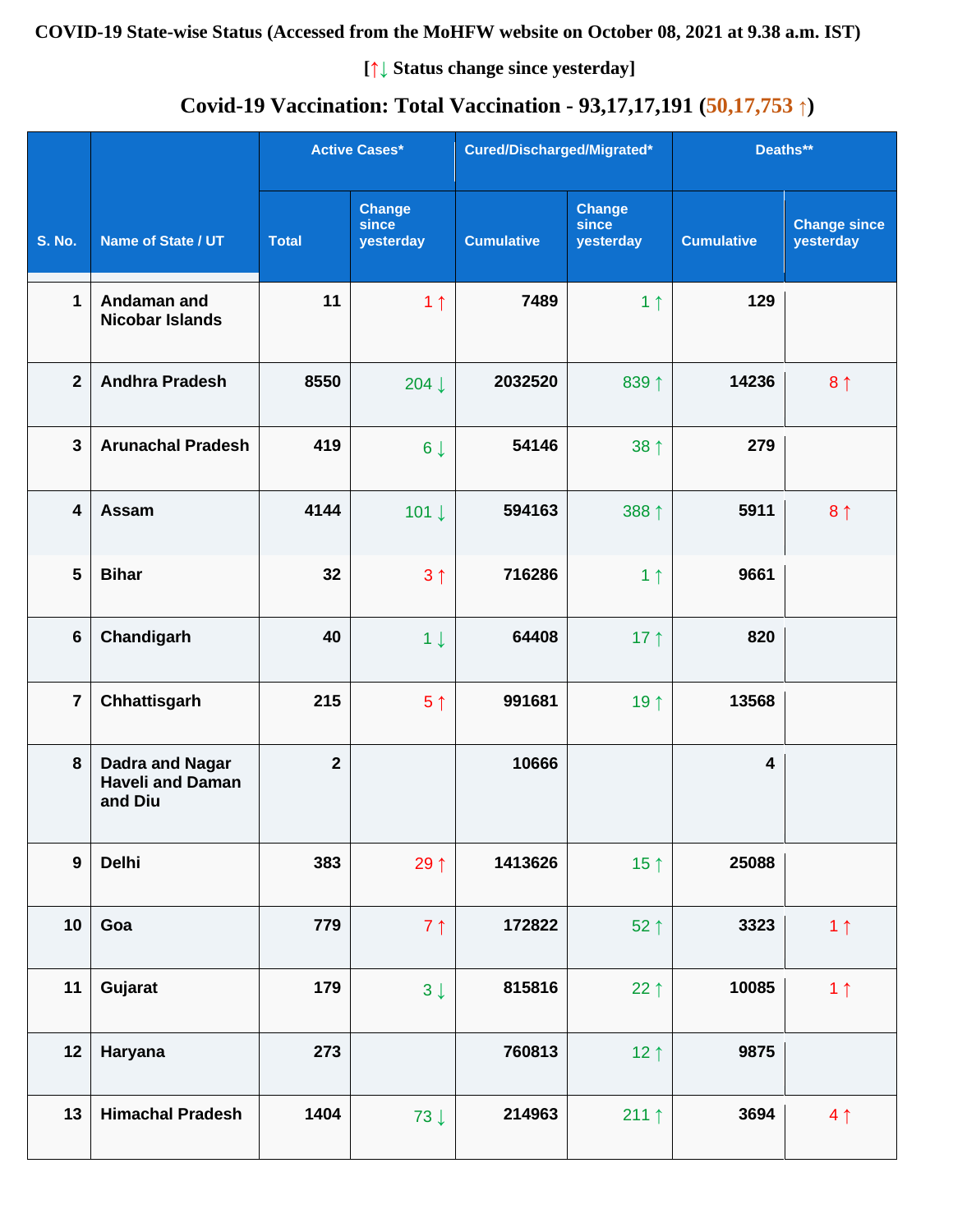|               |                             |              | Active Cases*                       | Cured/Discharged/Migrated* |                                     | Deaths**          |                                  |
|---------------|-----------------------------|--------------|-------------------------------------|----------------------------|-------------------------------------|-------------------|----------------------------------|
| <b>S. No.</b> | Name of State / UT          | <b>Total</b> | <b>Change</b><br>since<br>yesterday | <b>Cumulative</b>          | <b>Change</b><br>since<br>yesterday | <b>Cumulative</b> | <b>Change since</b><br>yesterday |
| 14            | Jammu and<br><b>Kashmir</b> | 1090         | $25 \uparrow$                       | 324736                     | 109↑                                | 4426              |                                  |
| 15            | <b>Jharkhand</b>            | 101          | 18 $\uparrow$                       | 343078                     | 9 <sub>1</sub>                      | 5135              |                                  |
| 16            | <b>Karnataka</b>            | 11648        | 200↓                                | 2930264                    | 635↑                                | 37861             | 7 <sub>1</sub>                   |
| 17            | <b>Kerala</b>               | 119335       | 3661 ↓                              | 4618408                    | 15808 ↑                             | 25952             | 141↑                             |
| 18            | Ladakh                      | 57           | 8 <sub>1</sub>                      | 20578                      | 4 <sub>1</sub>                      | 208               |                                  |
| 19            | Lakshadweep                 | $\mathbf{3}$ |                                     | 10310                      |                                     | 51                |                                  |
| 20            | <b>Madhya Pradesh</b>       | 114          | $7 \downarrow$                      | 781964                     | 11 $\uparrow$                       | 10522             |                                  |
| 21            | <b>Maharashtra</b>          | 36986        | 219↑                                | 6394075                    | 2413↑                               | 139411            | 49 ↑                             |
| 22            | <b>Manipur</b>              | 1752         | 25 $\downarrow$                     | 117950                     | 140 ↑                               | 1876              | 1 <sub>1</sub>                   |
| 23            | Meghalaya                   | 1281         | 29 $\downarrow$                     | 79468                      | 122 $\uparrow$                      | 1413              | 1 <sub>1</sub>                   |
| 24            | <b>Mizoram</b>              | 16219        | 144↑                                | 87148                      | 935 $\uparrow$                      | 342               | 1 <sub>1</sub>                   |
| 25            | Nagaland                    | 313          | 2 <sub>1</sub>                      | 30416                      | $21 \uparrow$                       | 668               | 1 <sub>1</sub>                   |
| 26            | Odisha                      | 4644         | 53 ↑                                | 1017116                    | 522↑                                | 8234              | $7 \uparrow$                     |
| 27            | <b>Puducherry</b>           | 655          | 16 $\uparrow$                       | 124307                     | 48 1                                | 1844              |                                  |
| 28            | Punjab                      | 259          | $5\downarrow$                       | 585020                     | 28 $\uparrow$                       | 16526             |                                  |
| 29            | Rajasthan                   | 45           | $4 \downarrow$                      | 945350                     | 6 <sup>1</sup>                      | 8954              |                                  |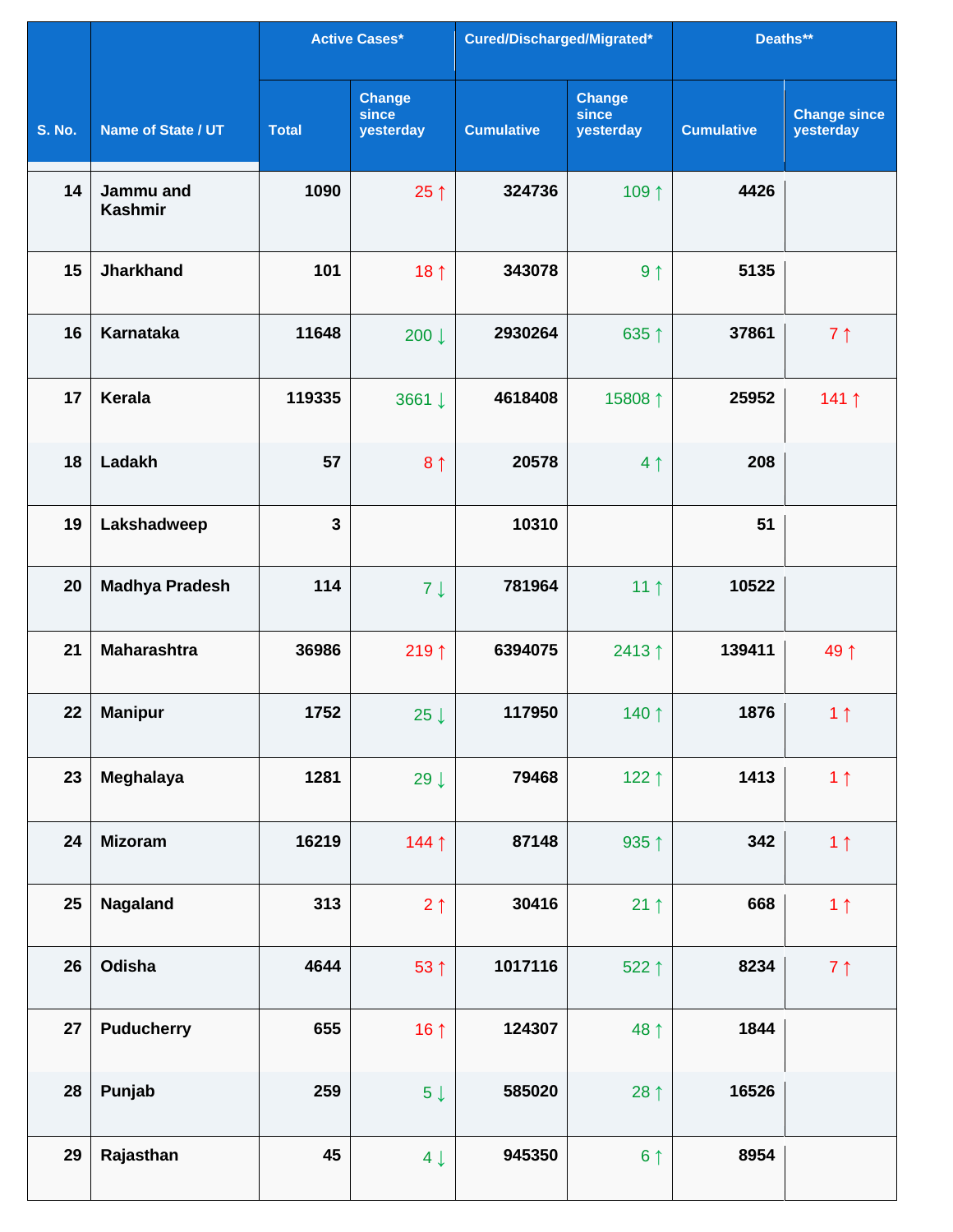|                                                                                 |                      |              | <b>Active Cases*</b>                | Cured/Discharged/Migrated*                  |                                     | Deaths**          |                                  |  |  |  |
|---------------------------------------------------------------------------------|----------------------|--------------|-------------------------------------|---------------------------------------------|-------------------------------------|-------------------|----------------------------------|--|--|--|
| <b>S. No.</b>                                                                   | Name of State / UT   | <b>Total</b> | <b>Change</b><br>since<br>yesterday | <b>Cumulative</b>                           | <b>Change</b><br>since<br>yesterday | <b>Cumulative</b> | <b>Change since</b><br>yesterday |  |  |  |
| 30                                                                              | <b>Sikkim</b>        | 367          | 16 <sup>1</sup>                     | 30848                                       | 34 1                                | 388               |                                  |  |  |  |
| 31                                                                              | <b>Tamil Nadu</b>    | 16513        | 124↓                                | 2621986                                     | 1487↑                               | 35734             | $27 \uparrow$                    |  |  |  |
| 32                                                                              | Telangana            | 4365         | $41 \downarrow$                     | 659043                                      | 216↑                                | 3926              | 1 <sub>1</sub>                   |  |  |  |
| 33                                                                              | <b>Tripura</b>       | 142          | $5 \downarrow$                      | 83266                                       | 17 $\uparrow$                       | 815               |                                  |  |  |  |
| 34                                                                              | <b>Uttarakhand</b>   | 156          | $7 \downarrow$                      | 336074                                      | 15 $\uparrow$                       | 7396              |                                  |  |  |  |
| 35                                                                              | <b>Uttar Pradesh</b> | 152          | 3 <sub>1</sub>                      | 1686869                                     | $12 \uparrow$                       | 22896             |                                  |  |  |  |
| 36                                                                              | <b>West Bengal</b>   | 7593         | 2 <sub>1</sub>                      | 1547548                                     | 756 ↑                               | 18876             | 13 <sub>1</sub>                  |  |  |  |
|                                                                                 | Total#               | 240221       | 3977 ↓                              | 33225221                                    | 24963↑                              | 450127            | 271 $\uparrow$                   |  |  |  |
| *(Including foreign Nationals)                                                  |                      |              |                                     |                                             |                                     |                   |                                  |  |  |  |
| ** (more than 70% cases due to comorbidities)                                   |                      |              |                                     |                                             |                                     |                   |                                  |  |  |  |
| #States wise distribution is subject to further verification and reconciliation |                      |              |                                     |                                             |                                     |                   |                                  |  |  |  |
|                                                                                 |                      |              |                                     | #Our figures are being reconciled with ICMR |                                     |                   |                                  |  |  |  |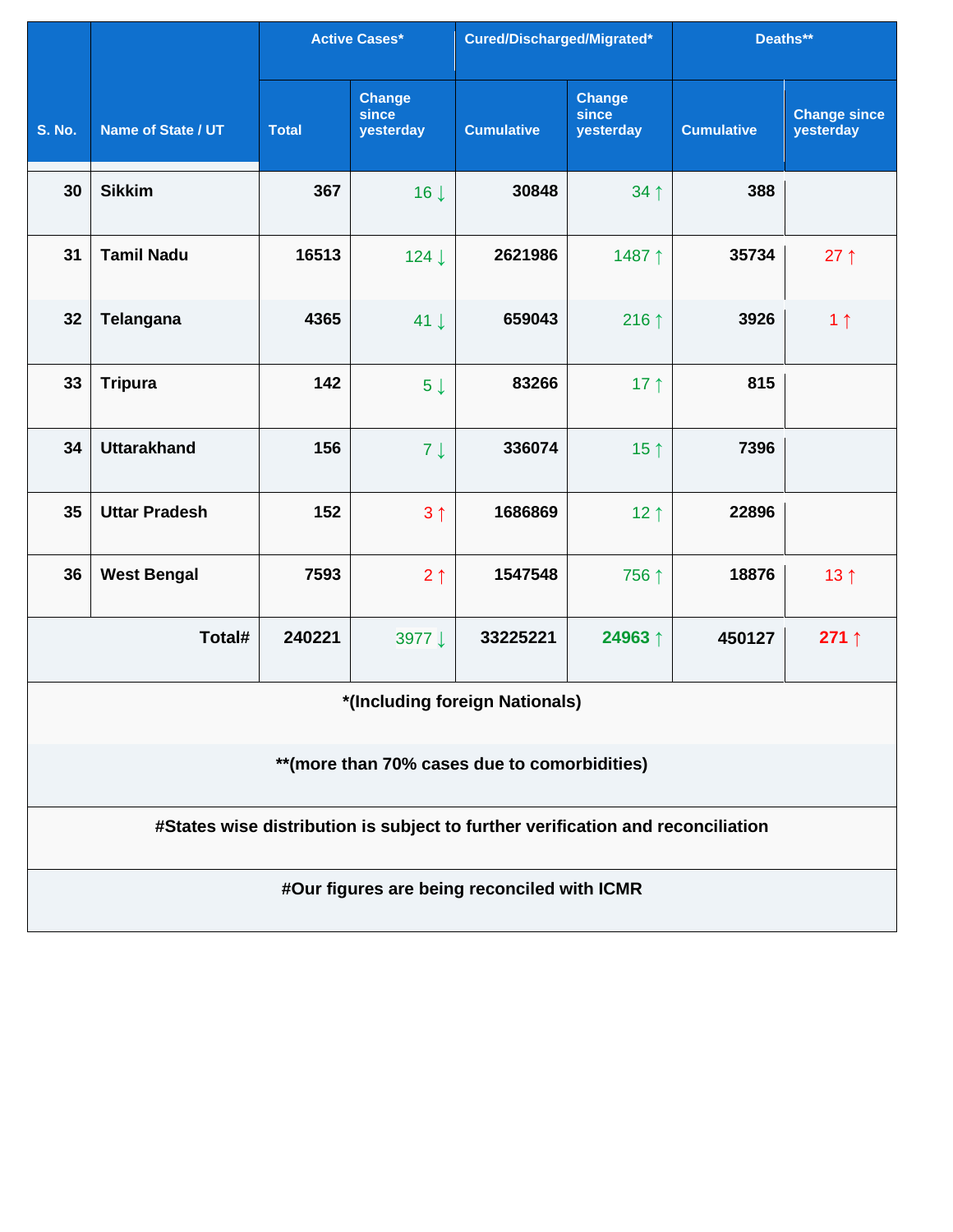**[↑↓ Status change since yesterday]**

## **Covid-19 Vaccination: Total Vaccination - 92,63,68,608 (43,09,525 ↑)**

|                  |                                                              |              | <b>Active Cases*</b>                | Cured/Discharged/Migrated* |                                     | Deaths**          |                                  |
|------------------|--------------------------------------------------------------|--------------|-------------------------------------|----------------------------|-------------------------------------|-------------------|----------------------------------|
| <b>S. No.</b>    | Name of State / UT                                           | <b>Total</b> | <b>Change</b><br>since<br>yesterday | <b>Cumulative</b>          | <b>Change</b><br>since<br>yesterday | <b>Cumulative</b> | <b>Change since</b><br>yesterday |
| $\mathbf 1$      | Andaman and<br><b>Nicobar Islands</b>                        | 10           | 1 <sub>1</sub>                      | 7488                       |                                     | 129               |                                  |
| $\overline{2}$   | <b>Andhra Pradesh</b>                                        | 8754         | 387↓                                | 2031681                    | 1178 1                              | 14228             | $9 \uparrow$                     |
| $\mathbf{3}$     | <b>Arunachal Pradesh</b>                                     | 425          | 11 <sub>1</sub>                     | 54108                      | 28 $\uparrow$                       | 279               | $2 \uparrow$                     |
| $\boldsymbol{4}$ | Assam                                                        | 4245         | 173↓                                | 593775                     | 467↑                                | 5903              | $6 \uparrow$                     |
| 5                | <b>Bihar</b>                                                 | 29           |                                     | 716285                     | 2 <sub>1</sub>                      | 9661              |                                  |
| $6\phantom{1}$   | Chandigarh                                                   | 41           | 3 <sub>1</sub>                      | 64391                      | 2 <sub>1</sub>                      | 820               |                                  |
| $\overline{7}$   | Chhattisgarh                                                 | 210          | 10 <sup>1</sup>                     | 991662                     | 25 $\uparrow$                       | 13568             |                                  |
| 8                | <b>Dadra and Nagar</b><br><b>Haveli and Daman</b><br>and Diu | $\mathbf{2}$ |                                     | 10666                      |                                     | 4                 |                                  |
| $\boldsymbol{9}$ | <b>Delhi</b>                                                 | 354          | 5 <sup>†</sup>                      | 1413611                    | $21 \uparrow$                       | 25088             |                                  |
| 10               | Goa                                                          | 772          | 25 $\uparrow$                       | 172770                     | $72$ ↑                              | 3322              |                                  |
| 11               | Gujarat                                                      | 182          | $2 \uparrow$                        | 815794                     | 18 <sup>†</sup>                     | 10084             | 1 <sub>1</sub>                   |
| 12               | Haryana                                                      | 273          | $10 \downarrow$                     | 760801                     | $21 \uparrow$                       | 9875              |                                  |
| 13               | <b>Himachal Pradesh</b>                                      | 1477         | $77$ ↑                              | 214752                     | 94 1                                | 3690              | $2 \uparrow$                     |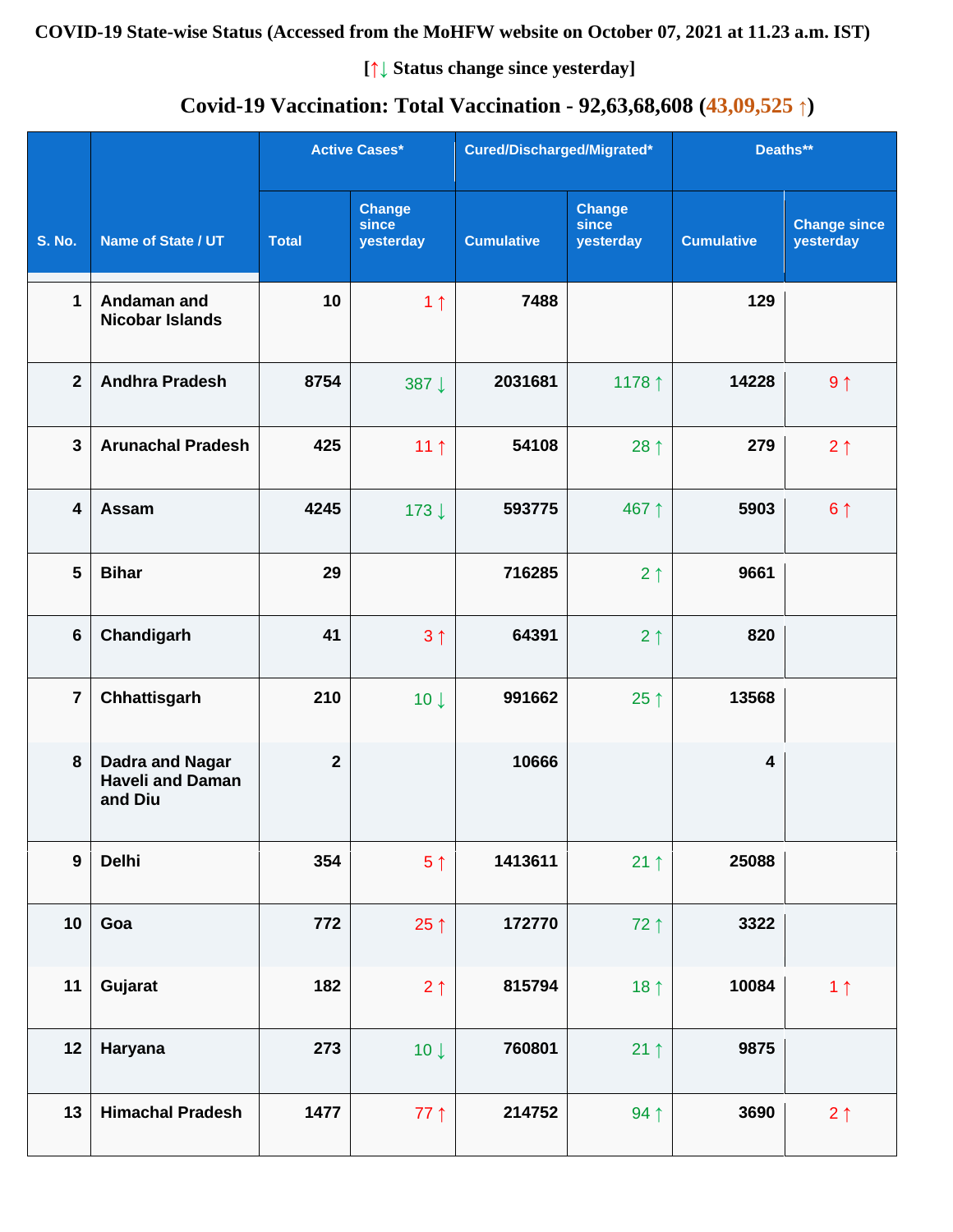|               |                             |              | <b>Active Cases*</b>                | Cured/Discharged/Migrated* |                                     | Deaths**          |                                  |
|---------------|-----------------------------|--------------|-------------------------------------|----------------------------|-------------------------------------|-------------------|----------------------------------|
| <b>S. No.</b> | Name of State / UT          | <b>Total</b> | <b>Change</b><br>since<br>yesterday | <b>Cumulative</b>          | <b>Change</b><br>since<br>yesterday | <b>Cumulative</b> | <b>Change since</b><br>yesterday |
| 14            | Jammu and<br><b>Kashmir</b> | 1065         | $9 \downarrow$                      | 324627                     | 134 1                               | 4426              | 2 <sub>1</sub>                   |
| 15            | <b>Jharkhand</b>            | 83           | $1 \downarrow$                      | 343069                     | 8 <sup>†</sup>                      | 5135              |                                  |
| 16            | <b>Karnataka</b>            | 11848        | 107↓                                | 2929629                    | 621 $\uparrow$                      | 37854             | $9 \uparrow$                     |
| 17            | <b>Kerala</b>               | 122996       | 2034 ↓                              | 4602600                    | 14516↑                              | 25811             | 134↑                             |
| 18            | Ladakh                      | 49           | $3 \downarrow$                      | 20574                      | 3 <sub>1</sub>                      | 208               | 1 <sub>1</sub>                   |
| 19            | Lakshadweep                 | $\mathbf{3}$ | 1 <sub>1</sub>                      | 10310                      |                                     | 51                |                                  |
| 20            | <b>Madhya Pradesh</b>       | 121          | $1 \downarrow$                      | 781953                     | 17 $\uparrow$                       | 10522             |                                  |
| 21            | <b>Maharashtra</b>          | 36767        | $23 \uparrow$                       | 6391662                    | 2763↑                               | 139362            | $90 \uparrow$                    |
| 22            | <b>Manipur</b>              | 1777         | 53 ↑                                | 117810                     | 102 $\uparrow$                      | 1875              | $4 \uparrow$                     |
| 23            | Meghalaya                   | 1310         | $63 \downarrow$                     | 79346                      | 173 1                               | 1412              | 3 <sub>1</sub>                   |
| 24            | <b>Mizoram</b>              | 16075        | 70 ↑                                | 86213                      | 1226 ↑                              | 341               | $6 \uparrow$                     |
| 25            | Nagaland                    | 311          | $3 \downarrow$                      | 30395                      | $33 \uparrow$                       | 667               | 1 <sub>1</sub>                   |
| 26            | Odisha                      | 4591         | 160 1                               | 1016594                    | 429↑                                | 8227              | 4 <sub>1</sub>                   |
| 27            | <b>Puducherry</b>           | 639          | $4 \downarrow$                      | 124259                     | 76 ↑                                | 1844              | 1 <sub>1</sub>                   |
| 28            | Punjab                      | 264          | 3 <sub>1</sub>                      | 584992                     | 26 $\uparrow$                       | 16526             | 1 <sub>1</sub>                   |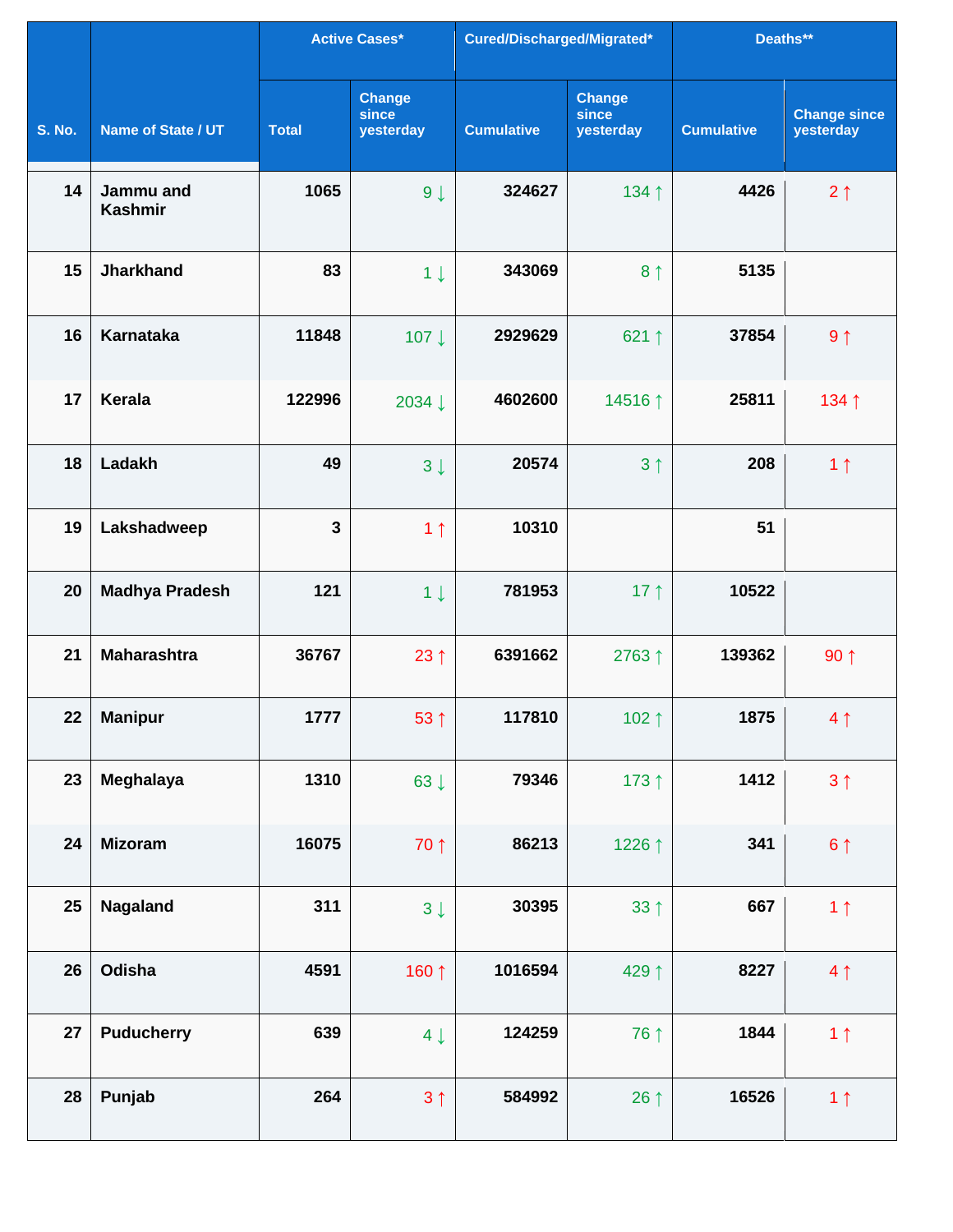|                                              |                                                                                 |              | <b>Active Cases*</b>         | Cured/Discharged/Migrated*                  |                                     | Deaths**          |                                  |  |  |  |
|----------------------------------------------|---------------------------------------------------------------------------------|--------------|------------------------------|---------------------------------------------|-------------------------------------|-------------------|----------------------------------|--|--|--|
| <b>S. No.</b>                                | Name of State / UT                                                              | <b>Total</b> | Change<br>since<br>yesterday | <b>Cumulative</b>                           | <b>Change</b><br>since<br>yesterday | <b>Cumulative</b> | <b>Change since</b><br>yesterday |  |  |  |
| 29                                           | Rajasthan                                                                       | 49           | $3 \downarrow$               | 945344                                      | 7 <sub>1</sub>                      | 8954              |                                  |  |  |  |
| 30                                           | <b>Sikkim</b>                                                                   | 383          | $38 \downarrow$              | 30814                                       | $62 \uparrow$                       | 388               |                                  |  |  |  |
| 31                                           | <b>Tamil Nadu</b>                                                               | 16637        | 112↓                         | 2620499                                     | 1519↑                               | 35707             | 25 $\uparrow$                    |  |  |  |
| 32                                           | <b>Telangana</b>                                                                | 4406         | 16 $\uparrow$                | 658827                                      | 170 ↑                               | 3925              | 1 <sub>1</sub>                   |  |  |  |
| 33                                           | <b>Tripura</b>                                                                  | 147          | $7 \downarrow$               | 83249                                       | 14 <sub>1</sub>                     | 815               |                                  |  |  |  |
| 34                                           | <b>Uttarakhand</b>                                                              | 163          | 14 <sub>1</sub>              | 336059                                      | 7 <sup>1</sup>                      | 7396              | 1 <sub>1</sub>                   |  |  |  |
| 35                                           | <b>Uttar Pradesh</b>                                                            | 149          | $4 \downarrow$               | 1686857                                     | 13 $\uparrow$                       | 22896             |                                  |  |  |  |
| 36                                           | <b>West Bengal</b>                                                              | 7591         | 16 $\uparrow$                | 1546792                                     | 755↑                                | 18863             | 15 <sub>1</sub>                  |  |  |  |
|                                              | Total#                                                                          | 244198       | 2489↓                        | 33200258                                    | 24602↑                              | 449856            | 318 $\uparrow$                   |  |  |  |
|                                              | *(Including foreign Nationals)                                                  |              |                              |                                             |                                     |                   |                                  |  |  |  |
| **(more than 70% cases due to comorbidities) |                                                                                 |              |                              |                                             |                                     |                   |                                  |  |  |  |
|                                              | #States wise distribution is subject to further verification and reconciliation |              |                              |                                             |                                     |                   |                                  |  |  |  |
|                                              |                                                                                 |              |                              | #Our figures are being reconciled with ICMR |                                     |                   |                                  |  |  |  |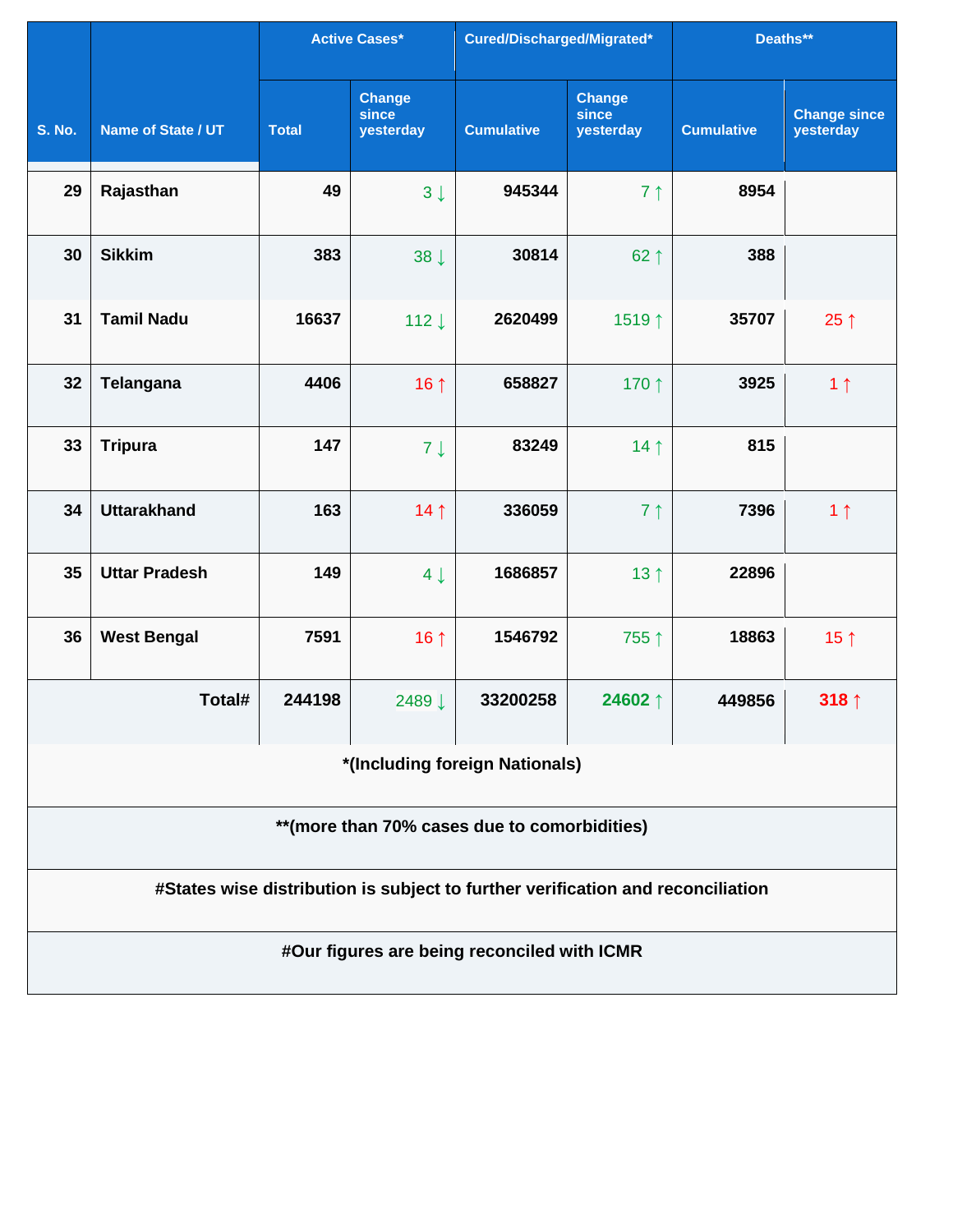**[↑↓ Status change since yesterday]**

## **Covid-19 Vaccination: Total Vaccination - 92,17,65,405 (59,48,360 ↑)**

|                |                                                       |                | <b>Active Cases*</b>                | Cured/Discharged/Migrated* |                                     | Deaths**                |                                  |
|----------------|-------------------------------------------------------|----------------|-------------------------------------|----------------------------|-------------------------------------|-------------------------|----------------------------------|
| <b>S. No.</b>  | Name of State / UT                                    | <b>Total</b>   | <b>Change</b><br>since<br>yesterday | <b>Cumulative</b>          | <b>Change</b><br>since<br>yesterday | <b>Cumulative</b>       | <b>Change since</b><br>yesterday |
| 1              | Andaman and<br><b>Nicobar Islands</b>                 | 9              | $1 \downarrow$                      | 7488                       | 3 <sub>1</sub>                      | 129                     |                                  |
| $\overline{2}$ | <b>Andhra Pradesh</b>                                 | 9141           | 612 $\downarrow$                    | 2030503                    | 1272↑                               | 14219                   | 11 $\uparrow$                    |
| $\mathbf{3}$   | <b>Arunachal Pradesh</b>                              | 414            |                                     | 54080                      | 19 ↑                                | 277                     |                                  |
| 4              | <b>Assam</b>                                          | 4418           | 222 $\uparrow$                      | 593308                     | 156 ↑                               | 5897                    | $7 \uparrow$                     |
| 5              | <b>Bihar</b>                                          | 29             | $2 \downarrow$                      | 716283                     | 4 <sub>1</sub>                      | 9661                    |                                  |
| $6\phantom{1}$ | Chandigarh                                            | 38             |                                     | 64389                      | 3 <sub>1</sub>                      | 820                     | 1 <sub>1</sub>                   |
| $\overline{7}$ | Chhattisgarh                                          | 220            | $12 \downarrow$                     | 991637                     | $25 \uparrow$                       | 13568                   |                                  |
| 8              | Dadra and Nagar<br><b>Haveli and Daman</b><br>and Diu | $\overline{2}$ |                                     | 10666                      |                                     | $\overline{\mathbf{4}}$ |                                  |
| $\mathbf{9}$   | <b>Delhi</b>                                          | 349            | 49 $\downarrow$                     | 1413590                    | 76 ↑                                | 25088                   |                                  |
| 10             | Goa                                                   | 747            | 18 $\uparrow$                       | 172698                     | 66 ↑                                | 3322                    | $2 \uparrow$                     |
| 11             | Gujarat                                               | 180            | 8 <sup>1</sup>                      | 815776                     | 14 <sub>1</sub>                     | 10083                   | 1 <sub>1</sub>                   |
| 12             | Haryana                                               | 283            | 3 <sup>1</sup>                      | 760780                     | 10 $\uparrow$                       | 9875                    | 1 <sub>1</sub>                   |
| 13             | <b>Himachal Pradesh</b>                               | 1400           | $9 \downarrow$                      | 214658                     | 161 1                               | 3688                    | 3 <sup>1</sup>                   |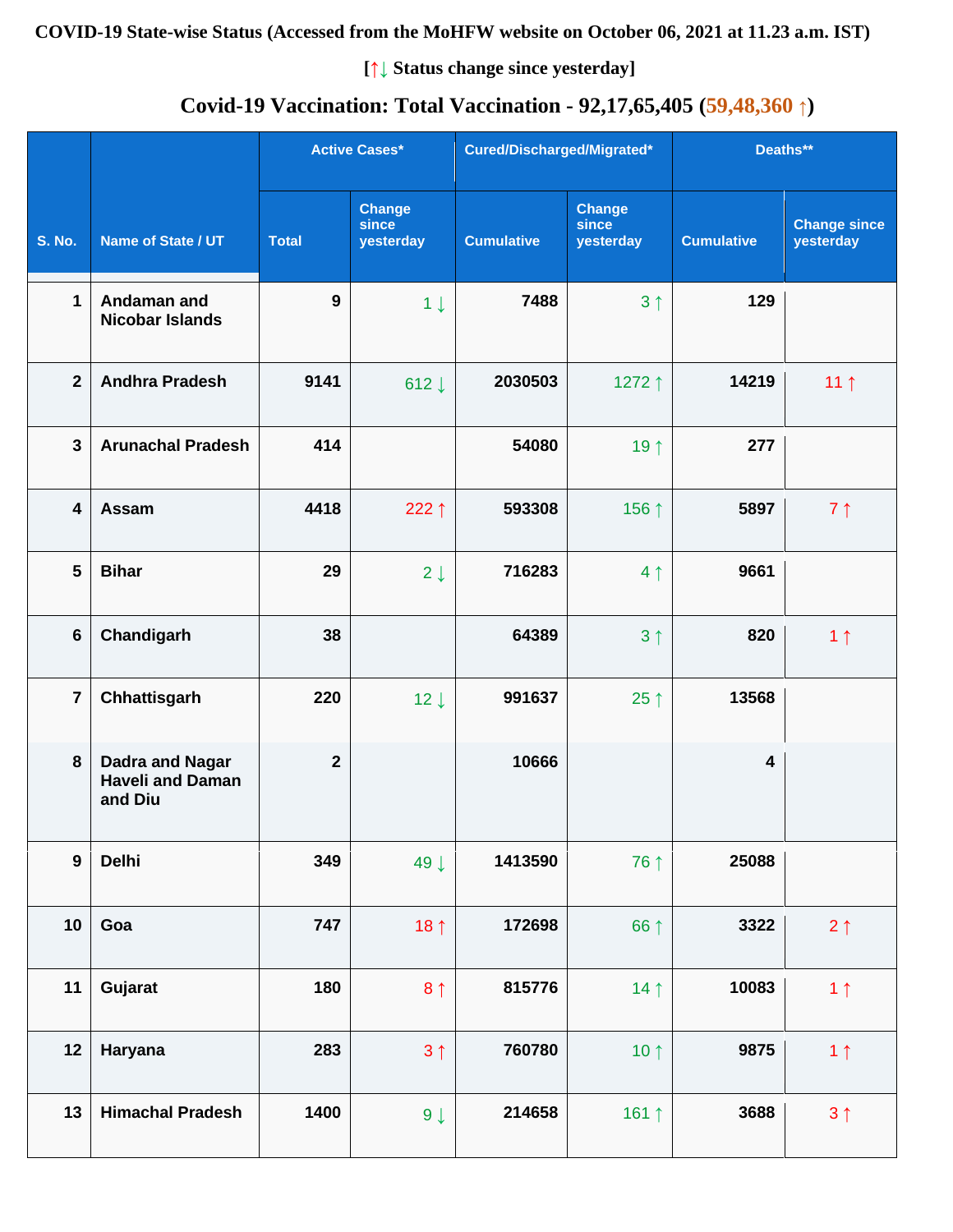|               |                             |              | <b>Active Cases*</b>                | Cured/Discharged/Migrated* |                                     | Deaths**          |                                  |
|---------------|-----------------------------|--------------|-------------------------------------|----------------------------|-------------------------------------|-------------------|----------------------------------|
| <b>S. No.</b> | Name of State / UT          | <b>Total</b> | <b>Change</b><br>since<br>yesterday | <b>Cumulative</b>          | <b>Change</b><br>since<br>yesterday | <b>Cumulative</b> | <b>Change since</b><br>yesterday |
| 14            | Jammu and<br><b>Kashmir</b> | 1074         | 83 J                                | 324493                     | 185↑                                | 4424              |                                  |
| 15            | <b>Jharkhand</b>            | 84           | $6 \downarrow$                      | 343061                     | 14 <sub>1</sub>                     | 5135              |                                  |
| 16            | <b>Karnataka</b>            | 11955        | 66 ↓                                | 2929008                    | 575 1                               | 37845             | 13 <sup>†</sup>                  |
| 17            | <b>Kerala</b>               | 125030       | 4294 ↓                              | 4588084                    | 13878 ↑                             | 25677             | 151 ↑                            |
| 18            | Ladakh                      | 52           | $2 \uparrow$                        | 20571                      | 3 <sup>1</sup>                      | 207               |                                  |
| 19            | Lakshadweep                 | $\mathbf{2}$ | 2 <sub>1</sub>                      | 10310                      |                                     | 51                |                                  |
| 20            | <b>Madhya Pradesh</b>       | 122          | $1 \downarrow$                      | 781936                     | 11 $\uparrow$                       | 10522             |                                  |
| 21            | <b>Maharashtra</b>          | 36744        | 478 ↓                               | 6388899                    | 2840↑                               | 139272            | 39 1                             |
| 22            | <b>Manipur</b>              | 1724         | 478 ↓                               | 117708                     | 632 1                               | 1871              | 3 <sub>1</sub>                   |
| 23            | Meghalaya                   | 1373         | 121 $\downarrow$                    | 79173                      | 216 $\uparrow$                      | 1409              | 1 <sub>1</sub>                   |
| 24            | <b>Mizoram</b>              | 16005        | 96 ↑                                | 84987                      | 1368 ↑                              | 335               | $7 \uparrow$                     |
| 25            | Nagaland                    | 314          | 1 <sub>1</sub>                      | 30362                      | 19 $\uparrow$                       | 666               |                                  |
| 26            | Odisha                      | 4431         | 107↓                                | 1016165                    | 557↑                                | 8223              | $3 \uparrow$                     |
| 27            | <b>Puducherry</b>           | 643          | $11 \downarrow$                     | 124183                     | $92 \uparrow$                       | 1843              | 1 <sub>1</sub>                   |
| 28            | Punjab                      | 261          | $11 \downarrow$                     | 584966                     | 20 $\uparrow$                       | 16525             | 4 <sub>1</sub>                   |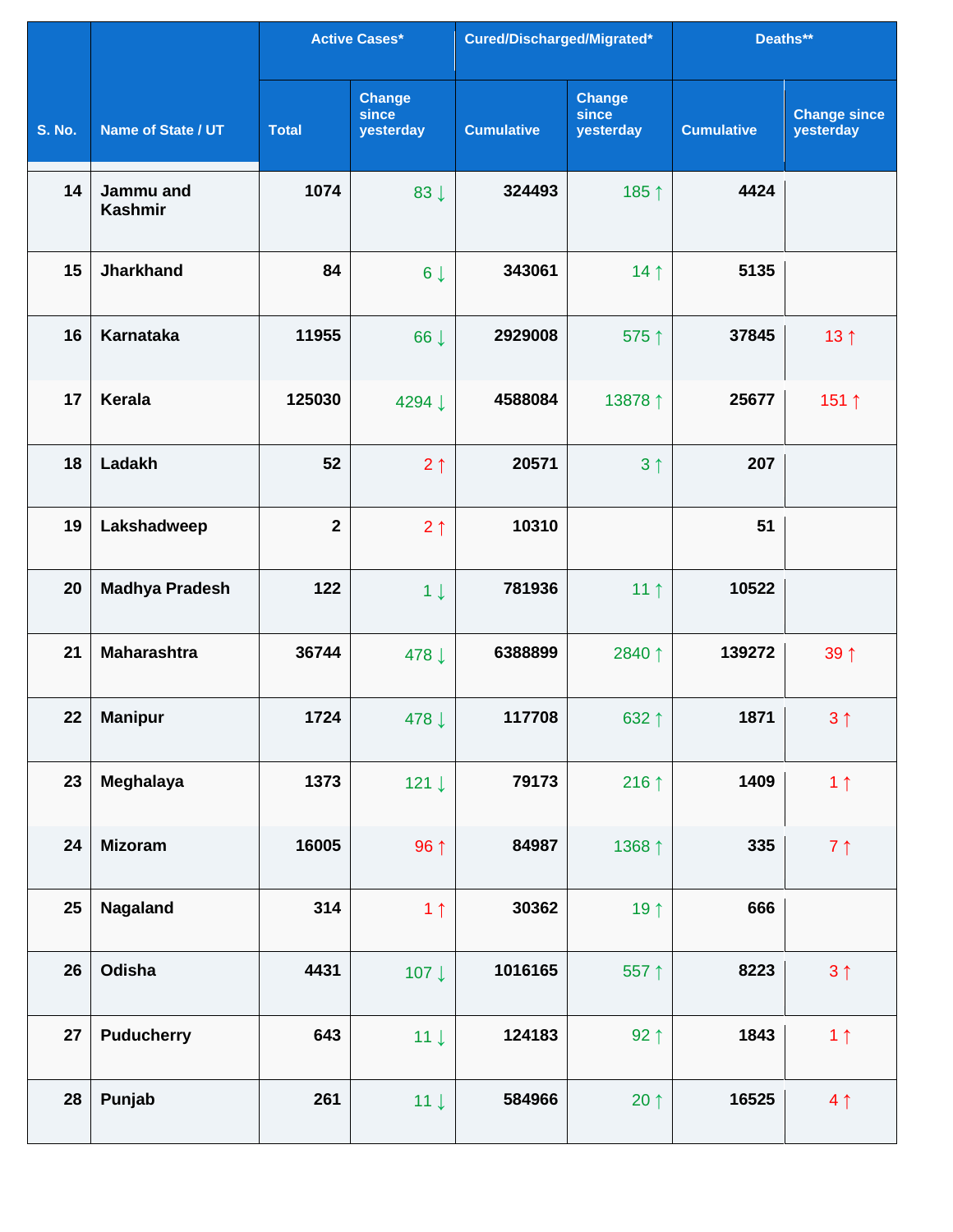|                                               |                                                                                 |              | <b>Active Cases*</b>         | Cured/Discharged/Migrated*                  |                                     | Deaths**          |                                  |  |  |  |
|-----------------------------------------------|---------------------------------------------------------------------------------|--------------|------------------------------|---------------------------------------------|-------------------------------------|-------------------|----------------------------------|--|--|--|
| <b>S. No.</b>                                 | Name of State / UT                                                              | <b>Total</b> | Change<br>since<br>yesterday | <b>Cumulative</b>                           | <b>Change</b><br>since<br>yesterday | <b>Cumulative</b> | <b>Change since</b><br>yesterday |  |  |  |
| 29                                            | Rajasthan                                                                       | 52           | $5 \downarrow$               | 945337                                      | 6 <sup>1</sup>                      | 8954              |                                  |  |  |  |
| 30                                            | <b>Sikkim</b>                                                                   | 421          | 29 $\downarrow$              | 30752                                       | 53 1                                | 388               |                                  |  |  |  |
| 31                                            | <b>Tamil Nadu</b>                                                               | 16749        | 115↓                         | 2618980                                     | 1548 ↑                              | 35682             | 16 $\uparrow$                    |  |  |  |
| 32                                            | <b>Telangana</b>                                                                | 4390         | $31 \downarrow$              | 658657                                      | 248 ↑                               | 3924              | 1 <sub>1</sub>                   |  |  |  |
| 33                                            | <b>Tripura</b>                                                                  | 154          | $11 \downarrow$              | 83235                                       | 23 $\uparrow$                       | 815               |                                  |  |  |  |
| 34                                            | <b>Uttarakhand</b>                                                              | 149          | $1 \downarrow$               | 336052                                      | 13 <sup>†</sup>                     | 7395              |                                  |  |  |  |
| 35                                            | <b>Uttar Pradesh</b>                                                            | 153          | $5 \downarrow$               | 1686844                                     | 23 $\uparrow$                       | 22896             | 2 <sub>1</sub>                   |  |  |  |
| 36                                            | <b>West Bengal</b>                                                              | 7575         | $29 \downarrow$              | 1546037                                     | 637↑                                | 18848             | 11 $\uparrow$                    |  |  |  |
|                                               | Total#                                                                          | 246687       | 6215↓                        | 33175656                                    | 24770 ↑                             | 449538            | 278↑                             |  |  |  |
|                                               | *(Including foreign Nationals)                                                  |              |                              |                                             |                                     |                   |                                  |  |  |  |
| ** (more than 70% cases due to comorbidities) |                                                                                 |              |                              |                                             |                                     |                   |                                  |  |  |  |
|                                               | #States wise distribution is subject to further verification and reconciliation |              |                              |                                             |                                     |                   |                                  |  |  |  |
|                                               |                                                                                 |              |                              | #Our figures are being reconciled with ICMR |                                     |                   |                                  |  |  |  |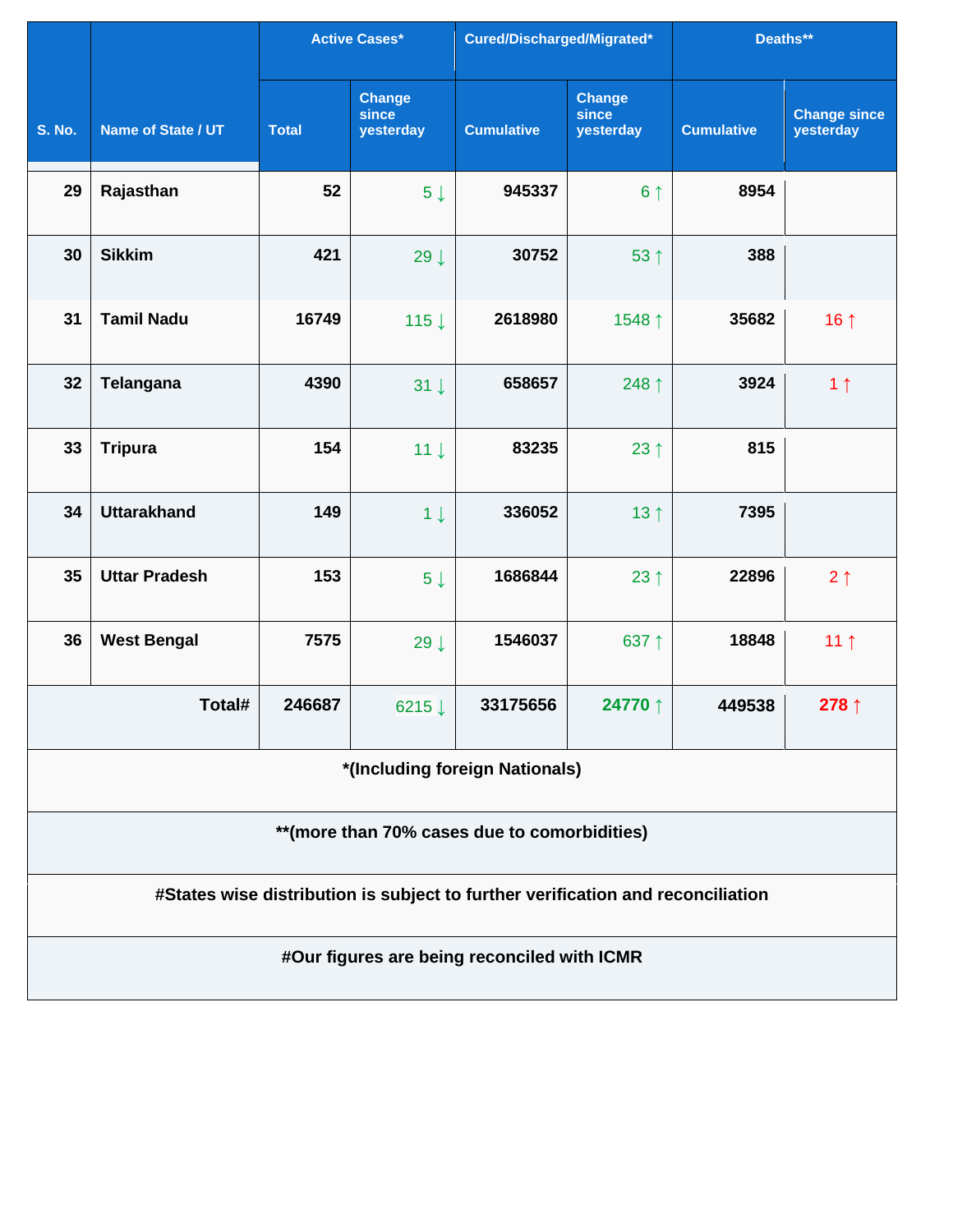**[↑↓ Status change since yesterday]**

# **Covid-19 Vaccination: Total Vaccination - 91,54,65,826 (72,51,419 ↑)**

|                         |                                                              |              | <b>Active Cases*</b>                |                   | Cured/Discharged/Migrated*          |                         | Deaths**                         |  |
|-------------------------|--------------------------------------------------------------|--------------|-------------------------------------|-------------------|-------------------------------------|-------------------------|----------------------------------|--|
| <b>S. No.</b>           | Name of State / UT                                           | <b>Total</b> | <b>Change</b><br>since<br>yesterday | <b>Cumulative</b> | <b>Change</b><br>since<br>yesterday | <b>Cumulative</b>       | <b>Change since</b><br>yesterday |  |
| $\mathbf{1}$            | Andaman and<br><b>Nicobar Islands</b>                        | 10           | 1 <sub>1</sub>                      | 7485              |                                     | 129                     |                                  |  |
| $\overline{2}$          | <b>Andhra Pradesh</b>                                        | 9753         | 604↑                                | 2029231           | 1029↑                               | 14208                   | 4 <sub>1</sub>                   |  |
| $\overline{\mathbf{3}}$ | <b>Arunachal Pradesh</b>                                     | 414          | 6 <sup>1</sup>                      | 54061             | $21 \uparrow$                       | 277                     |                                  |  |
| 4                       | Assam                                                        | 4196         | 10 $\uparrow$                       | 593152            | 314 1                               | 5890                    | $9 \uparrow$                     |  |
| 5                       | <b>Bihar</b>                                                 | 31           | 7 <sup>1</sup>                      | 716279            | 10 $\uparrow$                       | 9661                    |                                  |  |
| $6\phantom{1}$          | Chandigarh                                                   | 38           | 4 <sub>1</sub>                      | 64386             | 2 <sub>1</sub>                      | 819                     |                                  |  |
| $\overline{7}$          | Chhattisgarh                                                 | 232          | $22 \uparrow$                       | 991612            | $30 \uparrow$                       | 13568                   | $2 \uparrow$                     |  |
| 8                       | <b>Dadra and Nagar</b><br><b>Haveli and Daman</b><br>and Diu | $\mathbf{2}$ | $2 \uparrow$                        | 10666             |                                     | $\overline{\mathbf{4}}$ |                                  |  |
| $\boldsymbol{9}$        | <b>Delhi</b>                                                 | 398          | 12 $\uparrow$                       | 1413514           | 22 $\uparrow$                       | 25088                   |                                  |  |
| 10                      | Goa                                                          | 729          | 44↑                                 | 172632            | $84$ ↑                              | 3320                    | 3 <sup>1</sup>                   |  |
| 11                      | Gujarat                                                      | 172          | 8 <sup>1</sup>                      | 815762            | 22 $\uparrow$                       | 10082                   |                                  |  |
| 12                      | Haryana                                                      | 280          | $6 \uparrow$                        | 760770            | 15 $\uparrow$                       | 9874                    |                                  |  |
| 13                      | <b>Himachal Pradesh</b>                                      | 1409         | $63$ ↑                              | 214497            | 250 ↑                               | 3685                    | 4 <sub>1</sub>                   |  |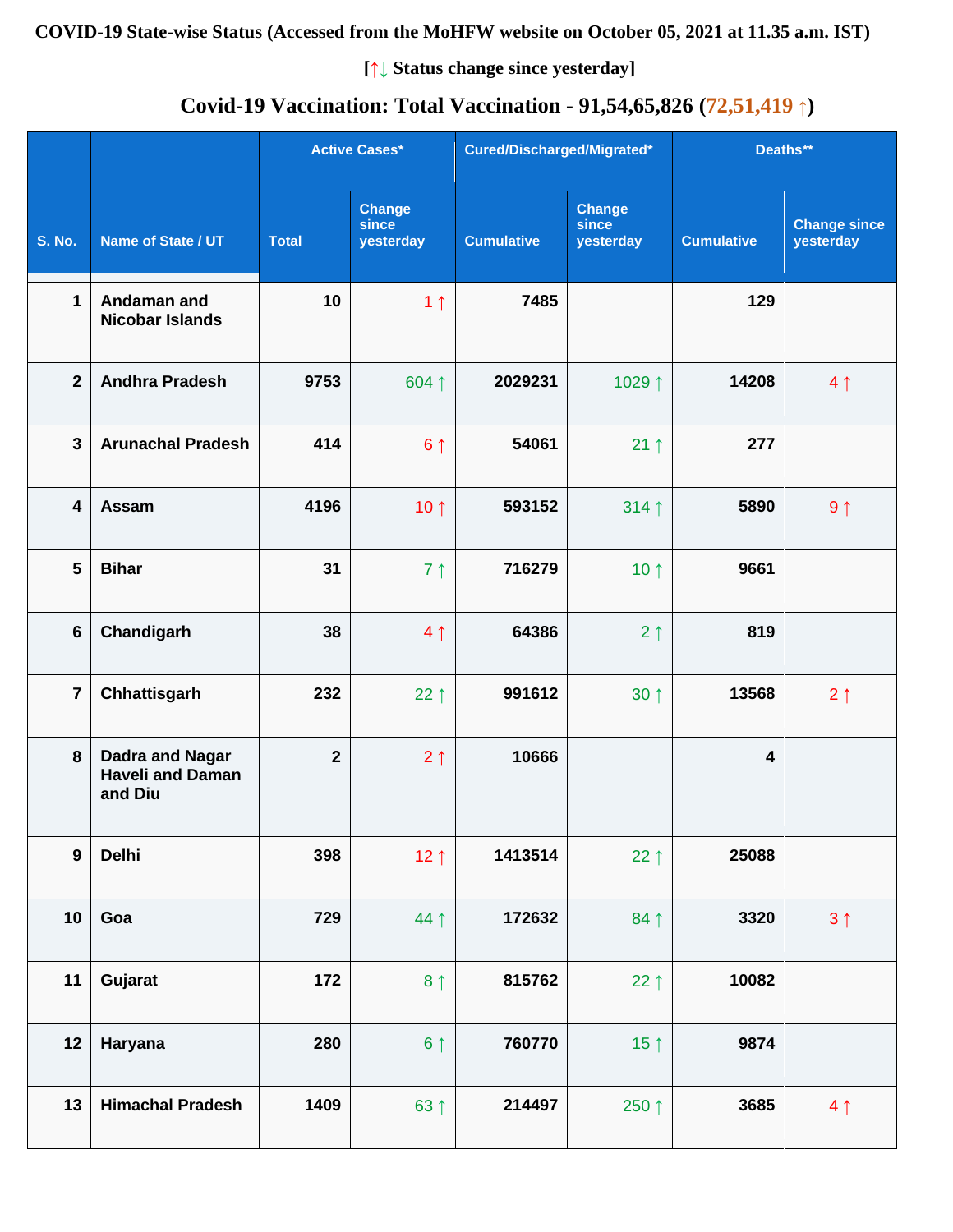|               |                             |              | <b>Active Cases*</b>                | Cured/Discharged/Migrated* |                                     | Deaths**          |                                  |
|---------------|-----------------------------|--------------|-------------------------------------|----------------------------|-------------------------------------|-------------------|----------------------------------|
| <b>S. No.</b> | Name of State / UT          | <b>Total</b> | <b>Change</b><br>since<br>yesterday | <b>Cumulative</b>          | <b>Change</b><br>since<br>yesterday | <b>Cumulative</b> | <b>Change since</b><br>yesterday |
| 14            | Jammu and<br><b>Kashmir</b> | 1157         | 44 1                                | 324308                     | 144↑                                | 4424              |                                  |
| 15            | <b>Jharkhand</b>            | 90           | 8 <sup>†</sup>                      | 343047                     | 16 1                                | 5135              |                                  |
| 16            | <b>Karnataka</b>            | 12021        | 309 ↑                               | 2928433                    | 693↑                                | 37832             | 13 <sub>1</sub>                  |
| 17            | Kerala                      | 129324       | 8306 ↑                              | 4574206                    | 17007↑                              | 25526             | 149↑                             |
| 18            | Ladakh                      | 50           | 2 <sub>1</sub>                      | 20568                      | 5 <sup>†</sup>                      | 207               |                                  |
| 19            | Lakshadweep                 | $\bf{0}$     |                                     | 10310                      |                                     | 51                |                                  |
| 20            | <b>Madhya Pradesh</b>       | 123          | 6 <sup>1</sup>                      | 781925                     | 8 <sup>†</sup>                      | 10522             |                                  |
| 21            | <b>Maharashtra</b>          | 37222        | 2250 ↑                              | 6386059                    | 5389↑                               | 139233            | 26 $\uparrow$                    |
| 22            | <b>Manipur</b>              | 2202         | 60 1                                | 117076                     | 154↑                                | 1868              | 6 <sup>1</sup>                   |
| 23            | Meghalaya                   | 1494         | 53 ↑                                | 78957                      | 164 1                               | 1408              | 1 <sub>1</sub>                   |
| 24            | <b>Mizoram</b>              | 15909        | 639 1                               | 83619                      | 1034 1                              | 328               | 8 <sup>1</sup>                   |
| 25            | Nagaland                    | 313          | 16 $\uparrow$                       | 30343                      | 26 $\uparrow$                       | 666               |                                  |
| 26            | Odisha                      | 4538         | 189 ↑                               | 1015608                    | 590 ↑                               | 8220              | $6 \uparrow$                     |
| 27            | <b>Puducherry</b>           | 654          | 55↑                                 | 124091                     | 96 ↑                                | 1842              | 1 <sub>1</sub>                   |
| 28            | Punjab                      | 272          | 14 <sub>1</sub>                     | 584946                     | $30 \uparrow$                       | 16521             | 1 <sub>1</sub>                   |
| 29            | Rajasthan                   | 57           | 1 <sub>1</sub>                      | 945331                     | $5 \uparrow$                        | 8954              |                                  |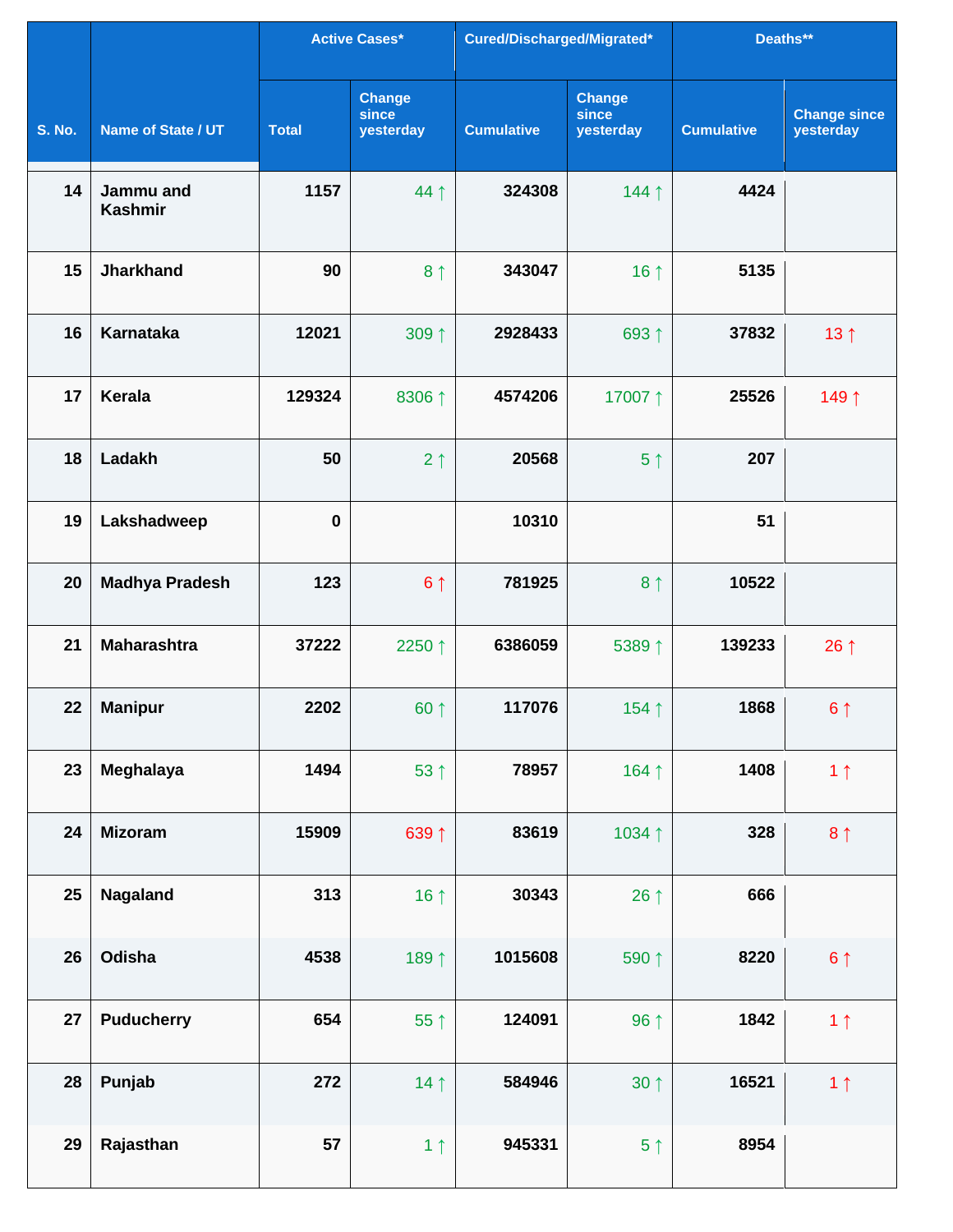|                                               |                                                                                 | <b>Active Cases*</b> |                                     | Cured/Discharged/Migrated*                  |                                     | Deaths**          |                                  |  |  |  |
|-----------------------------------------------|---------------------------------------------------------------------------------|----------------------|-------------------------------------|---------------------------------------------|-------------------------------------|-------------------|----------------------------------|--|--|--|
| <b>S. No.</b>                                 | Name of State / UT                                                              | <b>Total</b>         | <b>Change</b><br>since<br>yesterday | <b>Cumulative</b>                           | <b>Change</b><br>since<br>yesterday | <b>Cumulative</b> | <b>Change since</b><br>yesterday |  |  |  |
| 30                                            | <b>Sikkim</b>                                                                   | 450                  | 43 ↑                                | 30699                                       | 55 1                                | 388               |                                  |  |  |  |
| 31                                            | <b>Tamil Nadu</b>                                                               | 16864                | 108 ↑                               | 2617432                                     | 1559↑                               | 35666             | 16 $\uparrow$                    |  |  |  |
| 32                                            | <b>Telangana</b>                                                                | 4421                 | 34 1                                | 658409                                      | 239 1                               | 3923              | 2 <sub>1</sub>                   |  |  |  |
| 33                                            | <b>Tripura</b>                                                                  | 165                  | 4 <sub>1</sub>                      | 83212                                       | 18 $\uparrow$                       | 815               |                                  |  |  |  |
| 34                                            | <b>Uttarakhand</b>                                                              | 150                  | 2 <sub>1</sub>                      | 336039                                      | 19↑                                 | 7395              |                                  |  |  |  |
| 35                                            | <b>Uttar Pradesh</b>                                                            | 158                  | 1 <sub>1</sub>                      | 1686821                                     | 17 $\uparrow$                       | 22894             |                                  |  |  |  |
| 36                                            | <b>West Bengal</b>                                                              | 7604                 | 17 $\uparrow$                       | 1545400                                     | 572↑                                | 18837             | 12 <sub>1</sub>                  |  |  |  |
|                                               | Total#                                                                          | 252902               | 11556↓                              | 33150886                                    | 29639 ↑                             | 449260            | 263 $\uparrow$                   |  |  |  |
|                                               |                                                                                 |                      |                                     | *(Including foreign Nationals)              |                                     |                   |                                  |  |  |  |
| ** (more than 70% cases due to comorbidities) |                                                                                 |                      |                                     |                                             |                                     |                   |                                  |  |  |  |
|                                               | #States wise distribution is subject to further verification and reconciliation |                      |                                     |                                             |                                     |                   |                                  |  |  |  |
|                                               |                                                                                 |                      |                                     | #Our figures are being reconciled with ICMR |                                     |                   |                                  |  |  |  |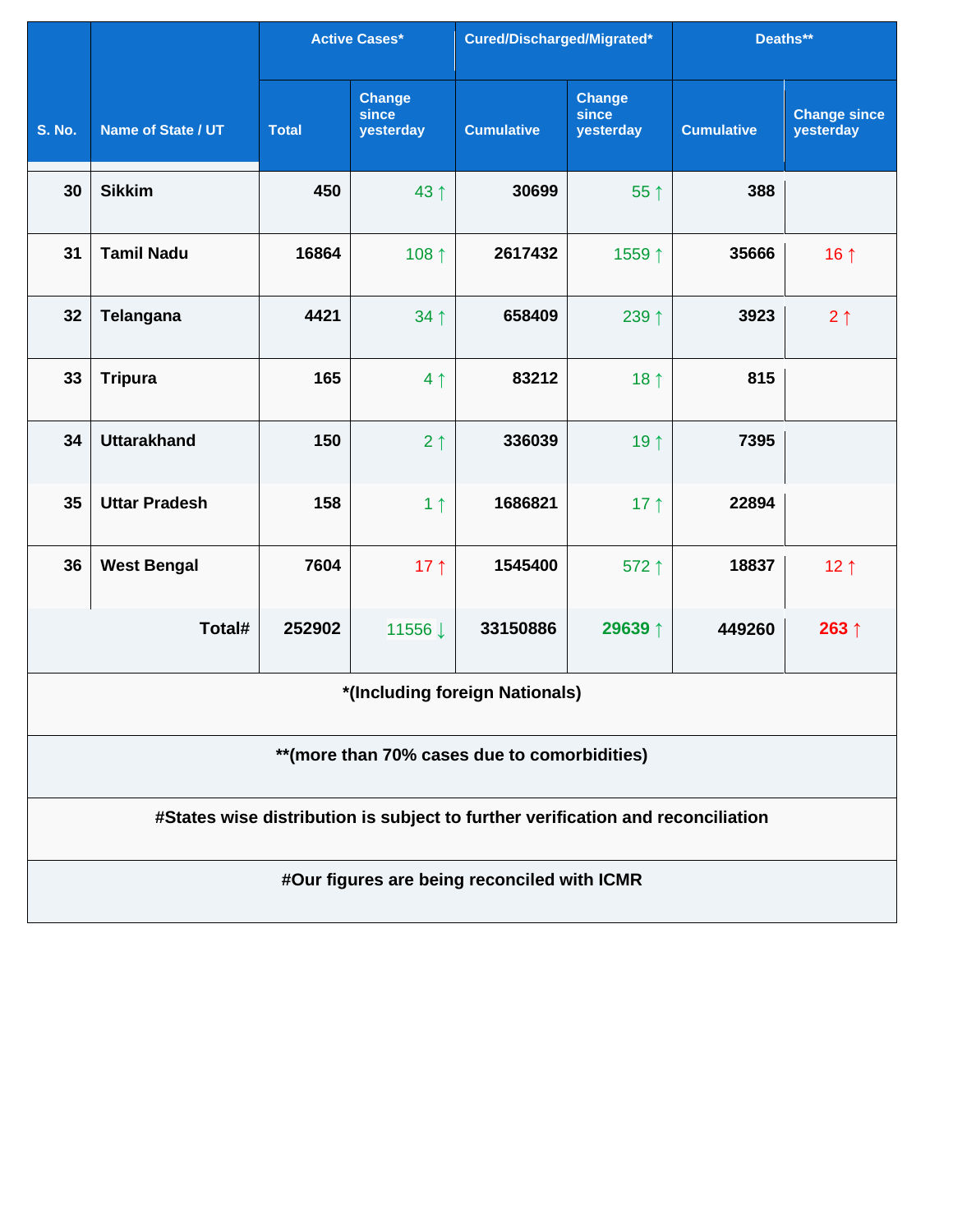#### **COVID-19 State-wise Status (Accessed from the MoHFW website on October 04, 2021 at 9.25 a.m. IST)**

**[↑↓ Status change since yesterday]**

## **Covid-19 Vaccination: Total Vaccination - 90,79,32,861 (23,46,176 ↑)**

|                |                                                              |              | <b>Active Cases*</b>                | Cured/Discharged/Migrated* |                                     | Deaths**                |                                  |
|----------------|--------------------------------------------------------------|--------------|-------------------------------------|----------------------------|-------------------------------------|-------------------------|----------------------------------|
| <b>S. No.</b>  | Name of State / UT                                           | <b>Total</b> | <b>Change</b><br>since<br>yesterday | <b>Cumulative</b>          | <b>Change</b><br>since<br>yesterday | <b>Cumulative</b>       | <b>Change since</b><br>yesterday |
| 1              | Andaman and<br><b>Nicobar Islands</b>                        | 9            |                                     | 7485                       | 1 <sub>1</sub>                      | 129                     |                                  |
| $\overline{2}$ | <b>Andhra Pradesh</b>                                        | 10357        | 217 $\downarrow$                    | 2028202                    | 973 ↑                               | 14204                   | $9 \uparrow$                     |
| $\mathbf{3}$   | <b>Arunachal Pradesh</b>                                     | 408          | 3 <sub>1</sub>                      | 54040                      | 29 1                                | 277                     |                                  |
| 4              | <b>Assam</b>                                                 | 4186         | 132↓                                | 592838                     | 324 1                               | 5881                    | 1 <sub>1</sub>                   |
| 5              | <b>Bihar</b>                                                 | 38           | $6\downarrow$                       | 716269                     | 9 <sub>1</sub>                      | 9661                    |                                  |
| 6              | Chandigarh                                                   | 34           | 1 <sub>1</sub>                      | 64384                      | 1 <sub>1</sub>                      | 819                     |                                  |
| $\overline{7}$ | Chhattisgarh                                                 | 254          | 11 <sup>1</sup>                     | 991582                     | 26 $\uparrow$                       | 13566                   |                                  |
| $\bf{8}$       | <b>Dadra and Nagar</b><br><b>Haveli and Daman</b><br>and Diu | $\bf{0}$     |                                     | 10666                      |                                     | $\overline{\mathbf{4}}$ |                                  |
| $\mathbf{9}$   | Delhi                                                        | 386          | 3 <sub>1</sub>                      | 1413492                    | $30 \uparrow$                       | 25088                   |                                  |
| 10             | Goa                                                          | 773          | 41 $\downarrow$                     | 172548                     | $85 \uparrow$                       | 3317                    |                                  |
| 11             | Gujarat                                                      | 180          | $9 \uparrow$                        | 815740                     | 14 <sub>1</sub>                     | 10082                   |                                  |
| 12             | Haryana                                                      | 286          | $2 \uparrow$                        | 760755                     | 9 <sub>1</sub>                      | 9874                    |                                  |
| 13             | <b>Himachal Pradesh</b>                                      | 1472         | 87 $\downarrow$                     | 214247                     | 154↑                                | 3681                    |                                  |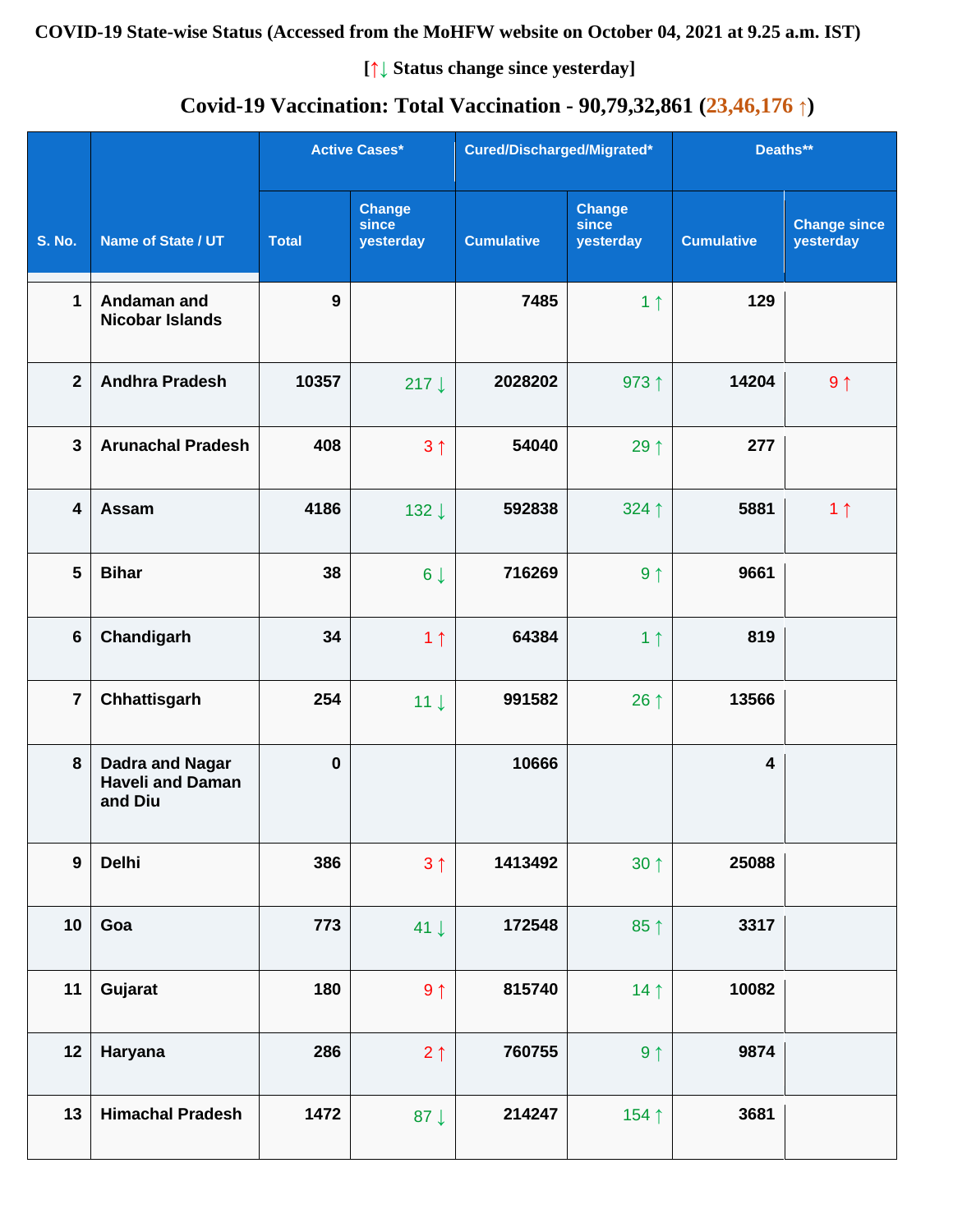|               |                             |              | <b>Active Cases*</b>                | Cured/Discharged/Migrated* |                                     | Deaths**          |                                  |
|---------------|-----------------------------|--------------|-------------------------------------|----------------------------|-------------------------------------|-------------------|----------------------------------|
| <b>S. No.</b> | Name of State / UT          | <b>Total</b> | <b>Change</b><br>since<br>yesterday | <b>Cumulative</b>          | <b>Change</b><br>since<br>yesterday | <b>Cumulative</b> | <b>Change since</b><br>yesterday |
| 14            | Jammu and<br><b>Kashmir</b> | 1201         | $93 \downarrow$                     | 324164                     | 195↑                                | 4424              |                                  |
| 15            | <b>Jharkhand</b>            | 98           | 1 <sub>1</sub>                      | 343031                     | 8 <sup>†</sup>                      | 5135              |                                  |
| 16            | <b>Karnataka</b>            | 12330        | 55 $\downarrow$                     | 2927740                    | $711 \uparrow$                      | 37819             | 8 <sub>1</sub>                   |
| 17            | <b>Kerala</b>               | 137630       | 4110↓                               | 4557199                    | 16333↑                              | 25377             | 74 1                             |
| 18            | Ladakh                      | 52           | $12 \downarrow$                     | 20563                      | 22 $\uparrow$                       | 207               |                                  |
| 19            | Lakshadweep                 | $\bf{0}$     |                                     | 10310                      |                                     | 51                |                                  |
| 20            | <b>Madhya Pradesh</b>       | 117          |                                     | 781917                     | 9 <sub>1</sub>                      | 10522             |                                  |
| 21            | <b>Maharashtra</b>          | 39472        | 65 $\downarrow$                     | 6380670                    | 2716↑                               | 139207            | $41$ ↑                           |
| 22            | <b>Manipur</b>              | 2262         | 46 ↑                                | 116922                     | 119 1                               | 1862              | $2 \uparrow$                     |
| 23            | Meghalaya                   | 1547         | $10 \downarrow$                     | 78793                      | 180 1                               | 1407              | $2 \uparrow$                     |
| 24            | <b>Mizoram</b>              | 15270        | 883↓                                | 82585                      | 1323↑                               | 320               | $3 \uparrow$                     |
| 25            | <b>Nagaland</b>             | 329          | 23 $\downarrow$                     | 30317                      | 40 ↑                                | 666               |                                  |
| 26            | Odisha                      | 4727         | 83 $\downarrow$                     | 1015018                    | 606 ↑                               | 8214              | 5 <sup>†</sup>                   |
| 27            | <b>Puducherry</b>           | 709          | 58 ↓                                | 123995                     | 89 1                                | 1841              | 1 <sub>1</sub>                   |
| 28            | Punjab                      | 286          | $6 \uparrow$                        | 584916                     | 18 $\uparrow$                       | 16520             |                                  |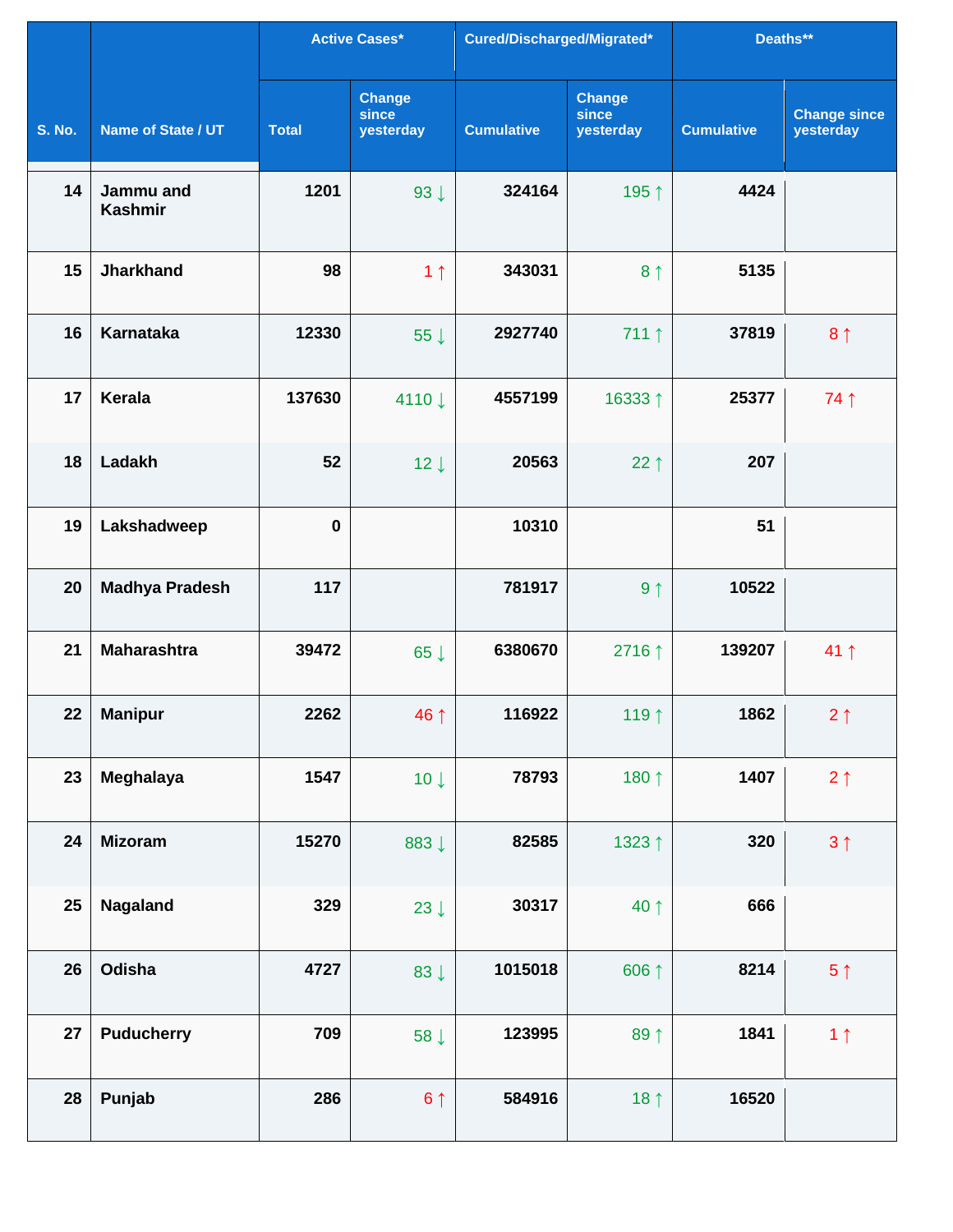|                                               |                                |              | <b>Active Cases*</b>                | Cured/Discharged/Migrated*                                                      |                                     | Deaths**          |                                  |  |  |  |
|-----------------------------------------------|--------------------------------|--------------|-------------------------------------|---------------------------------------------------------------------------------|-------------------------------------|-------------------|----------------------------------|--|--|--|
| <b>S. No.</b>                                 | Name of State / UT             | <b>Total</b> | <b>Change</b><br>since<br>yesterday | <b>Cumulative</b>                                                               | <b>Change</b><br>since<br>yesterday | <b>Cumulative</b> | <b>Change since</b><br>yesterday |  |  |  |
| 29                                            | Rajasthan                      | 58           | $9 \downarrow$                      | 945326                                                                          | 10 $\uparrow$                       | 8954              |                                  |  |  |  |
| 30                                            | <b>Sikkim</b>                  | 493          | 109↓                                | 30644                                                                           | 127↑                                | 388               |                                  |  |  |  |
| 31                                            | <b>Tamil Nadu</b>              | 16972        | 74 J                                | 2615873                                                                         | 1582↑                               | 35650             | 23 $\uparrow$                    |  |  |  |
| 32                                            | <b>Telangana</b>               | 4455         | 86 J                                | 658170                                                                          | 247 ↑                               | 3921              | 1 <sub>1</sub>                   |  |  |  |
| 33                                            | <b>Tripura</b>                 | 169          | $21 \downarrow$                     | 83194                                                                           | $27$ ↑                              | 815               |                                  |  |  |  |
| 34                                            | <b>Uttarakhand</b>             | 152          | $2 \uparrow$                        | 336020                                                                          | 10 $\uparrow$                       | 7395              |                                  |  |  |  |
| 35                                            | <b>Uttar Pradesh</b>           | 159          | 6 <sup>1</sup>                      | 1686804                                                                         | 7 <sup>1</sup>                      | 22894             |                                  |  |  |  |
| 36                                            | <b>West Bengal</b>             | 7587         | 7 <sub>1</sub>                      | 1544828                                                                         | 684↑                                | 18825             | 10 $\uparrow$                    |  |  |  |
|                                               | Total#                         | 264458       | 6099↓                               | 33121247                                                                        | 26718 $\uparrow$                    | 448997            | 180↑                             |  |  |  |
|                                               | *(Including foreign Nationals) |              |                                     |                                                                                 |                                     |                   |                                  |  |  |  |
| ** (more than 70% cases due to comorbidities) |                                |              |                                     |                                                                                 |                                     |                   |                                  |  |  |  |
|                                               |                                |              |                                     | #States wise distribution is subject to further verification and reconciliation |                                     |                   |                                  |  |  |  |
|                                               |                                |              |                                     | #Our figures are being reconciled with ICMR                                     |                                     |                   |                                  |  |  |  |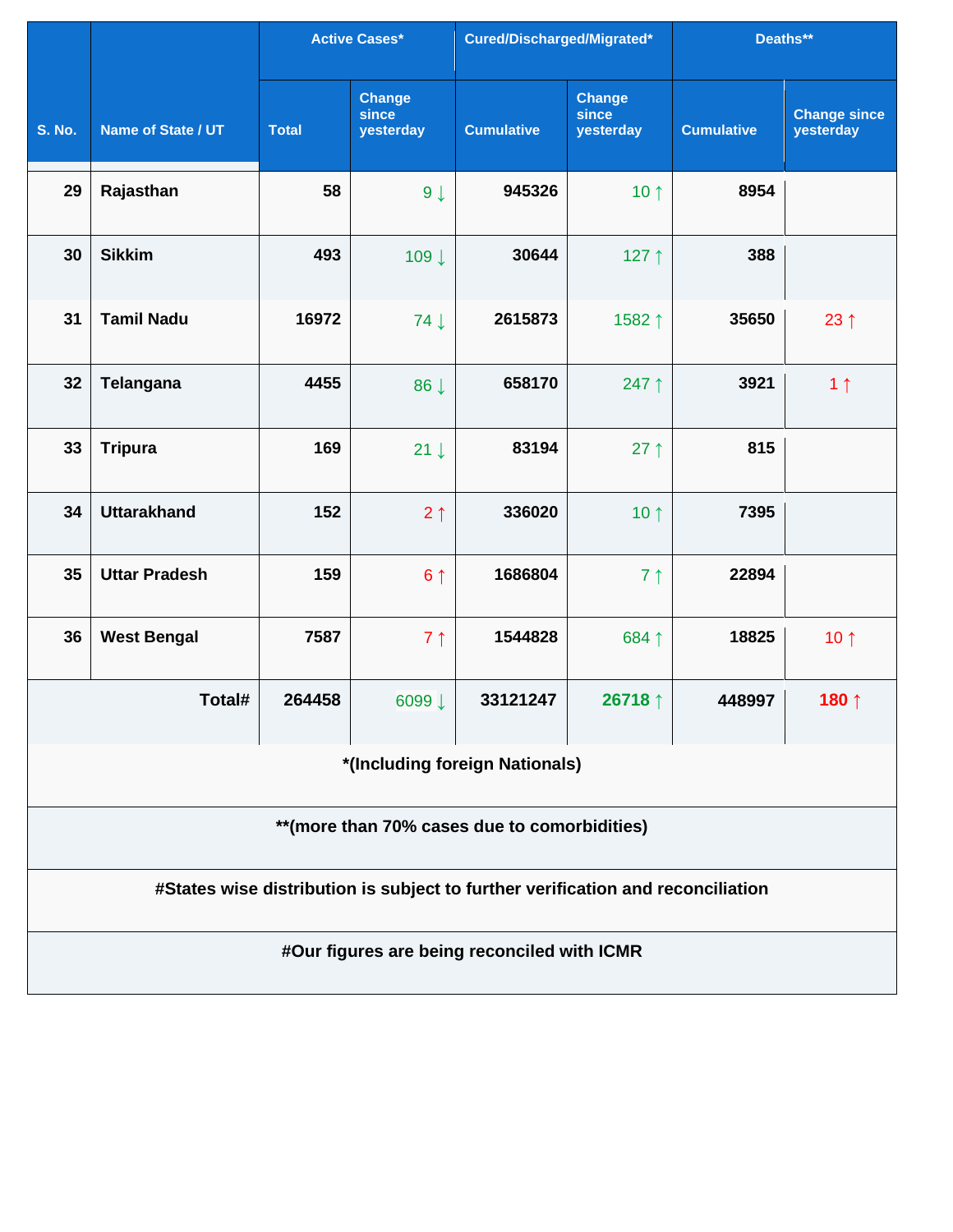#### **COVID-19 State-wise Status (Accessed from the MoHFW website on October 03, 2021 at 9.25 a.m. IST)**

**[↑↓ Status change since yesterday]**

## **Covid-19 Vaccination: Total Vaccination - 90,51,75,348 (73,76,846 ↑)**

|                  |                                                              |              | <b>Active Cases*</b>                | Cured/Discharged/Migrated* |                                     | Deaths**                |                                  |
|------------------|--------------------------------------------------------------|--------------|-------------------------------------|----------------------------|-------------------------------------|-------------------------|----------------------------------|
| <b>S. No.</b>    | Name of State / UT                                           | <b>Total</b> | <b>Change</b><br>since<br>yesterday | <b>Cumulative</b>          | <b>Change</b><br>since<br>yesterday | <b>Cumulative</b>       | <b>Change since</b><br>yesterday |
| 1                | Andaman and<br><b>Nicobar Islands</b>                        | 9            | 1 <sub>1</sub>                      | 7484                       |                                     | 129                     |                                  |
| $\mathbf{2}$     | <b>Andhra Pradesh</b>                                        | 10574        | 568↓                                | 2027229                    | 1424↑                               | 14195                   | $9 \uparrow$                     |
| $\mathbf{3}$     | <b>Arunachal Pradesh</b>                                     | 405          | $24 \downarrow$                     | 54011                      | $37 \uparrow$                       | 277                     |                                  |
| 4                | Assam                                                        | 4318         | $30 \downarrow$                     | 592514                     | 272 $\uparrow$                      | 5880                    | 4 <sub>1</sub>                   |
| 5                | <b>Bihar</b>                                                 | 44           | $2 \uparrow$                        | 716260                     | $2 \uparrow$                        | 9661                    |                                  |
| 6                | Chandigarh                                                   | 33           | $3 \downarrow$                      | 64383                      | 6 <sup>1</sup>                      | 819                     |                                  |
| $\overline{7}$   | Chhattisgarh                                                 | 265          | $12 \downarrow$                     | 991556                     | $20 \uparrow$                       | 13566                   |                                  |
| 8                | <b>Dadra and Nagar</b><br><b>Haveli and Daman</b><br>and Diu | $\bf{0}$     |                                     | 10666                      |                                     | $\overline{\mathbf{4}}$ |                                  |
| $\boldsymbol{9}$ | <b>Delhi</b>                                                 | 383          | 26 $\downarrow$                     | 1413462                    | 58 ↑                                | 25088                   | 1 <sub>1</sub>                   |
| 10               | Goa                                                          | 814          | 24 $\downarrow$                     | 172463                     | 103 $\uparrow$                      | 3317                    |                                  |
| 11               | Gujarat                                                      | 171          | 13 <sub>1</sub>                     | 815726                     | 14 <sub>1</sub>                     | 10082                   |                                  |
| 12               | Haryana                                                      | 284          | 6 <sup>1</sup>                      | 760746                     | 8 <sup>†</sup>                      | 9874                    |                                  |
| 13               | <b>Himachal Pradesh</b>                                      | 1559         | 135↓                                | 214093                     | 222↑                                | 3681                    | $2 \uparrow$                     |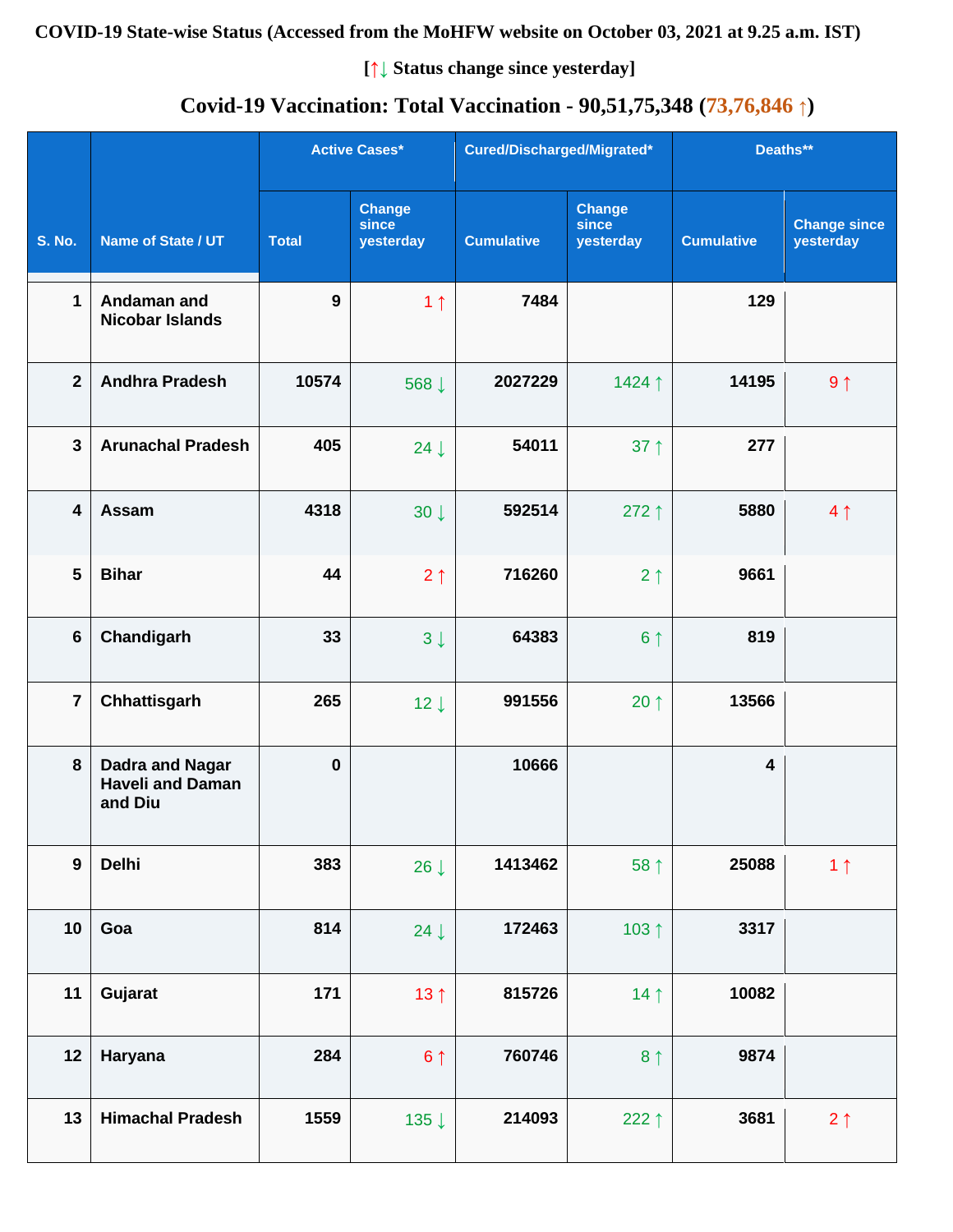|               |                             |              | <b>Active Cases*</b>                | Cured/Discharged/Migrated* |                                     | Deaths**          |                                  |
|---------------|-----------------------------|--------------|-------------------------------------|----------------------------|-------------------------------------|-------------------|----------------------------------|
| <b>S. No.</b> | Name of State / UT          | <b>Total</b> | <b>Change</b><br>since<br>yesterday | <b>Cumulative</b>          | <b>Change</b><br>since<br>yesterday | <b>Cumulative</b> | <b>Change since</b><br>yesterday |
| 14            | Jammu and<br><b>Kashmir</b> | 1294         | 45 J                                | 323969                     | 168 ↑                               | 4424              | 1 <sub>1</sub>                   |
| 15            | <b>Jharkhand</b>            | 97           | 10 $\uparrow$                       | 343023                     | 7 <sub>1</sub>                      | 5135              |                                  |
| 16            | <b>Karnataka</b>            | 12385        | 113↓                                | 2927029                    | 745↑                                | 37811             | 4 <sub>1</sub>                   |
| 17            | Kerala                      | 141740       | 1341 ↓                              | 4540866                    | 14437↑                              | 25303             | 121 $\uparrow$                   |
| 18            | Ladakh                      | 64           | $4 \downarrow$                      | 20541                      | 7 <sup>1</sup>                      | 207               |                                  |
| 19            | Lakshadweep                 | $\mathbf 0$  |                                     | 10310                      |                                     | 51                |                                  |
| 20            | <b>Madhya Pradesh</b>       | 117          | $7 \downarrow$                      | 781908                     | $12 \uparrow$                       | 10522             |                                  |
| 21            | <b>Maharashtra</b>          | 39537        | 415↓                                | 6377954                    | 3062↑                               | 139166            | 49↑                              |
| 22            | <b>Manipur</b>              | 2216         | $16 \downarrow$                     | 116803                     | 150↑                                | 1860              | $2 \uparrow$                     |
| 23            | Meghalaya                   | 1557         | 109↓                                | 78613                      | 238 ↑                               | 1405              | 1 <sub>1</sub>                   |
| 24            | <b>Mizoram</b>              | 16153        | 208 $\downarrow$                    | 81262                      | 1481↑                               | 317               | $3 \uparrow$                     |
| 25            | Nagaland                    | 352          | 5 <sup>†</sup>                      | 30277                      | 25 $\uparrow$                       | 666               |                                  |
| 26            | Odisha                      | 4810         | 108↓                                | 1014412                    | 579 1                               | 8209              | $7 \uparrow$                     |
| 27            | <b>Puducherry</b>           | 767          | 24 $\downarrow$                     | 123906                     | 106 ↑                               | 1840              |                                  |
| 28            | Punjab                      | 280          | 1 <sub>1</sub>                      | 584898                     | $33 \uparrow$                       | 16520             | $2 \uparrow$                     |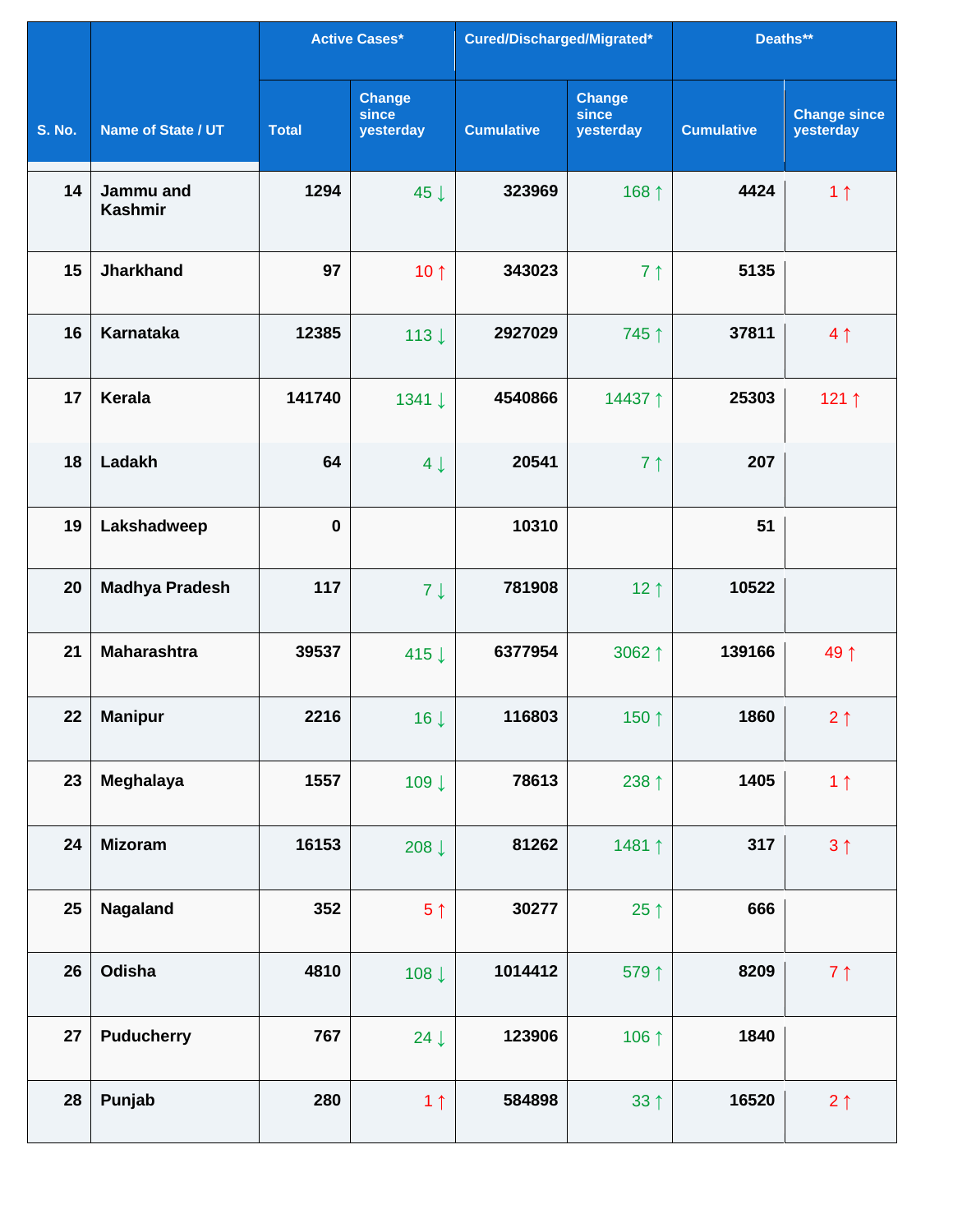|               |                                                                                 |              | <b>Active Cases*</b>                | Cured/Discharged/Migrated*                  |                                     | Deaths**          |                                  |  |  |  |
|---------------|---------------------------------------------------------------------------------|--------------|-------------------------------------|---------------------------------------------|-------------------------------------|-------------------|----------------------------------|--|--|--|
| <b>S. No.</b> | Name of State / UT                                                              | <b>Total</b> | <b>Change</b><br>since<br>yesterday | <b>Cumulative</b>                           | <b>Change</b><br>since<br>yesterday | <b>Cumulative</b> | <b>Change since</b><br>yesterday |  |  |  |
| 29            | Rajasthan                                                                       | 67           | $6 \downarrow$                      | 945316                                      | 12 $\uparrow$                       | 8954              |                                  |  |  |  |
| 30            | <b>Sikkim</b>                                                                   | 602          | $16 \downarrow$                     | 30517                                       | 40 ↑                                | 388               | 1 <sub>1</sub>                   |  |  |  |
| 31            | <b>Tamil Nadu</b>                                                               | 17046        | $53 \downarrow$                     | 2614291                                     | 1607↑                               | 35627             | $24 \uparrow$                    |  |  |  |
| 32            | Telangana                                                                       | 4541         | 58 J                                | 657923                                      | 258 ↑                               | 3920              | 1 <sub>1</sub>                   |  |  |  |
| 33            | <b>Tripura</b>                                                                  | 190          | $16 \downarrow$                     | 83167                                       | $24$ ↑                              | 815               | 1 <sub>1</sub>                   |  |  |  |
| 34            | <b>Uttarakhand</b>                                                              | 150          | $12 \downarrow$                     | 336010                                      | 17 $\uparrow$                       | 7395              |                                  |  |  |  |
| 35            | <b>Uttar Pradesh</b>                                                            | 153          | $6 \downarrow$                      | 1686797                                     | 13 <sup>†</sup>                     | 22894             | 2 <sub>1</sub>                   |  |  |  |
| 36            | <b>West Bengal</b>                                                              | 7580         | 9 <sub>1</sub>                      | 1544144                                     | 743↑                                | 18815             | 9 <sub>1</sub>                   |  |  |  |
|               | Total#                                                                          | 270557       | 3332↓                               | 33094529                                    | 25930↑                              | 448817            | 244 $\uparrow$                   |  |  |  |
|               | *(Including foreign Nationals)                                                  |              |                                     |                                             |                                     |                   |                                  |  |  |  |
|               | **(more than 70% cases due to comorbidities)                                    |              |                                     |                                             |                                     |                   |                                  |  |  |  |
|               | #States wise distribution is subject to further verification and reconciliation |              |                                     |                                             |                                     |                   |                                  |  |  |  |
|               |                                                                                 |              |                                     | #Our figures are being reconciled with ICMR |                                     |                   |                                  |  |  |  |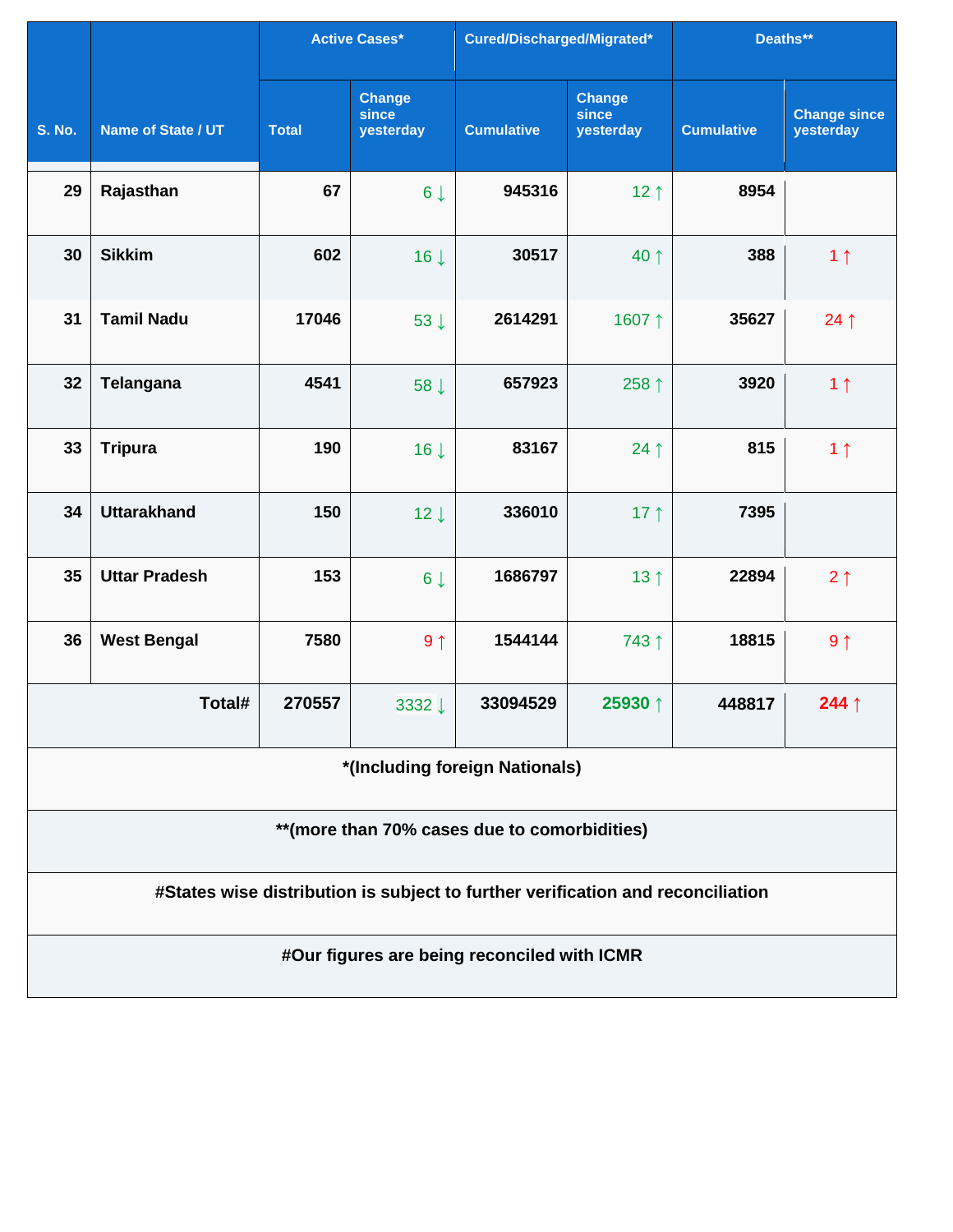#### **COVID-19 State-wise Status (Accessed from the MoHFW website on October 02, 2021 at 9.15 a.m. IST)**

**[↑↓ Status change since yesterday]**

## **Covid-19 Vaccination: Total Vaccination - 89,74,81,554 (69,33,838 ↑)**

|                  |                                                              |              | <b>Active Cases*</b>                | Cured/Discharged/Migrated* |                                     | Deaths**                |                                  |
|------------------|--------------------------------------------------------------|--------------|-------------------------------------|----------------------------|-------------------------------------|-------------------------|----------------------------------|
| <b>S. No.</b>    | Name of State / UT                                           | <b>Total</b> | <b>Change</b><br>since<br>yesterday | <b>Cumulative</b>          | <b>Change</b><br>since<br>yesterday | <b>Cumulative</b>       | <b>Change since</b><br>yesterday |
| $\mathbf{1}$     | Andaman and<br><b>Nicobar Islands</b>                        | $\pmb{8}$    | $1 \downarrow$                      | 7484                       | 1 <sub>1</sub>                      | 129                     |                                  |
| $\overline{2}$   | <b>Andhra Pradesh</b>                                        | 11142        | 361 ↓                               | 2025805                    | 1160↑                               | 14186                   | 10 $\uparrow$                    |
| $\mathbf{3}$     | <b>Arunachal Pradesh</b>                                     | 429          | 10 $\uparrow$                       | 53974                      | 43 ↑                                | 277                     | 1 <sub>1</sub>                   |
| 4                | Assam                                                        | 4348         | 56 J                                | 592242                     | 356 ↑                               | 5876                    | $3 \uparrow$                     |
| $5\phantom{1}$   | <b>Bihar</b>                                                 | 42           | $12 \downarrow$                     | 716258                     | 15 $\uparrow$                       | 9661                    |                                  |
| $6\phantom{1}$   | Chandigarh                                                   | 36           | $5\downarrow$                       | 64377                      | 7 <sup>†</sup>                      | 819                     |                                  |
| $\overline{7}$   | Chhattisgarh                                                 | 277          | $23 \downarrow$                     | 991536                     | 45 ↑                                | 13566                   |                                  |
| 8                | <b>Dadra and Nagar</b><br><b>Haveli and Daman</b><br>and Diu | $\pmb{0}$    |                                     | 10666                      |                                     | $\overline{\mathbf{4}}$ |                                  |
| $\boldsymbol{9}$ | <b>Delhi</b>                                                 | 409          | $9 \uparrow$                        | 1413404                    | 23 $\uparrow$                       | 25087                   |                                  |
| 10               | Goa                                                          | 838          | $18 \downarrow$                     | 172360                     | 99 ↑                                | 3317                    | $3 \uparrow$                     |
| 11               | Gujarat                                                      | 158          |                                     | 815712                     | 16 $\uparrow$                       | 10082                   |                                  |
| 12               | Haryana                                                      | 278          | $6 \uparrow$                        | 760738                     | $12 \uparrow$                       | 9874                    |                                  |
| 13               | <b>Himachal Pradesh</b>                                      | 1694         | $1 \downarrow$                      | 213871                     | 181 1                               | 3679                    | 3 <sup>1</sup>                   |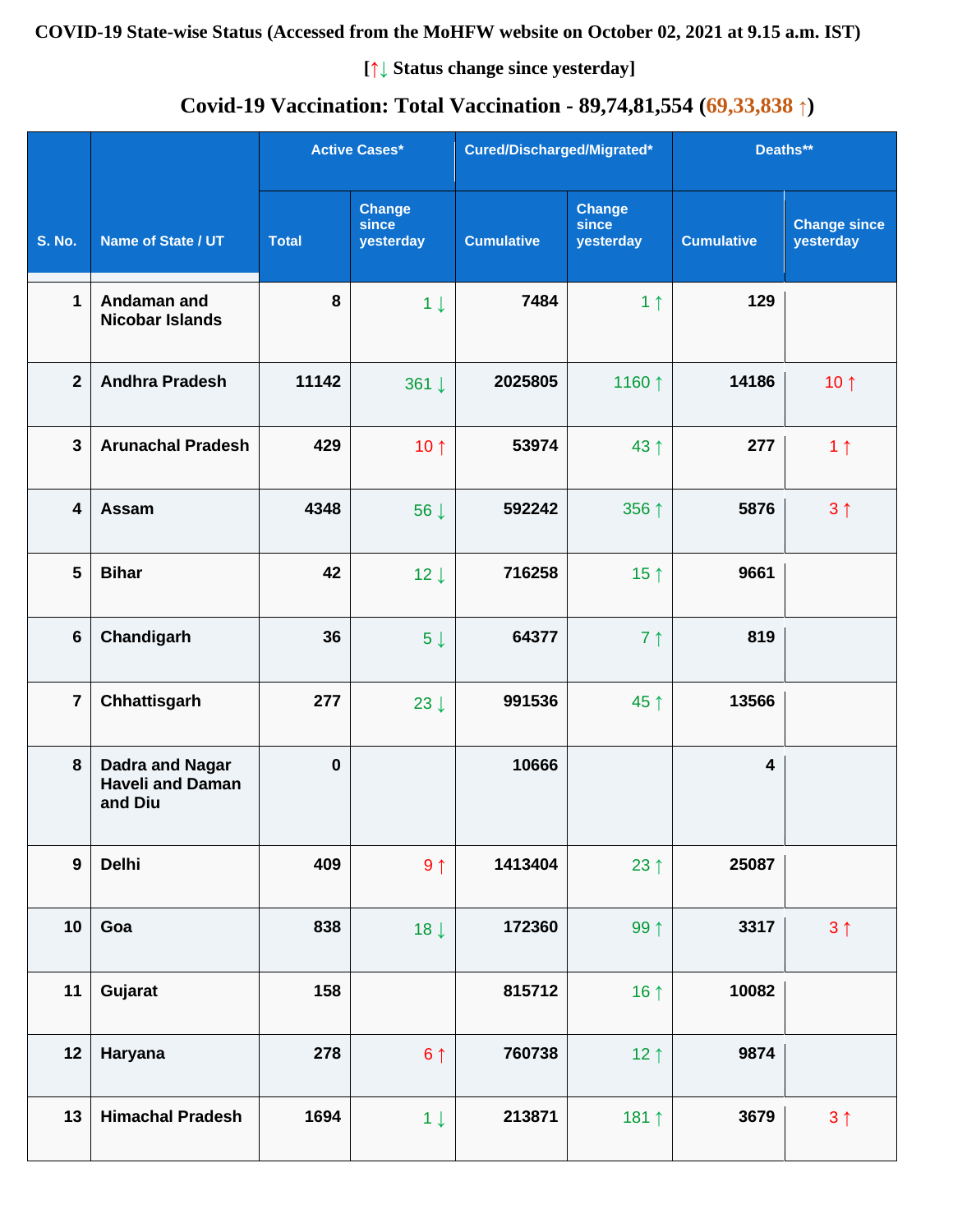|               |                             |              | <b>Active Cases*</b>                | Cured/Discharged/Migrated* |                                     | Deaths**          |                                  |
|---------------|-----------------------------|--------------|-------------------------------------|----------------------------|-------------------------------------|-------------------|----------------------------------|
| <b>S. No.</b> | Name of State / UT          | <b>Total</b> | <b>Change</b><br>since<br>yesterday | <b>Cumulative</b>          | <b>Change</b><br>since<br>yesterday | <b>Cumulative</b> | <b>Change since</b><br>yesterday |
| 14            | Jammu and<br><b>Kashmir</b> | 1339         | $6 \downarrow$                      | 323801                     | 138 ↑                               | 4423              | 1 <sub>1</sub>                   |
| 15            | <b>Jharkhand</b>            | 87           | 4 <sub>1</sub>                      | 343016                     | 8 <sup>†</sup>                      | 5135              |                                  |
| 16            | <b>Karnataka</b>            | 12498        | $311 \downarrow$                    | 2926284                    | 887↑                                | 37807             | 13 <sup>†</sup>                  |
| 17            | Kerala                      | 143081       | $28 \downarrow$                     | 4526429                    | 13767↑                              | 25182             | $95 \uparrow$                    |
| 18            | Ladakh                      | 68           |                                     | 20534                      | 6 <sup>1</sup>                      | 207               |                                  |
| 19            | Lakshadweep                 | $\bf{0}$     | $2 \downarrow$                      | 10310                      | 2 <sub>1</sub>                      | 51                |                                  |
| 20            | <b>Madhya Pradesh</b>       | 124          | 2 <sub>1</sub>                      | 781896                     | 9 <sub>1</sub>                      | 10522             |                                  |
| 21            | <b>Maharashtra</b>          | 39952        | 109↓                                | 6374892                    | 3164 ↑                              | 139117            | $50 \uparrow$                    |
| 22            | <b>Manipur</b>              | 2232         | $31 \downarrow$                     | 116653                     | 187 $\uparrow$                      | 1858              | $3 \uparrow$                     |
| 23            | Meghalaya                   | 1666         | 47 $\uparrow$                       | 78375                      | 108 ↑                               | 1404              |                                  |
| 24            | <b>Mizoram</b>              | 16361        | 55 $\downarrow$                     | 79781                      | 1677↑                               | 314               | 4 <sub>1</sub>                   |
| 25            | <b>Nagaland</b>             | 347          | $11 \downarrow$                     | 30252                      | $31 \uparrow$                       | 666               | 1 <sub>1</sub>                   |
| 26            | Odisha                      | 4918         | 218 $\downarrow$                    | 1013833                    | 691↑                                | 8202              | 4 <sub>1</sub>                   |
| 27            | <b>Puducherry</b>           | 791          | 39 $\downarrow$                     | 123800                     | 103 1                               | 1840              |                                  |
| 28            | Punjab                      | 279          | $8 \downarrow$                      | 584865                     | $33 \uparrow$                       | 16518             | $2 \uparrow$                     |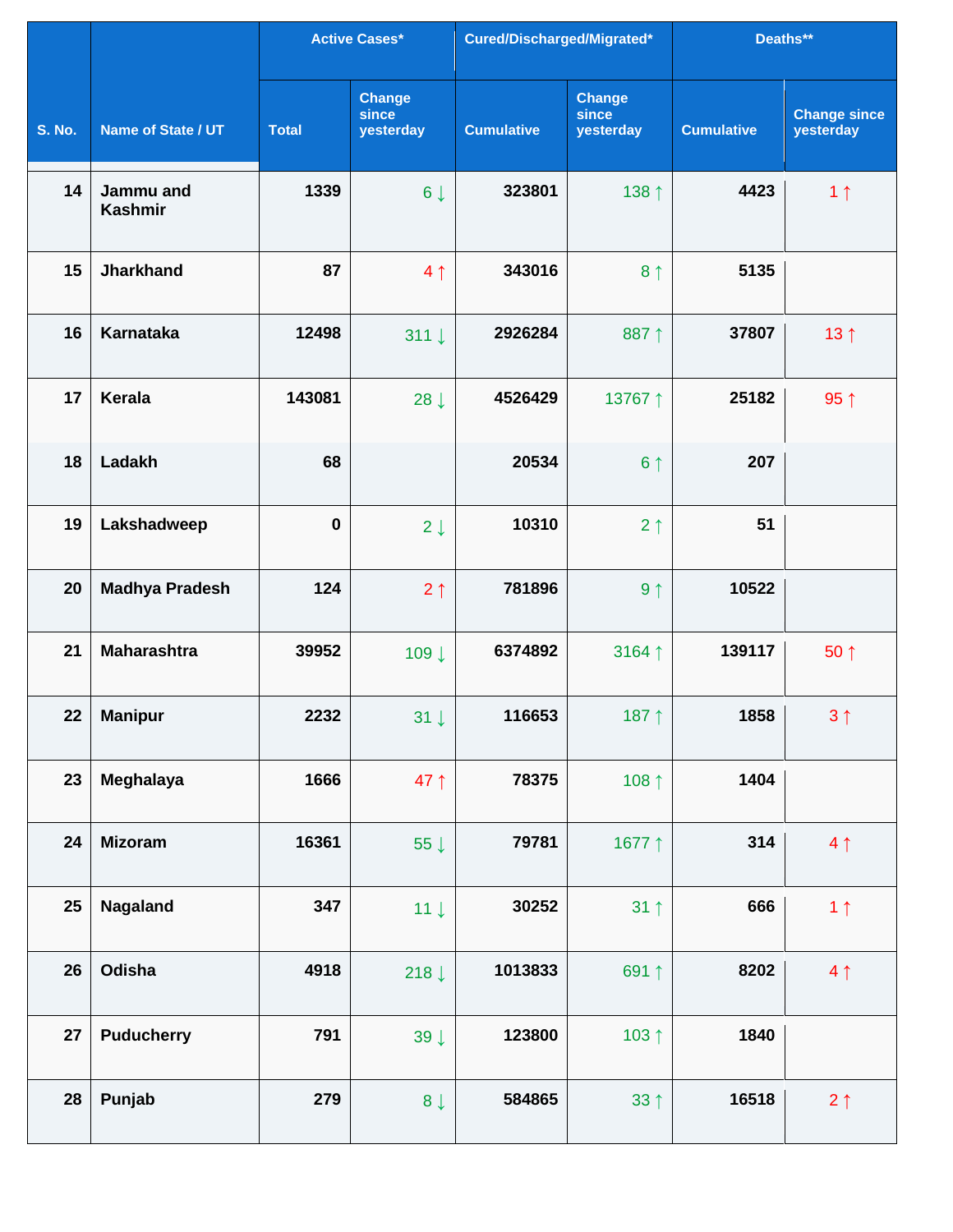|                                               |                                                                                 |              | <b>Active Cases*</b>                | Cured/Discharged/Migrated*                  |                                     | Deaths**          |                                  |  |  |  |  |
|-----------------------------------------------|---------------------------------------------------------------------------------|--------------|-------------------------------------|---------------------------------------------|-------------------------------------|-------------------|----------------------------------|--|--|--|--|
| <b>S. No.</b>                                 | Name of State / UT                                                              | <b>Total</b> | <b>Change</b><br>since<br>yesterday | <b>Cumulative</b>                           | <b>Change</b><br>since<br>yesterday | <b>Cumulative</b> | <b>Change since</b><br>yesterday |  |  |  |  |
| 29                                            | Rajasthan                                                                       | 73           | $4 \downarrow$                      | 945304                                      | 8 <sup>†</sup>                      | 8954              |                                  |  |  |  |  |
| 30                                            | <b>Sikkim</b>                                                                   | 618          | 7 <sub>1</sub>                      | 30477                                       | $24$ ↑                              | 387               |                                  |  |  |  |  |
| 31                                            | <b>Tamil Nadu</b>                                                               | 17099        | $51 \downarrow$                     | 2612684                                     | 1623↑                               | 35603             | 25 $\uparrow$                    |  |  |  |  |
| 32                                            | <b>Telangana</b>                                                                | 4599         | 25 $\downarrow$                     | 657665                                      | 244 $\uparrow$                      | 3919              | 1 <sub>1</sub>                   |  |  |  |  |
| 33                                            | <b>Tripura</b>                                                                  | 206          | $33 \downarrow$                     | 83143                                       | 47 $\uparrow$                       | 814               | 1 <sub>1</sub>                   |  |  |  |  |
| 34                                            | <b>Uttarakhand</b>                                                              | 162          | $5\downarrow$                       | 335993                                      | 17 $\uparrow$                       | 7395              | 1 <sub>1</sub>                   |  |  |  |  |
| 35                                            | <b>Uttar Pradesh</b>                                                            | 159          | 8 <sub>1</sub>                      | 1686784                                     | 29↑                                 | 22892             |                                  |  |  |  |  |
| 36                                            | <b>West Bengal</b>                                                              | 7571         | 1 <sub>1</sub>                      | 1543401                                     | 694↑                                | 18806             | 13 <sub>1</sub>                  |  |  |  |  |
|                                               | Total#                                                                          | 273889       | 1335↓                               | 33068599                                    | 25455 ↑                             | 448573            | 234 $\uparrow$                   |  |  |  |  |
|                                               | *(Including foreign Nationals)                                                  |              |                                     |                                             |                                     |                   |                                  |  |  |  |  |
| ** (more than 70% cases due to comorbidities) |                                                                                 |              |                                     |                                             |                                     |                   |                                  |  |  |  |  |
|                                               | #States wise distribution is subject to further verification and reconciliation |              |                                     |                                             |                                     |                   |                                  |  |  |  |  |
|                                               |                                                                                 |              |                                     | #Our figures are being reconciled with ICMR |                                     |                   |                                  |  |  |  |  |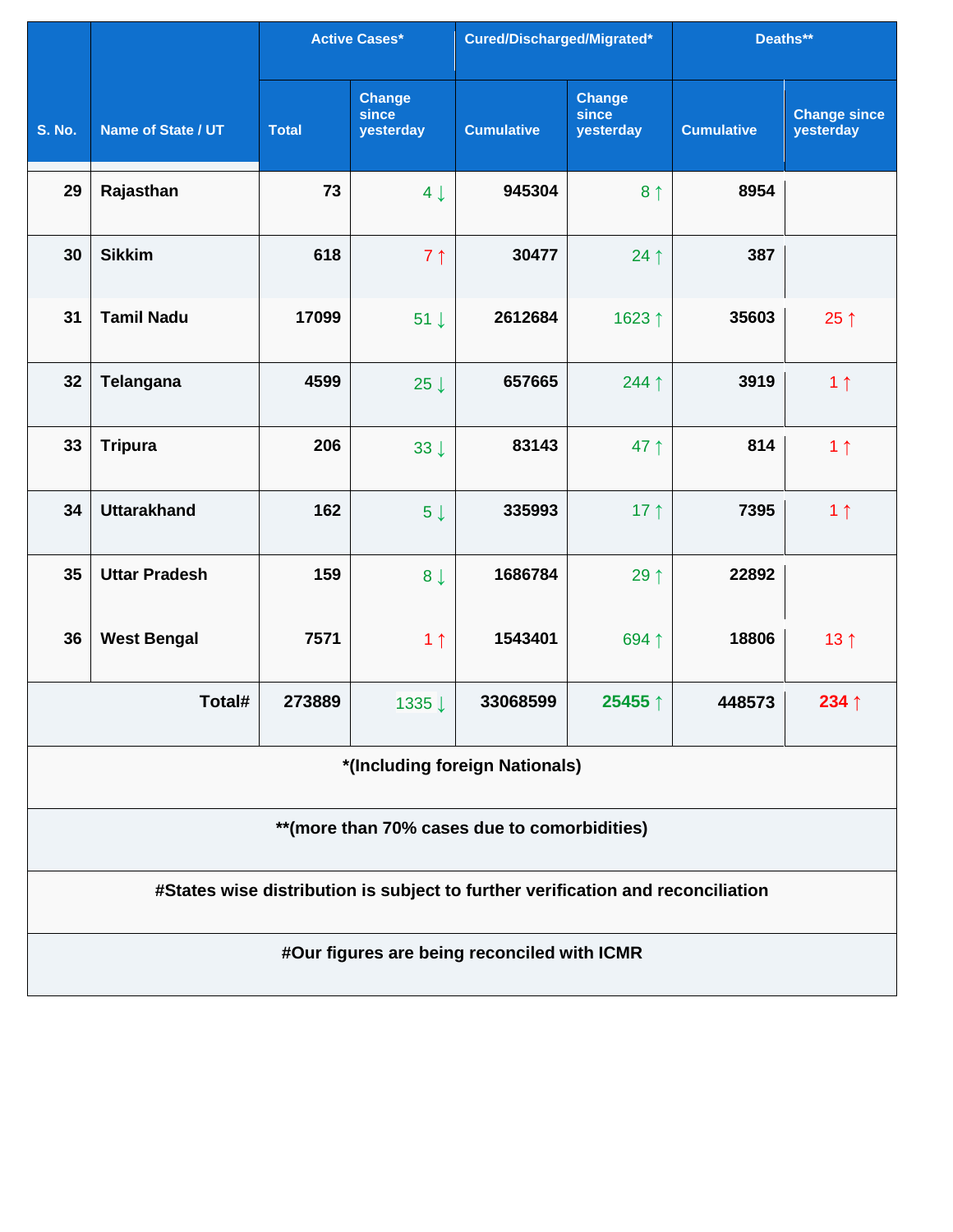#### **COVID-19 State-wise Status (Accessed from the MoHFW website on October 01, 2021 at 11.46 a.m. IST)**

**[↑↓ Status change since yesterday]**

## **Covid-19 Vaccination: Total Vaccination - 89,02,08,007 (64,40,451 ↑)**

|                         |                                                              |              | <b>Active Cases*</b>                | Cured/Discharged/Migrated* |                                     | Deaths**                |                                  |
|-------------------------|--------------------------------------------------------------|--------------|-------------------------------------|----------------------------|-------------------------------------|-------------------------|----------------------------------|
| <b>S. No.</b>           | Name of State / UT                                           | <b>Total</b> | <b>Change</b><br>since<br>yesterday | <b>Cumulative</b>          | <b>Change</b><br>since<br>yesterday | <b>Cumulative</b>       | <b>Change since</b><br>yesterday |
| $\mathbf{1}$            | Andaman and<br><b>Nicobar Islands</b>                        | 9            |                                     | 7483                       | 1 <sub>1</sub>                      | 129                     |                                  |
| $\overline{2}$          | <b>Andhra Pradesh</b>                                        | 11503        | 152↓                                | 2024645                    | 1149↑                               | 14176                   | 13 <sub>1</sub>                  |
| $\overline{3}$          | <b>Arunachal Pradesh</b>                                     | 419          | $21 \downarrow$                     | 53931                      | 75↑                                 | 276                     |                                  |
| $\overline{\mathbf{4}}$ | Assam                                                        | 4404         | 83 $\downarrow$                     | 591886                     | 454 ↑                               | 5873                    | 5 <sup>†</sup>                   |
| 5                       | <b>Bihar</b>                                                 | 54           | $1 \downarrow$                      | 716243                     | 6 <sup>†</sup>                      | 9661                    | 1 <sub>1</sub>                   |
| $6\phantom{a}$          | Chandigarh                                                   | 41           | $1 \downarrow$                      | 64370                      | 7 <sub>1</sub>                      | 819                     |                                  |
| $\overline{7}$          | Chhattisgarh                                                 | 300          | 15 $\uparrow$                       | 991491                     | 16 $\uparrow$                       | 13566                   | 1 <sub>1</sub>                   |
| 8                       | <b>Dadra and Nagar</b><br><b>Haveli and Daman</b><br>and Diu | $\bf{0}$     |                                     | 10666                      |                                     | $\overline{\mathbf{4}}$ |                                  |
| $\boldsymbol{9}$        | <b>Delhi</b>                                                 | 400          | 8 <sup>1</sup>                      | 1413381                    | 39 ↑                                | 25087                   |                                  |
| 10                      | Goa                                                          | 856          | 26 $\uparrow$                       | 172261                     | $85 \uparrow$                       | 3314                    | $2 \uparrow$                     |
| 11                      | Gujarat                                                      | 158          | $2 \uparrow$                        | 815696                     | 18 $\uparrow$                       | 10082                   |                                  |
| 12                      | Haryana                                                      | 272          | $6\downarrow$                       | 760726                     | 15 $\uparrow$                       | 9874                    |                                  |
| 13                      | <b>Himachal Pradesh</b>                                      | 1695         | 98 $\downarrow$                     | 213690                     | 260 ↑                               | 3676                    | 1 <sub>1</sub>                   |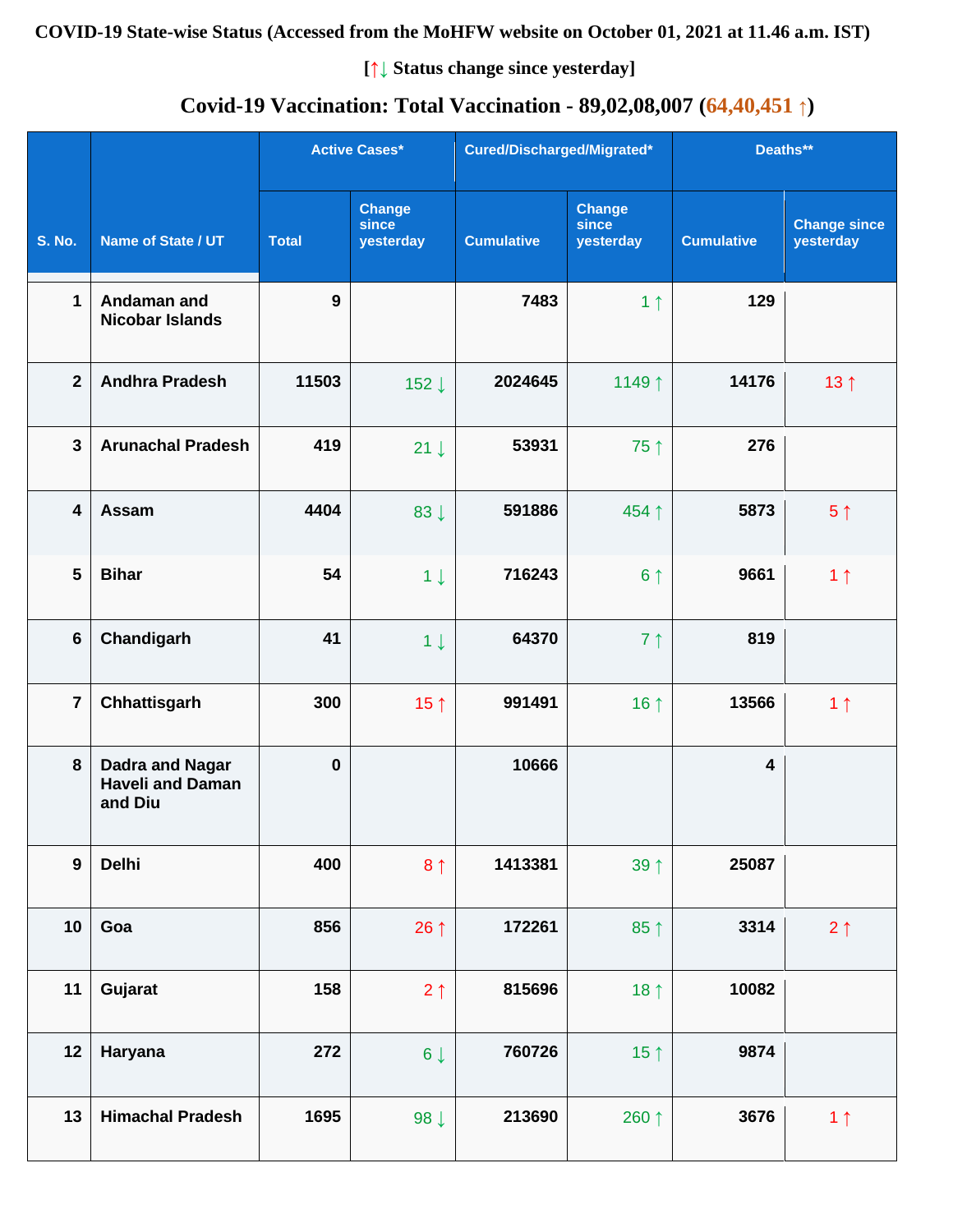|               |                             | Active Cases* |                                     | Cured/Discharged/Migrated* |                                     | Deaths**          |                                  |
|---------------|-----------------------------|---------------|-------------------------------------|----------------------------|-------------------------------------|-------------------|----------------------------------|
| <b>S. No.</b> | <b>Name of State / UT</b>   | <b>Total</b>  | <b>Change</b><br>since<br>yesterday | <b>Cumulative</b>          | <b>Change</b><br>since<br>yesterday | <b>Cumulative</b> | <b>Change since</b><br>yesterday |
| 14            | Jammu and<br><b>Kashmir</b> | 1345          | 43 J                                | 323663                     | 153↑                                | 4422              |                                  |
| 15            | <b>Jharkhand</b>            | 83            | 5 <sup>†</sup>                      | 343008                     | 6 <sup>†</sup>                      | 5135              |                                  |
| 16            | <b>Karnataka</b>            | 12809         | 215 $\uparrow$                      | 2925397                    | 704 1                               | 37794             | 14 <sub>1</sub>                  |
| 17            | Kerala                      | 143109        | 966 ↓                               | 4512662                    | 16758 ↑                             | 25087             | 122↑                             |
| 18            | Ladakh                      | 68            | 5 <sup>1</sup>                      | 20528                      | 13 $\uparrow$                       | 207               |                                  |
| 19            | Lakshadweep                 | $\mathbf{2}$  | $2 \downarrow$                      | 10308                      | 2 <sub>1</sub>                      | 51                |                                  |
| 20            | <b>Madhya Pradesh</b>       | 122           | 7 <sub>1</sub>                      | 781887                     | 5 <sup>†</sup>                      | 10522             |                                  |
| 21            | <b>Maharashtra</b>          | 40061         | 191↓                                | 6371728                    | 3198 ↑                              | 139067            | 56 ↑                             |
| 22            | <b>Manipur</b>              | 2263          | 56 ↑                                | 116466                     | 101 $\uparrow$                      | 1855              | $1 \uparrow$                     |
| 23            | Meghalaya                   | 1619          | $74 \downarrow$                     | 78267                      | 199 1                               | 1404              | 4 <sub>1</sub>                   |
| 24            | <b>Mizoram</b>              | 16416         | 425 ↓                               | 78104                      | 1592↑                               | 310               | 3 <sup>1</sup>                   |
| 25            | <b>Nagaland</b>             | 358           | $7 \downarrow$                      | 30221                      | $32 \uparrow$                       | 665               |                                  |
| 26            | Odisha                      | 5136          | $37 \uparrow$                       | 1013142                    | 559 1                               | 8198              | $6 \uparrow$                     |
| 27            | <b>Puducherry</b>           | 830           | $2 \uparrow$                        | 123697                     | $57$ ↑                              | 1840              |                                  |
| 28            | Punjab                      | 287           | $3 \downarrow$                      | 584832                     | $35 \uparrow$                       | 16516             | 3 <sub>1</sub>                   |
| 29            | Rajasthan                   | 77            | 1 <sub>1</sub>                      | 945296                     | 4 <sub>1</sub>                      | 8954              |                                  |